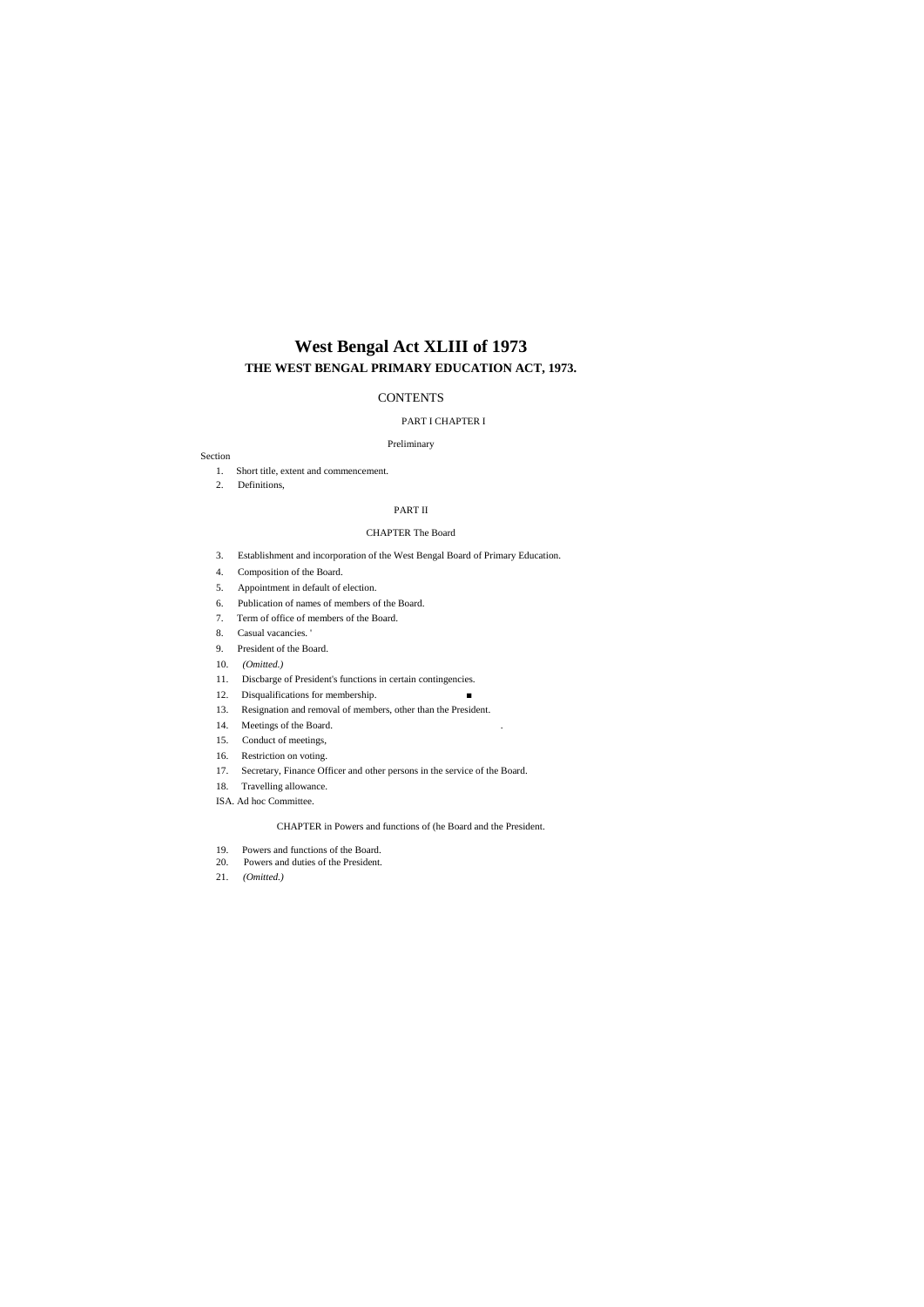# **[West Ben. Act**

#### *The* West Bengal Primary Lauration Act, 1973. Section

# CHAPTER IV

## 22. Committees.

- 23. Curriculum Committee.
- 24. Evaluation Committee.
- 25. Development Committee.
- 26. Finance Committee.
- 27. Power to constitute other Committees.
- 28. Term of office of members of the Committees.
- 29. Power of the Stale Government to dissolve Committee.

#### CHAPTER V Finance and audit

- 30. Annual report and budget estimate.
- 31. Payment to the Board by the State Government.
- 32. West Bengal Board of Primary Education Fund.
- 33. Application of the West Bengal Board of Primary Education Fund.
- 34. Accoums,
- 35. Audit.
- 36. Audit report.

#### PART m CHAPTER VI The Primary School Councils

- 37. District Primary School Councils.
- 38. Calcutta Primary School Council,
- 39. *{Omitted.)*
- 40. Appointment in default of election.
- 41. Publication in the *Official Gazette.*
- 42. Term of office of members.
- 43. Casual vacancies.
- 44. Chairman of a Primary School Council.
- 45. *(Omitted.)*
- 46. Discharge of Chairman's functions in certain contingencies,
- 47. Disqualifications for membership.
- 48. Resignation of members.
- 49. Meetings of the Primary School Council.
- 50. Conduct of meetings.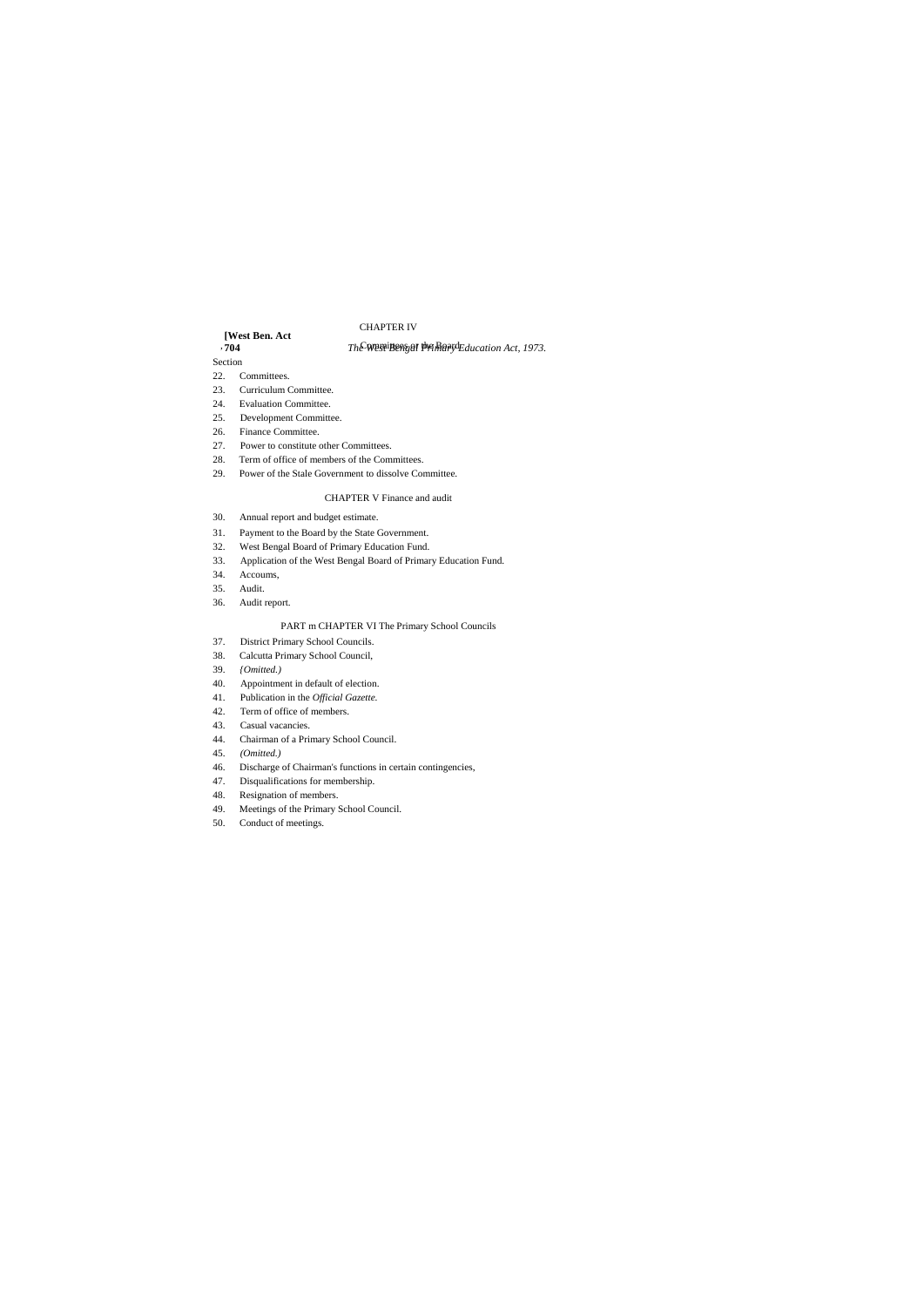#### XLIH of 1973.]

#### Section

- 51. Restriction on voting.
- 52. Removal.
- 53. Duties of the Chairman.
- 54. *(Omitted.)*
- 55. Secretary and Finance Officer of Primary School Council.
- 56. Other staff of the Primary School Council.
- 56A. Award of punishment.
- 57. Travelling allowance.
- 58. Control by Board.
- 59. Supersession of Primary School Council and appointment of an Administrator.
- 60. Duties of the Primary School Council.
- 61. Reports to be made by the Primary School Council.
- 62. Primary School Council to furnish other prescribed reports.
- 63. Compulsory acquisition of land for the purposes of the Act.
- 64. Transfer of primary schools under the control of the Calcutta Municipal Corporation,
- 65. Transfer of primary schools under the control of a Municipality.
- 66. Transfer of primary schools under scheme sanctioned under West Bengal Aci XXVm of 1963.

#### CHAPTER VII Committees of the Primary School Council

- 67. Other Committees.
- 68. Power to constitute Committees,

#### CHAPTER VIII Finance and audit

- 69. Budget.
- 70. Primary School Council Fund.
- 71. Application of the Primary School Council Fund,
- 72. Expenditure from Primary School Council Fund.
- 73. Accounts.
- 74. Audit.

#### PART IV

#### CHAPTER IX

#### Contributions

- 75. Contribution from State Revenues.
- 76. Contributions from Calcutta Municipal Corporation and municipalities.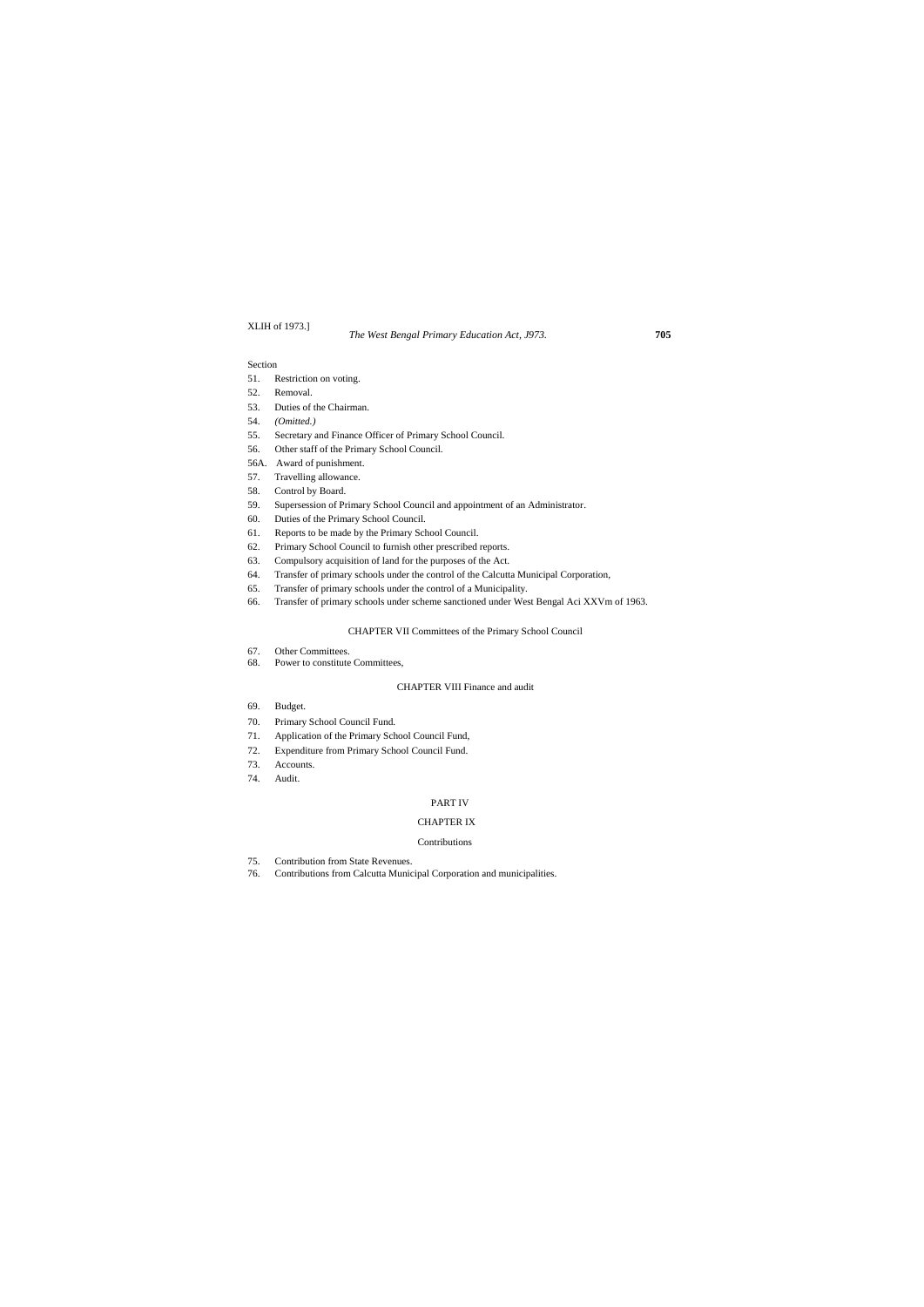91.

[West Ben. Act

CHAPTER X Taxes and cesses

### Section

- 77. Tax on property.
- 78. Education cess. ■
- 78 A. Levy, recovery, etc., of cess in respect of coal mines.
- 78B. Levy, recovery, etc., of cess in respeel of tea estate.
- 78BB. Spccial mode of recovery.
- 78C. Validation and exemption.

#### CHAPTER XA Offences and Prosecutions

- 78D. Offences and Prosecutions.
- 78E. Liability lo prosecution.

#### PART V

#### CHAPTER XI Free and compulsory primary education

- 79. Preparation of scheme. .
- 80. Particulars of scheme. 8J. Sanction of
- State Government to the scheme.
- 82. Modification, etc., of sanctioned scheme.
- 83. Primary education lo be free.
- 84. List or children.
- 85. Welfare Committee.
- 86. Guardians **ID** furnish information.
- 87. Duly of guardian lo send his child to a primary school.
- 88. Attendance order.
- 89. Penalty Tor failure to obey order for causing attendance of a child in a primary school.
- 90. Cognisance of offence.

#### PART VI

#### CHAPTER XII

Appeal

Committee

Appeal Committee. *(Omilied.)*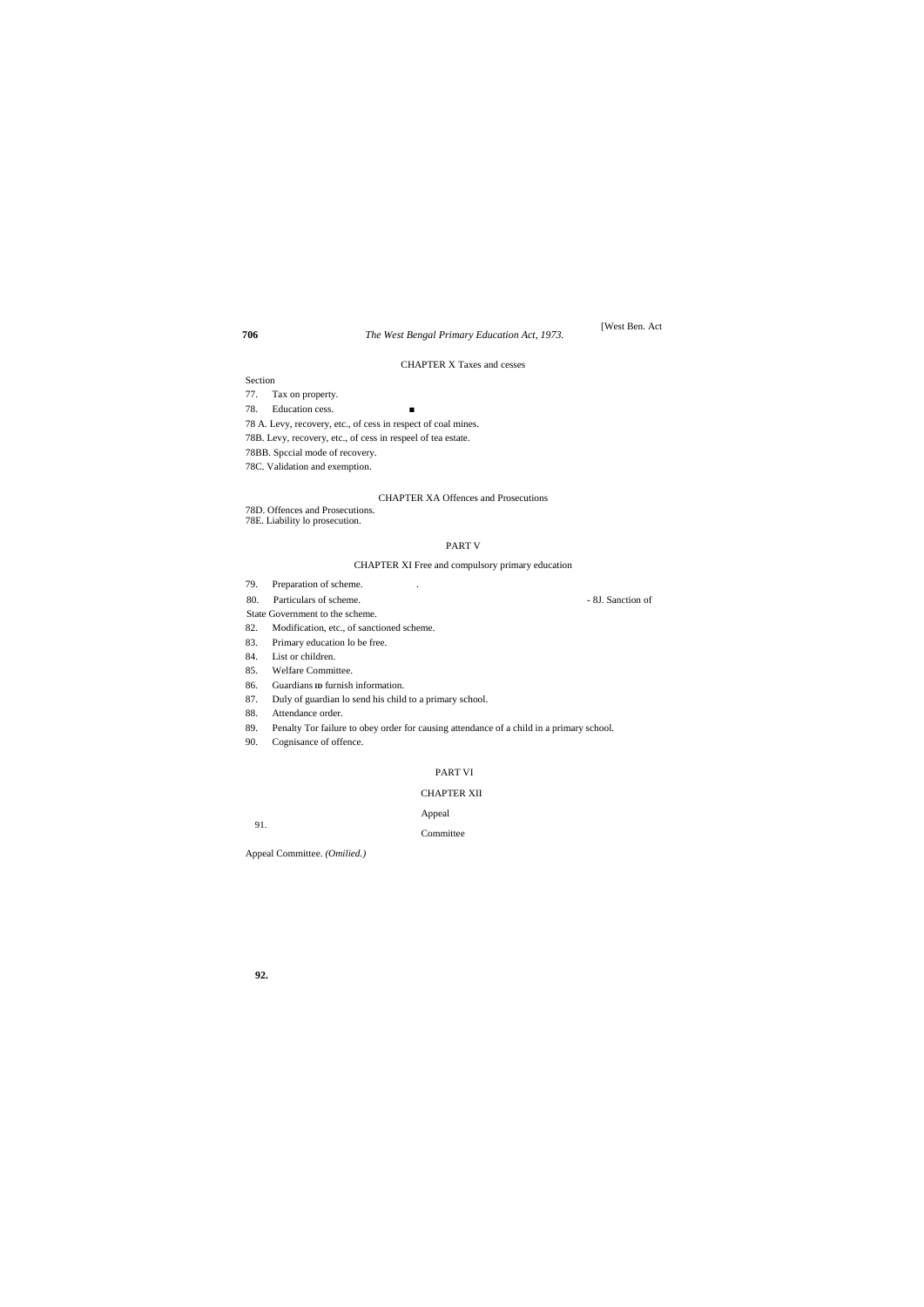### XL1II of 1973.]

#### CHAPTER Xni Transitional provisions

- 93. Ad hoc committee to discharge the functions of Primary School Council until it is established.
- 94. Mailer to be provided by regulation may be provided by orders of State Government.
- 95. Provisions for removing difficulty.
- *The West Bengal* **Panchayat** *Act, 1973.* **707** 96. Filling of vacancy when a member ceases to be a member of the category electing him.
- 97. Appointment when electing body is superseded.
- 98. *{Omitted.)*

### CHAPTER XIV

#### Miscellaneous

- 99. Power of Slate Government to suspend proceedings.
- 100. Enquiry into the affairs of the Board and the Primary School Council.
- 100A. Bar to simultaneous membership.
- 100B. Certain disputes to be decided by ihe Director.
- 100C. Quorum for transaction of business.
- 101. Certain persons lo be deemed to be public servants.
- 102. Indemnity.
- 103. Savings,
- 104. Delegation.
- 105. Repeal and continuance.
- 106. Power of Slate Government to make rules.
- 107. Power of State Govern men i to issue notification or order in place of making rules.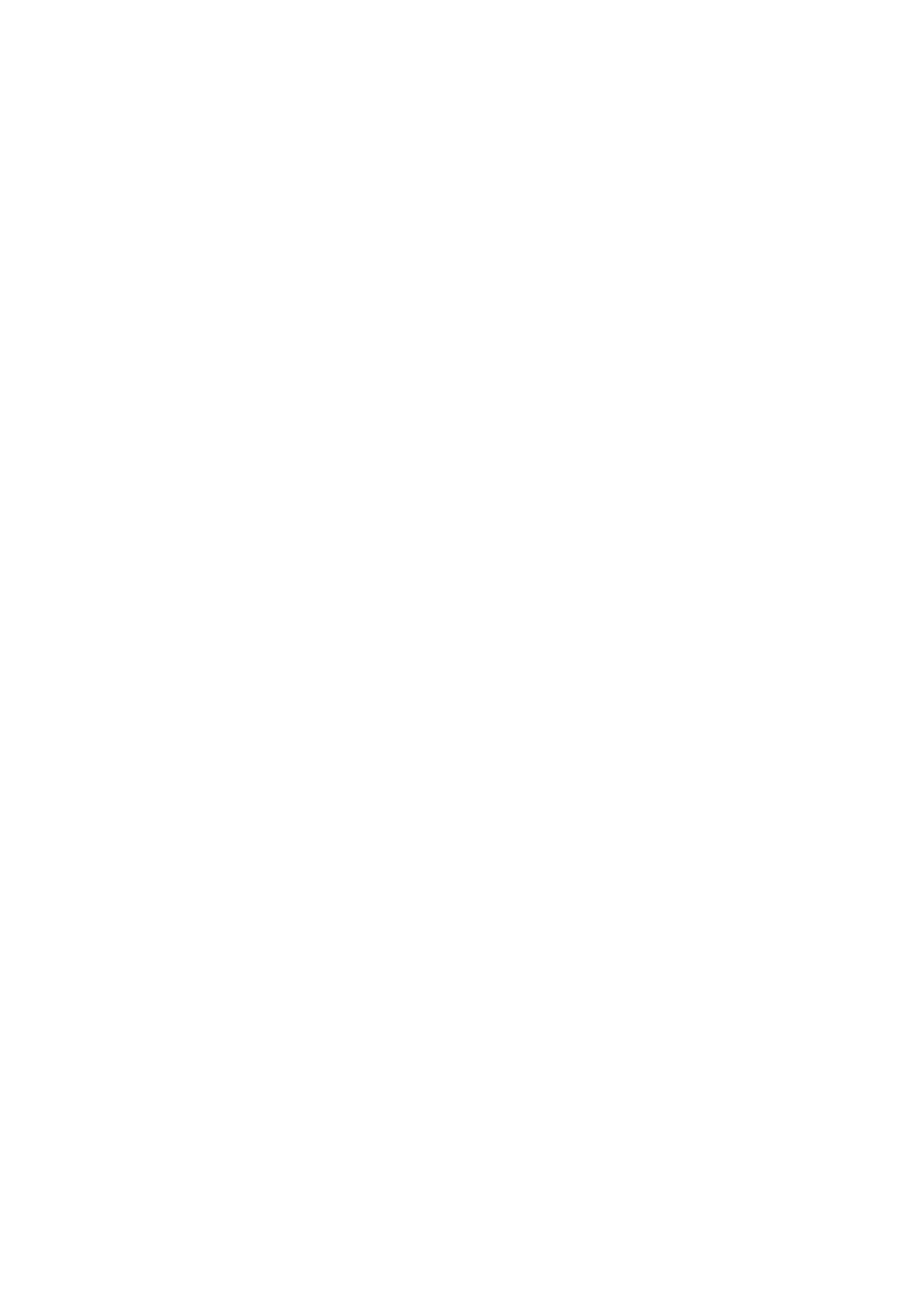**AMENDED**

# **©**

# **West Bengal Act XLIII of 1973<sup>1</sup>**

## **THE WEST BENGAL PRIMARY EDUCATION ACT, 1973.**

| Wesl      | Ben. | Act XXV of 1975.     |
|-----------|------|----------------------|
| West      | Ben. | Act XLVII of 1980.   |
| West      | Ben. | Act IX of 1981. Act  |
| Wesl      | Ben. | V of 1982. Aci XV    |
| Wesl      | Ben. | of 1983. Act XLVII   |
| West      | Ben. | of 19S3. AciIV of    |
| West      | Ben. | 1984. Act XXVIII     |
| Wesl      | Ben. | of1985. Act 1 of     |
| Wesl      | Ben. | 1986.                |
| Wesl      | Ben. | Act V of 1987. Act   |
| Wesl      | Ben. | XIV Or 1987. Act     |
| West      | Ben. | XVm of 1988. Act     |
| West      | Ben. | XX of 1989, Act      |
| West      | Ben. | VIII of 1990. Act IX |
| Wesl      | Ben. | of 1991. Act II of   |
| West      | Ben. | 1992. Aci IV of      |
| Wesl      | Ben. | 1993. Act XIX of     |
| Wesl      | Ben. | 1994. Act IV of      |
| West      | Ben. | 1996, Act X of       |
| West      | Ben. | 1996. Act XIII of    |
| West      | Ben. | 1997. Act IV of!     |
| Wesl      | Ben. | 998. Act VIII of     |
| West      | Ben. | 1998. Act X of       |
| Wesl Ben. |      | 1999.                |
|           |      |                      |

#### *[20lh September, 1974.]*

*An Act to make better provision for the development, expansion, management and control of primary education with a view to making it universal, free and compulsory.*

**WHEREAS** it is expedient lo make belter provision for ihe development, expansion, management and conirol of primary education wilh a view lo making ii universal, free and compulsory:

It is hereby enacted in the Twenty-fourth Year of ihe Republic of India, by ihe Legislature of West Bengal, as folJows:—■

**: For Statement of ObjcclN and Reasons,** *sec* **the** *Calcutta Gazette, Extraordinary.* **Part IVA of the 31 si Match, 1973, page 924; for proceedings of [he Wesl Bengal Legislative Assembly, jrc the proceedings or llie meeting\* or thai Assembly held on ihe 27.4.1973, 3.5.1973, 4.S.J973 and 5.5.1973, rcspccd'vcly.**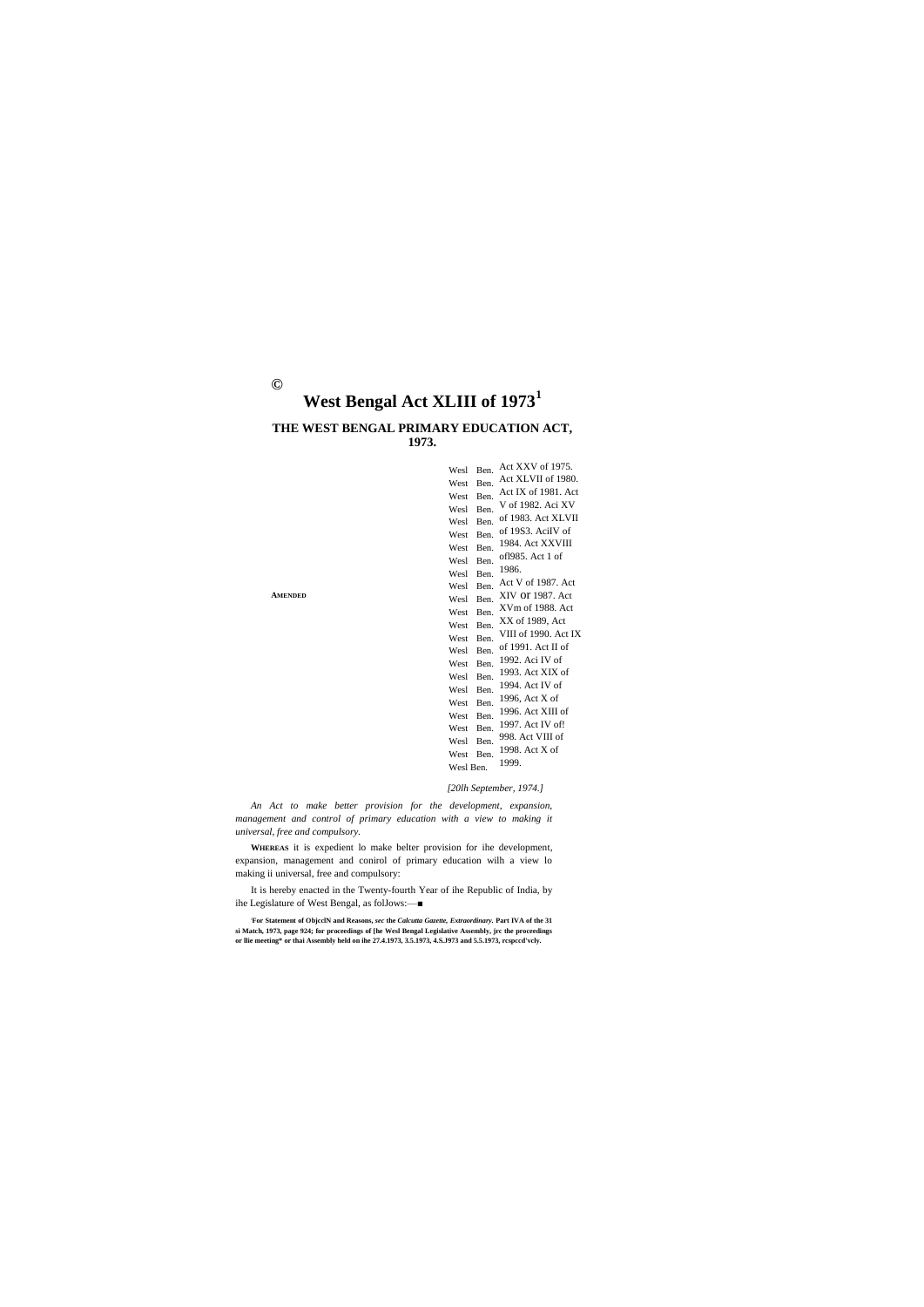**[West Ben. Act**

**710** *The West Bengal Primary Education Act, 1973.*

**DeTifiitions.**

**West Ben. Acl LIX of 1980.**

*(Part /.—Chapter I.—Prelimiitary. —Sec!ions I, 2.)*

**Short litle,**  exwm and **commcncc-mcnt.** 1. (1) This Act may be called the West Bengal Primary Education Act, 1973.

#### **PART I**

#### **CHAPTER**

# I

### Preliminary

(2) It extends to the whole of Wesi Bengal.

(3) It shall come into force' in such areas and on such dates as the State Governmcntmay, by notification, appoint and different dales may be appointed for different areas or for different provisions of this Act.

2. In this Act, unless there is anything repugnant in the subject or contcxt,—

- (i) "attendance" at a school means presence for instruction at a primary school for so many days in a school year and at such time or times on each day of attendance as may be required by the prescribed educational authority;
- (ii) "Board" means the West Bengal Board of Primary Education established under this Act;
- -(iii) "Calcutta" means Calcutta as defined in the Calcutta Municipal Corporation Act, 1980;

**'Clauses (vi) and (via) were rirsl subsliluled fur thu original clause (vi) by s. 2(1) nf iht West Bengal Primary Education (Amendment) Act, 1580 (Wesl Ben. ActXLVlI of 19BD). Thereafter, clause (vi) was re-nuhdiluted by s. 2 or the Wesl Bengal Primary Education (Amendment) Act, 1985 (West Ben. Acl XXV1N** of 1985).

(iv) "Chairman" means the Chairman of a Primary School Council;

- $5(v)$  "child" means a boy or girl who has completed five but not eleven years of age on the date of commencement of a school year, and includes any boy orgirl who completes five years of age within ninety days from the date of commencement of a school year;
- <sup>J</sup>(vi) "Director" means the Dircctorof School Education, West Bengal; ■

**'This Ac [came into force on 1st January, 1975** (c**\*ccpl see lions 77, 78, S9 and 105)** *vide* **noiilicalion No. 1851-Edn,{P)/lB-l/72, dated die 30lh December, 1974, published in the** *CakttHa Gazelle, Extraordinary ,* **Pari 1. aCthe 30th December, IM7-!.**

**'Clause (iii) was sub.sti luted forlhe original clause by s. 2(a) of [he West Bengal Primary Education (Amendment) Acl. 1994 (West Ben. Acl XIX of 1994),**

**^Clause (v) was substituted for ihc original clause by s. 2 or ihe West Bengal Primary Education (Amendment) Acl, 1987 (Wesl Ben. Acl XIV of 1987).**

**,**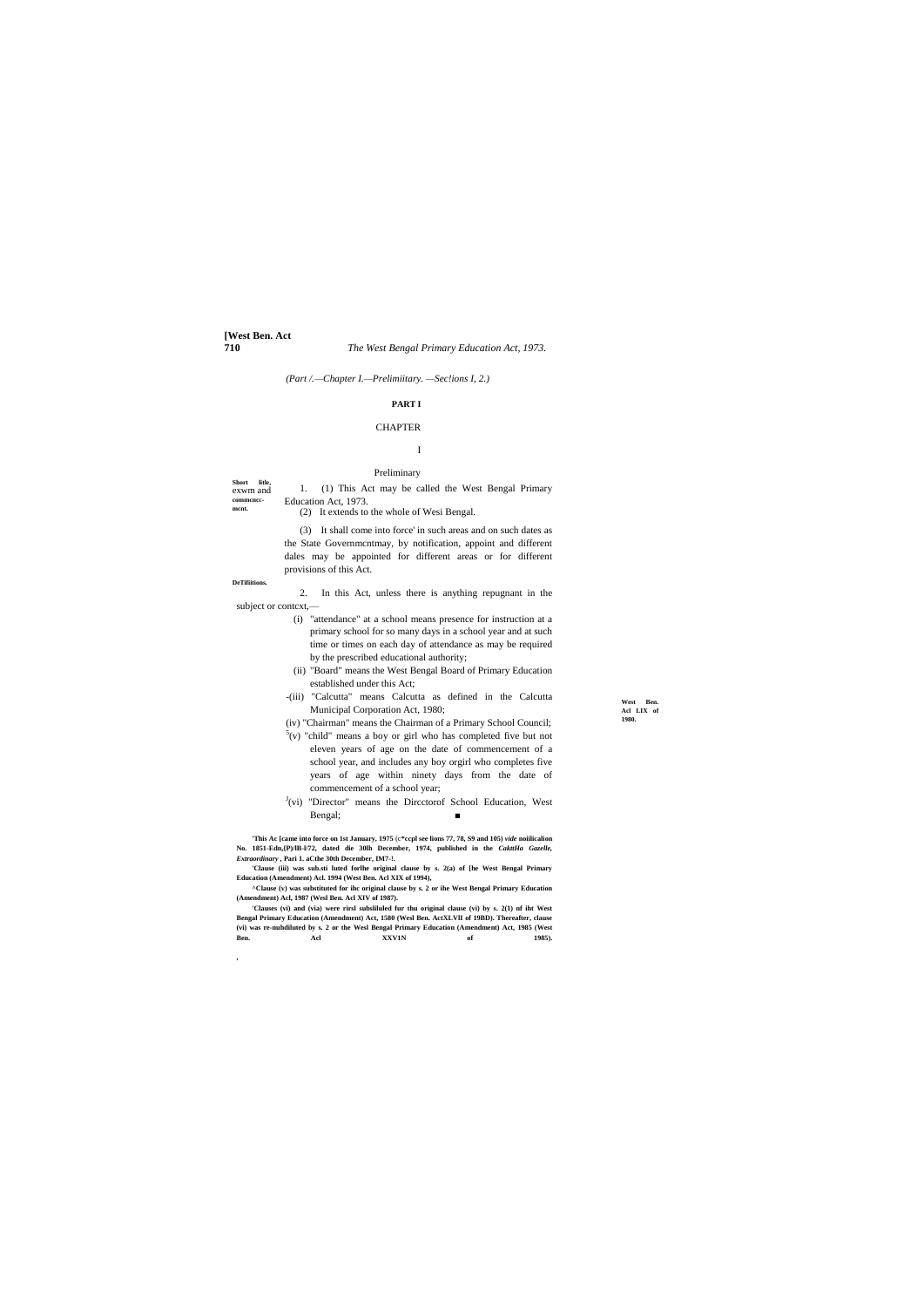#### XLIII or 1973.]

**Ben.** Aci Vii of 1930.

*(Part I.—Chapter I.—Preliminary.—Section* 2.)

'(via) "District" shall ordinarily mean a revenue District 5;  $2^*$ 

- (vii) "District Inspector of Schools (Primary Education)", "District Officer for Physical Education and Youth W e I fare' '."District Social Education Officer" and "District Special Officer for Scheduled Castes and Tribes Wei fare'' mean the respective officers designated as such by the Slate Government;
- (viii) "District School Board" means a District School Board established under ihe Bengal (Rural) Primary Education *stablished*,<br>*Act*, 1930;
- (viiia) "Division" means the following geographical divisions of ihe Slate—
	- (a) the Presidency Division comprising of the Districts of Ho wrah[North 24-Parga n as, South 24-Parganas,] Nadia and Murshidabad,
	- (b) theBurdwan Division comprising of the Districts of Hooghly, Midnapore, Birbhum, B.ankura, Burdwan and Purulia,
	- (c) the Jalpaiguri Division comprising of the Districts of Malda, <sup>5</sup>[Uttar Dinajpur, Dakshin Dinajpur, J Cooch Behar, Jalpaiguri and Darjeeling;
- $(ix)$  "guardian" means any person lo whom the care,  $f$ [nurturing] or custody of any child falls by law or by natural right or recognised usage, or who has accepted or assumed Ihe care, ''[nurturing] or custody of any child or to whom the care or custody of any child has been entrusted by any lawful authority;

*(Pari I.—Chapter I.—Preliminary.—Section 2.)*

'(x) "hill areas" has the same meaning as in the Darjecling Gorkha Hill Council Act, 1988;

(xi) ^["Primary Teachers' Training Institute"] includes a Primary Teachers' Training School and a SeniorTeachers' Training School for women recognised by the Director; (xii) "linguistic minority community" means a community whose mother tongue is any language other than Bengali;

 $3$ (xiii) "Municipal area" means any area—

- (a) constituted as—
	- (A) a municipal area under section 6, or
- (B) a notified area under section 378, of the West Bengal Municipal Act, 1993, or
- 
- (b) within the jurisdiction of—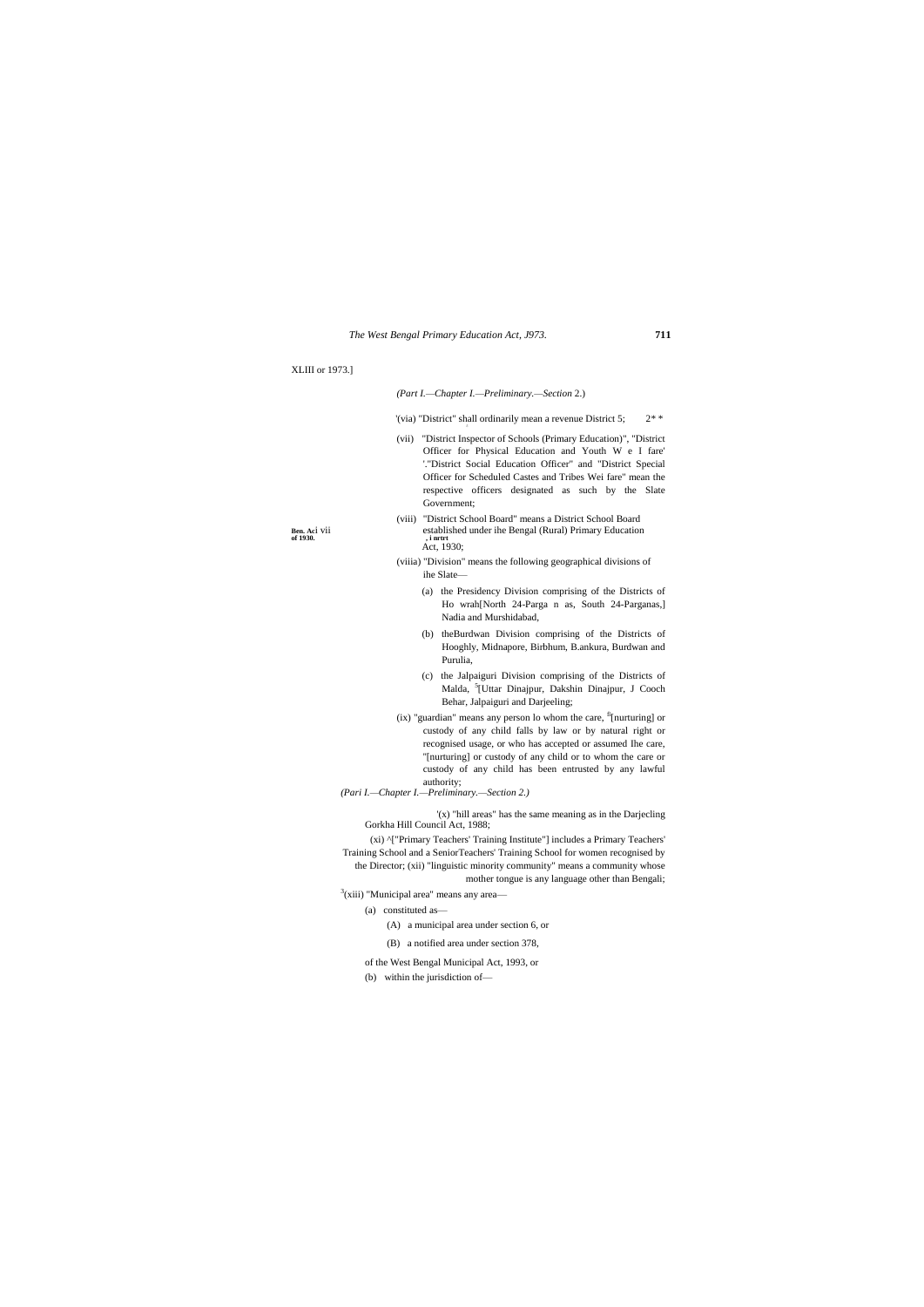**Wesl Be n. Acl XXH «r 1993. Wcsi Ben. Acl LVI1I of 1980. Wesl Ben. Acl LtX of 19S0. Wot Ren. Ac! XXX of 1990. Wesl Ben. Ael XXXI of 1990. Wesl Ben. Acl XXXtl of 1990. Wesl Ben. Act LI 11 of 199-1.**

# **[West Ben. Act 712** *The West Bengal Primary Education Act, 1973.* (A) the Howrah Municipal Corporation Act, 1980, or (B) the Calcutta Municipal Corporation Act, 1980, or (C) the Siliguri Municipal Corporation Act, 1990, or (D) the Asansol Municipal Corporation Act, 1990, or (E) theChandemagore Municipal Corporation Act, 1990, or (F) the Durgapur Municipal Corporation Act, 1994;

j \* \* \* \* \* \* \*

(xv) "notification" meansanotificalion published in *ihsOfficiat Gazette',*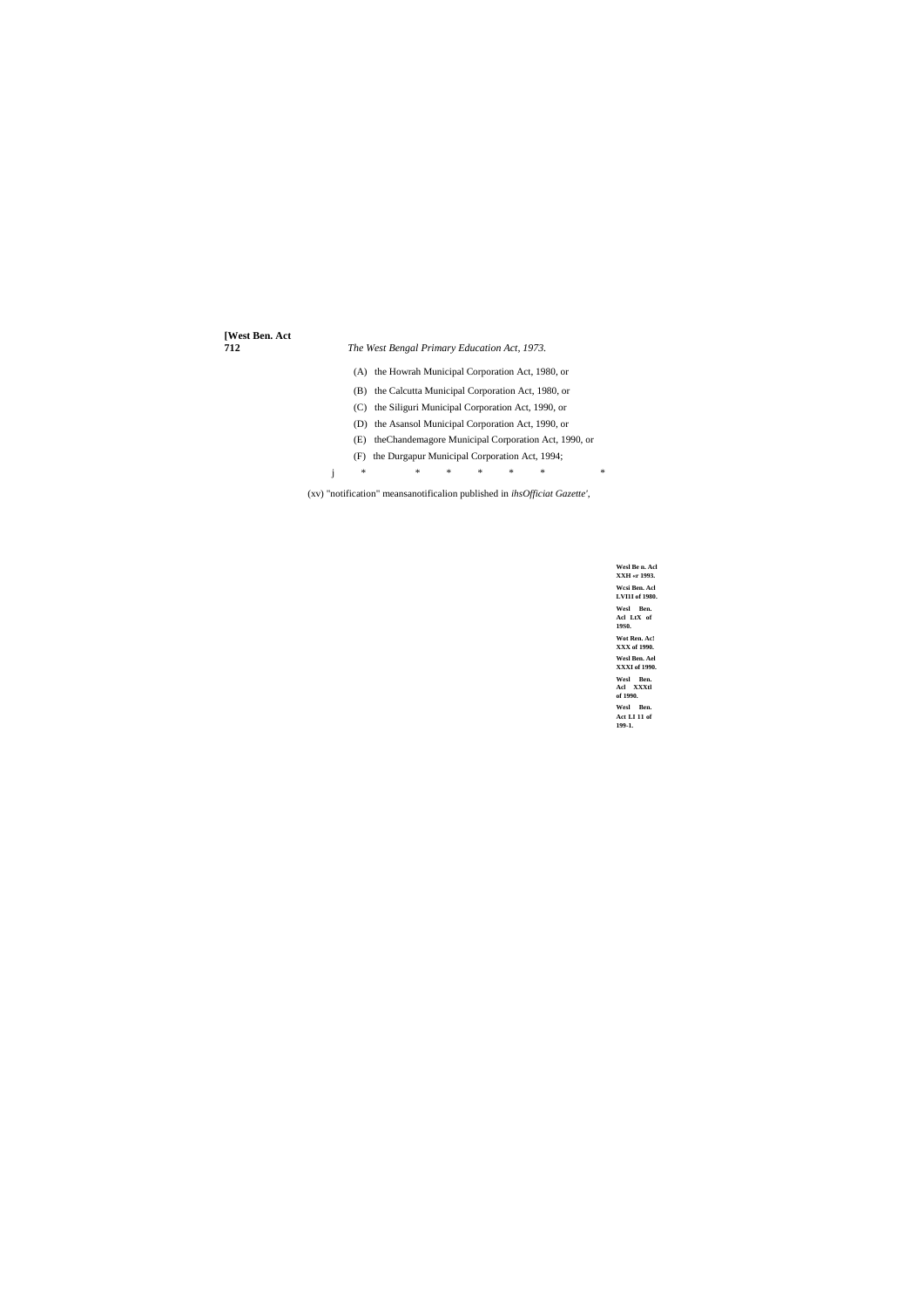**Wesl Ben, Act IV or 1996.**

### **XLni** of **1973.]**

#### *(Pari I.—Chapter 1.—Preliminary.—Section 2.)*

'(xva) "prescribed" means prescribed by rules made under this Act;

- (xvi) "President" means the President of the West Bengal Board or Primary Education;
- : (xvii) "primary education" means such elementary education as is imparted through a primary school;

 $J(xviii)$  "primary school" means a school, or a department of a school, set up under this Act Tor imparting such primary education as the State Government may prescribe, and includes a primary school, or a junior basic school, recognised under this Act and in existence on the date of coming into force of the West Bengal Primary Education (Amendment) Act, 1996;

- $(xx)$  "prescribed" means prescribed by rules made  $5$ [or notifications or orders issued, as the case may be,] by the State Government under this Act;
- (xxi) "school year" means the year beginning with such date as the Board may, with the previous approval of the State Government, fix;

d (xix) "Primary School Council" means a District Primary School Counci I establ ished under section 37, and incl udes the Siliguri Primary School Council referred to in subsection (2A) of that section and the Calcutta Primary School Council referred lo in section 38;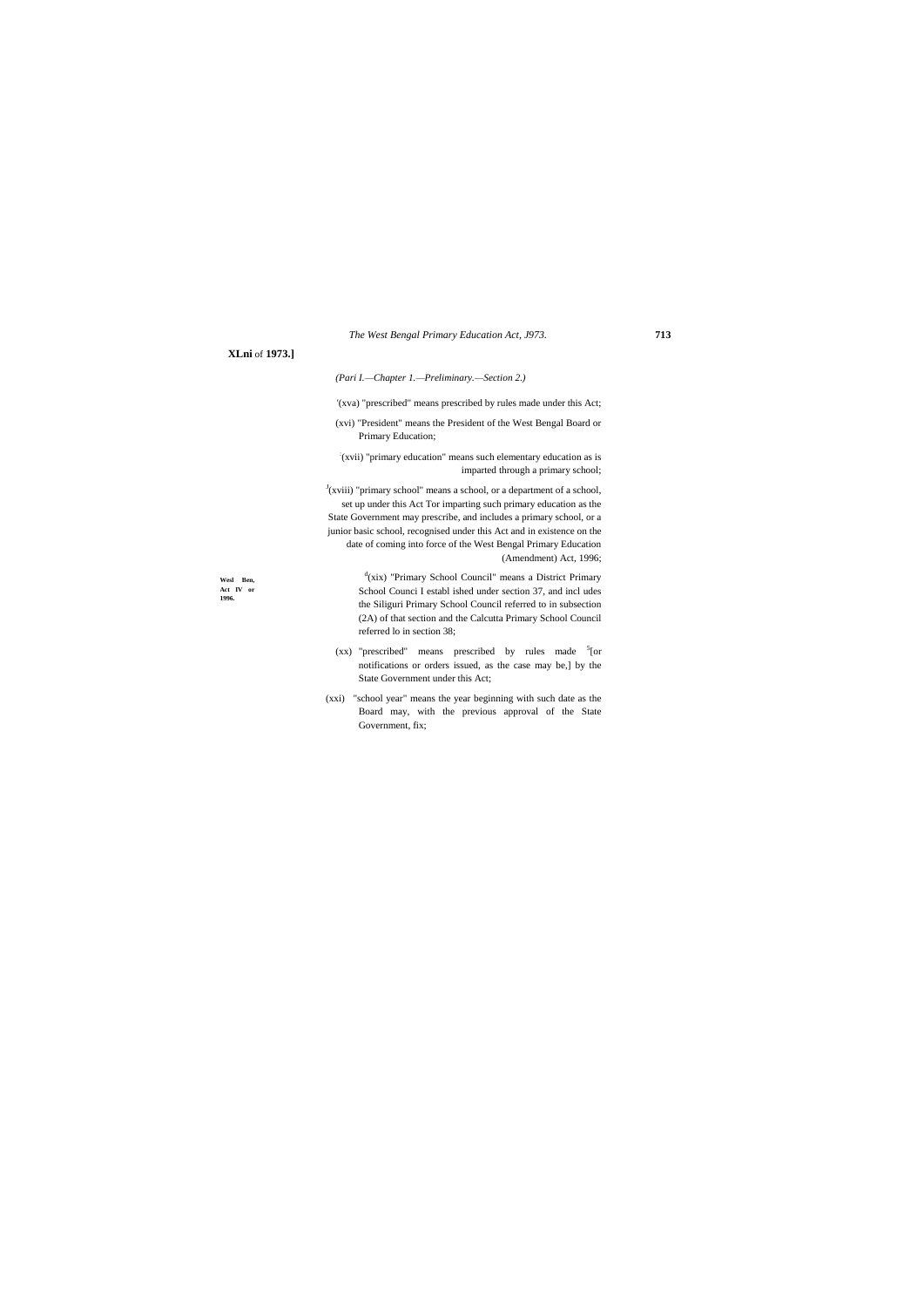[West Ben. Act

### *(Pari U.—Chapter II.—The Board.—Section 3.)*

'(xxia) "teacher" means a person who holds a (caching post in a primary school or in a<sup>1</sup> [Primary Teachers' Training Institute] on a regular and whole-time basis and is paid -'[wholly] from the funds under the control of ihe State Government in the Education Department; ■J\* \* \* \* \* \*

#### <sup>5</sup>(xxiia) 'staff means,—

 $\overline{a}$ 

|      | (i) in relation to the West Bengal Board of Primary Education, the                                                 |
|------|--------------------------------------------------------------------------------------------------------------------|
|      | employees appointed by the Board against posts sanctioned                                                          |
|      | by the Siaie Government, and                                                                                       |
| (ii) | in relation to a Primary School Council, the employees<br>appointed by the Council against posts sanctioned by the |
|      | State Government,                                                                                                  |

| $W \qquad \qquad * \qquad \qquad *$ |   | $\mathbb{R}^2$<br>$*$ | $\ast$ |  |
|-------------------------------------|---|-----------------------|--------|--|
| ftfc \$ \$                          | f |                       | $f$ 4: |  |

(xxv) "year" means a year beginning on the first day of April.

## PART **II**

### CHAPTER II The

Board

**<sup>&</sup>quot;The words wilhin ihc square bracked were subs muled fur the words "Junior Basic Training [nsliiulion"' by s. 2(ce) of ihc West Bengal Primary Educalion (Amendment) Acl, 1«4 (Wesl Ben. Act XIX of 1991).**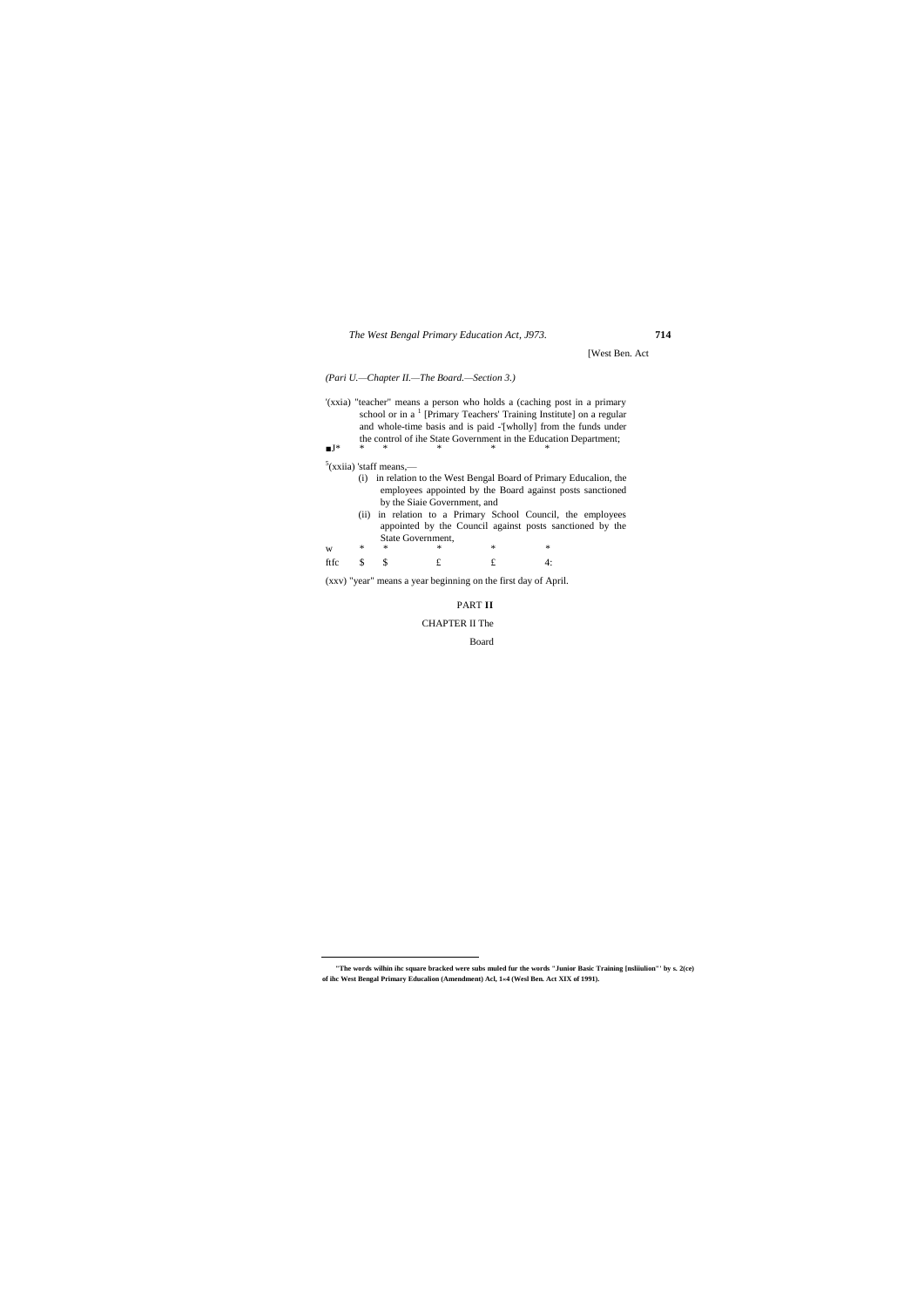**Eslnbl ish-mcm and incorporation or the Wesl Bengal Board or Primary Educalion.**

3, (1) The Slale Government shall, by notification, establish, with effect from such date as may be specified in the notification, a Board to be called the West Bengal Board of Primary Education,

(2) The Board sha II be a body corporate with perpetual succession and a common seal, shall be entitled to acquire, hold and dispose of property, to enter into contracts and to do all other things necessary for the purposes of this Act, and shall by its corporate name sue and be sued.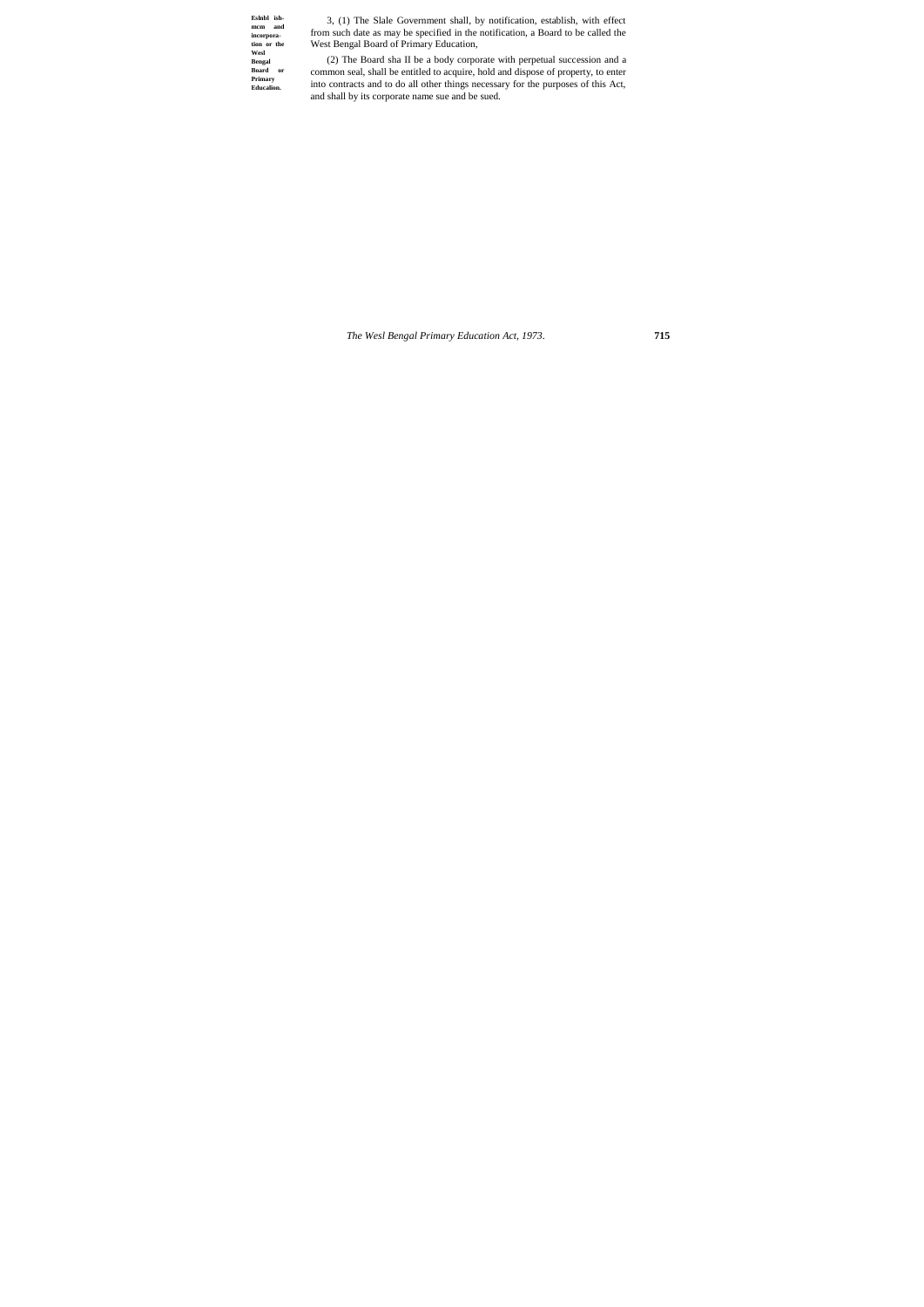#### XLIII of 1973.]

#### *(Part II.—Chapter 11.—The Board.—Section* 4.)

<sup>1</sup>4. The Board shall consist of the following members:— Composi-

**lion of the Board,**

-(a) ihe President to be appointed by Ihe State Government;

"(aa) the Director, *ex-officio\*

- (b) the President of the West Bengal Board of Secondary Education, *ex-officio ■"[\* \* \*];*
- (c) two teachers of ""[Primary Teachers' Training Institutes], of whom one shall be Ihe head of one such '[Institute,! electcd in the prescribed manner by the teachers of <sup>J</sup>[Primary Teachers' Training Institutes] from amongst themselves;
- (d) twelve teachers of primary schools of whom four shall be elected from each Division in the prescribed manner by the members of the Primary School Councils, who are representatives of primary school teachers in the Primary School Councils of the concerned Divisions;
- (e) two teachers of Primary Schools elected in the prescribed manner by the members of Ihe Calcutta Primary School Council, who are representatives of Primary School Icachers in the Calcutta Primary School Council;
- (f) one person elected in the prescribed manner by the Councillors of the '"[Calcutta Municipal Corporation] from amongst themselves;
- (g) Ihree persons, one from each Division, elected in Ihe prescribed manner by the  $\frac{7}{2}$ [Councillors of the municipal areas] of the concerned Division from amongst themselves;

**'Seclion 4 was substituted for (he original section by s. 3 or the Wesl Bengal Primary Eduealion (Amendment) Acl, 1980 (West Ben, Acl XLVIt of 1980).**

**:Clauscs (a) and (aa) were substituted Tor ihe original clause (a) by s. 3(a) of ihe Wesl Bengal Primary Education (Amendment) Acl, 1994 (Wesi Ben. Acl XIX of 1994).**

■'The words "or his nominee" were omilled by s. 3(b), *ibitl.* 

**•The words wilhin the square brackets were subsliluled for the words "Junior Basic Training Inslilutians" by s. 3(c)(i), ibul.**

**The word within ihe square brackets was substituted for the word "Institution," by s. 3(c)(ii).** *ibid.* **The words wilhin the square brackets were substituted for the wards "Calcutla Corporation" by s. 3(d),** *ibid.* **The words wilhin Ihe square brackets were substituted for ihe words "Commissioners orihe Municipal ilies" by s. 3 of ihe West Bengal Primary Education (Amendment) Act, 1997 (West Ben. Act XIII of 1997).**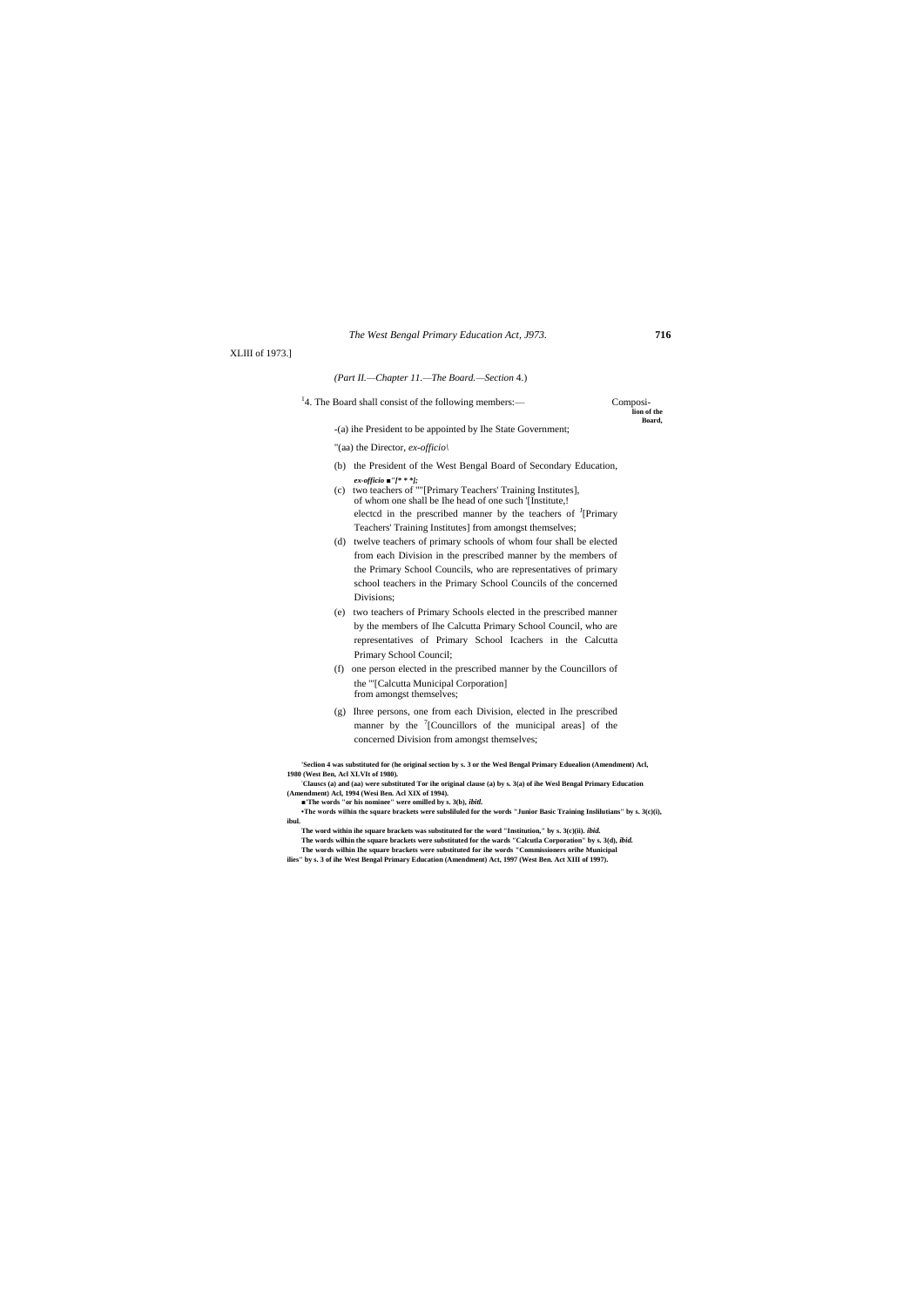[West Ben. Act

#### *(Part 11.—Chapter 11.—The Board.—Section* 5.)

(h) three persons, one from each Division, elected in the "■

prescribed manner by the members of the *Zilla Pari shads*

'[and the *Mahakuma Parisluid]* of the concerned Division from amongst themselves;

- (i) six persons from amongst the members of the West Bengal Legislative Assembly elected in the prescribed manner by the members of the Assembly;
- (j)  $\frac{3}{2}$ [seventeen persons] interested in education nominated by the State Government, of whom at (east—
	- (i) '[four] shall be women;
	- (ii) one shall be a member of the Anglo-Indian Community;
	- (iii) one shall be a member of a Scheduled Caste;
	- (iv) one shall be a member of a Scheduled Tribe;
	- (v) one shall be a member of any of the linguistic minority communities in the Stale other than Nepali;
	- (vi) one shall be a Nepali inhabitant of the "'[hill areas;]
	- (vii) one shall be a College or University teacher;
	- (viii) two shall be teachers of secondary schools;
	- (ix) three shall be Chairman of Primary School
		- Councils.

 $3(x)$  two persons of whom—

 $\mathbf{Sub}\text{-}\mathbf{clause}$  (\*) was firsl inserted by s. 3(b), *ibid.* Thereafter, the same was substituted by *s.*  $3(c)(ii<0)$  of **the West Bengal Primary Education** *(Amendment) Ac* **I, 1994 (West** *Ben.*

- (1) one shall be from the employees of the Board within the meaning of secton 17, and
- (2) one shall be from the members of the staff (other than officers) wilhin the meaning of seclion 56.

**Appointment** 5. (1) If by such dale as may be fixed by the Slulc Government in **dcction"** ° f

behalf any of the authorities fails to elect a member or members as

provided in section .4, the State Government shall appoint member or

members qualified for election by such authority;

**'The words within ihe square bracket\* wen: inserted by s. 3 of Ihe We.\l Bengal Primary Education (Amendment) Acl, 1999 (Wc.it Ben. Act X of 1990),**

**The words wilhin the square brackets were substituted for the words "thirteen persons" by s. 3{c}(i) of the West Bengal Primary Education (Amendment) Act, 1994 (West Ben. Acl XIX of 1994). <sup>J</sup>The word within ihe square brackets was substituted for the word "(wo" by s, 3(e)(ii),** *ibid.*

**'The words within the square brackets were subsliluted for the words "hill area:" by s. 3(a) or the Wesl Bengal Primary Education (Amendment) Acl, 1988 (West Ben. Act XVIII or 1988).**

**Act XIX of 1994),**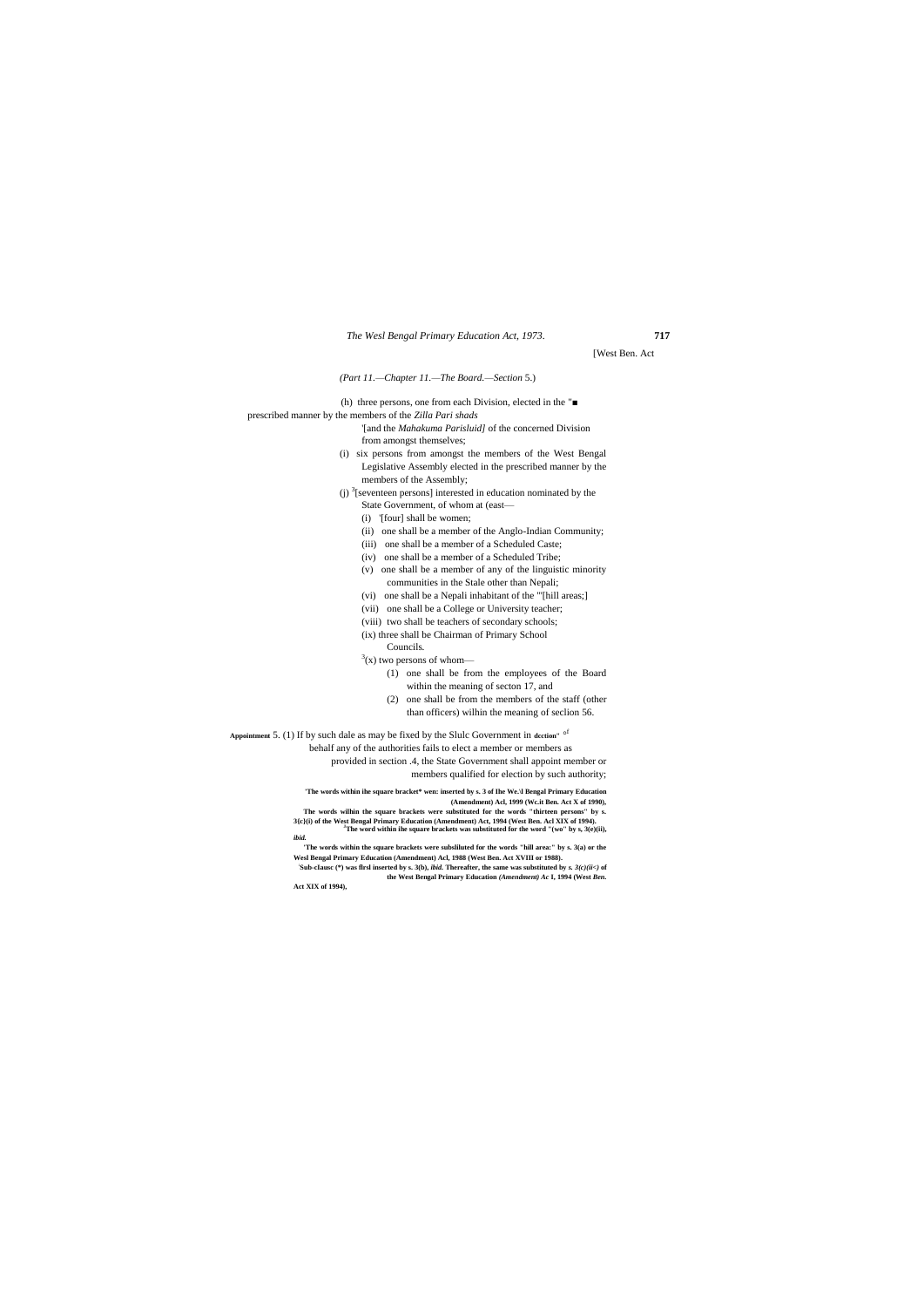**Casual vacancies.**

**Publication oT names of members of the Board,**

**Term of office of members of (he Board.**

XLIII of 1973.]

#### *(Pan II.—Chapter 11.—The Board.—Sections 6-8.)*

Provided that in the case of the State Legislative Assembly, if [he said Assembly has been dissolved, [he Stale Government shall appoini '[six] suitable persons to be members to hold office unii! ihe said Assembly is reconstituted and '[six] representatives are elected by the members [hereof.

(2) A person appointed under ihis section shall be deemed lo be a member of the Board duly elected under section 4.

6. The name of every person -[elected, nominated or appointed] under section 4 or appointed under section 5 as a member of the Board shall be published by the State Government in the *Official Gazette* as soon as may be after the election, nomination or appointment, as the case may be.

7. (I) Subject to the pro visions of this Acl, every clected, nominated or appointed member of the Board shall hold ofnee for a lerm of four years from Ihe date of the first meeting of the Board at which a quorum is present and may, on expiration of such term, be re-elected, re-nominaled or re-appointed.

(2) Notwithstanding theexpiration of the term of four years mentioned in sub-section (1). every elected, nominated or appointed member of the Board shall continue to hold office until the first meeting of the newly- formed Board at which a quorum is present.

8. If any member of ihe Board dies or resigns his office or ceases to be a member for any other reason the vacancy shaJI be filled up by fresh ^election, nomination or appointment] under section 4 and the member so  $2$ [elected, nominated or appointed] shall hold office for the unexpired portion of the term of the member whose place he fills:

Provided that no election shall be held to fill a vacancy of a member occurring wilhin six months from ihe date on which the term of the office of the member expires.

**'The word wilhin the square brackets was substituted Tor tlic word "sixteen" by s. 4 of the West Bengal Primary Education (Amendment) Aci, J 950 (West Ben. AclXLVH of 1980).**

**'The words wilhin the square brackets were substituted for l/ie words "elected or nominated" by s. 4 or the West Bengal Primary Educalion (Amendment) Acl, 1994 (West Ben. Acl XIX of 1994).**

**The words wilhin the iijuun; brackets were substituted for the words "election or nomination" by s. 5(a).** *ibid.*

**'The words wilhin the square bractcl5 were substituted for tlic words "clcclcd or nominated" by s. 5(b),** *ibid.*

**'The words "and Vice-President" were omillcd by s. 6[a)** 

**of the Wesl Bengal Primary Education (A mend men I) Acl,** 

**1994 (West Ben. Acl XIX or 1994).**

 $\overline{a}$ 

**: Sub-see lion (1) was subslilulcd for ihe original sub-sec I ion by s, 6(b),** *ibid.*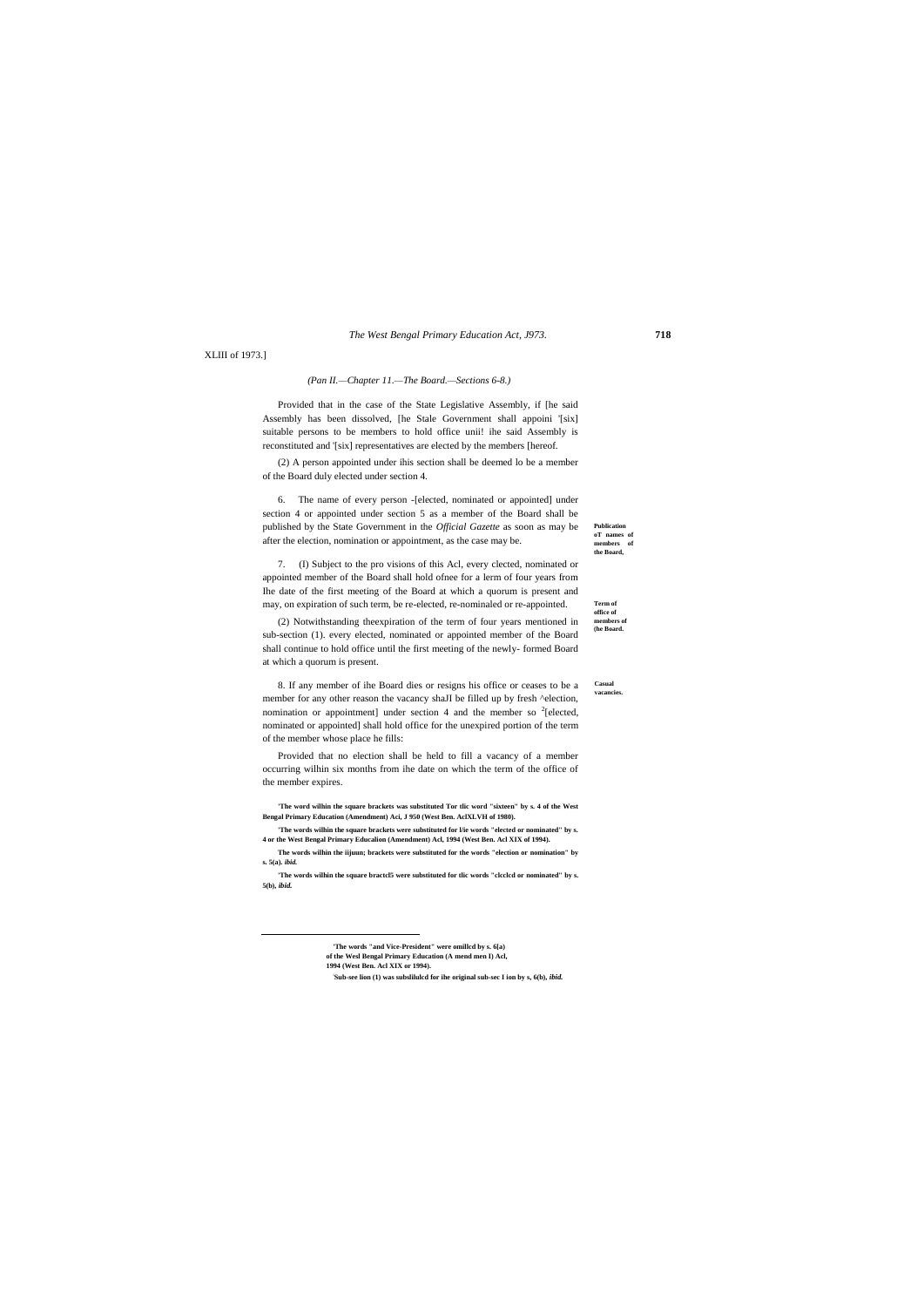**Discharge or Pro i dent's functions in certain contingencies**

 $\overline{a}$ 

[West Ben. Act

*(Part II.—Chapter II.—The Board.—Sections 9-1* J.)

 $3(2)$  The President shall hold office for a term of four years mentioned in section 7,

**President** 9. **-(J)** The President shall be appointed by the Si ale Government. **-I of tht: Board,**

> (3) The President  $J$ [\* \* \*] shall receive such pay or allowances or both as may be fixed by ihe Stale Government.

11.  $3(1)$  If the President dies or resigns his office or ceases to hold office or is, by reason of leave, illness or other cause, temporarily unable lo exercise the powers or perform the

(4) The President may resign his office by giving notice in writing to the Slate Government and when such resignation is accepted by the Stale Government the President shall be deemed to have vacated his office.<br>  $5*$   $i$ ;  $j$ :  $4$ :  $4$ : 5\* \* i}; ij: 4: \* \*

 $\begin{matrix}7\end{matrix}~~*$ \* \* \* \* \* \*

10. *[Ramoval of ihe President and the Vice-President.—Omitted by s. 7 of ihe West Bengal Primary Education (Amendment) Act, 1994 (West Ben. Acl XIX of 1994)].*

duties of his office, the Secretary to the Board shall forthwith send a report to the State Government in this behalf. And the State Government shall, on receipt of the report as aforesaid, authorise a member of ihe Board to exercise the powers and perform the duties of ihe President until anew President is appointed or the President resumes office, as the case may be.

(3) A President "[appointed] to fill a casual vacancy shall hold office for ihe unexpired portion of the term of the President whose place he fills.

**'Sub-secuon (5) was omillcd by s. 6(c),** *ibiit.*

**'Sub-seclion (1) was subslilulcd for Ihc original by s. 8(a).** *ibid,*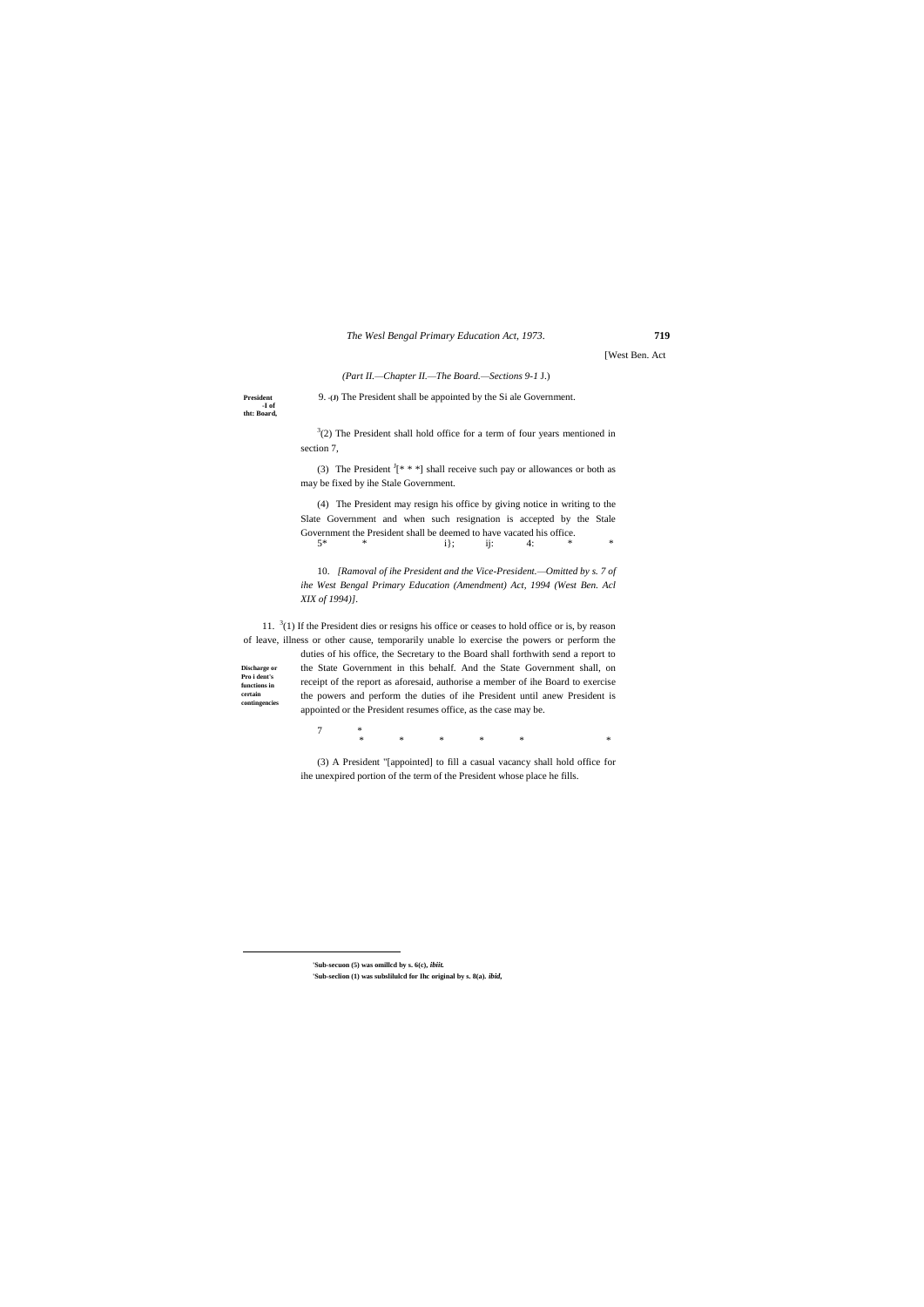# **[West Ben. Act**

**720** *The West Bengal Primary Education Act, 1973.*

**Resignation**  and removal **of '[members, other than Ihe President.!**

**Disquali-fications Tor membership.**

XLIII of 1973.]

#### *(Part 11.—Chapter II.—The Board.—Sections 12, 13.)*

12. (1) A person shall be disqualified for being elected, nominated or appointed a member of the Board if he—

- (a) has been adjudged by a competent Court to be of unsound mind;
- (b) is an undischarged insolvent;
- (c) being a discharged insolvent, has not obtained from the Court a certificate that his insolvency was caused by misfortune without any misconduct on his part;
- (d) has been convictcd by a Court or an offence involving moral turpitude;
- (c) directly, or indirectly by himself or his partner,—
	- (i) has or had any share or interest in any text-book approved by the B oard or publ ished by or u nder the authority of the Board, or
	- (ii) has any interest in any work done by order OT, or in any contract entered into on behalf of **Lhe** Board.

(2) The State Government may, by notification, remove any member  $3$ [, other than the President,] if he—

(2) If an elected, nominated or appointed member of the Board becomes, after his election, nomination or appointment, as the case may be, subject lo any of the disqualifications specified in sub-seclion (I), his membership shall thereupon cease with effect from such dale as lhe State Government may direct.

13. (1) A member of the Board '[, other lhan the President,] may resign his office by giving notice in writing to lhe President and when such resignation is accepted by **Lhe** Board such member shall be deemed to have vacated his seat.

- (a) refusesloactorbecomesincapableofactingasamemberof the Board, or
- (b) acls in a manner prejudicial to the interests of the Board, or
- (c) witout obtaining the consent of the President is absent from four consecutive meetings of the Board:

Provided that before such removal the member concerned shall be given an opportunity of being heard.

**'The words w'llhin Ihe square brackets were substituted for the word "members" by s. 4( 1) of Ihe Wesl Bengal Primary Education (Amendment) Acl, 1999 (West Ben. Act X of 1999). The words within the square brackets were inserted by s. 4(2),** *ibid.*

**<sup>J</sup>Thc words within the square brackets were inserted by s. 4(3),** *ibid.*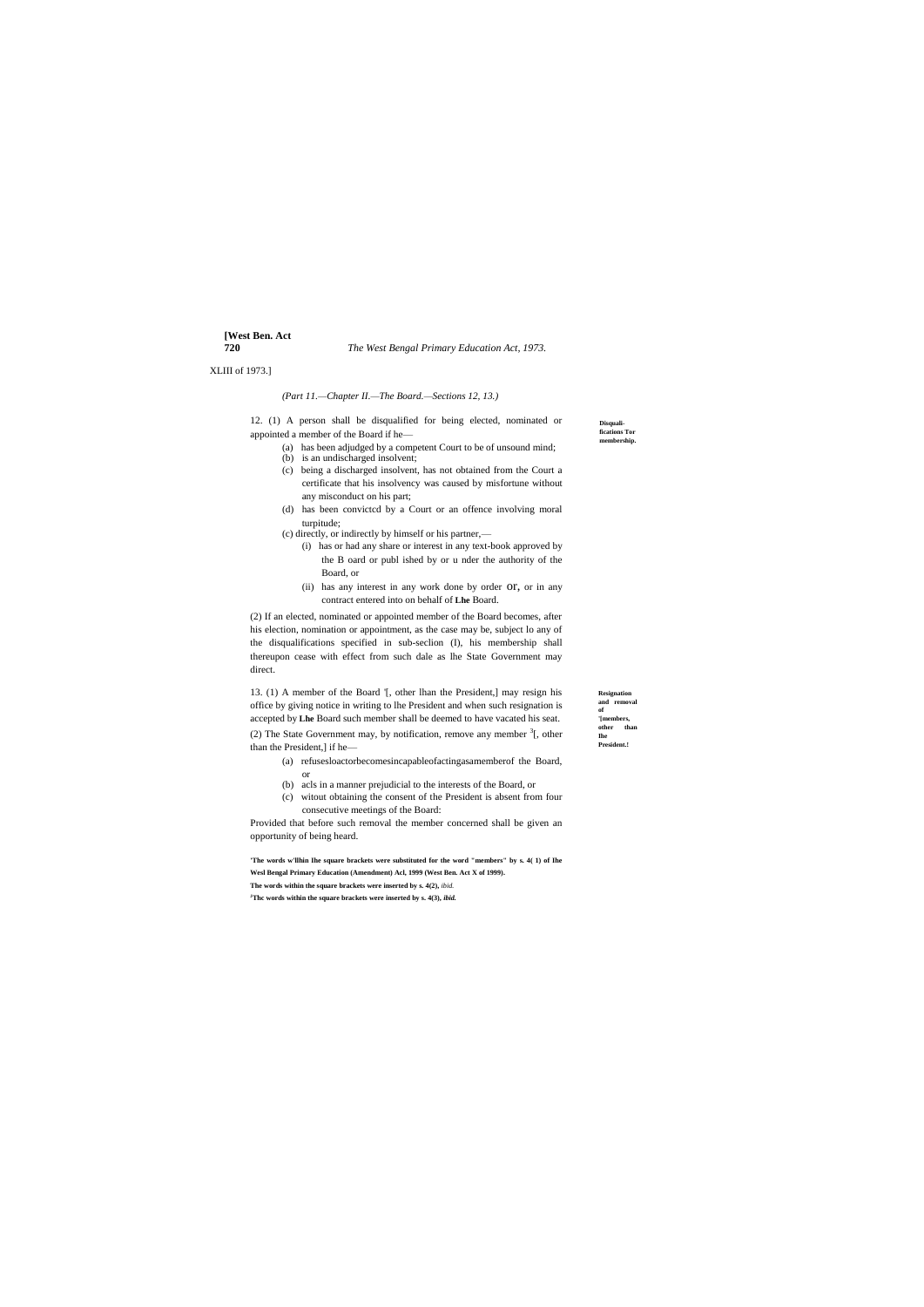#### **Rcsiriciion on vuling.**

**persons in lhe service of lhe Board.**

**Meelings of ihe Board**

**Conduct of mc clings.**

*{Par! 11.—Chapter //.— The Board.—Sections 14-17.)*

14. (1) The Board shall meet at least three limes a year.

(2) Every meeting of the Board shall be convened by lhe Secretary to lhe Board under instruction or Ihe President:

Provided that the President shall, when required in writing by one-third of the members of the Board to convene a meeting, direct the Secretary lo do so within seven days from the date of receipt of the requisition and if no meeting is convened within the said period the members aforesaid may convene a meeting aflergiving seven cleardays notice to the President and other members of lhe Board.

(2) The President or  $J[***]$  the member presiding at a meeting of the Board shall decide any question arising under sub-section (1) and his decision thereon shall be final.

**See re laiy, Finance Officer and olhcr**  17. (1) The Board shall have a Secretary who shall be appointed by the State Government.

15. (1) ThePresideniorinhisabsence'[\* \* \*]oneofthemembers of lhe Board elected from amongst those present shall preside at lhe meeting of the Board, and the President or  $\left[4 * * \right]$  such member shall be entitled to vote on any mailer and shall have a second or casting vote in every case of equality of votes.

(2) Subject to the provisions of sub-section (1), the Board shall have lhe power to regulate the procedure for the conduct of its business.

16. (I) No member of the Board shall vole on any matter in which he has any personal or pecuniary interest or if it realtes to any primary school of which he is cither a tcachcr or a member of the managing commitLee.

(2) The State Government may, if it so thinks fit, appoint a Finance Orficcr for the Board.

(3) The Board may, subject to the prior approval of lhe Slate Government, create such posis of officers and employees as it considers necessary for carrying out the purposes of this Act:

Provided that no officer or employee shall be appointed to any post carrying a monthly salary of three hundred rupees or more without the prior approval of the Slate Government.

**'The words "the Vice-President shall preside nl a mecling of lhe Board and in the absence or bolh lhe President and (lie Vicc-Prcsidem" were omilled by s. 9(a) of the West Bengal Primary Education (Amendment) Acl, 1994 (Wesl Ben. Act XIX or 1994). The words "llie Vice-President or"** *were* **omilled by s. 9{b),** *ibid.*

**<sup>3</sup>Thc words "lhe Vicc-Prcsidcnl or" were omilled hy s. 10.** *ibid-*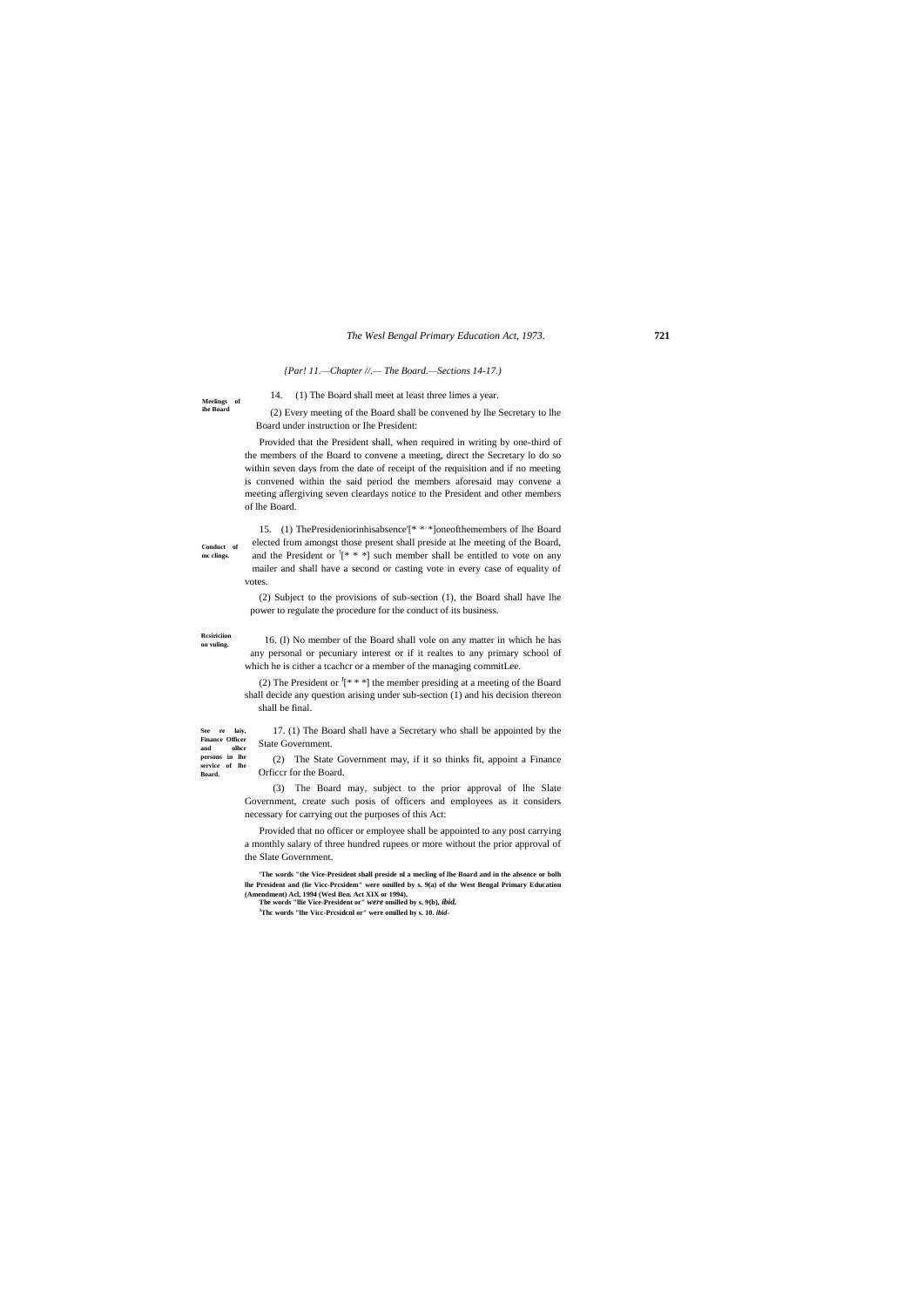# **[West Ben. Act**

XLIII **322**973.] *The West Bengal Primary Education Act, 1973.* 

*{Pari II.—Chapter II.—The Board.*—*Sections IS, ISA.)*

(4) The lerms and conditions of scrvicc and the scales of pay and ■ allowances, if any, shall, as respect Ihe Secretary, ihc Finance Officur, if any, and other officers and employees, be such as may be fixed by the SlateGovemment.

(5) The pay and allowances of the Secretary and the Finance Officer, if any, shall be paid out of the fund of the Board.

(6) Subject lo ihe general control and supervision or the President, the Secretary shall be the principal administrative officer of the Board, He shall be entitled to attend and speak at any meeting of die Board, but shall not be entitled to vote.

'ISA. (1) The State Government may, by notification, appoint an Ad hoc Ad hoc Committee consisting of — ComnuilL.

(7) The Finance Officer shall perform stich functions and discharge such duties as may be prescribed.

(8) Subject to prescribed conditions, the Board may award any punishment including dismissal or removal of the members of its staff other than the Secretary and the Finance Officer.

18. Such members of the Board or of any Committee thereof as are **Travelling** not in the service of the Stale Government shall, in respect of expenses  $\cdot^{\text{lllowll,lxs}}$  incurred by (hem in attending meetings of ihe Board, or of any such Commiiiee, or in exercising any powers or performing any duties conferred or imposed upon ihem by or under this Act, be paid by the Board such allowances and al such rates as may be prescribed.

- (a) a President, and
- (b) such number of other members, not exceeding nineteen, as the State Government may ihink fit,

for such period, not exceeding one year at a lime, as may be specified in the notification.

(2) The President of the Ad hoc Commiiiee shall exercise nil the powers, and shall perform all the functions, of Ihe President of the Board, and the Ad hoc Committee shall exercise all the powers, and shall perform all the functions, of the Board and Ihe Committees constituted by the Board under this Act.

*(Pari II.—Chapter III.—Powers- and functions of the Board and the President.—Section 19.)*

#### CHAPTER 111 Powers and functions or the Board and the President

Powers and 19, ([) Subject [o any general or special orders of lhe Stale ihe Board. Government, the provisions of this Act and any rules made thereunder, lhe Board shall have generally the power to guide, supervise and control primary education, and in particular the power—

(a) to prepare and maintain a register of primary schools;

'(b) to provide by regulations, aFter considering the recommendations, if any, of the Curriculum Committee, the syllabus and **Lhe** courses of studies lo be followed in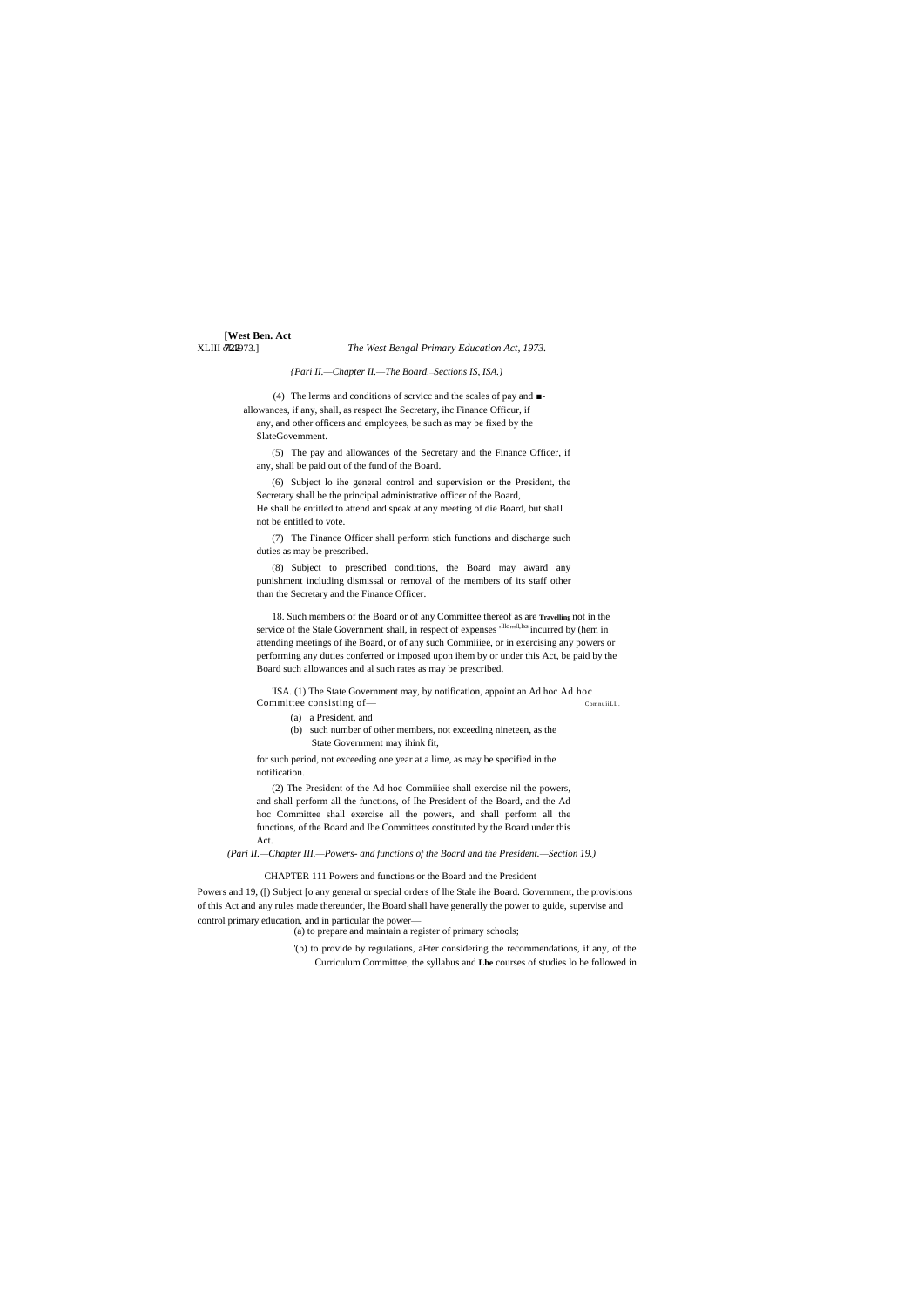the primary schools;

<sup>1</sup>(bb) to prepare, and lo provide, books to be studied in lhe primary schools;

- ; (bbb) lo provide by regulations, after considering the recommendations, if any, of **Lhe** Curriculum Committee, the curriculum, lhe syllabus and **Lhe** courses of studies to **be** followed in the Primary Teachers' Training Institute;
	- $J^*$  \* \*  $f$  \*  $f$
	- (d) lo institute with the approval of lhe State Government such examinations as it may ihink fit, and lo make regulations on all aspects connected with such examination",
	- 4\* \* \* \* \*
	- (0 to exercise general supervision and control over lhe work of ihe Primary School Councils and for that purpose to issue such instructions lo the Primary School Councils relating to primary education as ii may think fit and lo call for reports from the Primary School Councils on matters relating to primary education;
	- (g) to administer the Wesl Bengal Board of Primary Education Fund;
	- (h) to institute and administer such provident funds as may be prescribed;

### **XLin** of **1973.]**

*(Pari 11.—Chapter 111.—Powers and functions of the Board and the President.—Section 19.)*

- (i) to make regulations relating to the conduct, discipline and appeal in respect of the members of the staff of the Board; (j) to make regulations relating lo the conduct and discipline in respect of teachers and non-teaching staff of primary schools under the Primary School Councils '[and in respect of the staff of the Primary School Councils];
- (k) to transfer any teacher or non-teaching staff from a primary school within thejurisdictionofone Primary School Council to a primary school within the jurisdiction of another Primary School Council;
- ; (kk) to transfer any officer or employee, other than the Secretary and ihe Finance Officer, from one Primary School Council lo another Primary School Council or to the Board or from ihc Board to a Primary School Council;
- $(I)$   $I$ [io determine] the mode of teaching and the medium of instruction to be followed in primary schools; (m) to make regulations for deciding any dispute relating lo primary schools but noi relating to teaching or non-teaching staff of such schools;  $(n)$  to determine, with the approval of the [State Government,] the hours of instruction
- and the number and duration of vacations; 3\* \* \* \* \*

(p) to advise ihe State Government on all matters relating lo primary education referred to it by the Slate Government; (q) to grant financial aids to Primary School

- Councils for the development of primary education or for any other purpose;  $6$ (qq) to consider and recommcnd the budget estimates of the Primary School Councils to the Director;
- (r) to perform such other functions and discharge such other duties as may be prescribed.
- *(Part II.—Chapter 111.—Powers and functions of the Board and the President.Sections 20, 21.—Chapter IV.—Committees of the Board.—Section 22.)*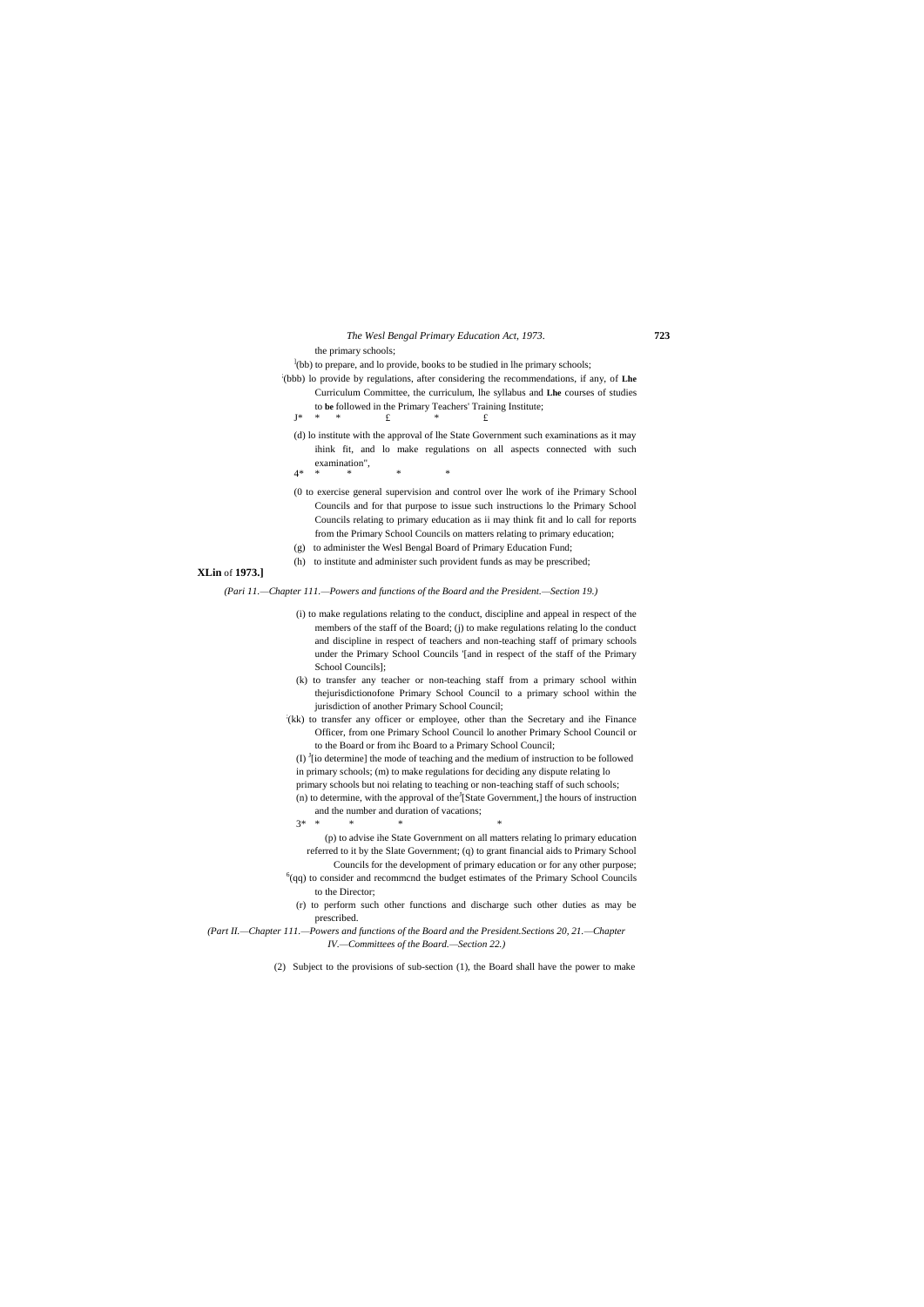#### **[West Ben. Act**

**Powers and duties of Ihe** 

**724** *The West Bengal Primary Education Act, 1973.* regulations in respect of any matter for the proper exercise of ils power under this Act:

Provided that no regulation shall be valid unless it is approved by the State Government.

(3) The State Government may, in according the approval referred lo in the proviso to sub-section (2), make such additions, alterations and modifications therein as it thinks fit:

Provided that before making any such additions, alterations or modifications the Slate Government may, if it thinks fit, give the Board an opportunity lo express its views thereon wilhin such period as may be specified by lhe State Government.

(4) All regulations approved by lhe StateGovemment shall be published in the *Official Gazette.*

20. (1) The President shall be responsible for carrying out and giving effect lo the decisions of the Board and of any Committee thereof.

**President,** 21. *[(Powers and duties of the Vice-President.). —Omitted by s. 11 of the Wesl Bengal Primary Education (Amendment) Act, 1994 (West Ben. Act XIX of 1994)}.*

(2) The President may, in any emergency, exercise any of Ihe powers of the Board, provided, however, that he shall not act contrary to any decision of the Board, and shall within one month, report to the Board the action taken by him together with reasons therefor.

(3) The President shall—

(a) exercise general supervision and control over lhe Secretary,

the Finance Officer, if any, and the staff appointed by the Board and post and transfer the members of the staff;

(b) sanction all claims of travelling allowance; (c) take such olher action not inconsistent with any decision of the Board as he

considers necessary for the proper functioning of the Board under this Act.

#### CHAPTER IV

#### Committees of the Board

**Committees.** 22. Within such time as may be prescribed afmr the Board is established, the Board shall constitute the following Committees, namely;—

- (a) lhe Cuniculum Committee;
- (b) the Evaluation Committee;
- (c) the Development Committee;
- (d) the Finance Committee.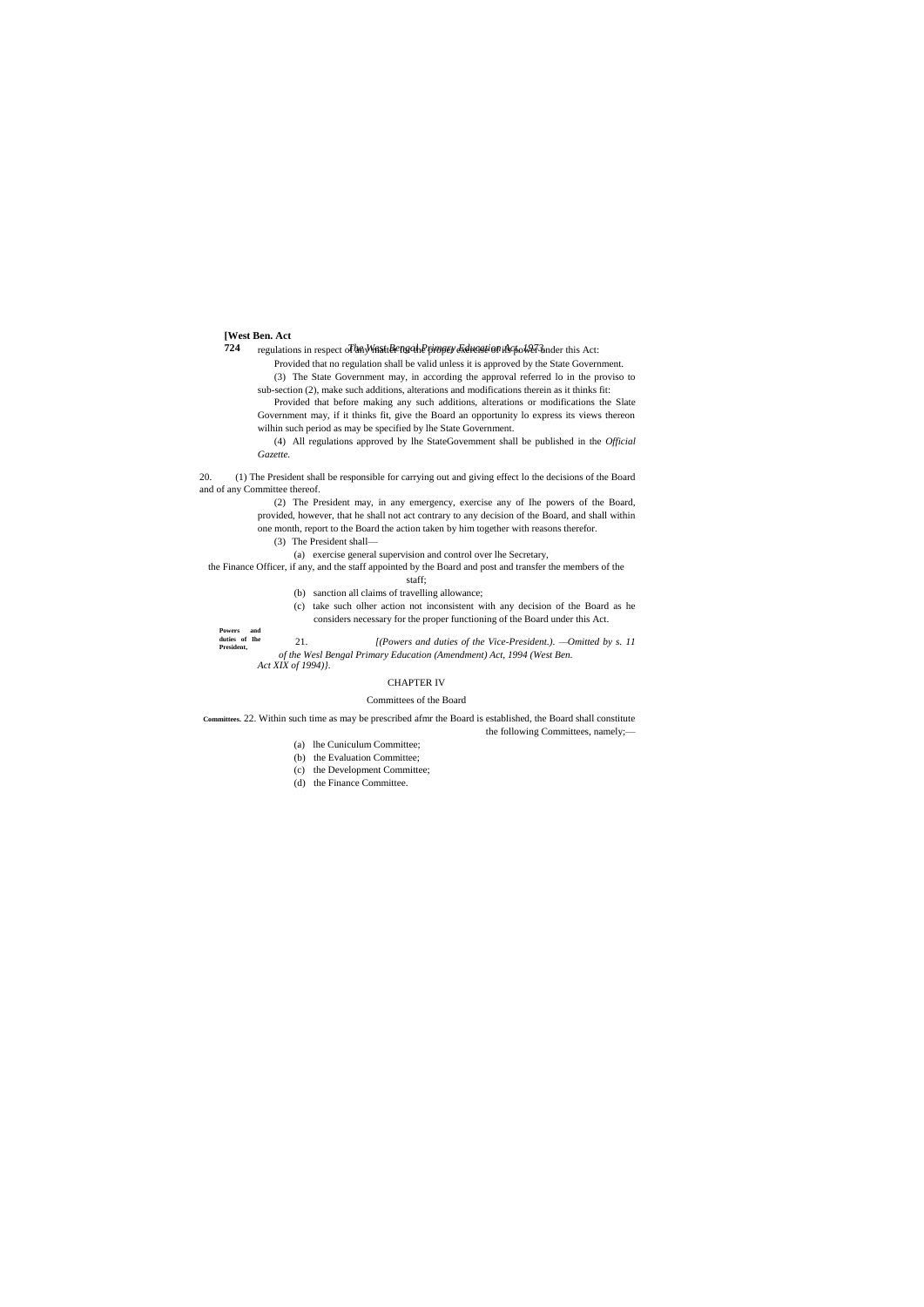#### XLI1I of 1973.]

#### *{Part II.—Chapter IV.—Committees of the Board.— Section 23.)*

23. (1) The Curriculum Committee shall consist of lhe following **Curriculum t** members, namely:— **Commmee.**

- (a) **lhe President;**
- (b) an officer not below the rank of a Deputy Director of [School Education,] Government of West Bengal, lo be nominated by the State Government;
- : (c) the Director, Siaie Council af Educational Research and Training, West Bengal;
- (d) one of the iwo members of the Board referred lo in  $<sup>J</sup>$  [clause (c)]</sup> of section 4 elected in the prescribed manner by the Board; \_
- (e) three teachers of primary schools elected in the prescribed manner by the Board;
- CO one teacher of a secondary school elected in the prescribed manner by the Wesl Bengal Board of Secondary Education;
- (g) two persons having special knowledge of science, an, crafts or primary education, who may or may not be members of Lhe Board, nominated by Stale Government;
- (h) "[two out ofsix members of the Board referred to in clause (i)] of section 4 elected in the prescribed manner by the Board.
- (2) The President shall be Lhe Chairman of the Curriculum Committee
- and the Sccrclary to the Board shall be lhe Secretary to the said Committee.
- (3) fl shall be lhe duty or the Curriculum Committee to—■
	- (a) advise lhe Board about Lhe syllabus and courses of studies lo be followed <sup>5</sup>[in lhe Primary Teachers' Training Institute and in the primary schools] as well as for examinations instituted or conducted by the Board or the Primary School Councils;
	- (b) advise lhe Board on any mailer relating lo the syllabus, courses of studies or books to be studied, as may be referred lo it by the Board.

**'The words w i l hi n lhe squ arc brackets we re subs l i l u led for the words " Pu bl i c In si ruclio n by s. 12(a), of lhe Wesl Bengal Primary Education (Amendment) Acl, 1994 (We.-;! Ben. Act XIX of** 

**1994), ;C I arise (c) was substituted fur lhe original clausc by s. 12(b),** *ibid.*

**'The word, brack cm and letter wilhin lhe square brackets were substituted for the word, bracken and ItUlcr clause {b)" by s. 6(a) of the Wesl Bengal Primary Education (Amendment} Acl. I9SD (West lien. Acl XLVII of 1980).**

- **<sup>J</sup>Thc words, bmckelsand IctlcnvLlhm llic square brae kcis were substituted for the words, brackets and teller "two out of sixteen mem tiers of lhe Board referred lo in clausc (g)" by s, 6(b).** *ibid.*
- **TTie words wilhin lhe square brackets were substituted for lhe words "in primary schools" by s.luf the Wesl Bengal Primary Education (Amendment) Acl, 1999 (Wesl Ben, Acl X of 1999).**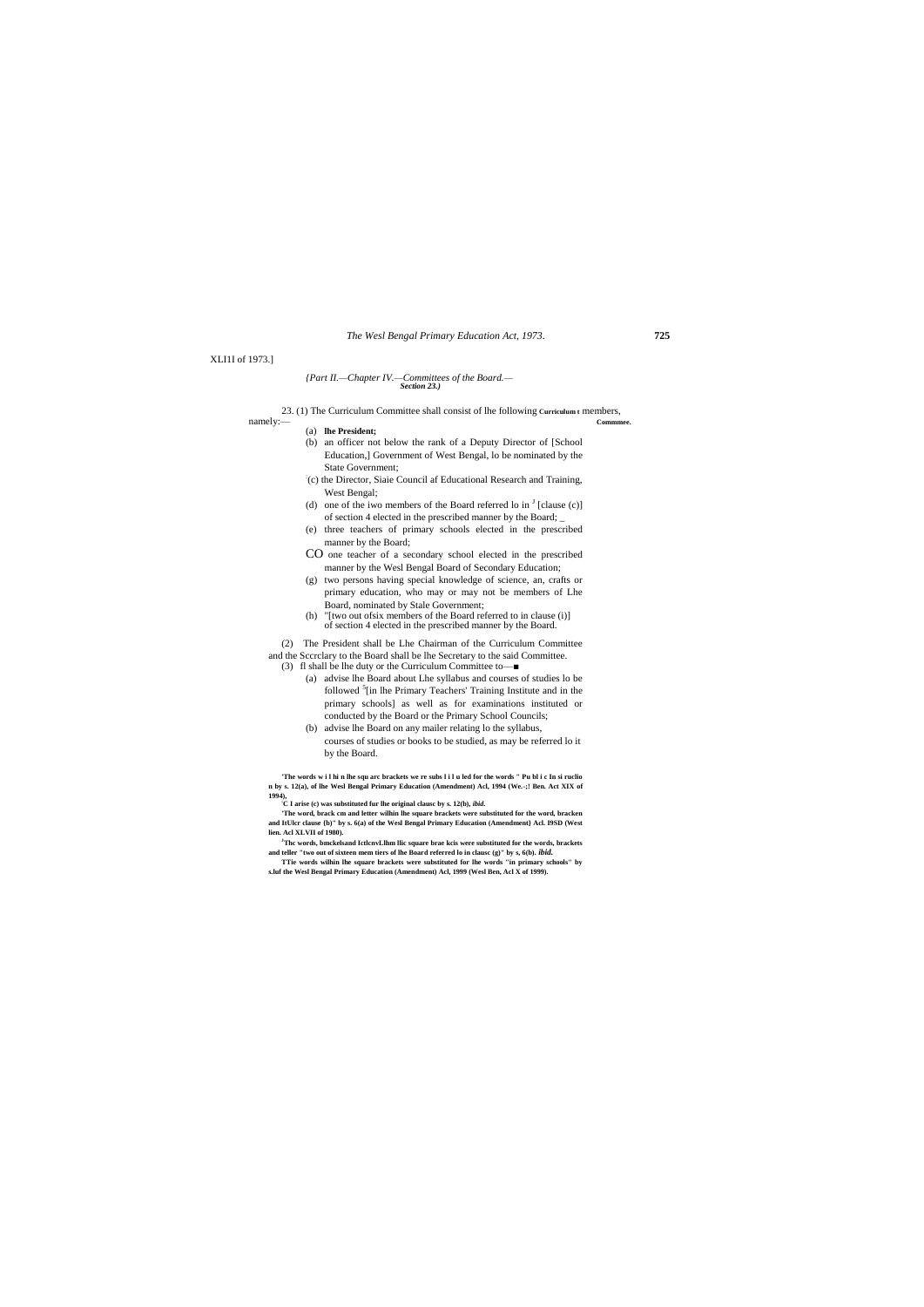**[West Ben. Act**

#### **726** *The West Bengal Primary Education Act, 1973.*

*(Part II,—Chapter IV.—Committees of the Board.—Section 24.)*

(4) The Curriculum Committee may appoint such Sub-Committee  $7$ ; or Sub-Committees as it may consider necessary to advise it upon any

> matter referred to in sub-seclion (3) and it shall not be necessary for any member of such a Sub-Committee lo be a member of the said Committee or the Board.

**Eva** I u **a I ion** 24. (I) The Evaluation Committee shall consist of Ihc following Commutes members, namely:—

'The word s w i i h i n t he squ arc brackets were s ubs I i I u ted for the words "Pub I ic t n s iru cl ion," by s. 13(a) of **the West Bengal Primary Educalion (Amcndmcnl) Acl, ISJ9-1 (West Ben Acl XIX of 1994). 'Clause (c) was substituted Tor the original clausc by s. 13(b),** *ibid.*

- (a) the President;
- (b) an officer not below the rank of a Deputy Director of '[School Education,J Government of West Bengal, to be nominated by Ihe Stale Government;
- -(c) the Director, State Council of Educaiional Research and Training, West Bengal; 3^ \* \* \* \* \* \* \*
- (e) one of the two members of Ihe Board referred lo in ■"[clause (c)] of section 4 elected in the prescribed manner by the Board;<br>+  $\text{Jfs}$  +  $\text{si}$
- $5* + Jfs + sigf \qquad \wedge$  ifc
- (g) one teacher of a High School elected in the prescribed manner by the West Bengal Board of Secondary Educalion;
- (h) three toughers of primary schools elected in the prescribed manner by the Board;
- (i) three persons having special knowledge in primary education or evaluation, who may or may not be members of Ihe Board, nominated by the State Government;
- (j)  $f(two out of six members of the Board referred to in clause (i)) of section 4 elected$ in ihe prescribed manner by the Board.

**'Clause fil) was omitted by s, 13(c).** *ibid.*

**'The word, brackets and leller wilhin (he square brackets were subsliluled for Ihe word, brackets and letter "clausc (b)" by s. 7(a) of ihc Wesl Bengal Primary Educalion (Amendment) Aci, 19S0 (West Ben. Act XLVI1 of 1980). 'Ctau sc (f) was omi itcd by s, 13 (d) oft h e Wcs I Bengal Primary Education (Amendment) Acl, 1994 (Wesl Ben. Acl** 

**XIX of 199-1).**

**"The words, brackets and letter within the square brackets were substituted for ihc words, brackets and letter 'Two oul of sixteen mem hers of Ihe Board referred to in clause (g)" by s, 7(b) or the West Bengal Primary Education (Amendment) Act, 1980 (West Ben. Act Xl.Vtl of 1980).**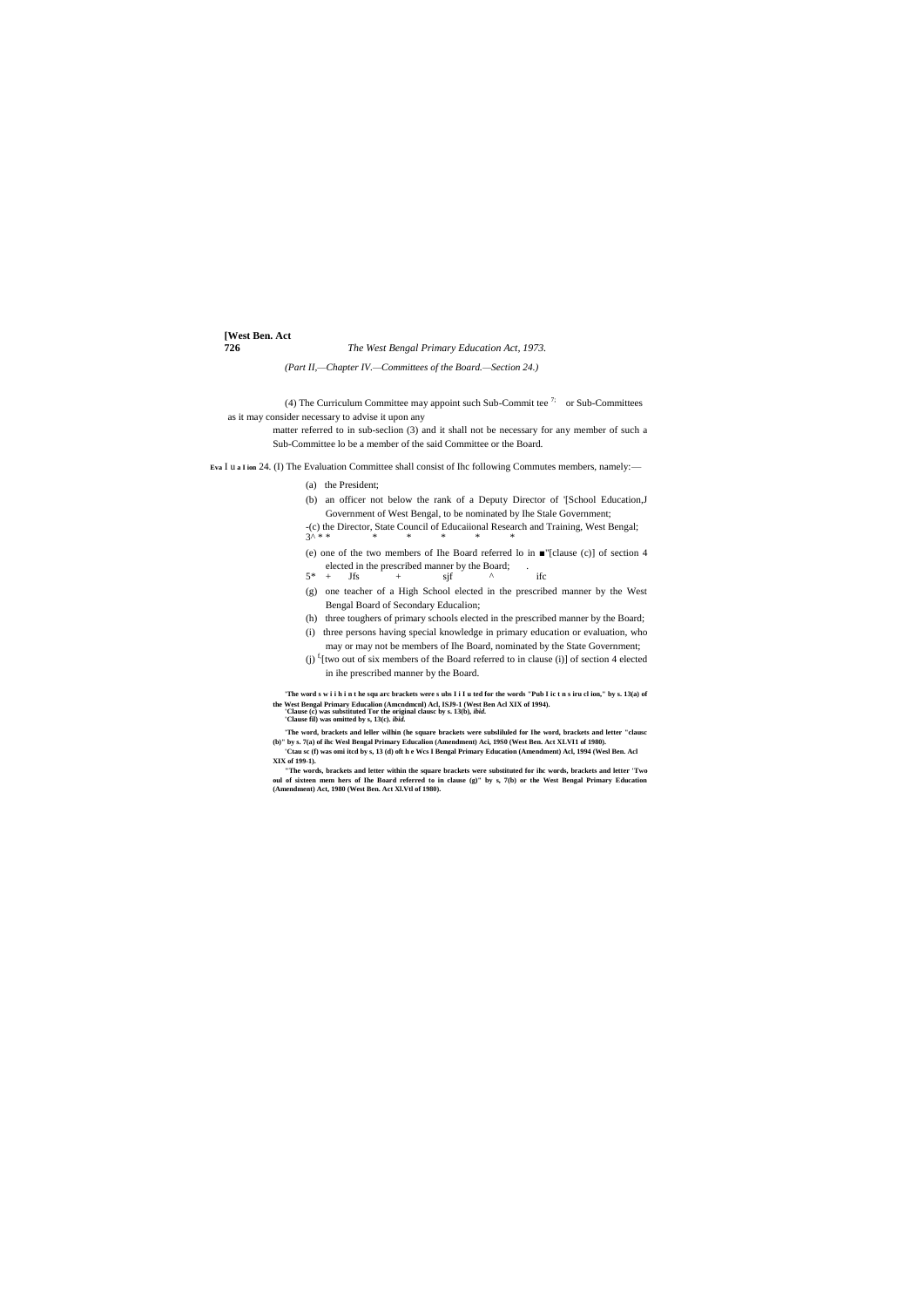#### XLI1I or 1973.]

*(Pari II.—Chapter IV.—Commit tees of the Board.—Section 25.)*

(2) The President shall be the Chairman of [he Evaluation  $9-$  Committee and **Lhe** Secretary lo the Board shall be the Secretary **Lo lhe**

## said Committee.

(3) It shall be lhe duty of the Evaluation Committee—

25. **(1)** The Development Committee shall consist of lhe following **Dcvelop-** m embers, namely:— Commits.

- (a) to assess from lime lo time the standard of instruction in a primary school with reference to lhe norms and objectives sel by lhe Board and to suggest improvement on the basis of such assess men l;
- (b) lo advise lhe Board on such other mailer relating lo progress, improvement and development of the academic aspect of primary education as may be assigned to it by the Board.

(4) The Evaluation Committee may appoint such Sub-Committee or Sub-Commiitees as it may consider necessary to advise it upon any mailer referred to in sub-seclion (3) and not more than half of the toial members of such Sub-Committee may consist of persons who are not members of the said Committee or the Board.

(a) the President;

- (b) an officerof lhe Education Department, GovemmenlofWest Bengal, nominated by lhe State Government;
- (c) a woman officer of the Education Department, Government of Wesl Bengal, nominated by lhe Stale Government;
- (d) oneofficeroftlieDirectoratcofHcallh Services, Government oT West Bengal, not below the rank of a Deputy Director, nominated by lhe Director of Health Services, Government of Wesl Bengal;
- (e) ihree of the '[twelve members of the Board referred to in clause (d)] of seclion 4 elected in lhe prescribed manner by the Board;
- (f) the member of lhe Board referred to in <sup>2</sup>[clause (f)] of seclion 4;
- (g) one of  $lhe^{1}$  [three members of the Board referred Lo in clause (g)] of seclion 4 elected in the prescribed manner by Lhe Board;

**'The words, hn.ckirK and teller within ill- Myjr.rc brackets were .substituted for llic words, hnickets nnd letter "cighi members of llic Board referred lo in clausc (c)" by s. 8(1) of (lie Wesl Bengal Primary Education (Amendment) Act. 1980 (West Ben,**

**Acl XLVII of 1980).**

**The word, brackets and letter widiin the square brackets was substituted Tor the word, brackets and letter "clause (d)" by s. 8(2),** *ibid.*

**'The words, brackets and lelter wilhin the square brackets were substituted Tor** I **he words, brackets and letter "Tour members of the Board referred lo in clause (e)" by s. 8(3).** *ibid.*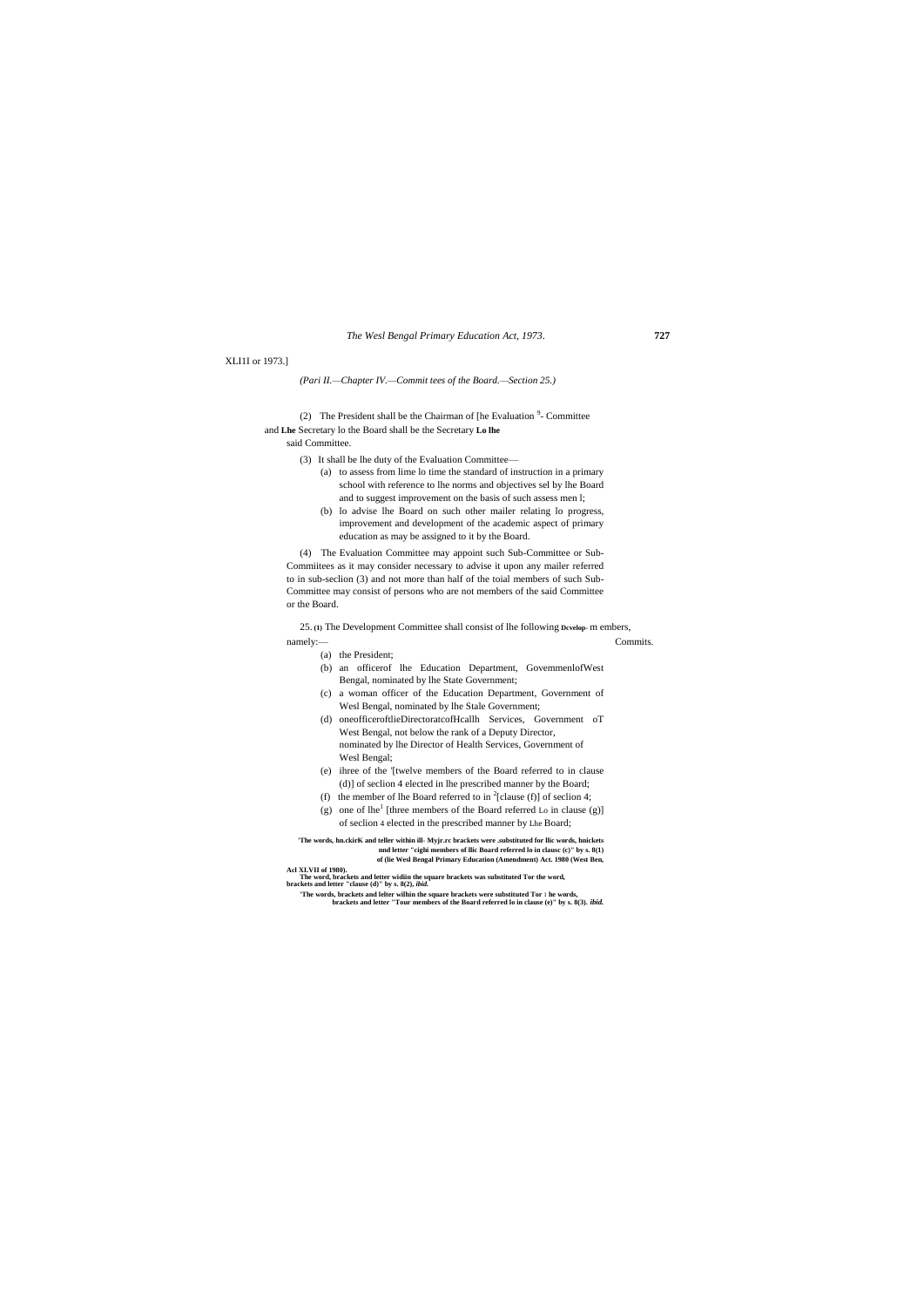[West Ben. Act

*(Pan II.—Chapter IV.—Committees of the Board.—Section 26.)*

(h) one of Ihe three members of the Board referred lo in  $<sup>1</sup>$  [clause "</sup> (h)J of section 4 elected in the prescribed manner by the

Board;

- (i) two out of the-[six members of the Board referred to in clause (i)] of section 4 elected in the prescribed manner by the Board;
- (j) two persons who may or may not be members of Ihe Board nominated by the Slate Government.
- (2) The President shall be the Chairman of the Development Committee and the Secretary to the Board shall be the Secretary to the said Committee.
	- (3) It shall be the duly of the Development Committee to—
		- (a) advise the Board in the mailer of improvement and development of primary schools in all aspects, including schemes for universal, free and compulsory education, construction of building, welfare of students and teachers and other staff, good relationship between guardians, teachers and students, community participation in schools, meals supplied inschools and

the health of the students in schools;

(b) advise on any other mailer assigned loil by the Board relating to progress, development and improvement of primary educalion excepting those allotted lo the Curriculum or the Evaluation Committee.

**Cornmiucc, , ,**

# Firmce 26. (1) The Finance Committee shall consist of ihe following

members, namely:—

(a) the President;

- (b) the Secretary to the Board;
- (c) twopereons having knowledge in financial matters nominated by the Stale Government;
- (d) two members of the Board clccted in ihc prescribed manner by the members of ihe Board of whom one shall be a teacher of a Primary School.

**'The word, brackets and letter wilhin [he square brackets was substituted for ihc word, brackets and Idler "clause {f)' T by s. 8(4) of die Wesl Bengal Primary Educalion (Amcndmcnl) Acl, 19H0 (Wesl Ben. Acl XLV1I of 1980).**

**The word, bmckcls mid Idler wilhin ihc square bracks Is were substituted for ihc words, brackets iind letter '"sixteen members of the Board referred to in clause (g)" by s. 8(5).** *ibid.*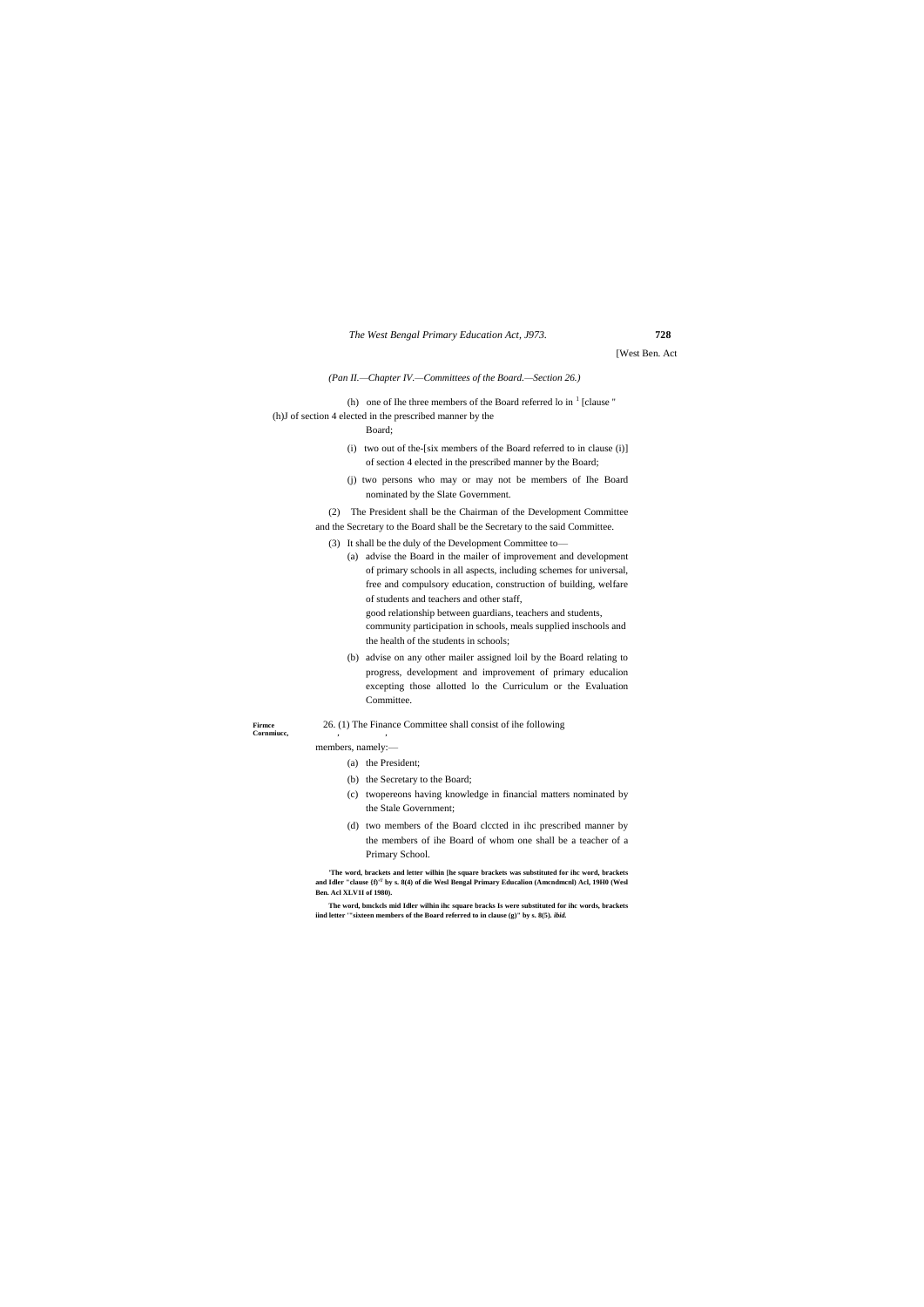XLIII of 1973.]

#### *(Part //.—Chapter IV,—Committees of the Board.—Sections 27-29.)*

(2) The President shall be the Chairman of ihe Finance Committee and ihe Finance Officer, or if there is no Finance Officer, the Secretary to the Board shall be the Secreiary to ihe said Commiiiee.

(3) It shall be the duty of the Finance Commiiiee lo prepare ihe budget of the Board, lo advise Ihe Board on all financial matters and (o perform such other functions as may be prescribed.

28. (1) An elected, a nominated or an appointed member of any Termor Committee who is also a memberof the Board, shall continue to hold office until he ceases lo be a member of the Board.

ol<sub>u</sub>lhc Committees,

27. (1) The Board may, with ihe approval of the Slate Government Power io and subject to such directions as ihc Siaie Government may issue in this  $\square$ "her""<sup>6</sup>behalf, constitute such other Committee or Committees as iunay think fit **Comminccs.** and any such Commiiiee may be composed wholly or in pan of members of the Board.

(3) The provisions of section 5 and of sections 8, 12 and 13 shall apply, *mutatis mutandis,* to members ofany Committee as if reference to the Board or the President were references lo such Commiiiee or the Chairman of such Commiiiee.

(2) The Board may, with the approval of the State Government, delegate to any such Commiiiee any of its powers or functions and may in like manner withdraw from il any such power or function.

(2) An elected, a nomi nated oran appointed member ofany Commiiiee who is not a memberof the Board, shall hold officc for such term, as may be prescribed and may on expiration of such term, be re-elected, renominated or re-appointed:

Provided that notwithstanding ihe expiration of the said term, an elected, a nominated or an appointed member or a Committee shall continue to hold office until the vacancy caused by ihe expiration of the said term has been filled in accordance with the provisions of this Act.

*29.* The Stale Government may, on the recommendations of the **Power** of Board, i fit so thinks fit, dissolve any of the Committees of ihe Board and Government may direct the Board lo lake sleps for the reconciliation of ihe Committee <sup>[o Jis5t l|ve</sup> Commiiiee. so dissolved,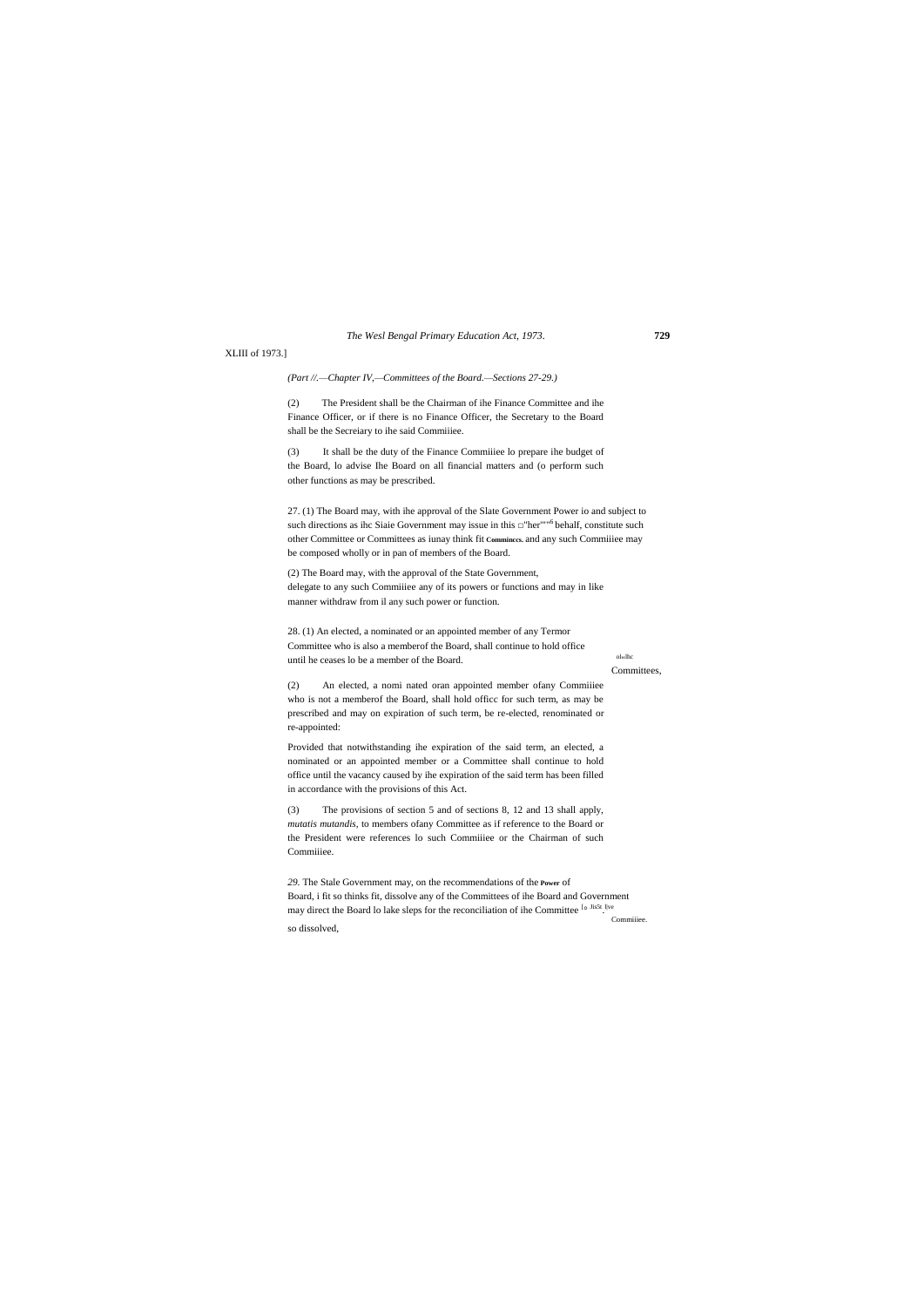[West Ben. Acl

*[Part 11.—Chapter V.—Finance and audit.—Section 30.)*

#### CHAPTER V Financc and audit

**Annual** 30. (I) The President shall place before Ihe annual meeling of the budgei""<sup>1</sup> Board held in the year following Ihe year in which it is esiablished and csiimaie. before every annual meeling thereafter lo be held in the monih of August in each year a report on the working of [he Board during the last preceding year, logelher wilh a budget estimate showing in such form as may be prescribed, the anticipated income and expenditureof lhe Board during the year immediately succeeding the one in which such annual meeting is held.

> (2) The report shall be forwarded lotbc State Government within one month of lhe presentation thereof before the annual meeting of lhe Board logelher wilh such com men is ihereon as the Board may think fil lo make.

> (3) The budget estimate shall after confirmation by the Board be forwarded lo the State Government wilhin such time as may be prescribed.

> (4) The Stale Government shall wilhin two months of lhe receipt of the budget estimate either accord its approval lo lhe same or return il lo the Board with such comments and suggestions as it deems necessary if in its opinion such estimate—

- (a) isnoireasonablyaccuratewithrcferenceioascertainablefacis or shows a deficit in the closing balance;
- (b) includes new items of recurring expenditure which are likely to impose upon the Board in the future financial liabilities which the Board is not likely to be able lo mcei from i(s income; or
- (c) includes provisions forexpendi lure which are not in accordance wilh the provisions of ihis Act.

(5) If the budget estimate is relumed under sub-section (4), the Board shall consider the comments and suggestions made by lhe Slate Government and may, if it Ihinks fit, revise the said estimate. The Board shall then resubmit lhe budget estimate as so revised lo the State Government, or, the Board shall, if it does noi think fit to revise the estimate, resubmit il in its original form lo lhe State Government within one month of receiving il together wilh its replies on the comments and suggestions made by lhe Slate Government,

(6) If the Stale Government does not approve of the budget estimate as revised by the Board or if lhe budget estimate is returned by lhe Board without revision, lhe State Government may amend the budget estimate by making—

> **(a) such modifications as are in its opinion necessary to render the estimate reasonably accurate wilh reference to ascertainable facts or Lo balance lhe income and the expenditure:**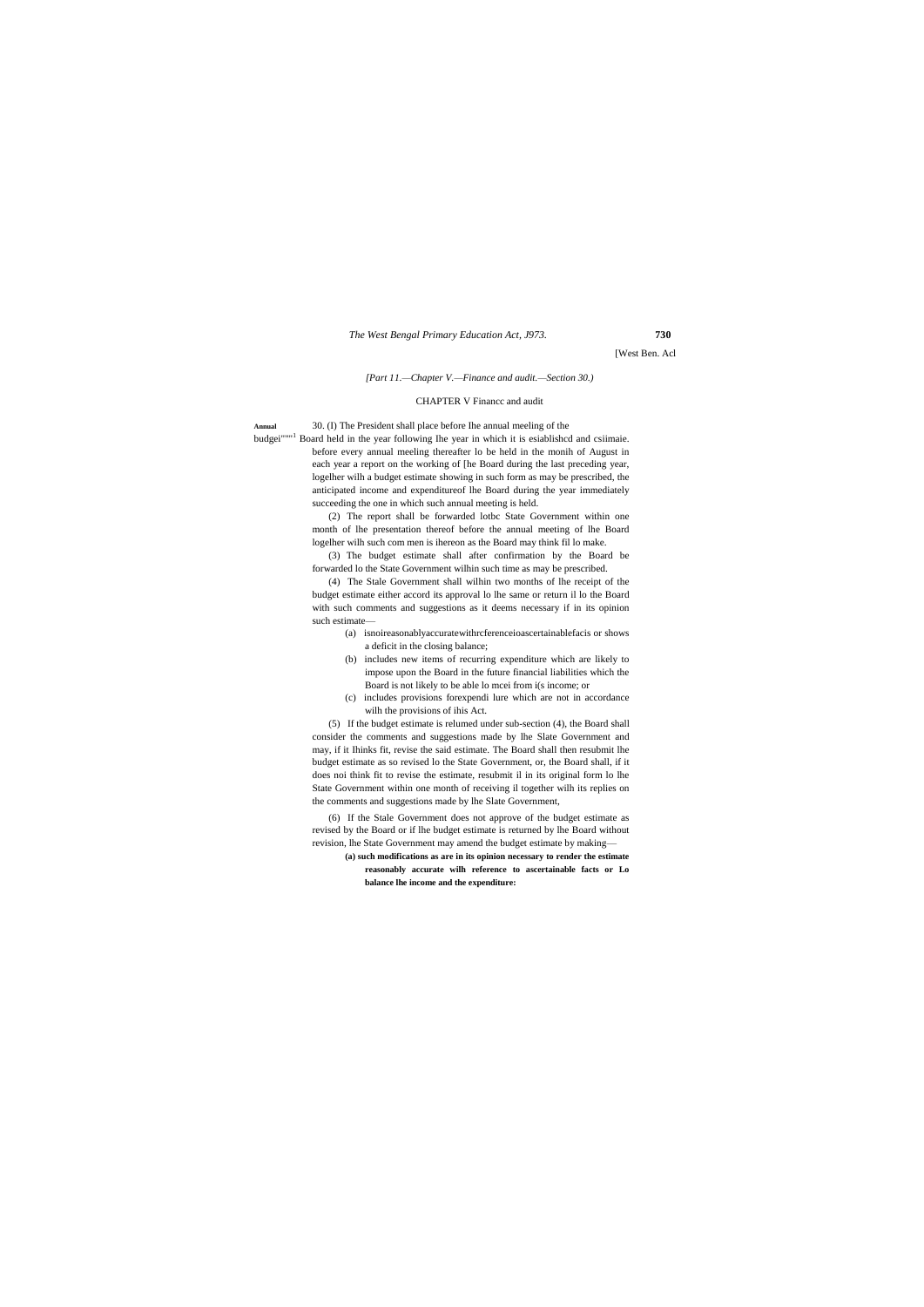- (b) additions, a lie rations or modi float ions in any provision relating to new expenditure or a recurring nature;
- (c) any alteration or modification in any provision for expenditure which, in its opinion, is not in accordance with the provisions of this Act;
- and shall approve the budget estimate so amended and forward it lo the Board.<br>  $\begin{array}{c} \n\text{I*} \\
\text{I*} \\
\text{I*} \\
\text{I*} \\
\text{I*} \\
\text{I*} \\
\text{I*} \\
\text{I*} \\
\text{I*} \\
\text{I*} \\
\text{I*} \\
\text{I*} \\
\text{I*} \\
\text{I*} \\
\text{I*} \\
\text{I*} \\
\text{I*} \\
\text{I*} \\
\text{I*} \\$

**Applicalion oT the West Bengal Board or Primary** Education **Fund, Accounts.**

XLIII of 1973.]

#### *(Pan II.—Chapter V.—Finance and audit.—Sections 31-34.)*

i<br>\*"

**Payment Lo (he Board by the Slate Government.** 31. The State Go vem meni may, afterconsidering the budget estimates, the accounts of the Board and such other reports as il may call for, make such annual or periodical grants to il as il may think fit.

**Wesl Bengal Board of Primary**  32. (1) The Board shall have a Fund to be called the West Bengal Board of Primary Education Fund to which shall be credited— (a) all sums which may be paid by the State Government;

- **{Educalion Fund,** (b) all sums representing income from endowments or from property
- owned or managed by the Board; and (c) all other sums received by or on behalf of the Board from any other source
- whatsoever.

(2) The Fund shall vest in the Board and shall be under its control and shall be held by it in trust for the purposes or this Act.

(3) All monies payable to thecredit of the Fund shall forthwith be paid into Ihe Reserve Bank of India \*[or into the Slate Bank of India or any branch thereof) to thecredit of the Fund, and all chcques drawn on the Fund shall be signed by the President or by such other persons as he may authorise in writing in this behalf

(4) The Fund shall be maintained, administered and used in the manner prescribed.

33. No expenditure shall be incurred from the Fund except for the purposes

of this Act, and unless such expenditure is provided for in the budget as approved under this Act or can be met by reappropnation sanctioned in the prescribed manner.

34. The Board shall keep an account of all its receipts and expenditure In the manner prescribed.

**'Sub-section (?) was omillcd by s. 5 of lite Wesl Bengal Primary Educalion (Amendment) Act. 1987 (West Ben, Acl XIV of J987),**

**The words wilhin the square bracked were inserted bys. M of (he West Bengal Primary Educalion (Amendment) Acl, 1994 (Wesl Ben. Acl XIX of 1994).**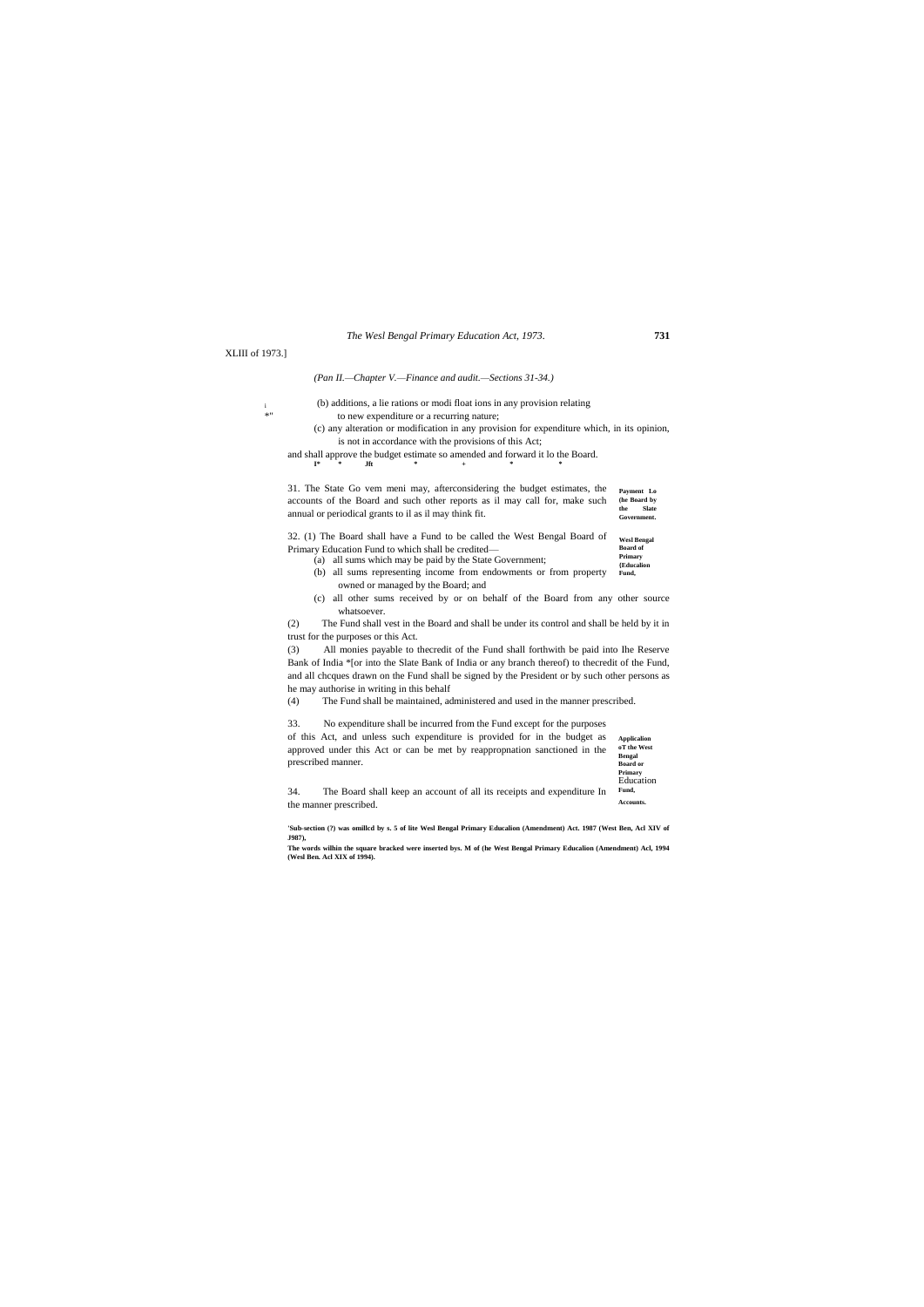[West Ben. Act

#### *(Part II.—Chapter V.—Finance and audit.—Section 35.)*

35, (I) The accounts of [he Board shall be examined and audited annually in such manner as may be prescribed, by an auditor or auditors appointed by the State Government.

(2) For the purpose of examination and audit under sub-seclion (1)

Ihe auditor may—

(a) require in writing the production before him oF any document relating to ihe Board or the assets thereof which he considers lo be necessary for the proper conduct of the audit:

Provided that lhe Board shall not be bound to submit lo lhe auditor documents, in original, of expenditure in connection with any anti-corruption work and of expenditure for printing or question papers and certificates, but shall, if so required by the auditor, furnish extracts of such documents duly certified by the President as correct after withholding such portion of the documents as will, in the opinion of the President, tend to disclose etKienhe identity or lhe sources of such expenditure; -

- (b) require in writing the personal appearance before him of any person accountable for, or having the custody or control of, any such documents lo answer any question relating thereto; and
- (c) require any person so appearing before him lo submit a statement in writing in respect of any such document.
- (3) It shall be the duly of lhe Board and of every member thereof,

and of the Secretary, the Finance Officer, if any, and the members of the staff in the service of lhe Board, Lo afford to the auditor every facility for the examination and audil of the accounts of the Board and lo comply with any requisition made by the auditor under sub-section (2) and with the requircmeni of any rule made in Lhis behalf.

(4) Any person who wilfully ncgtccis or refuses lo comply wilh a requisition made under sub-section (2) or with Lhe requirement of any rule made in this behalf shall, on conviction, be punishable with fine which may extend to one hundred rupees.

(5) No complaint in respect of any offence punishable under subsection (4) shall be made except wilh the previous sanction of lhe Slate Government.

(6) No. Magistrate other than a Presidency Magistrate or a Magistrate of [he first or second class shall try an offence punishable under sub-seciion (4).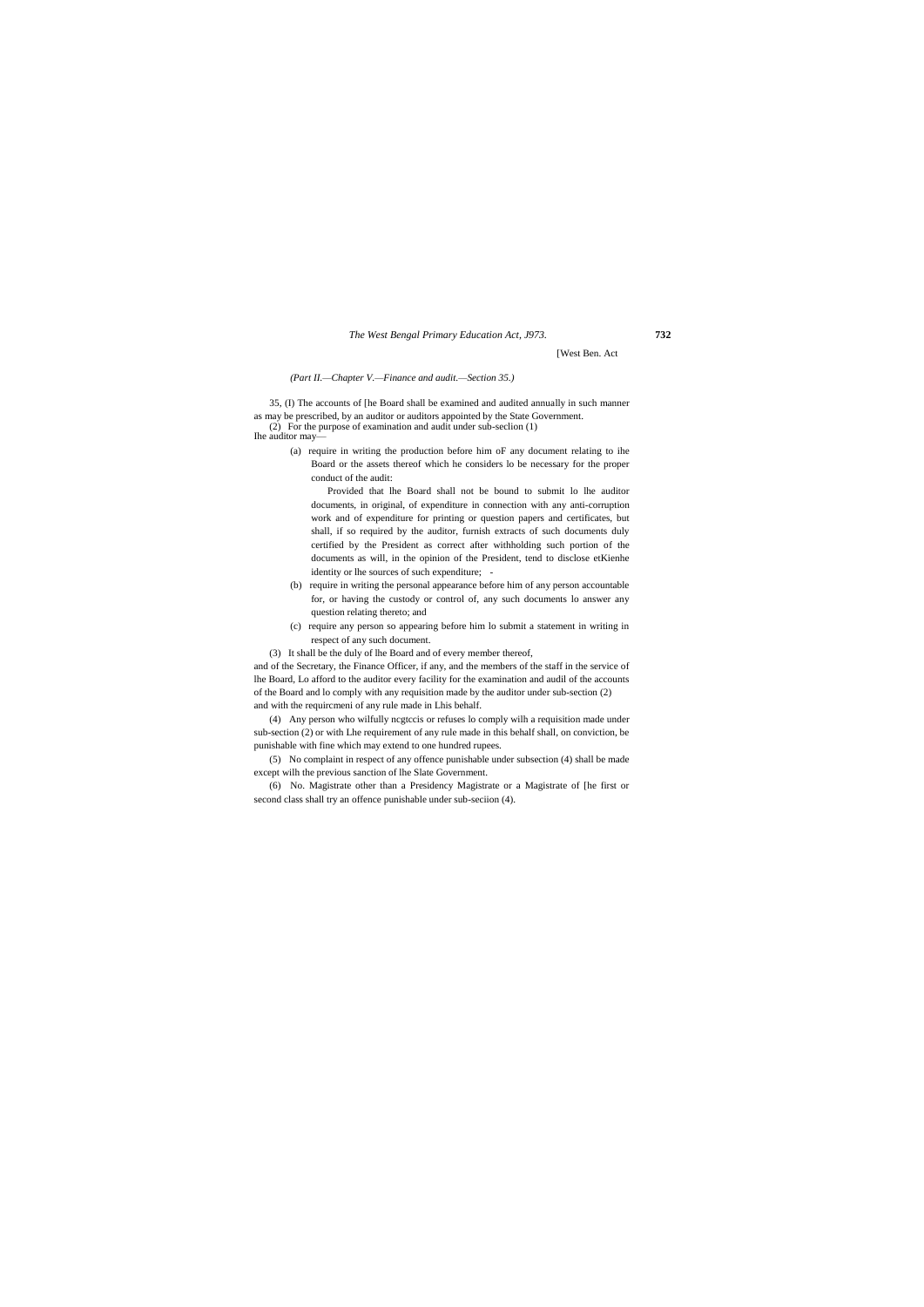XLIII or 1973.]

#### *(Pari II.—Chapter V.*—*Finance and audit.—Section 36.—Petri III.— Chapter VI.—The Prima iy School Councils.—Section 37.)*

36. (1) Not more lhan fourteen days after completion of Ihe audit, Ihe **Audii** \*" auditor shall submit to the Stale Government a report on the accounts R<sup>t</sup>-i<sup>Iorl</sup> audited, and shall send a copy [hereof to the Board which shali forward it to the Slate Government together with its observations thereon, wilhin thirty days from the date of receipt of the audit report.

(2) The Stale Government shall take such action on the audit report as it thinks fit.

#### PART III

#### CHAPTER VI The Primary School Councils.

<sup>4</sup>Provided that the State Government shall, by nolificalion, eslablish for Ihe sub-division of Siliguri (excluding such mauzasof ihe sub-division as are comprised in ihe hill areas), wilh effect from such dale as may be specified in the notification, a Primary Schooi Council bearing the name of the subdivision.

37. (1) The State Government shall, by notification, establish for District each district excluding '[the hill ureas and] the areas included in scimo'r' Calcutta -\*\*\*, with effect from such dates as may be specified in the Councils notification, a District Primary School Council bearing the name of ihe district  $\frac{1}{2}$  and, for ihe sub-division of Siliguri, Siliguri Primary School Council]: .

■The words "and spccificd municipal!lies" were omillcd by s. <sup>(</sup>J(1) of ihc West Bengal Primary **Educalion (Amendment) Acl. 1980 (Wesl Ben. Acl XLV11 of 1980).**

(2) A District Primary School Council shall consist of the following members, namely:-—

- s (Ia) the Chairman, who shall be appointed by the Slate Government;
- (a) the District Inspector of Schools, in charge of primary education;
- (b) the District Special Officer, Scheduled Casles and Tribes Welfareorwhere no such officer is posted, the District Tribal Welfare Officer;
- (c) the District Social Education Officer;

**'Tlic words wilhin ihc .square brackets were inserted by s. 4(a)(i) or ihe Wesl Bengal Primary Education (Amendment) Acl, 1988 (Wesl Ben. Acl XV [II ol 198S).**

**■'The words wilhin Ihc square bnickels were inserted by s 5(|) of the Wesl Bengal Primary Educalion (Amendment) Acl. 1997 (Wesl Ben. Acl XJ11 of 1997).**

**'Proviso was inserted by s. 4(a)(ii) of ihe West Bengal Primary liducalion (Amendment) Acl. 1988 (Wesl Ben. Acl XV1I1 of 19SK).**

**'CI ause (I a) was inscnedhys. BflKaJoflhcWcslBcuaalPrirnary Ed uca lion (Amendment) Acl, 1999 (Wesl Ben. Acl X of 1999). ~**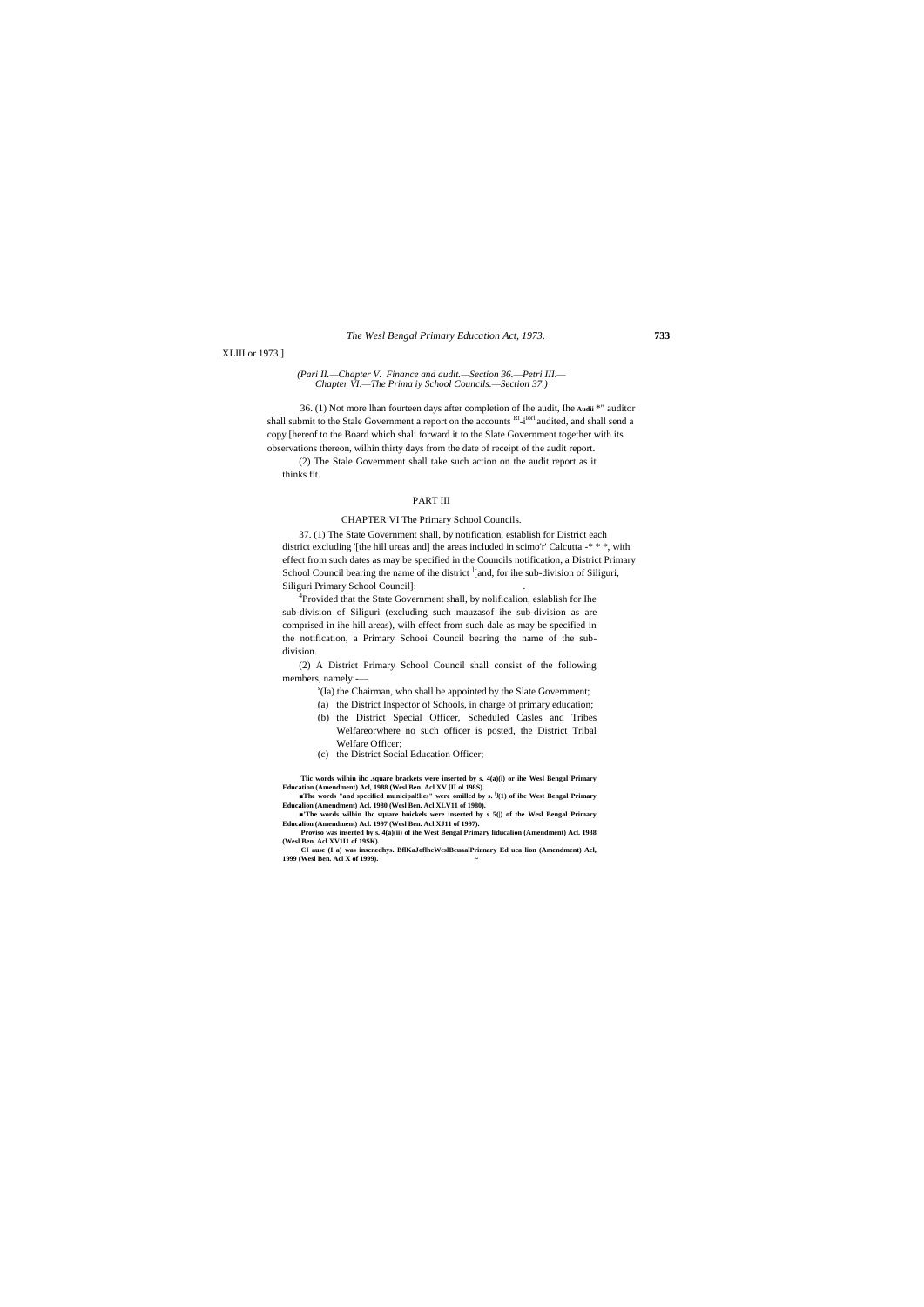[West Ben. Act

*(Pari III.—Chapter VI.—The Primary School Councils.—Section 37.)*

(d) one member for each sub-division, elected in the prescribed manner by the members of *'[Panchayal Samitis* within the sub-division from amongst themselves]:

Provided that lhe number shall in no ease be less than three;

- (e) three members, elecled in the prescribed manner by the ^[(Councillors of lhe municipal areas) wilhin tbedistricl from amongst themselves]:  $Jijt = t=$  Sfe
	-
- (0 three members, elecled in lhe prescribed manner by the members of *Zilla*  Parishad of lhe district <sup>J</sup>[from amongst ihemselvesj;
- Cg) one teacher of a '[Primary Teachers' Training Institute] in **the** district, elecled in **the** prescribed manner **by Lhe** teachers of such institutions in the district;
- (h) three teachers<sup>64</sup>  $*$ , eleclcd in the prescribed manner by the teachers of primary schools in each sub-division from amongst themselves: <sup>7</sup>Provided that the number shall in no ease be less than
	- six;

**'The words within lhe square brackets were substituted for the words** *"Anchal Pauchayals* **wilhin lhe sub-division" by s. 9(2)(a) of the West Bengal Primary Education (Amendment)**

**Act, 1980 (West Ben. Act XLVII of 1980).**

**The words "municipalities wilhin the district from amongst themselves" were first substituted for the words "uonspecified municipalities wilhin the district" by s, 9(2)(b),** *ibid.*

**Thereafter, the words within die first brackets were substituted Tor the words "Commissioner of municipalities" by s, 5<2)(a) or the West Bengal Primary Education (Amendment) Act,**

**1997 {Wesl Ren, Acl Xltl of 1997).**

**Proviso was omitted by s. 8{l)(b) of the Wesl Bengal Primary Education (Amendment) Act, 1999 (Wesl Ben. Act X or 1999),**

**'The words within the square brackets were inserted by s, 9(2)(c) of the West Bengal Primary Education (Amendment) Act, 19Stl (Wesl Hen, Act XI.Vn of 1930),**

**'The words within the square brackets were substituted Tor the words "Junior Baste Training Institution" by ,v 15(a) ur the Wesl Bengal Primary Education (Amendment) Acl,**

**1994 (West Bun Avl XIX of 1994).**

 $\overline{a}$ 

**<sup>p</sup>ThL' words** H<sup>I</sup> **whom one shall be a woman" were omitted by 5, 9(2)(d)(i) of the Wesl Bengal Primary Education (Amendment) Act, 19K0 (West Ben, Act XLVII or 19H0),**

**The word "nine" was firsl substituted for lhe word "six", in lhe original proviso, by s. 9(2)(tl)[ii)orilie Wesl Bengal Primary Education (Amendment) Act, 19S0 [Wesl Ben. Acl XLVII of J9SD).** TL**::'n. ihe word "six;" was resubsliluled Tor [hi; word "nine;", in lhe original proviso, by s. 15(b) uT Ihe Wesl Bengal Primary Education (A mend men I) Acl, 1994 (West Ben. Acl XIX of 1991). Thereafter, the proviso** hit**; omilled by s. 5(2)(aa) of the West Bengal Primary Education (Amendmenl) Acl. 1997 (Wesl Ben, Acl XJN of 1997). Fin illy.**

**the existing proviso was added by s. R(l)(c) i>T I he West Bengal Primary Education (Amendment) Acl. 1999 (West Ben, Acl X of 1999),**

**<sup>45</sup>ub-5cc!ion (2A) was inserted by s. 5(3) of the WeM Bengal Primary Educalion (Amendment) Acl 1997 (Wesl Ben. Act XIII of 1997).**

**<sup>&#</sup>x27;Clause (I a) was inserted bys. S(2)(a)ol'lhc Wesl Bengal Primary Education (Amendmenl) Aci 1999 (Wesl Hen, Aci X of" 1999),**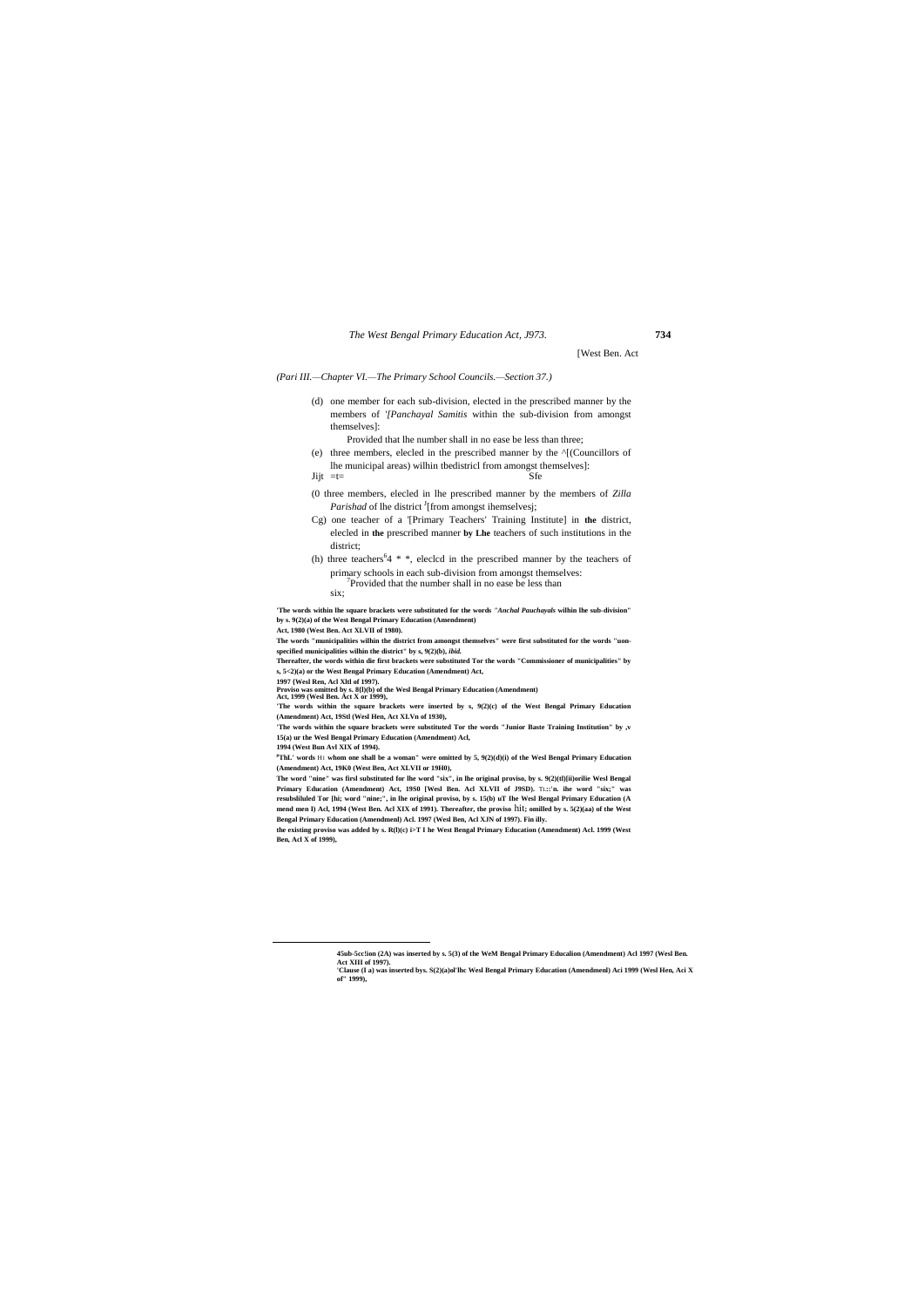*The H'«/ Bengal Primary Education Act, 1973.* **73 5**

#### **XLin or 1973.]**

*(Fart III.—Chapter VI.—The Primary School Councils.—See lion 37.)*

'(i) not exceeding fifty per cent of the members of the West<sup>9</sup>-- Bengal

Legislative Assembly, subject to a maximum of six,

 $J(A)$  The Siliguri Primary School Council for the sub-division of Siliguri shall consist of the following members, namely:—

- not being ministers, representing the constituencies comprised within the territorial jurisdiction of the district concerned, elected from amongst themselves in the manner prescribed;
- '(ii) one member from ihe staff of the Primary School Council elected in ihe prescribed manner by the members of ihc staff of the District Primary School Council from amongst themselves;
- : (j) six persons interested in education, nominated by the Slate Government of whom—
	- (i) one shall be a woman;
	- (ii) one shall be a member of a Scheduled Caste;
	- (iii) one shall be a member or a Scheduled Tribe;
	- (iv) one shall be a member of linguistic minority;
	- (v) one shall be a college teacher;
	- (vi) one shall be a secondary school teacher;
- '(k) the Chairman co be appointed by ihe State Government.

- ■'(la) Ihe Chairman, who shall be appointed by the State Government;
- (a) Ihe District Inspector of Schools in charge of primary education;
- (b) ihe Special Officer, Scheduled Castes and Tribes Welfare or, where no such officer is posted, ihe Tribal Welfare Officer- in-chargeofihe matters concerning the Scheduled Castes and the Scheduled Tribes of the subdivision;
- (c) the District Social Educalion Officcr;
- (d) three members elected in the prescribed manner by the members of the *Fanchoyat Sam it is* wilhin (he sub-division from amongsi themselves;

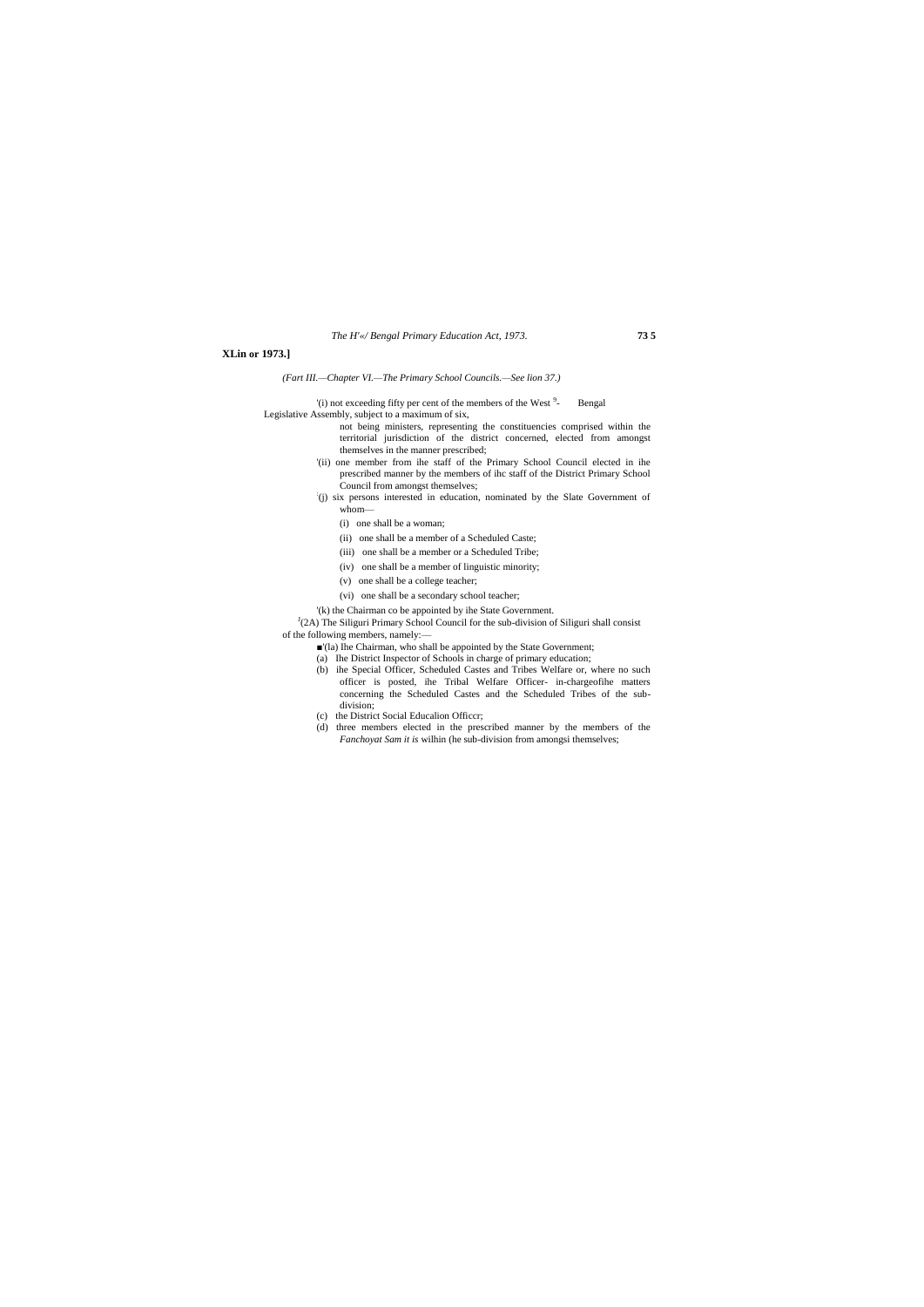[West Den. Act

*(Pari 111.—Chapter W,—The Primary School Councils.—Section 38.)*

- (e) two members elected in lhe prescribed manner by the Councillors of lhe municipal areas wilhin lhe sub-division from amongst themselves;
- (0 I w o membe rs e 1 ec ted i n Ih e pre sc ri bed ma n ner by Ih e m e m be rs of (he *Mahakitiiia Pari shad* for lhe sub-division from amongsl themselves;
- (g) one leachcrof a Primary Teachers' Training Institute in the subdivision elected in the prescribed manner by lhe teachers or such Institutes in the sub-division;
- (h) three leacherselecied in theprescribed manner by the teachers or primary schools in the sub-division from amongsl themselves;
- (i) two members of the West Bengal Legislative Assembly, not being Ministers, elected in the prescribed manner by the members of the Legislative Assembly, representing the constituencies comprised within the territorial jurisdiction of the sub-division, from amongsl themselves;
- (j) one member from the staff of the Primary School Council elected in the prescribed manner by the members of the staff of the Siliguri Primary School Council from amongst themselves:
- (k) four persons interested in education nominated by the State Government, of whom—
	- (i) one shall be a woman,
	- (ii) one shall be a member of the Scheduled Caste or Scheduled Tribe,
	- (iii) one shall be a member of '[linguistic minority community,] and
- (iv) one shall be a secondary school teacher.

(3) A District Primary School Council : [or, as the case may be, Siliguri Primary School Council] shall be a body corporate wilh perpetual succession and a common seal, shall be entitled to acquire, hold and dispose of property, to enter into contracts and to do all other things necessary for the purpose of this Acl, and shall by its corporate name sue and be sued.

38. (1) The State Government shall, by notification, establish for scho'n? Calcutta, wilh effect from such dale as may be specified in the notification, **Council. a** Primary School Council lo be called the Calcutta Primary School Council.

> **'The words within (he square bracked ivcrc substituted Tor Lhe words "linguistic minority," by s. S(2)(b) of (lie West Bengal primnjy Education (Amendment) At I. 1099 (West Bun. Act X or 19<sup>l</sup> J9). 'The words M-ilhin the square bmekcis were inserted by s. 5(4) of lhe West Bengal Primary Education (Amendment) Acl. 1997 (Wesl Ben. Act XIII o! 1997).**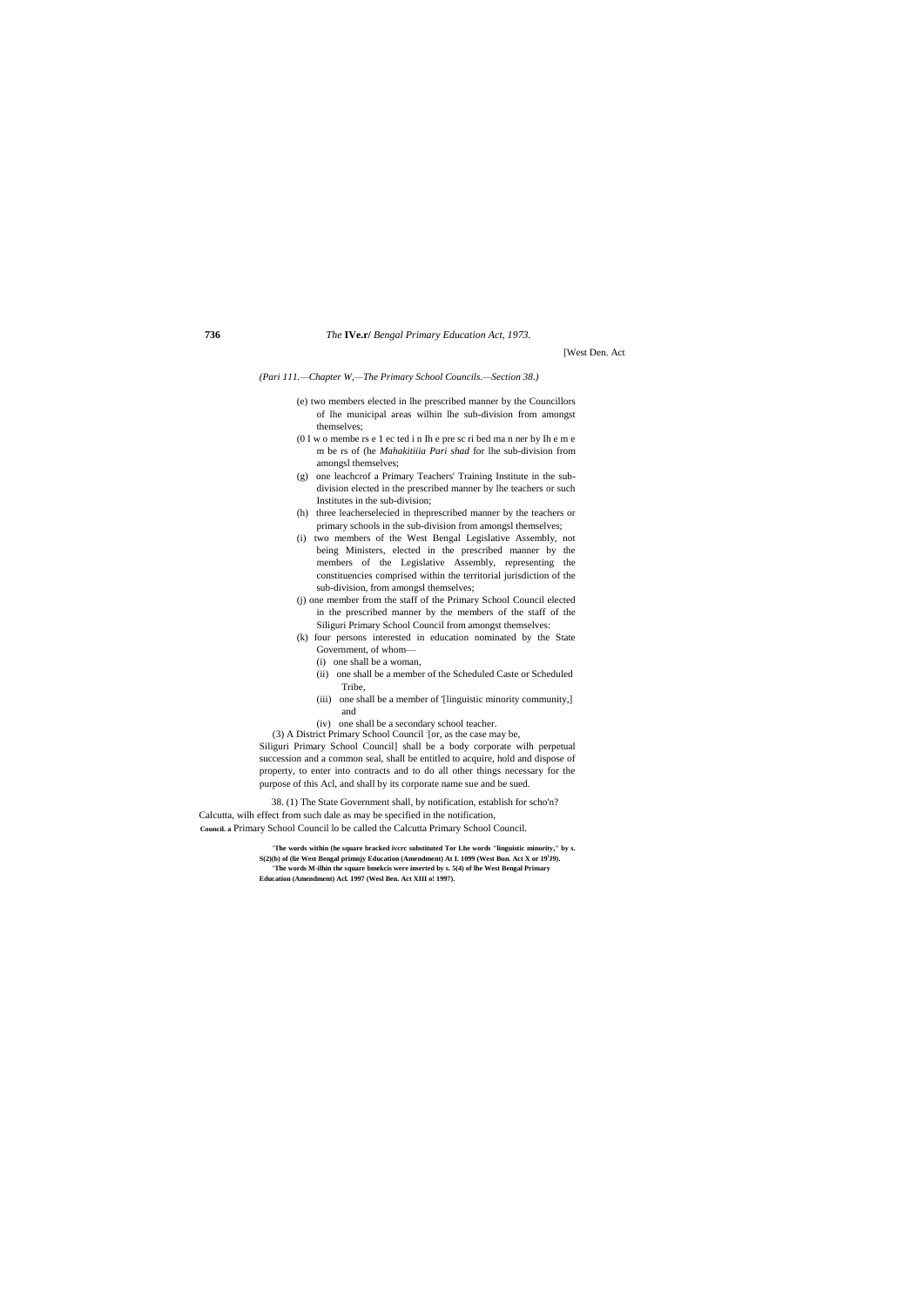#### XLIII of 1973.1

## *(Part III.—Chapter VI.—The Primary School Councils.—Section 38.)*

#### (2) The Calcutta Primary School Council shall consist ol" the ■ '\*■ following members,

namely:—

'(ta) the Chairman, who shall be appointed by the State Government;

(a) the District Inspector or Schools (Primary Education), Calcutta;

 $4$ (c) six persons elected in the prescribed manner by the Councillors of  $^8$ fthe Calcutta Municipal Corporation] from amongst themselves;

-(aa) the District Social Education Officer, Calcutta;

 $3$ (aaa) the Deputy Director of-"[School] Educalion (Anglo-Indian Schools);

(b) iheChairman.CalcultaMetropoliian Development Authority or any person

nominated by him;

 $9<sup>9</sup>(g)$  six members of ihc West Bengal Legislative Assembly, not being Ministers, elecicd in the prescribed manner by the members of the Legislative Assembly representing constituencies comprised within the territorial jurisdiction of ihe '"[Calcutta Municipal Corporation,] from amongst themselves;

s (d) nine teachers elected in the prescribed manner by ihe teachers of primary schools in Calcutta from amongst themselves;

| $7^*$ * sf; i t |     | $\ast$ | $s$ j: |
|-----------------|-----|--------|--------|
| $N+$ £ ik       | ifi |        |        |

**'Clause(la) was inserted by s, 9(a)of Ihe Wesl Bengal Primary Education (Ain^ndmenl) Aci, 1999 (West Ben. Acl X of 1999), 'Clauses (aa) and (aaa) were inscncd by s. I0( I) or the West Bengal Primary Education (Amendment) Act, 1980 (West Ben. Act XLVII or 1980).**

**The word wilhin the square brackets was substituted for the word "Secondary" by s. 16(a) of ihe West Bengal Primary Education (Amendment) Acl, 1994 (Wesl Ben. Act XIX or 1994),**

**'Clause (c) was substituted Tor the original clausc by s. 10(2) of llie Wesl Bengal Primary Educalion (Amendment) Acl, 19SO (Wesl Ben. Acl XLVII or 1980).**

**The words widiin llie squire brackets were subslilulcd for the words "Caleulla Corporation" by s, 16(b) of ihe West Bengal Primary Education (Amendment) Acl, 1994 (Wesl Ben, Acl XIX of 1994).**

**'Clause (t)} was subslilulcd far die original clause by s. 10(3) of ihe Wesl Bengal Primary Educalion (Amendment) Act, 1980 (Wesl Ben, Ael XLVII or 1980).**

**'Clause U\*) was omillcd by s. 10(4),** *ibid.*

**"Clausc {[) was omillcd by s. 10(5),** *ibid.*

**"Clauses (p). (EB^nd (gpg) were subslilulcd for llie original clause (g) bys, 10(6) of the Wesl Bengal Primary Education (Amendment) Acl. 1980 {Wesl Ben. Ael XLVII or I9S0),**

**"The words within Ihc square brackels were subslilulcd for the words "Calculla Corporal inn," by s. 16(e) of Ihc Wesl Bengal Primary Education (Amendment) Acl, 199-1 (Wesl Ben. Ael XIX of 1994).**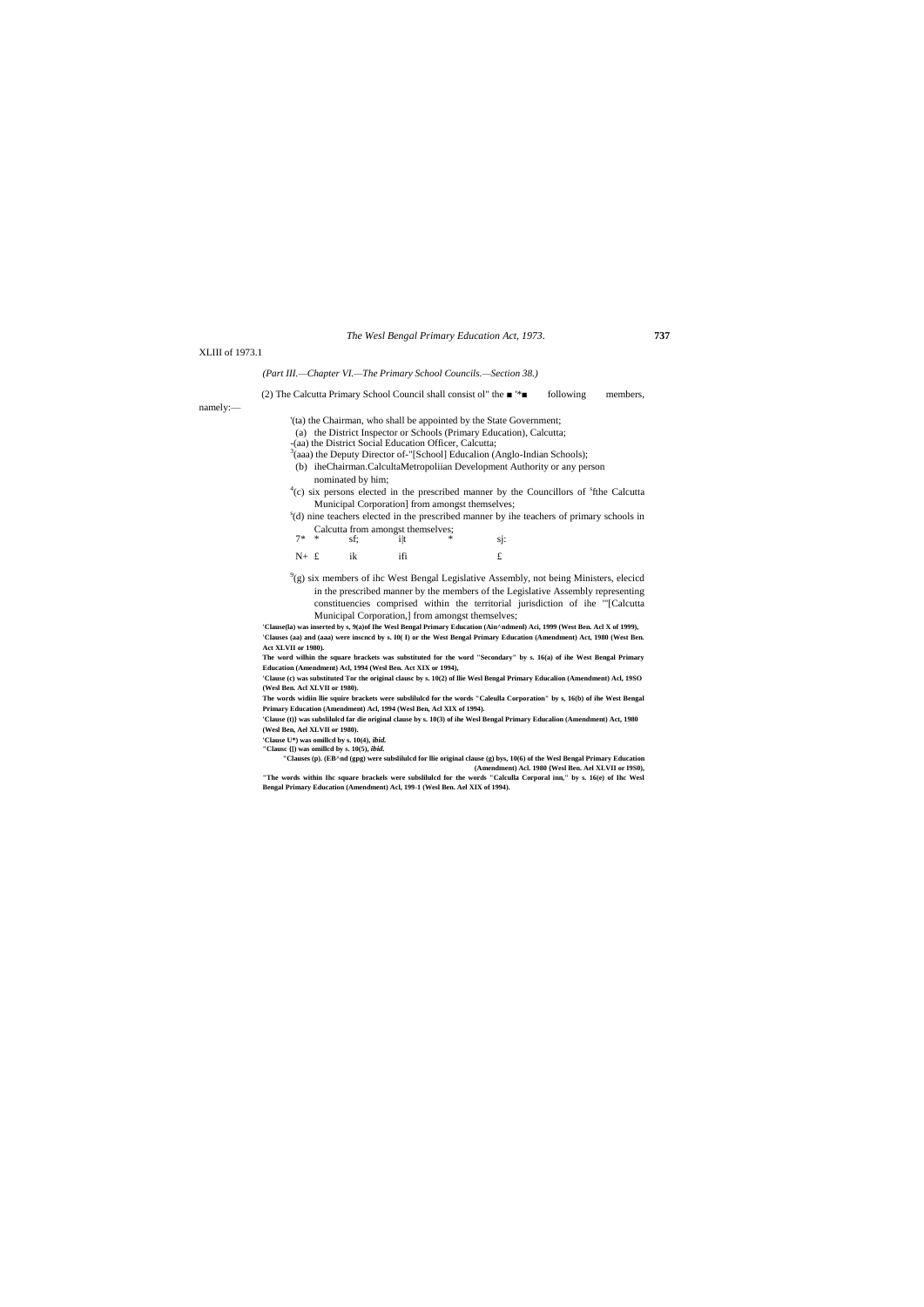[Wesl Ben. Act

- '(gg) one teacher of a ^[Primary Teachers' Training Institute] of Calcutta elected in Ihe prescribed manner by the leachers of llie '[Primary Teachers' Training Institutes] of Calcutta from amongst themselves;
- '(ggg) one member from the staff of the Primary School Council. Calcutta, elected in the prescribed manner from amongst themselves;
- (h) six persons interested in education nominated by the Stale Government, of whom—
	- (i) one shall be a woman;
	- (ii) **oneshallbeamemberof the Anglo-Indian community;**
	- (iii) ""[one shall be a member) of the linguistic minority
	- communities in Calcutta;  $5$ (iv) one shall be a member or a Scheduled Caste;
	- $<sup>5</sup>(v)$  one shall be a secondary teacher;</sup>
	-
	- **5 (vi) one shall be a collegc teacher.** ijf JK  $* =$  # £

*(Pan 111.—Chapter VI.—The Primary School Councils.— Sections 39, 40.)*

Appointment 40. (1) If by such date, as may be fixed by Ihe State Government in ' $\blacksquare$ tolon<sup>5 of L</sup>^'s behalf, any of the authorities fails to elect a member or members as " provided in <sup>6</sup>[seclion 37 orsection 38], lhe Slate Government shall appoint member or members qualified Tor eleciion by such authority.

(3) The Calcutta Primary School Council shall be a body corporate having perpetual succession and a common seal, shall be entitled to acquire, hold and dispose of properly, lo enter into contracts and to do all other things necessary for che purposes of this Act, and shall by its corporate name sue and be sued.

39. *[(Municipal Primary School Council.).—Omitted by s. 11 of the West Bengal Primary Education (Amendment) Act, 1980 (Wesl Ben. Act XLVII of!980).]. '*

(2) A person appointed under this seclion shall be deemed co be a member oi" lhe Primary School Council duly elected by lhe authority concerned.

 $\overline{a}$ 

<sup>&</sup>lt;sup>5</sup>Thi; words within ihc square brackets were s ub si i luted for lh« words "dec led or nominated" hy s. 18(b) of lite Wesl Bengal Primary Educalion (Amendment) Acl, 1994 (Wesl Ben. Acl XIX of 199 **The words "and Vice Chairman" were omillcd hy s.19(a),** *ibitt.*

<sup>&#</sup>x27;Sub-section (I) wasomiltedhy s. 10 of Ihe Wesl Bengal Primary Educalion (Amendment) Acl, 1999 (West Ben. Acl X of 1999). Prior lo this omission Ihe words "and a Vice- Chairmnn" were **Education (Amendment) Acl, 1994 (West Ben. Acl XIX of 1994).**

**<sup>&</sup>quot;Hi**l**' wiinfc wilhin the square brackets were substituted for the words and figures "scclion 37, section 38 or seclion 39" by s. 12 or lhe Wesl Bengal Primary Education (Amendment) Acl, 1980 (Wesl Ben. Acl XLVII of 1980).**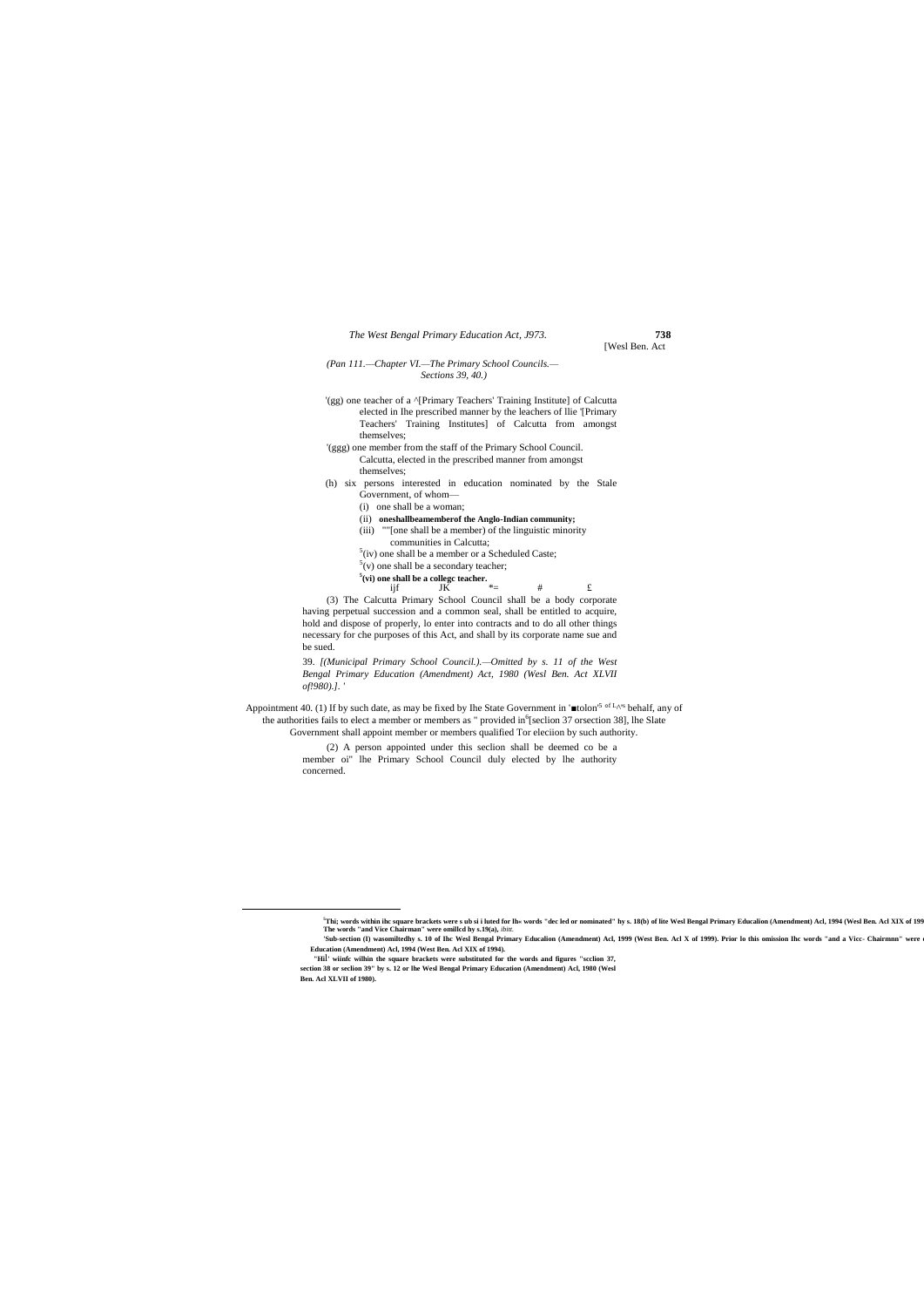#### *The Wesl Bengal Primary Education Act, 1973.* **739**

44.

XLIII of 1973.]

#### *(Pari HI.—Chapter VI,—The Primary School Councils.— Sections 41-44.)*

**Publication in ihc** *Official Gazelle.* 41. The name of every member under section 37 or section 38] section 40 as a member of a Primary School Council shall be published by '[elected, nominated or appointed \* \* the Slate Government in the *Official*  or appointed under*Gazette* as soon as may be after his election, nomination or appointment, as the ease may be.

**Term or officc of members.** 42. (1) Subject totheprovisionsof this Act, every elected, nominated or appointed member of a Primary School Council shall hold office for a term orfour years from the date ofiiie first meeting of the Primary School Council at which a quorum is present and may on expiration of such term be re-elected, re-nominated or re-appointed.

**Casual vacanci es.** 43. If any member of a Primary School Council dies or resigns his office or ceases to be a member for any other reason the vacancy shall be filled up by fresh<sup>3</sup>[election, nomination or appointment] under<sup>J</sup>[seclion 37 or section 38], as the case may be, and the member so '[elected, nominated or appointed] shall hold office for the unexpired portion of Ihe lerm of the member whose place he fills:

(2) Notwithstanding thecxpirationofthe term of fouryears mentioned in subsection (1), every elected, nominated or appointed member of a Primary School Council shall continue to hold office until the first meeting of the newlyformed Primary School Council at which a quorum is present.

Provided that no election shall be held to HII a vacancy of a member occurring within four months from the date on which the term of the office of the member expires.

| Chairman      |
|---------------|
| $\Box r n$    |
| Primary       |
| <b>School</b> |
| Council.      |
|               |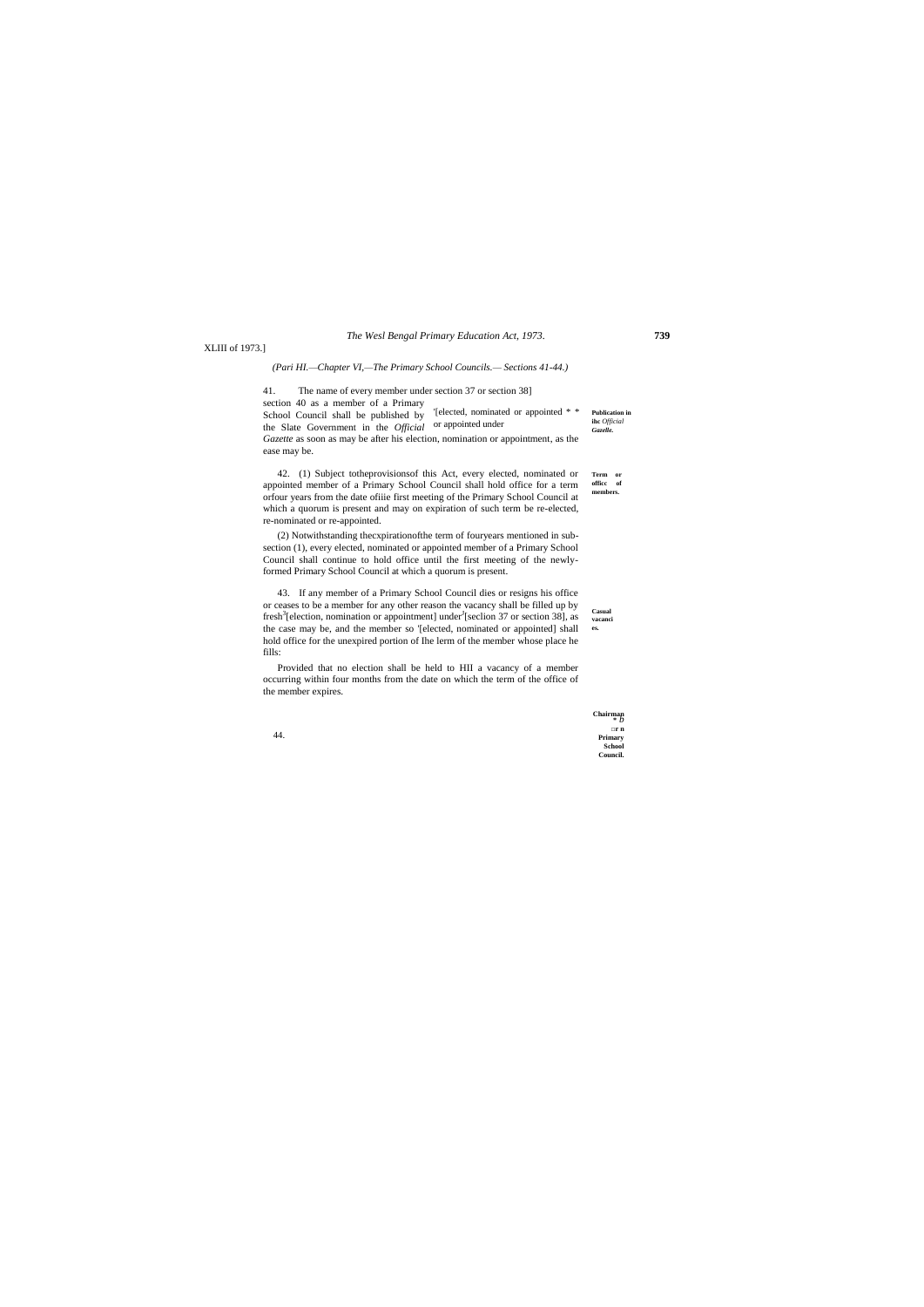# **[West Ben. Act**

#### **740** *The West Bengal Primary Education Act, 1973.*

Discharge oJ' **CliainnJn't functions in ccrkiin contingencies.**

**Resignation of members.**

*(Pari ill.—Chapter VI.— The Primary School Councils.— Sections 45-48.)*

'(2) The Chairman shall hold office Tor a term of four years meniioned in section 42.

(3) The Chairman \* \* shall receive such pay or allowances or bolli ns may be fixed by the Slnie Government.

(4) The Chairman may resign liis office by giving notice in writing lo the 'ISiaie Government] and when such resignation is accepted by ihe <sup>3</sup>[Staic Government) the Chairman shall be deemed lo have vacaicd his office.

46.  $<sup>5</sup>(1)$  If the Chairman dies or resigns his office or ceases to hold office or</sup> is, by reason of leave, illness or olher causc, temporarily unable lo exercise the powers or perform the duties of his office, the Secretary to lhe Primary School Council shall forthwith send a report to the State Government in this behalf. And the Slale Government shall, on receipt or the report as aforesaid, authorise a

45. *[(Removal of [he Chairman anil the Vice- Chairman.).—Omined by s. 20 of lhe U'cjf Bengal Primary Education (Amendment) Acr, 1994 ( West lien. Act XIX1994).].*

Disqualifies- 47, The provisions of section 12 shall *mutatis mutandis* apply in [he membership,  $\frac{case 11}{2}$  member of a Primary School Council.

member of the Primary School Council lo exercise ihe powers and perform the duties of the Chairman Limit a new Chairman is appointed for lhe Chairman resumes office, as the case may be.

> (3) A Chairman '[appointed] to fill a casual vacancy shall hold office Tor the unexpired portion of the lerm of lhe Chairman whose place he fills.

48. A member of a Primary School Council may resign his seat by giving notice in writing lo lhe Chairman and wlien such resignation is accepted by the Chairman such member shall be deemed to have vacated his seal.

- **'Sub-scrlion (2) was subslilulcd for the original by s. 19(c) oT the Wesl Bengal Primary Education (Amcndmciu) Acl, 1994 (Wesl Ben. Acl XLX of 1994).**
- **The words "and ihe Vice-Chairman" were omined by s. 19(d),** *ibid.*
- **'The words wilhin Ihe square brnckcls were substituted Tor lhe words "Primary School Council" by s. 19(e),** *ibid.*
- **J Sub-seelii**>Ti **(S) was omilled by s. 19(0,** *ibid.*
- **'Sub-section (1) was substituted Tor die original by s.** *1***1(a),** *ibid.*
- **'Sub-section (2) was omitlcd by s. 21{b).** *ilrid.*
- **'The ward within the square bra eke is was suhsli lured for lhe word "clcctcd" by** n **21(c),** *ibiil.*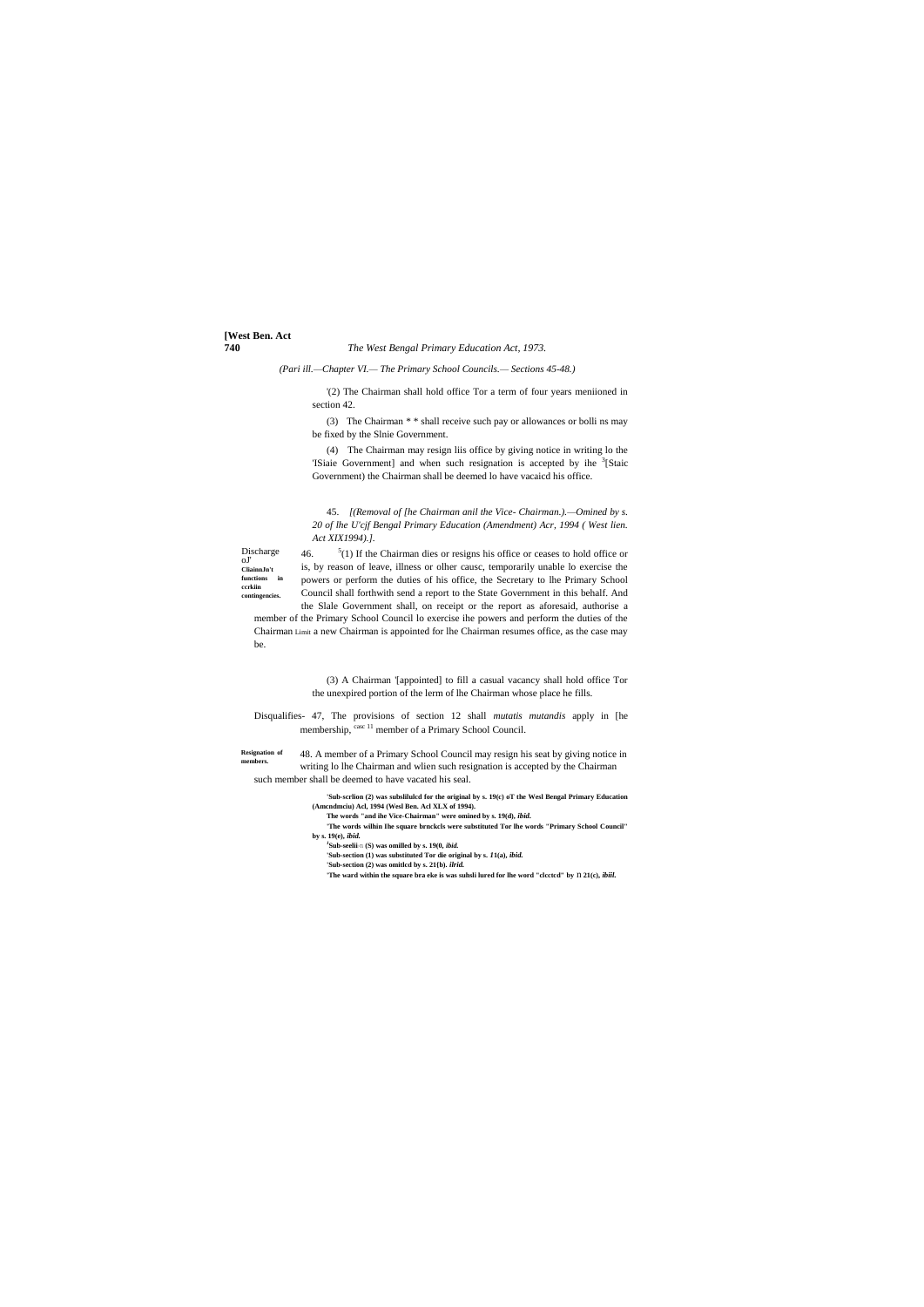#### *The Wesl Bengal Primary Education Act, 1973.* **741**

**Removal.**

**Meetings or** 

XLIII of 1973.]

### *(Part III.—Chapter Vf.—The Primary School Councils,- Sections 49-52.)*

49. (I) Every Primary School Council shall meet at least three times a year.

(2) Every meeting of Ihe Primary School Council shall be convened by the Secretary to the Primary School Council under instructions of the Chairman:

**Ihc Primaiy School**  members of the Primary School Council to convene a meeting, direct the Secretary Id Council. Provided that the Chairman shall, when required in writing by one- third of the do so within seven days from the receipt of the requisition and if no meciing is convened within Ihc said period the members aforesaid may convene a meeting after giving seven clear days' notice lo the Chnirmnn and other members of the Primary School Council.

**Conduct of meetings.** 50. (I) The Chairman or in his absence '\* \* \* one of the members of ihe Primary School Council electcd from amongst those present shall preside al the meeting of the Primary School Council, and the Chairman  $o_r$ <sup>\*</sup> \* such member shall be entitled to vote on any matter and shall have a second or casting vote in every case of equality of votes.

**Restriction**  (2) The Chairman or<sup>5 $*$ </sup>  $*$   $*$  the member presiding at a meeting of a Primary School Council shall dccidc any question arising under sub-seclion (1) and his decision thereon shall be final.

**on voting.** 52. The State Government may, by notification, "[remove a member] of a Primary School Council, if he—

(a) refuses to act or becomes incapable of acting  $s$ [as a member] of the Primary School Council; or

(2) Subject to the provisions of sub-section (1), the Primary School Council shall have the power to regulate the procedure for the conduct of its business.

51. (1) No member of a Primary School Council shall vote on any matter in which he has any personal or pecuniary interest or if il relates lo any primary school of which he is either a tcacher or a member of the managing committee.

**'Tlic words "ihc Vicc-Chairman shall preside al a mrcling of ihc Primary School Council and in the absence of bolh ihe Chairman and the Vice-Chairman" were omillcd by s. 22(a) of Ihc West Bengal Primary Educalion (A mend mem) Aw. 1994 (West Ben. Acl XIX or 1994).**

**The words "lire Vicc-Chairman or" Wert: omitted l>y s. 22(b),** *ibitl.* **'The words "ihc Vicc-Chairman or" were omillcd by s. 23,** *ibid.*

**<sup>J</sup>TTic word; wilhin Ihe square brackcls were !.ubslilu(ed for the words "remove ihc Clinimmn or a member" by s. 11(a) of ihc Wesl Bengal Primary Educalion (Amendment) Acl. 1999 (West Bun. Acl X of 1999). Prior lo Ihis substitution ihc word ", Vice-Chairman" was omilied by s. 24 (a) of Ihc Wesl Bengal Primary Education (Amendment) Aci, 1994 (Wesl Ben. Acl XTX or 199-1).**

**'The words wilhin Ihc square br.ickcls were substituted for the words "as Chairman or member" hy s, 11(b) of ihe** Wcm **Bengal Primary Educalion (Amendment) Acl, 1999 (West Ben. Acl X of 1999). Prior lo this substitution ihe word Vicc-Ch airman" was omillcd by ii, 24(a) or the Wesl Bengal Primary Educalion (Amendment) Acl. 1994 (West Ben. Acl XIX of 1994).**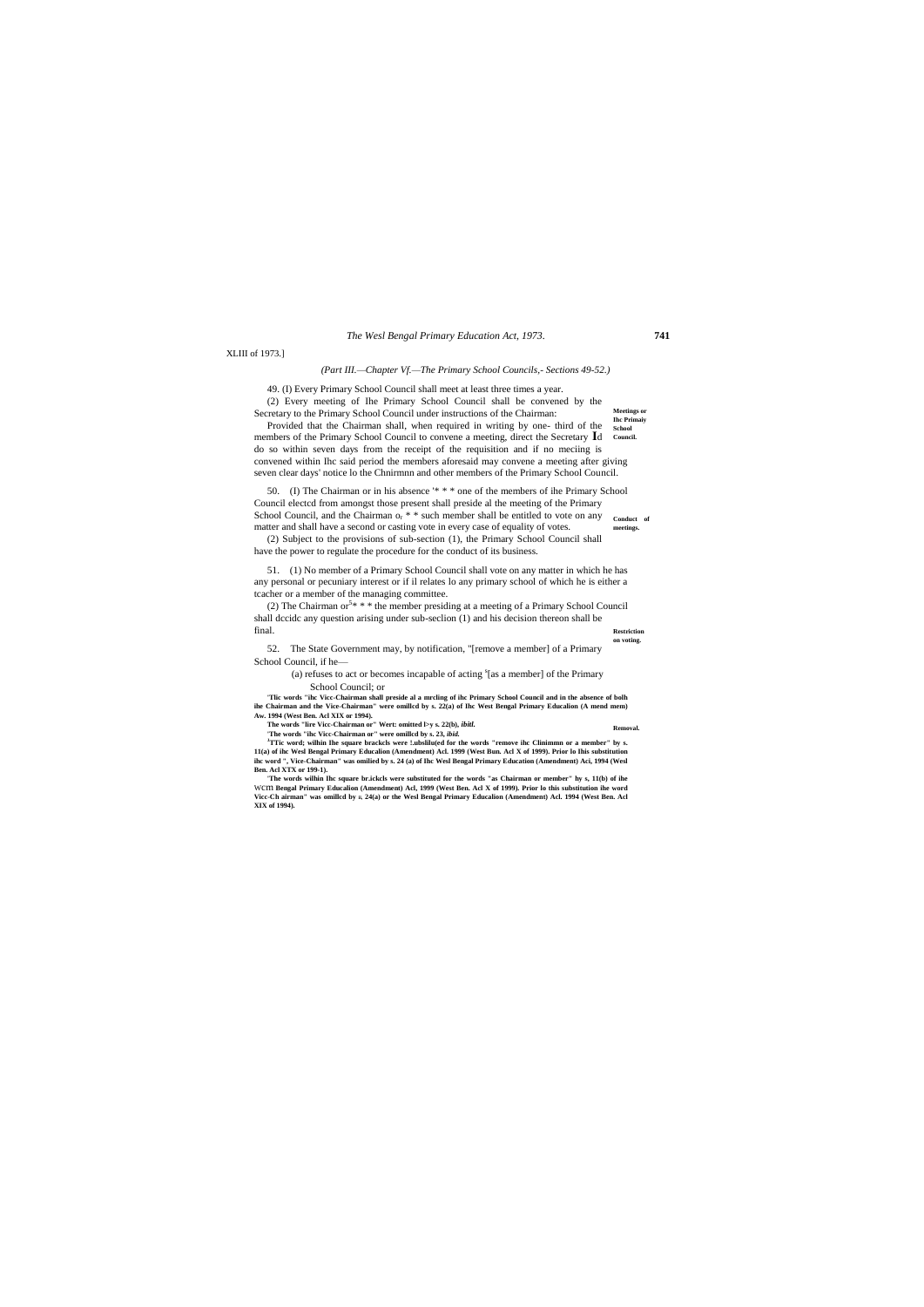# *The West Bengal Primary Education Act, J973.* **742**

**Secretary** 

**and Finance Officer or Primary**   $Sell$ **Council.**

[West Ben. Act

#### *(Pari III.—Chapter VI.—The Primary School Councils.— Seel ions 53-55.)*

- (b) acts in a manner prejudicial to ihe interest of the Primary School Council; or
- (c) without obtaining ihe consent of the Primary School Council is absent from six consecutive meetings of ihe Primary School Council:

Provided thai before such removal '[, the member] concerned shall be given an opportunity of being heard.

**Duiies of ihe** S3. **( 1 )** The Chairman shall be responsible for carrying out and Chairman, giving effect to the decisions of Ihe Primary School Council and of any Committee thereof.

> (2) The Chairman may, in any emerency, discharge any of llie duties of the Primary School Council, provided, however, thai he shall not act contrary to any decision of the Primary School Council, and shall within one month report to the Primary School Council the action laken by him together with reasons therefor.

- (3) The Chairman shall—■
	- (a) exercise general supervision and control over the Secretary, the Finance Officer and the slaff appointed by the Primary School Council and post and transfer the members of the staff;
	- (b) sanction all claims of travelling allowances;
	- (c) take such other action not inconsistent with any decision of the Primary School Council as he considers necessary for the proper functioning of the Primary School Council under Ihe Aci.

54. *[(Duties of the Vice-Chainnan.)—Omitted by s. 25 of the West Bengal Primary Education (Amendmenti Act, 1994 (West Ben. Act XIX 1994).]*

55. (1) Every Primary School Council shall have a Secretary and a Finance Officer.

(2) The Secretary shall be appointed by the Stale Government and llie terms and conditions of service of the Secretary and his pay and allowances shall be such as the Slale Government may determine.

(3) Subject to the general control and supervision of the Chairman, the Secretary shall be the principal administrative officer of Ihe Primary School Council.

**'The words wilhin [lie square hrackels were subslilulcd far llie words "ihe Chairman or ihc member" by s. 11(c) of ihe Wesl Bengal Primary Educalion (Amcndmcnl) Acl, 1999 {Wesl Ben. Acl X of 1999). Prior lo Ihis subsliluiion the words ihc Vicc-Chairman" were omilled by s. 24(b) of ihc Wesl Bengal Primary Educalion (Amcndmcnl) Acl, 1994 (Wesl Ben. Acl XIX of 1994),**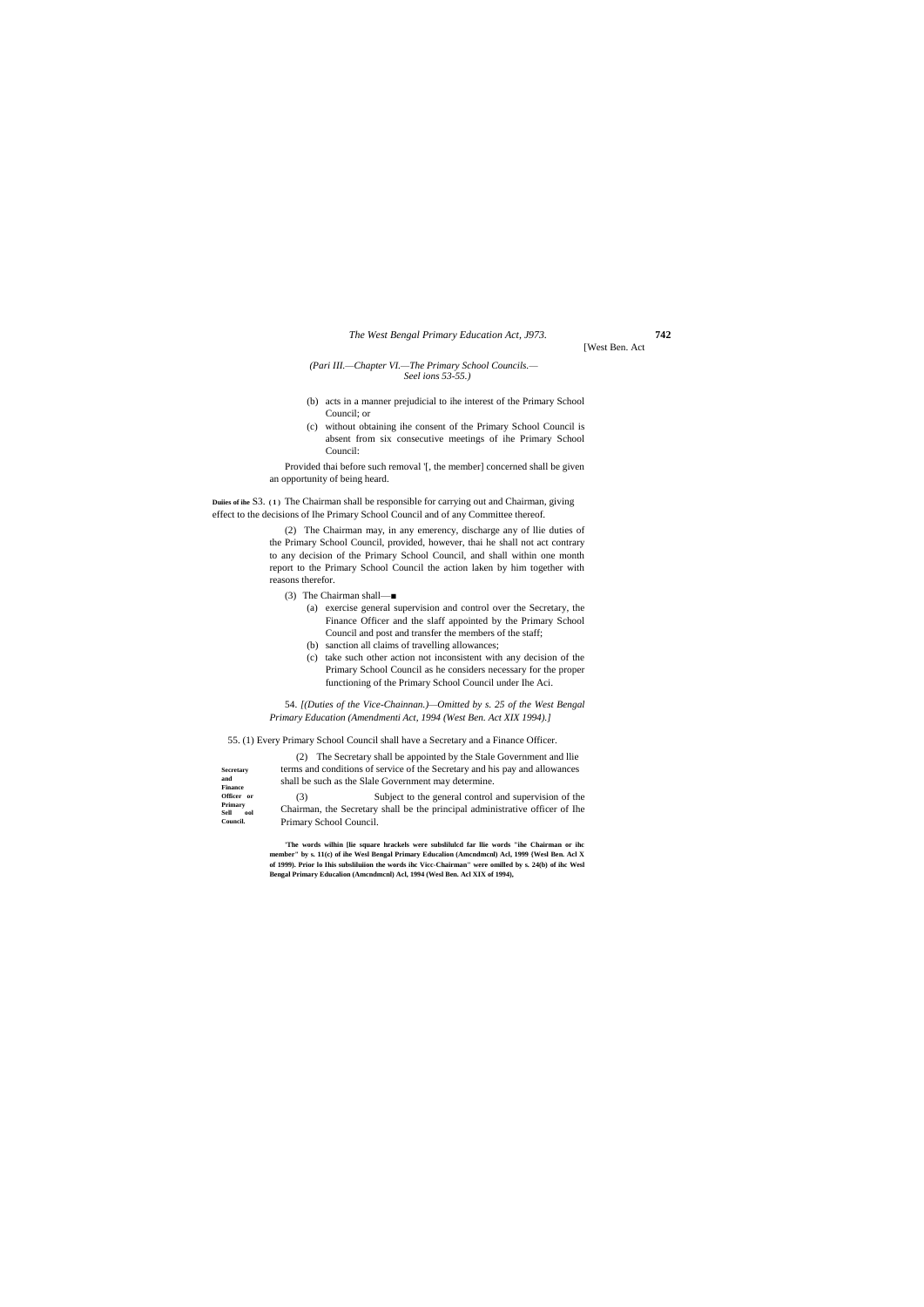#### *The Wesl Bengal Primary Education Act, 1973.* **743**

XL1II or 1973.]

#### *(Parr III.—Chapter VI,—The Primary School Councils.— Seel inns 56, 56A.)*

(4) The State Government shall appoint a person '[possessing such qualifications as may be prescribed] as lhe Finance Officer upon such terms and conditions and on such pay and allowances as lhe Slale Government may determine.

(5J The Finance Officer shall be in charge of the mailers relating lo finance and accounts or the Primary School Council and shall perform such functions as may be prescribed.

56. (I) Subject to the prescribed conditions and wilh prior approval of the other staff u **f the Primary School**  other staff as may be considered necessary for carrying out the duties under council. Stale Government, a Primary School Council may appoint such officers and lhe Act.

(6) The pay and allowances of the Secretary and the Finance Officer shall be paid out of the fund of the Primary School Council.

(7) The Secretary and the Finance Officer shall be entitled lo attend and speak at any meeting of **Lhe** Primary School Council bui **shall** nol be entitled lo vote.

<sup>J</sup>56A. Subject lo the prescribed conditions, a Primary School Council Award of may award any punishment, including the punishment of dismissal or punishment, removal from service, on a teacher, or a member of the nan-teaching staff, if any, of a primary school under the control of thai Primary School Council:

(2) The scale of pay and allowances in respect of such officers and other staff and other terms and conditions of their appointment shall be such as may be determined by the State Government from lime **Lo** lime.

(3) Subject to the prescribed conditions, a Primary School Council may award any punishment including dismissal or removal on the members of its staff other than the Secretary and the Finance Officer.

Provided that no punishment, other than censure, shall be awarded except on the recommendation of lite Discipline Committee.

**'The words wilhin I he square b nickels were substituted for lhe words "who it in the service of lhe Slate Goi-cmmem"' by s.** *2* **iiflhe Wesl Bengal Primary Education (Amendment) Acl. 1975 {Wesl Ben. Acl XXV of 1975).**

**■The proviso lo sub-scction (3) was omilled by s. 12 of lhe Wesl Bengal Primary Education {Amendment) Acl, 1999 (Wesl Ben. Aci X of 1999).**

**'Scclion 5GA was inserted by s. 13 of lhe Wesl Bengal Primary Education (Amendment) Act, 1999 (West Ben. Acl X of 1999).**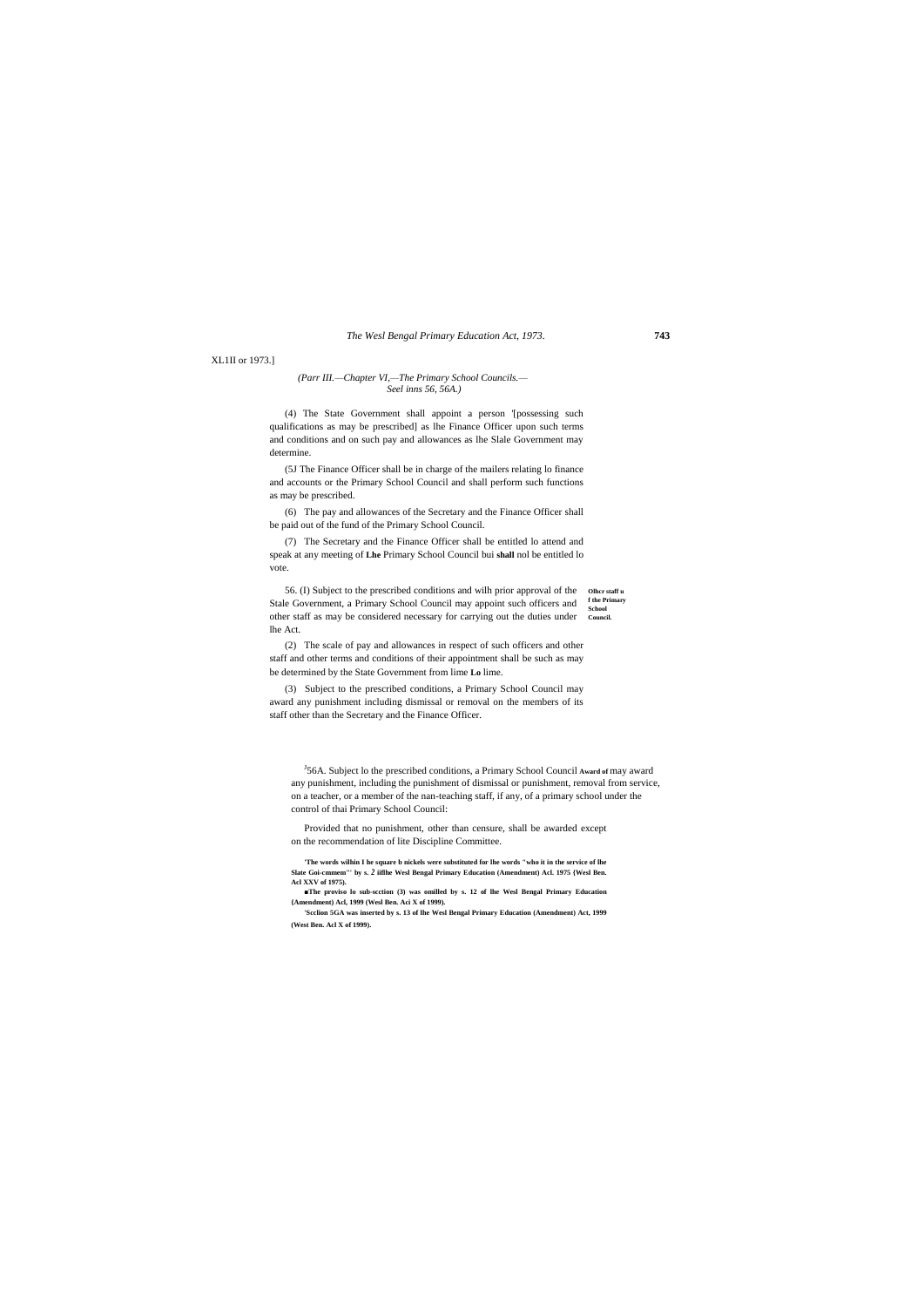## **[West Ben. Act 744** *The West Bengal Primary Education Act, 1973.*

**ol** by **□oard.**

supersessio **allowance.** n **of Primary School Council**  ppoint- $\lim_{t \to \infty}$ **Administrator. Travelling** 

#### *(Pan III.—Chapter VI.—The Primary School Coitncils.- Scctians 57-60.)*

**57. Such members of (he Primary School Council or ofany Commiiiee thereof as are not in the service of the Slate Government shall, in respect of expenses incurred by them in attending mcetingsof the Primary School Council, or of any such Commiiiee, or in exercising any powers or performing any duties conferred or imposed upon them by or under ill is Aci, be paid by the Primary School Council such allowances and at** 

**such rotes as may be prescribed,**

**58. If at any tittle, il appears to ihe Board that a Primary School Council has made default in discharging any duty imposed upon it by or under ihis Aci, ihe Board may afLcr giving Ihe Primary School Council an opportunity of being heard, fix, by an order in writing, a period wilhin which such duly is to be discharged.**

**59. (1) If at any lime, on receipt of a report from ihe Board or otherwise, it appears lo the State Government lhat a Primary School Council is not competent to perform, or persistently makes default in the performance of, llie duties imposed upon il by or under ihis or any other Act, or excecds or abuses its powers, the State Government** 

**may, after giving the Primary School Council an opportunity of being heard, by an order in wriling specifying the reasons for so doing, remove all members of such Primary School Council and direct that the vacancies shall thereupon be filled by election, nomination or appointment as (he case may be, in respect of elected, nominated or appointed members:**

**Provided lhat when the State Government proposes to make an order under this sub-section otherwise than on a report from the Board ihe Slate Government shall ask the Board logive iis opinion in the mailer within a dale Lo be fixed by the State Government and an order under Ihis subsection shall be made after considering the opinion or the Board, if any, received wilhin the date so fixed. \***

**(2) From Ihe date of an order under sub-scction CO and uniil the vacancies are filled—**

- **(a) ill I powers and duties of the Primary School Council shall be exercised and performed by, and**
- **(b) all property vested in Ihe Primary School Council shall vest in,**

**such person and in sucli manner, as the Slate Government may direct.**

**of** (he rty<br>| Council.

**60. (1) [(. shall be ihc duty of every Primary School Council— (a) to prepare and maintain in such manner and containing such particulars as may be prescribed, a register showing all primary schools within its jurisdiction, together with the teachers thereof and the accommodation available Iberein;**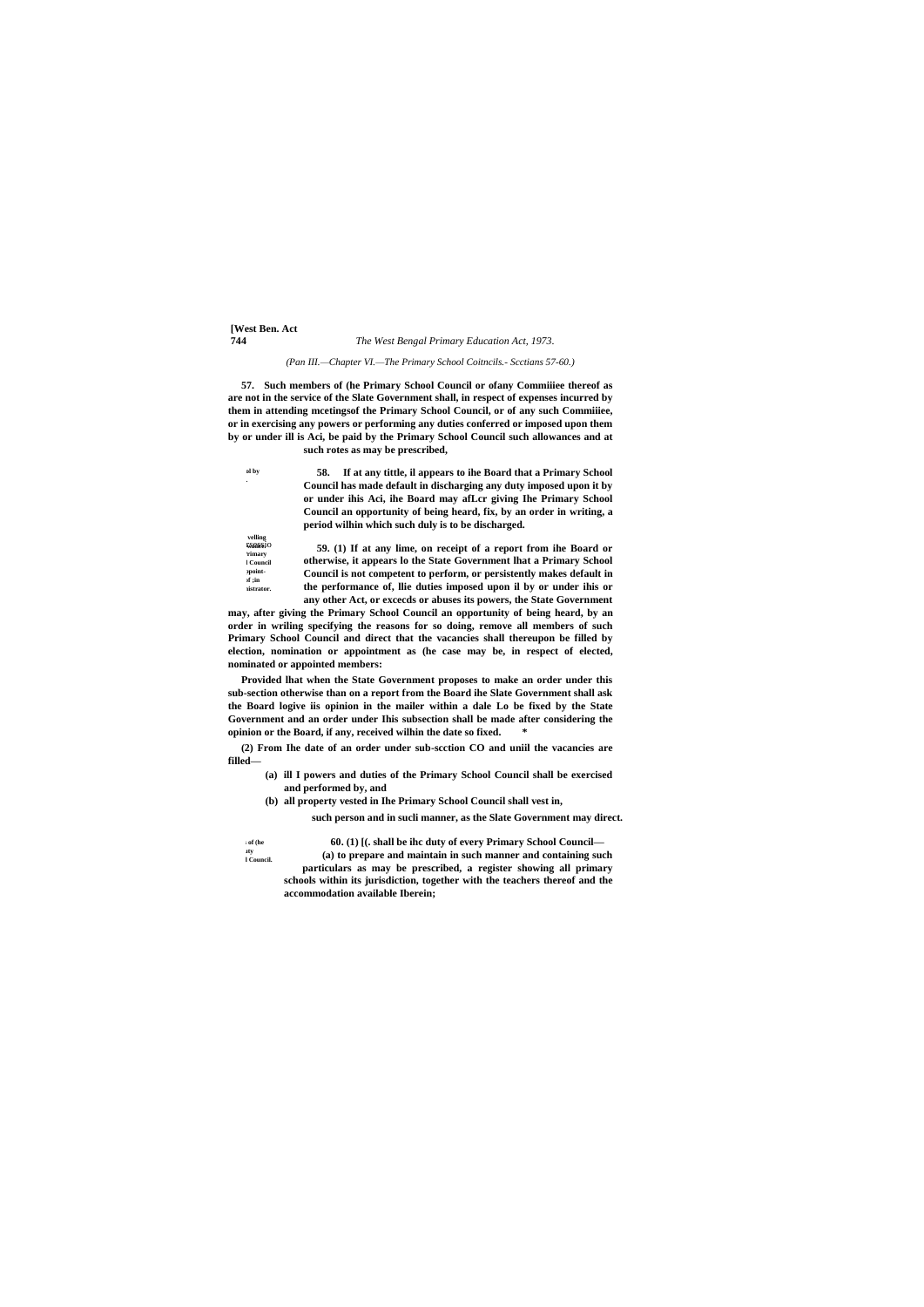# *The West Bengal Primary Education Act, 1973.* **745**

### **XLin of 1973.]**

*(Pari III.—Chapter VI.—The Primary School Councils.— Section 60.)*

- **(b) lo maintain in such manner and containing such particulars as may be prescribed a register oF teaching and non-leaching staff of all primary schools under its management;**
- **(c) lo maintain in such manner and containing such particulars as may be prescribed a service record of Icaching and non-teaching staff of all primary schools under its management;**
- **(d) to tabulate such further information and to prepare such plans or maps as may be neccssary to enable the Primary School Council Lo frame an estimate of the existing provisions for primary education and of the further provisions necessary to place primary education wilhin lhe reach or all children;**
- **(e) to prepare in lhe prescribed manner schemes for the extension of primary education and Lo make adequate provisions for facilities Tor the free primary education of all children Lo whom such schemes apply;**
- **(f) lo arrange, in the prescribed manner and with the prior approval of the Board, for lhe opening of additional primary schools and expansion of existing primary schools with a view to giving effect as funds permit lo such schemes;**
- **(g) lo provide for the welfare of lhe children attending primary schools;**
- **. (h) lomaintainanadequatenumberofprimary schools within its jurisdiction;**
- **(i) to carry onpropagandaforexpansionofprimaryeducation;**
- **(j) to construct, repair and manage, either directly or through any local auihorily, all primary schools under public management;**
- **(k) subject to the prescribed conditions, to appoint teachers and other staff in primary schools, to transfer any such teacher or other staff from one primary school to another primary school within lhe jurisdiction of Lhe same Primary School Council and Lo pay to teachers and other staff salaries and allowances, if any, at such rales as may be fixed by lhe State Government;**

**'(kk) to set up new primary schools subject to fulfilment of terms ■ and conditions and observance of the guidelines laid down in Ihis behalf by lhe State Government from lime to lime;**

**'Clause (kk) was inserted bys. 15(l)oflhc WcslBcngal Primary Education (A mend mem) Act, 19K0 (WiiSL Ben. Act XLVII of 1980).**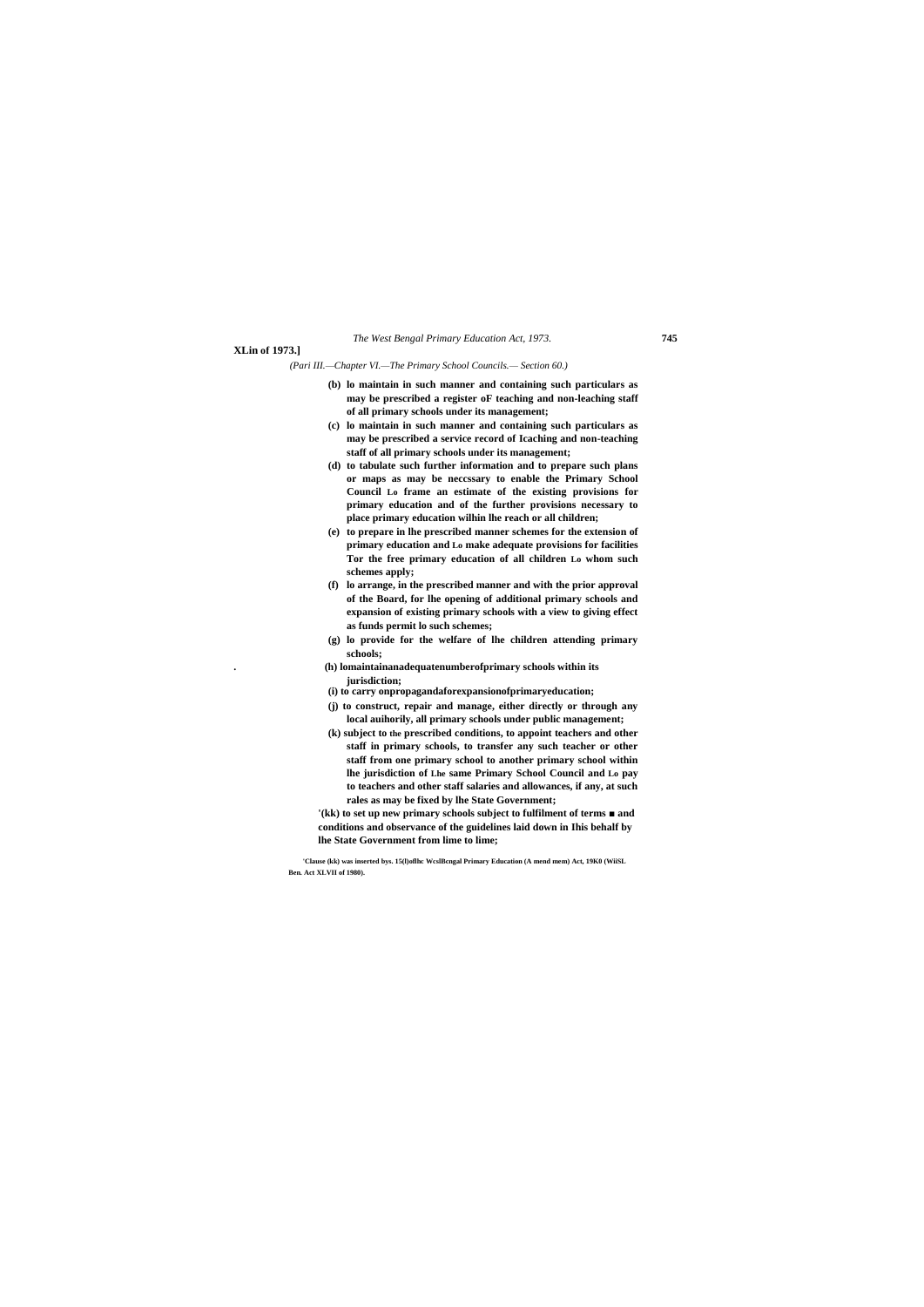#### *The West Bengal Primary Education Act, 1973.* **746**

**[West Ben. Act**

*(Pari II!,—Chapter VI.—The Primary School Councils.— Seclion 60.)*

- **'{!) (i) to withdraw recognition of any primary school on such ground, and following such procedure, as lhe Slate Government may prescribe, and**
	- **(ii) to grant financial aid lo a recogniscd primary school, or lo withdraw financial aid to a recognised primary school on such ground, and in such manner, as lite State Government may prescribe;**
- **'f 11) to amalgamate two or more primary schools into one primary school, to split a primary school inlo two or more primary schools, and to shift primary school from one site to another;**
- **(m) to make grants in the preseribed manner for scholarships and stipends;**
- **(n) to prepare and transmit to the Director proposals for increasing lhe supply of trained and certified teachers;**
- **(o) Lo comply with such instructions as may be issued by the Board under clause (f) of sub-section (1) of seclion 19;**
- **(p) lo advise upon and lo supply all information with respect to matters relating lo primary education referred lo lhe Primary School Council by liie Director or the Board;**
- **(q) subject to llie prescribed conditions—**
	- **(i) lo grant pensions and gratuities to,**
	- **(ii) lo form and manage a provident oran annuity fund for,**
	- **(iii) lo compel contributions to such fund from, and**
	- **(iv) lo supplement the contributions to such fund of,**
	- **theeslablishmentofihc Primary School Council and tcachcrs in primary schools;**
- **■'(qq) toconstiiule, if the Slate Government so directs, a Vidyalaya Unnayan Committee for each primary school;**
- **(r) lo exercise supervision and control over the primary schools and lhe work of the Welfare Committees; and**
- **(s) to perform such other duties as may be prescribed.**

**'Clause (I) w.is substituted for llic original by s. 3(1) of lhe Wesl Bengal Primary Education (Amendment) Acl. 1996 (Wesl Ben. Acl IV of 1996),**

**'Clause (It) was first inserted by s. 15(2) of Llie Wesl Bengal Primary Education (Amendment) Aet, 19K0 (Wesl Ben. Acl XLVII or I9S0), Thereafter, lhe same was substituted hy s. 3(2) of Lhe Wesl Bengal Primary Education (Amendment) Acl, J 996 (West Den. Acl IV of I99(i), w.e.f. 1.2.1996.**

**<sup>J</sup>Chuse(qq) was inserted by s. 14(a) oflhe Wesl Bengal Primary Education (Amendment) Act, 1999 (West Ben. Atl X tiN999).**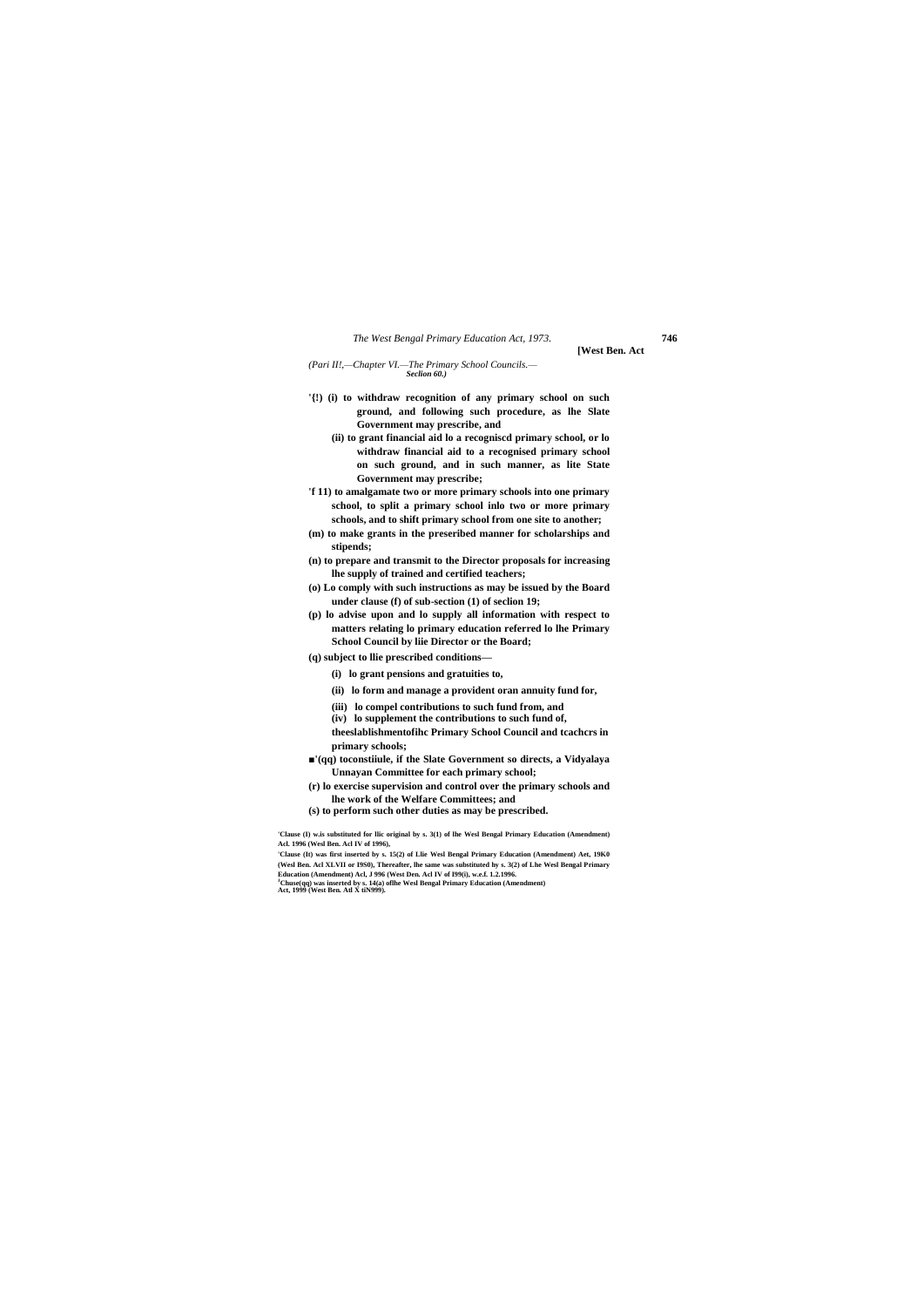**Primary School Council lo**  furnish other **prescribed reports. Compulsory acquisition of land for the purposes of ihc Acl.**

*The West Bengal Primary Education Act, 1973.* **747 XLIII of 1973.]** *(Part III.—Chapter VI.—The Primary School Councils,— Sections 61-63.)*

**1948.**

**J (1A) A Vidyalaya Unnayan Committee shall consist of—**

9-

**(a) a Chairman, and**

**(b) such number of other members, not exceeding** 

**fourteen, as the Slate Government may determine,**

**to be nominated by the Primary School Council wilhin whose jurisdiction lhe Vidyalaya Unnayan Committee is constituted,**

**and shall perform such functions as the Slate Government may by notification specify in this behair.**

**(2) The register referred to in clause (a) of sub-section (1) shall be maintained and the information referred to in clausc (d) thereof shall be tabulated separately for each prescribed area.**

**61. (1) Every Primary School Council shall in each financial year— Reports to be nude by the**

**(a) frame and transmit lo the Director, by such date and in such Primary form as he may direel, a statement showing for the area council within its jurisdiction—**

**Wcsi Ben, Aci 11 of**  *Explanation.***—"Land" in this section has the same meaning as in clause (bl) of section 2 of the Wesl Bengal Land (Requisition and Acquisition) Ael, 1948.**

**(i) the names of primary schools for which grants have been sanctioned Tor that year; and**

- **(ii) the amount of the grant which has been sanctioned for each such school;**
- **(b) furnish a rep orl to the Director, by such date and in such form as he may direct, exhibiting thegrants which it hasdisiributed to schools wilhin its jurisdiction.**

**(2) A copy of such statement and of such report shall be sent to the Board.**

**62. Every Primary School Council shall prepare and transmit to the Director and the Board such further reports and statements as the State Government may from lime lo time determine.**

**63. The State Government may, at the request of Ihe Chairman of a Primary School Council, acquire, under the provisions of any law for acquisition of land for the time being in force, any land required for ihe purpose or this Act.**

**'Sub-section (1A) was inserted by s. 14(b) of the West Bengal Primary Educalion (Amendment) Acl. 1999 (Wesl Ben. Acl X of 1999).**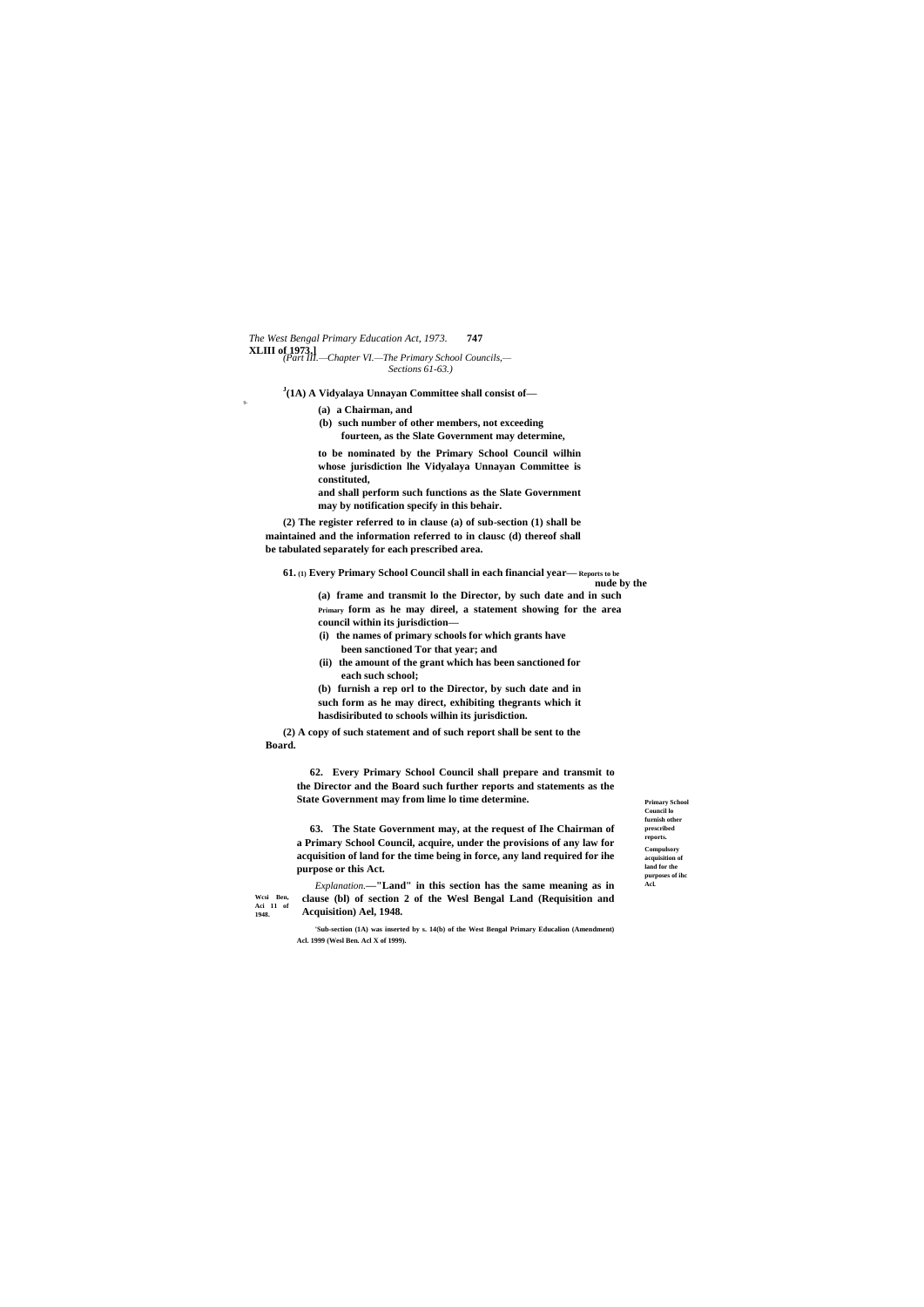**[West Ben. Act**

#### **748** *The West Bengal Primary Education Act, 1973.*

**Transfer of** 3\* **primary schools under lhe control or it municipality.**

*(Part III,—Chapter VI.—The Primary School Councils.— Sections 64, 65.)*

**64. With effect from such date as may be fi xed by [lie Slate Govern meni by notification,-—**

- **(a) such primary schools in Calcutta as may be mentioned in the notification in consultation with the <sup>7</sup> JCalcuiia Municipal Corporation], together with their lands, buildings, and other properties, movable or immovable, vested in or under the conlrol of lhe: [CalcultaMunicipalCorporation] immediately before such date, shall stand transferred lo the Calcutta Primary School Council;**
- **(b) the primary schools referred to in clausc (a) shall be under the conlrol and management of the Calcutta Primary School Council;**
- **(c) teachers of such primary schools who are employed against permanent vacancies and are in continuous service foraL least one year immediately before such date shall be deemed to be employees or the Calcutta Primary School Council and the terms and conditions of their servicc shall be such as may be determined by Lhe State Government.**

**65.**

 $\overline{a}$ 

**(2) With effect from such date as may be fixed by the State Government by notification,—**

> **(a) such primary schools in a \* \* '[municipal area] in a district as may be mentioned in the notification in consultation with the Commissioners of such <sup>8</sup> [municipal**

**7 Sub-.section (1) was omillcd for the original sub-section by s. 16(1) of ihc West Bengal Primary Educalion (Amendment) Acl. 1980 (West Ben. Acl XLVII or 19B0).**

**^hc words within the square brackets were substituted Tor the word "municipality" by s, 6 or the Wesl Bengal Primary Educalion (Amendment) Acl, 1997 (West Ben. Act XIII of 1997).**

**'The words wilhin llie square brackets were suhsliiuled Tur itus wonJs "3 municipality"**

- **by s. 7(1) oflhc Wesl Bengal Primary Eduealion (Ainetidmcnl)**
- **Acl. 1997 (Wesl Den, Acl XIII of 1997).**
- **TTic words wilhin lhe square brackets were >uhsiiluled for**
- **Ihe words "Commissioners or such municipality" by s. 7(2),**
- *ibid.*
- **'Clause (a) wasoiriillcdbys. 17(l)of I he Wcit Ucngal Primary Educalion (Amendment)**
- **Acl, 1980 (Wesl Ben. Acl XLVII or 19S0).**
- **<sup>J</sup>Tht: words i I sn'b .\ulmols are within Ihe jurisdiction of a non-specified municipality wilhin lhe dislricl" were omilled by**
- **s. 17(2).** *Unit.*

**'The words wilhin [he square braekcIn ueresubsliluled fnrthu words "Commillccs." by s. IS(a) of lhe West Bengal Primary Educalion (Amendment) Acl, 1999 (Wcsi Ben, Ai:l X of 1999).**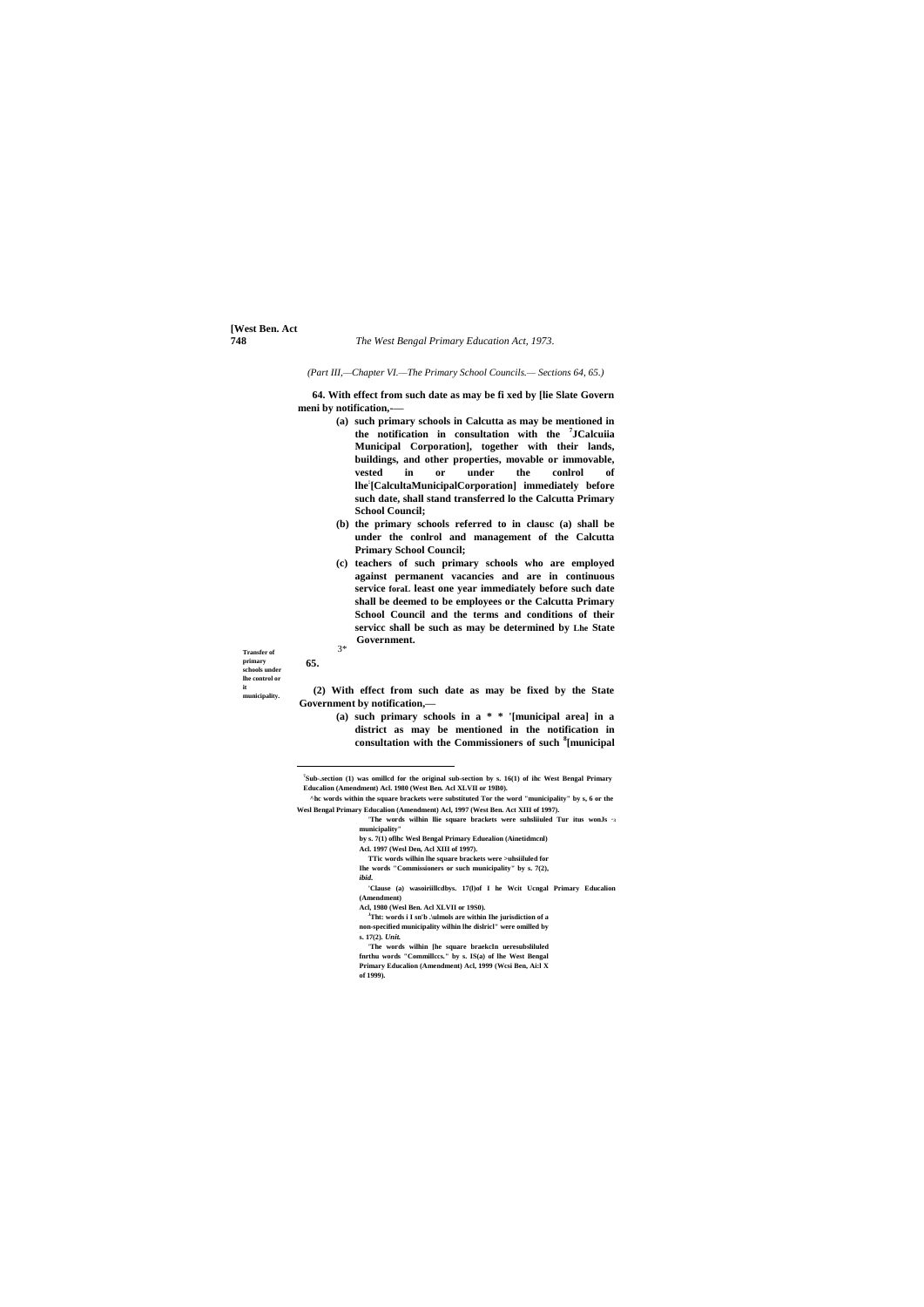*The West Bengal Primary Education Act, 1973.* **749**

**Transfer of primary schools under the conlrol of ihc '[Calcutta Municipal Corporation.]**

 $\overline{a}$ 

**area], together with their lands, buildings and other properties, movable or immovable, vested in or under the conlrol of Lhe Comm is s ioners o f s u ch<sup>5</sup> [m u n ic ipal are a] i mmed i alel y b e fo re such date, shall siand transferred to Lhe Primary School Council established for the district;**

**(b) the primary schools referred Loin clause (a) shall be under lhe control and management of the Primary School Council established for such district;**

**'Clause (a) w as omiuedby s, ii of llie West Bengal Primary Educalion (Amendment) Act,**

**1997 {Wesl Ben. Acl X1JI or 1997).**

**'Clause (e) was substituted for llie original clausc by s. 15(b) of Lhe Wesl Bengal Primary Educalion (Amendment) Acl, 1999 (Wesl Ben. Acl X of 1999).**

**'The words wilhin Ihc square brjckcls were subslilulcd for the words "lo the Slate Government through the Director" by s, !K(J) of ihe West Bengal Primary Educalion (Amendment) Acl. 1980 (West Ben. Acl XLVJI or 1980). ■**

**Tlic word wilhin the square brackets was subslilulcd for Ihc words "Slalc Govcrnmenl" by s. 18(2),** *ibid.*

**'Sub-section (3) was omillcd by s. 6 of Ihc Wesl Bengal Primary Educalion (Amcndmcnl) Acl, 1987 (West Den. Act XIV of 1987). Prior to dus omission, the wort) "Dirvclor" wxs subsliiuied for Lhe words "Slale Govcrnmenl" by 5. IP(3) of ihe Wesl Bengal Primary Educalion (Amcndmcnl) Ael, 1980 (Wesl Ben,** ACL **XLVII of 1980).**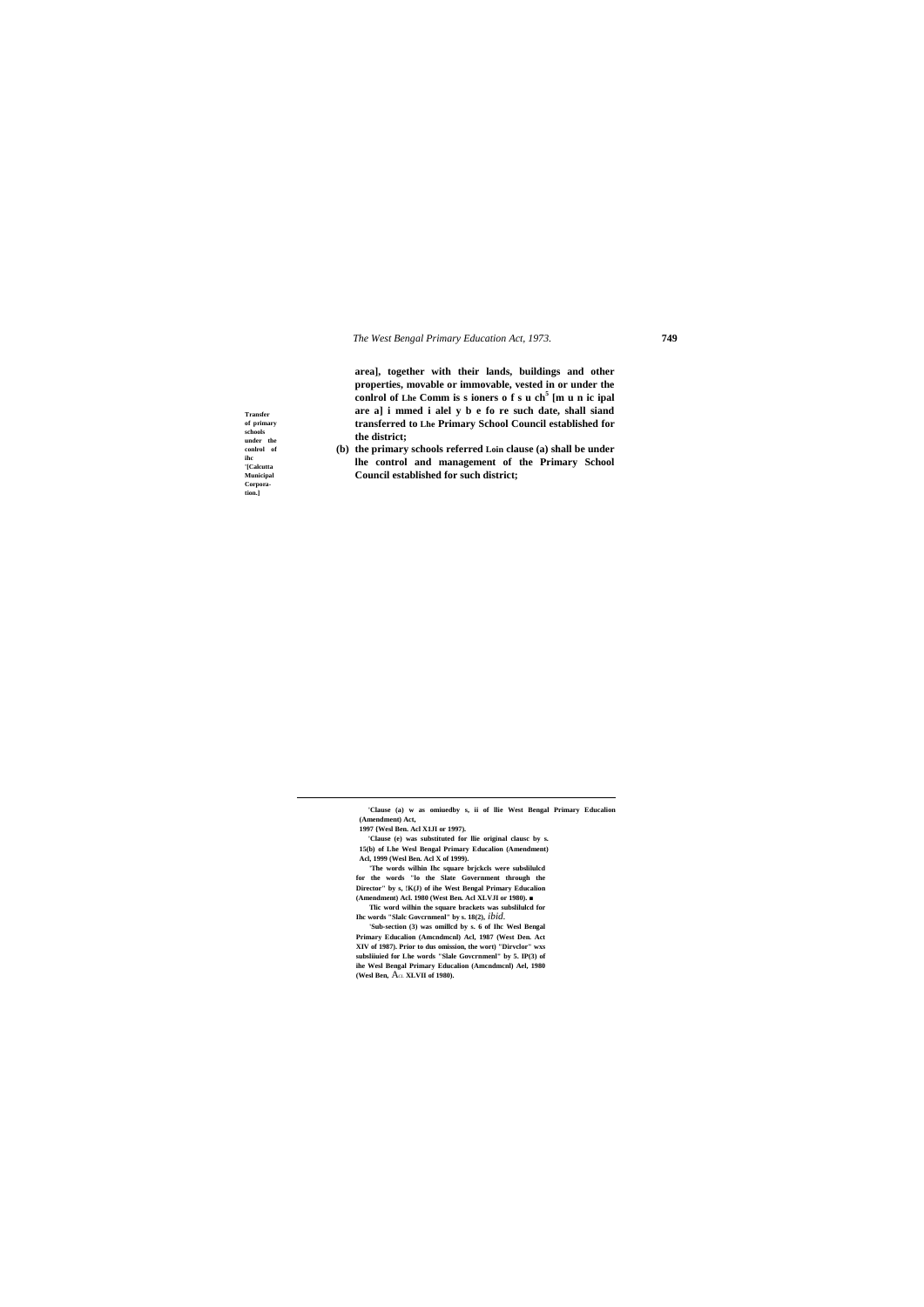**[West Ben. Act XLin of 1973.]**

**750** *The West Bengal Primary Education Act, 1973.*

*(Part III.—Chapter VI.—The Primary School Councils.— Section 66.—Chapter VII.—Committees of the Primary School Council,—Section 67.)*

> **(c) teachers of such primary schools who arc employed against permanent vacancies and are in continuous service forat leasl one year immediately before such dale shall be deemed lo be employees of the Primary School Council established for the district and the terms and conditions of their service shall be such as may be determined by the Stale Government.**

**66. (1) Notwithstanding anything contained in seclion 65, all primary schools in '[a municipal area] under a scheme sanctioned under lhe West j^nvuy ^ Bengal Urban Primary Education Acl, 1963 shall, with effect from such schools dale as may be fixed by lhe Slate Government by notification, together under wilh their lands, buildings and other properties, movable or immovable, ^nciioned vested in or under lhe control of lhe<sup>2</sup> [Councillors of such municipal area]under Wesi immediately before such dale, shall sland transferred to, and all teachers t^-ngnl Aci** and other staff employed in such primary schools and continuing in office1^3"<sup>106</sup> **immediately before such dale shall be deemed to be employed by,—** 3\* \* ^ \*

**(b) the Primary School Council established for Ihe district** ■J\* \* \*

**(2) The lemis and conditions of service of such teachers and other staff shall be such as may be determined by the Slate Government.**

### **CHAPTER VII Committees of the**

**Primary School Council 67. (I) As soonas may beafteraPrimary School Council isestablished it shall constitute the following Committees, namely:— commii**

**(b) the Staff Selection Committee;**

**(c) the Finance Committee;**

**(d) the Discipline Committee;**

**T (c) the Academic Commiliee;**

**(f) the Development Committee.**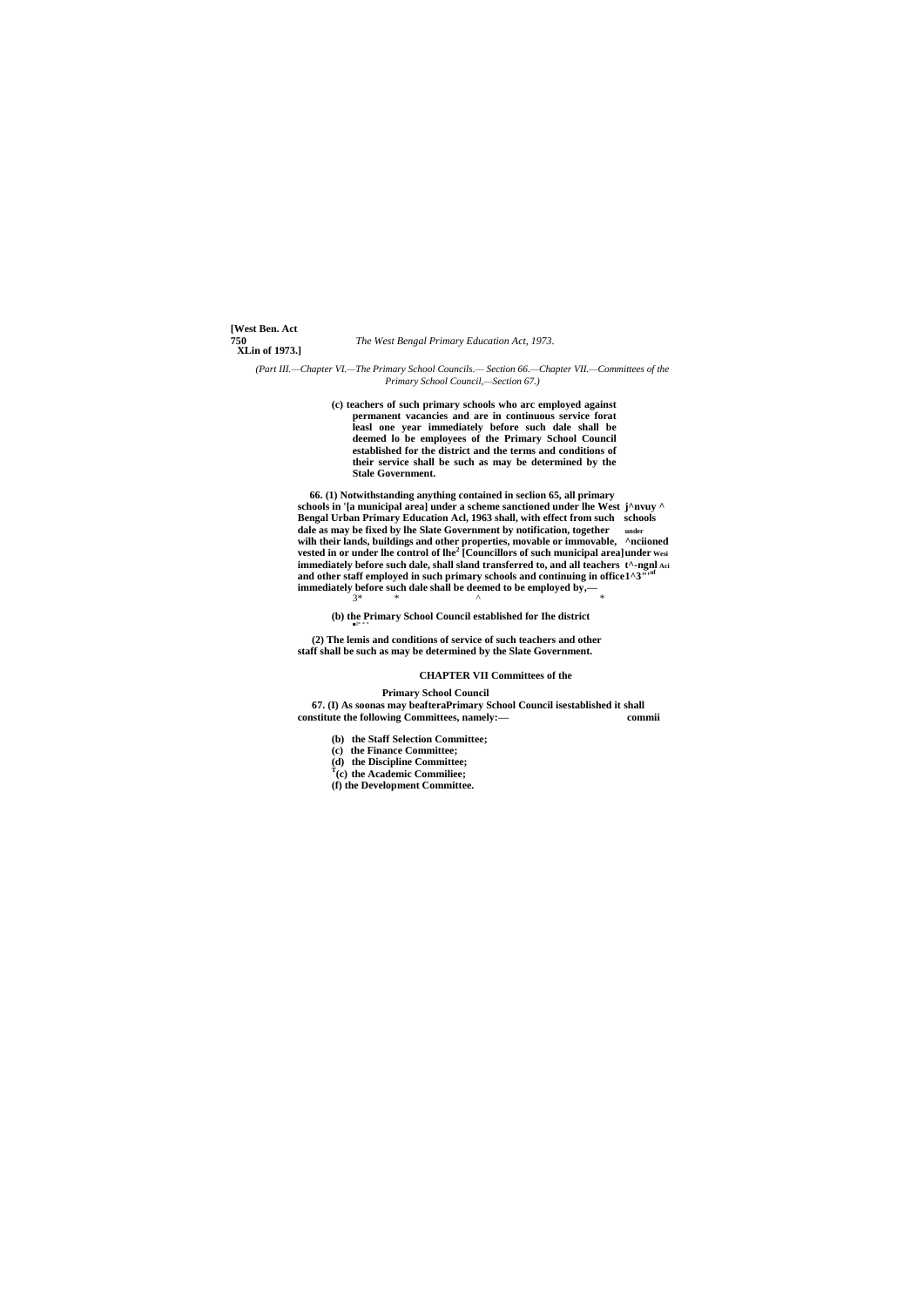*The West Bengal Primary Education Act, 1973.* **751**

**[West Ben. Act**

*{Parr III.—Chapter VII.—Committees of the Primary School Council.—Section 68.—Chapter VIII.—Finance* 

#### *and audit.— Section 69.)*

**'**

 **(2) The constitution, powers and functions of a Committee shall be such as may be prescribed.**

**Power m 68. (1) A Primary School Council may, with the approval of Lhe Committees Slate Government and subject LO such directions as the State Government may issue in this behalf, constitute such other Committee or Committees as it may think fit and any such Committee may be composed wholly or in pari of members of the Primary School Council.**

> **(2) A Primary School Council may, with the approval of the State Government, delegate to any such Committee any of its powers and functions and may in like manner withdraw from it any such power or function.**

> **(3) A Primary School Council may, with the approval of the Slate Government, dissolve any of the Committees referred to in subsection (I) of section 67 or constituled under sub-seelion (1) of this section.**

# **CHAPTER VIII Finance and audit**

**Budget. 69. (I) Every Primary School Council shall in each year prepare in the prescribed form a budget estimate of income and expenditure of the Primary School Council for lhe ensuing financial year, and shall submit the budget estimate '[to the Director through the Board| on or before Lhe thirtieth day of November,**

> **(2) The : [Direciorl may either approve of the budget estimate as il stands, or approve of it after making such alterations, if any, as il may think fit or may cause il to be relumed lo the Primary School Council for such modifications as the : [DireclorJ may think necessary, and when such modifications have been made, the budget estimate shall be resubmitted for approval to the '[Director],**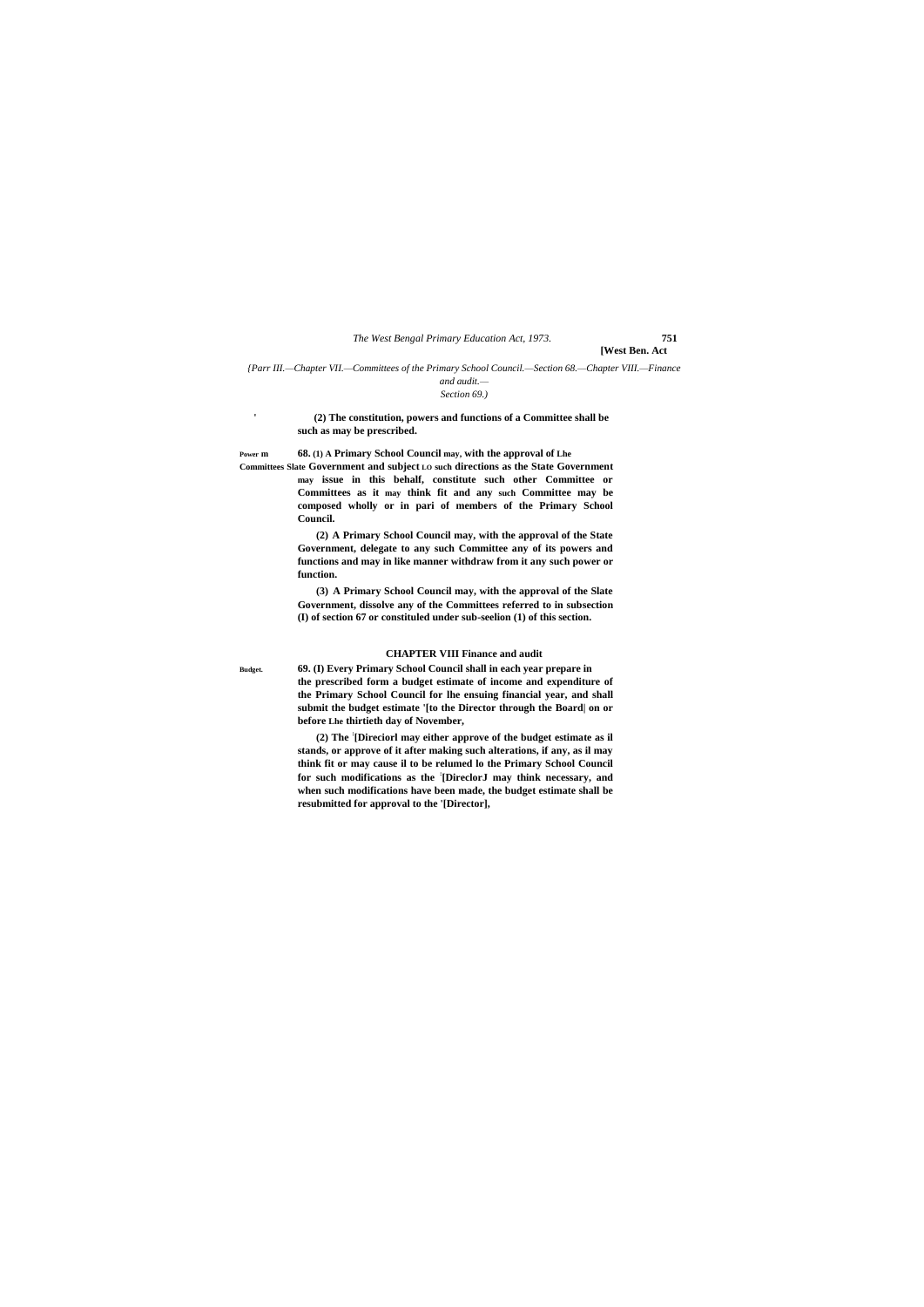# **[West Ben. Act**

#### **752** *The West Bengal Primary Education Act, 1973.*

**Application of the Prirrury Si:hix>! Council Fund. Expenditure from Primacy School Council**

**Fund.**

**Ben. Act IX of 18R0.**

**Primary School Council Fund.**

*(Pan III.—Chapter VIU.—Finance and audit.- Sections 70-72.)*

**70. (I) Every Primary School Council shall have a fund lo be called the Primary School Council Fund to which shall be credited—**

- **(a) all;>ums granted by the State Government or the Board for the payment of grants for primary education;**
	- **(b) all sums granted by the State Govcrnmenl or lhe Board for the maintenance of primary schools and for payment to the teachers and other stuff in primary schools;**
	- **(c) all sums granted by (he State Government or the Board for scholarships for children in primary schools;**
	- **(d) the proceeds of the educalion cess levied under this Acl wilhin its areas;**
	- **(e) all sums representing income from endowments or from properly owned or managed by the Primary School Council;**
	- **(0 lhe amount of all fines and penalties imposed under this Act other than fines and penalties levied by Magistrates;**
	- **(g) all school fees and fines, if any, collected in primary schools maintained by the Primary School Council; and**
	- **(h) all other sums received by lhe Primary Schoot Council from any other sources whatsoever.**

**(2) The fund shall vest in the Primary School Council, shall be under its control and shall be held by il in trust for lhe purposes of this Act.**

**71. No expenditure shall be incurred from lhe Primary School Council Fund unless such expenditure is provided for in lhe budget as approved under this Act or by reap proprial ion sanctioned in lhe prescribed manner.**

**72. Except as otherwise provided in this Act, lhe Primary School Council Fund shall be applied in connection with the following objects and in the following order, namely:—**

> *first,* **payment of interest upon any loan obtained by the Primary School Council for any of the purposes connected with this Aci and for the formation of a sinking fund when required;**

> *secondly,* **pay men i of lhe prescribed percentage of the cosi of theestablisment maintained by the Collector under section 91 of the Cess Act, 1880;**

*thirdly,* **payment of the cost of audit;**

*fourthly,* **payment of the salaries, allowances and all other expenses in connection with the establishment of the Primary School Council and all teachers in primary schools and, subject to lhe prescribed conditions, of pensions, family pensions, gratuities and grants made for submitting contribution to the provident fund in connection with the establishment of the Primary School Council and of teachers in**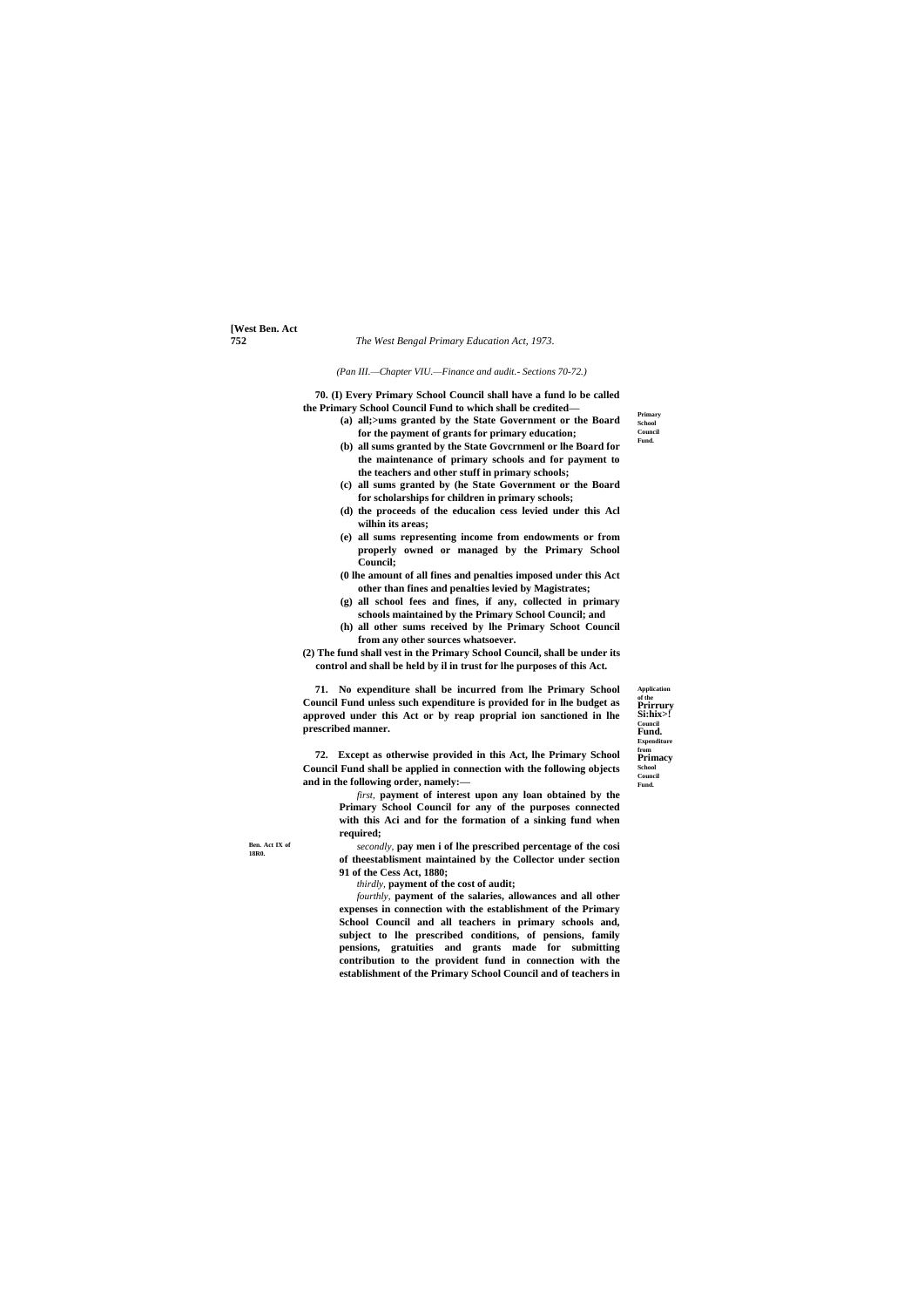*The West Bengal Primary Education Act, 1973.* **753 XLIII of 1973.]**

**primary schools;**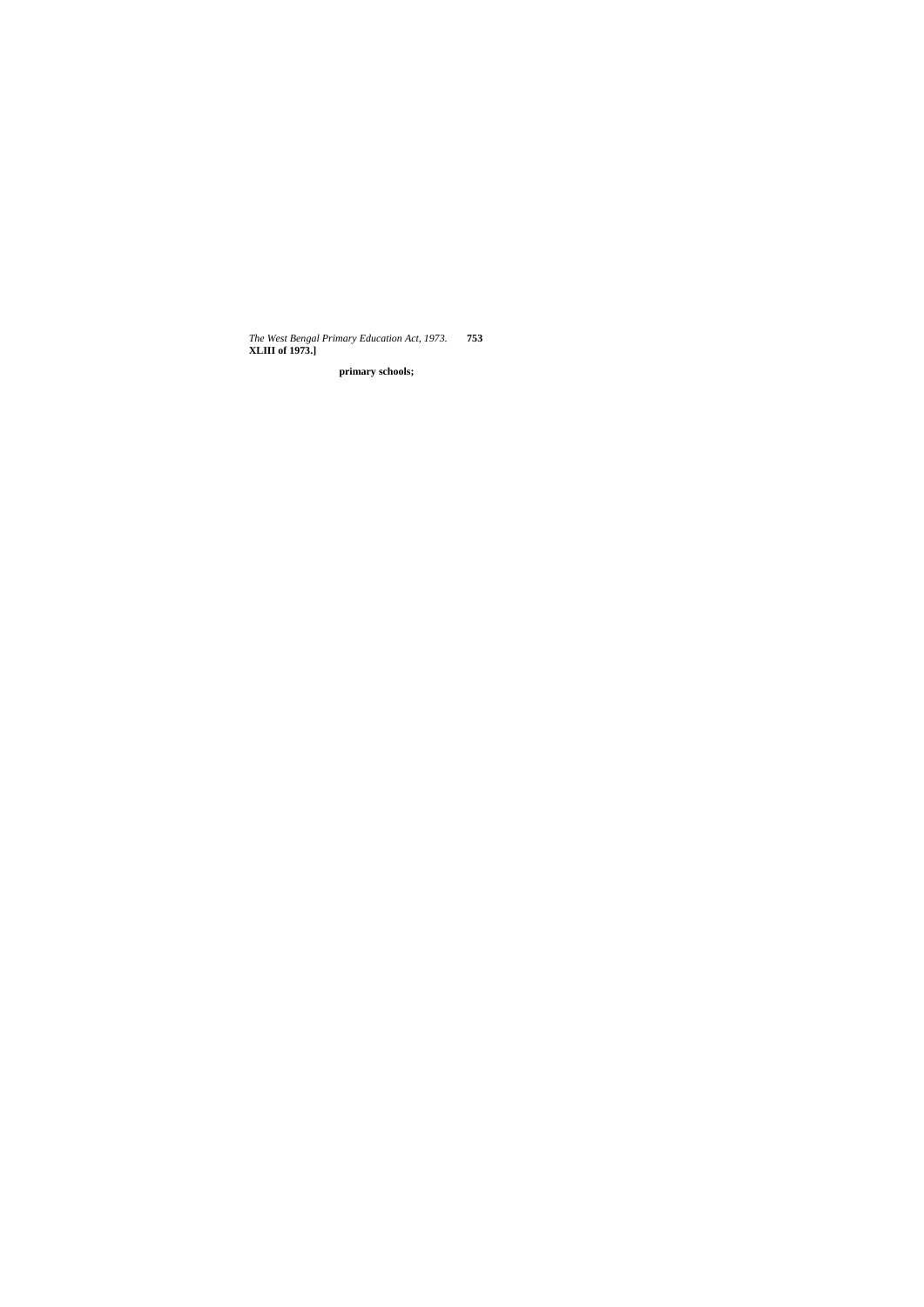**[West Ben. Act**

#### **754** *The West Bengal Primary Education Act, 1973.*

**Account.**

**Audit.**

**Com ribu Lion from Slate Revenues.**

**Conui bullous from '[Calcutta Municipal Corporation | a/id municipalilics.**

#### *(Par! Ill,—Chapter VIII.—Finance ami audit.—Sections 73, 74.— Par! IV.— Chapter IX.—Contributions.—Sections 75, 76.)*

*fifthly,* **payment of travelling allowance lo members of the Primary School Council;**

*sixthly,* **payment of expenses incurred by lhe Primary School Council in connection with the construction and maintenance of houses for primary schools and providing equipments lo such schools;**

*seventhly,* **carrying out any other purposes under this Act.**

**73. Every Primary School Council shall keep an account of all its receipts and expenditure in lhe manner prescribed.**

**74. (1) The accounts of every Primary School Council shall be examined and audited annually in such manner as may be prescribed by an auditor or auditors appointed by the State Government.**

**(2) The provisions of seclion 35 and section 36 shall apply** *mutatis mutandis* **in respect to the audit of the accounts of every Primary School Council.**

**(3) The Slate-Government may by an order appoint an officer to examine the accounts of a Primary School Council for any period and the Primary School Council and its members and officers and other staff shall afford to Lhe officercvery facility for the examination of the accounts as may be required by him in terms of the order of Ihe State Government.**

#### **PART IV**

#### **CHAPTER**

#### **IX**

#### **Contributions**

**75. The State Government shall every year provide such sum from the Stale revenue as it may think fit for expenditure on primary education.**

**76. Notwithstanding anything contained in any Jaw Tor the time being in force, the ^Calcutta Municipal Corporation] shall pay to the Primary School Council established for Calcutta and the municipal authority of <sup>3</sup> [a municipal area] shall pay toihe Primary School Council established for the <sup>J</sup> [municipal area,] in each year in the prescribed manner an amount equal to the amount spent by Ihem on primary education during lhe year immediately preceding the year in which (his Act comes into force in Calcutta or in such municipality, as the case may be.**

**'The words wilhin lhe square brackets were subslilulcd for lhe words "Calcutta Corpora Li on" by i. 27(a) of lhe Wesl Bengal Primary Education (Amendment) Acl. 1994 (Wesl Ben. Act XIX of 1994).**

- **TTic words wilhin the square brackets were subslilulcd for the wonk "Corporation of Calculta" by s, 27(b).** *ibid*
- **' llie words wilhin lhe square brackcLi were subslilulcd for lhe wonjs "a municipality" by s. 9(1) of lhe Wesl Bengal Primary Education (Amendment) Acl. J 997 (West Ben. Aci Xlll of 1997).**
	- **<sup>J</sup>The words wilhin the square brackets were substituted for the words "area comprising the**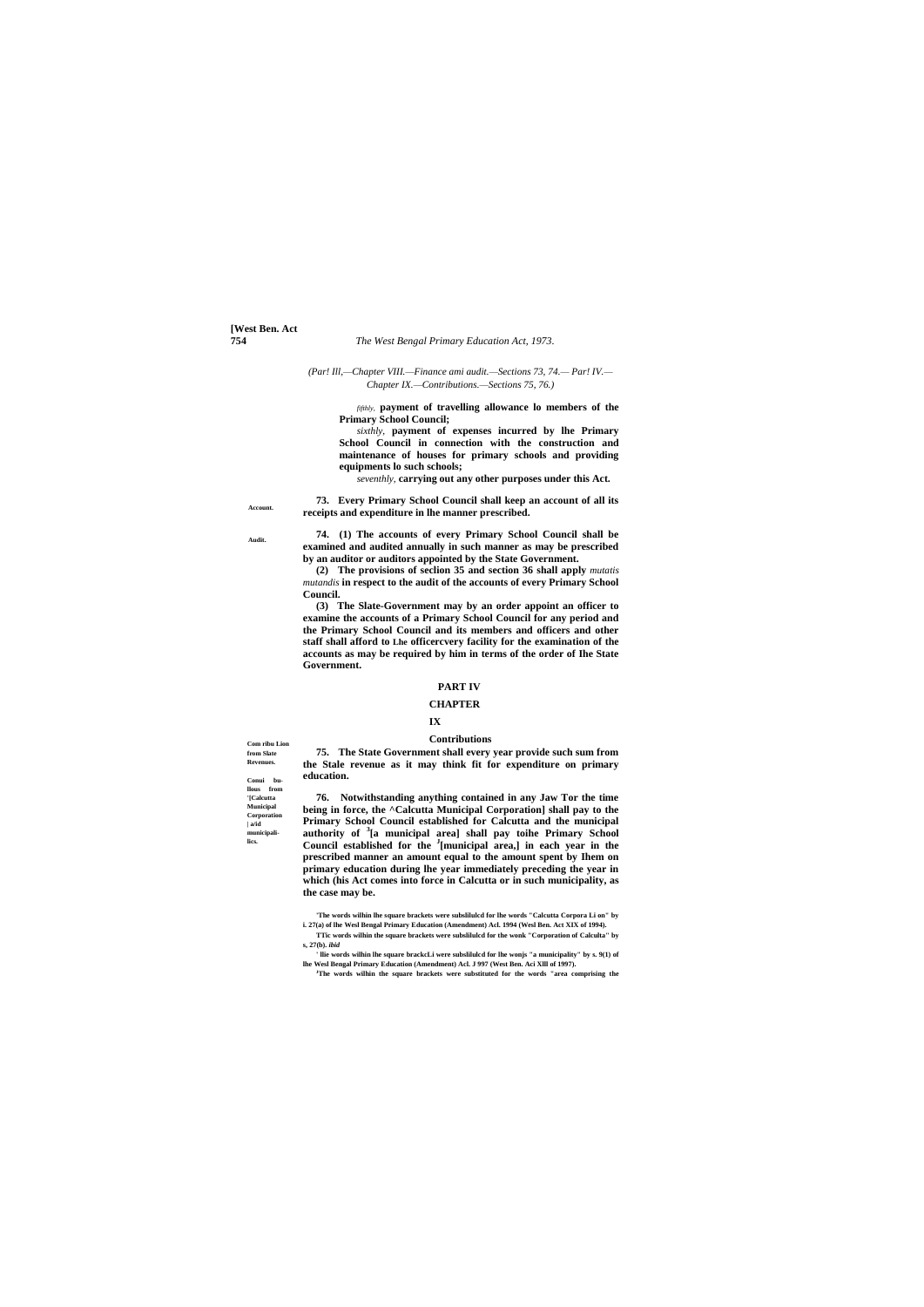*The West Bengal Primary Education Act, 1973.* **755 XLIII of 1973.]**

**municipality," by s. 9(2).** *ibid.*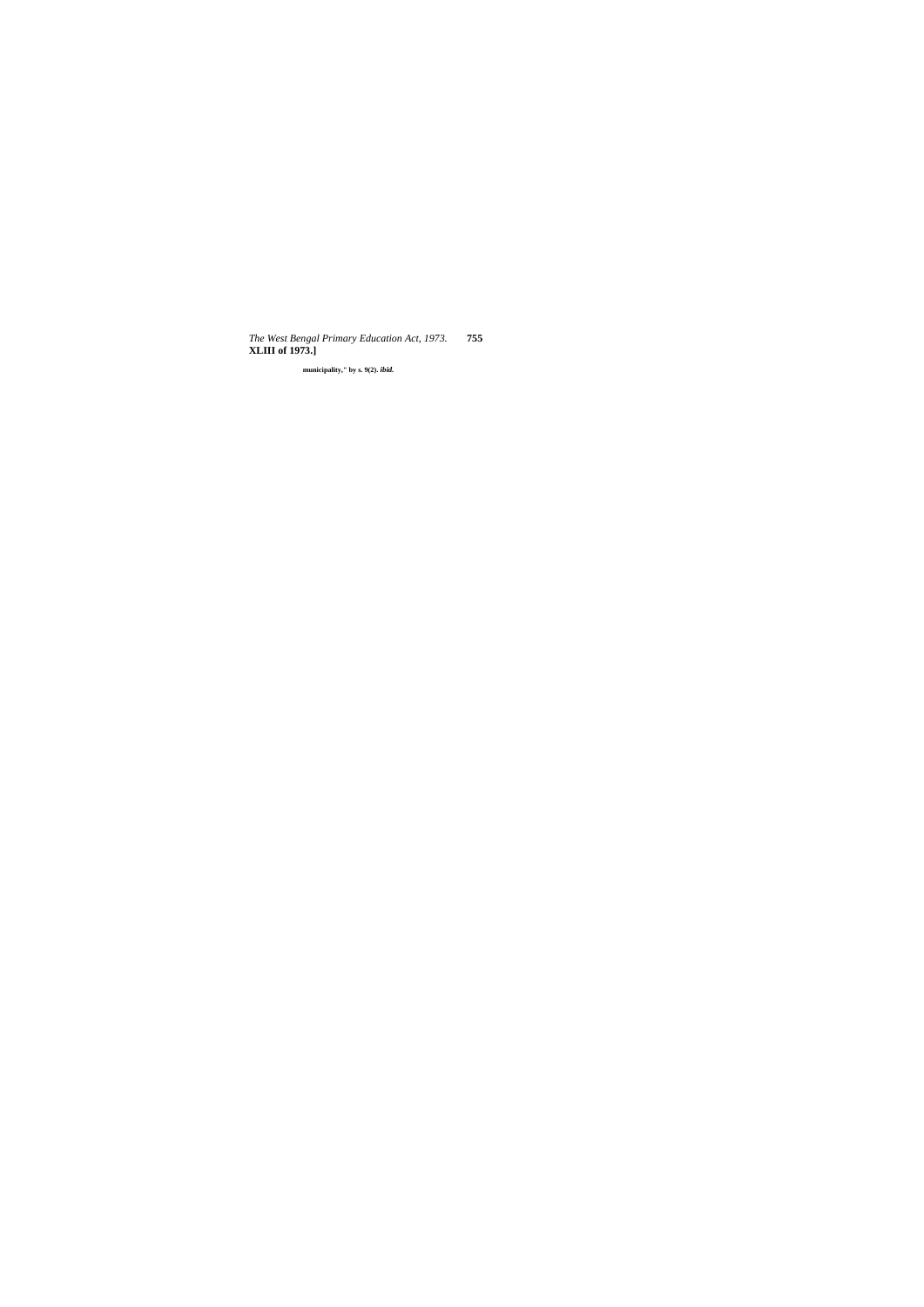**XLin of 1973.]** *The Wesl Bengal Primary Educalion Act, 1973.* **756**

**J [Wcst Ben. Act LIX of 1980.1**

*(Part IV.—Chapter X.—Taxes and cesses.—Section 77.)*

|                                   | * Explanation.—In ihis section "municipal aulhorily" shall mean—<br>(i) lhe Municipality referred lo in clause (a) of section 12, or<br>the Notified Area Authority referred lo in section 379, of |           |
|-----------------------------------|----------------------------------------------------------------------------------------------------------------------------------------------------------------------------------------------------|-----------|
|                                   | the Wesl Bengal Municipal Act, 1993, or                                                                                                                                                            |           |
|                                   | (ii) the Corporation referred to in-                                                                                                                                                               |           |
| Wesl Ben, Acl<br>XXII of<br>1993. | (a) clause (a) of scction 3 of the Howrah Municipal                                                                                                                                                |           |
|                                   | Corporation Acl. 1980, or                                                                                                                                                                          |           |
| West Ben, Acl<br>LVI1I of         | (b) clause [a) of scciion 3 of the Calcutta Municipal                                                                                                                                              |           |
|                                   | Corporation Acl, 1980, or                                                                                                                                                                          |           |
| i9k0.<br>Wesl Ben.                | (c) clause (a) of scction 3 or lhe Siliguri Municipal                                                                                                                                              |           |
| Acl LIX or                        | Corporal ion Acl, 1990, or                                                                                                                                                                         |           |
| 1980.                             | (d) clause (a) of section 3 of the Asansol Municipal                                                                                                                                               |           |
| Wesl Ben. Acl<br>XXX or 1W0.      | Corporation Acl, 1990, or                                                                                                                                                                          |           |
| Wesl Ben.                         | (c) clause (a) of section 3 of the Chandernagore                                                                                                                                                   |           |
| Aci XXXI of                       | <b>Municipal Corporation Acl, 1990, or</b>                                                                                                                                                         |           |
| 1990. Wesl<br>Ben.<br>Aci         | $(f)$ clause $(1)$ of section 2, read with section 4. of (he                                                                                                                                       |           |
| XXXII of                          | <b>Durgapur Municipal Corporation Aet, 1994.</b>                                                                                                                                                   |           |
| 990.<br>Wesl<br>Aci<br>Ben.       | <b>CHAPTER X</b>                                                                                                                                                                                   |           |
| LIU or                            |                                                                                                                                                                                                    |           |
| 1994.                             | <b>Taxes and cesses</b>                                                                                                                                                                            |           |
|                                   | 77. (1) For the purpose of providing resources for promoting                                                                                                                                       |           |
|                                   | primary educalion the State Governmenl may impose a lax on                                                                                                                                         |           |
|                                   | property within Calcutta [and other municipal areas.]                                                                                                                                              |           |
|                                   | $(2)$ The lax referred to in sub-section $(1)$ shall be imposed—                                                                                                                                   | Tax<br>on |
|                                   | (a) in Calcutta, on lands and buildings at a rate not exceeding                                                                                                                                    | property. |
|                                   | three percent, of the annual value of lhe lands and                                                                                                                                                |           |
|                                   | buildings determined under <sup>3</sup> [the Calcutta Municipal                                                                                                                                    |           |
|                                   | Corporation Act, 1980, for the purpose of assessment of                                                                                                                                            |           |
|                                   | the consolidated rates; and                                                                                                                                                                        |           |
|                                   | (b) <sup>J</sup> lin any other municipal area,] on Lhe holding at a rate not exceeding<br>three newcest of the annual value of the holdings on lands and                                           |           |

**three** *percent,* **of the annual value of lhe holdings or lands and buildings determined under the law applicable <sup>3</sup> [to the municipal area] for lhe purposes of assessment of rates,**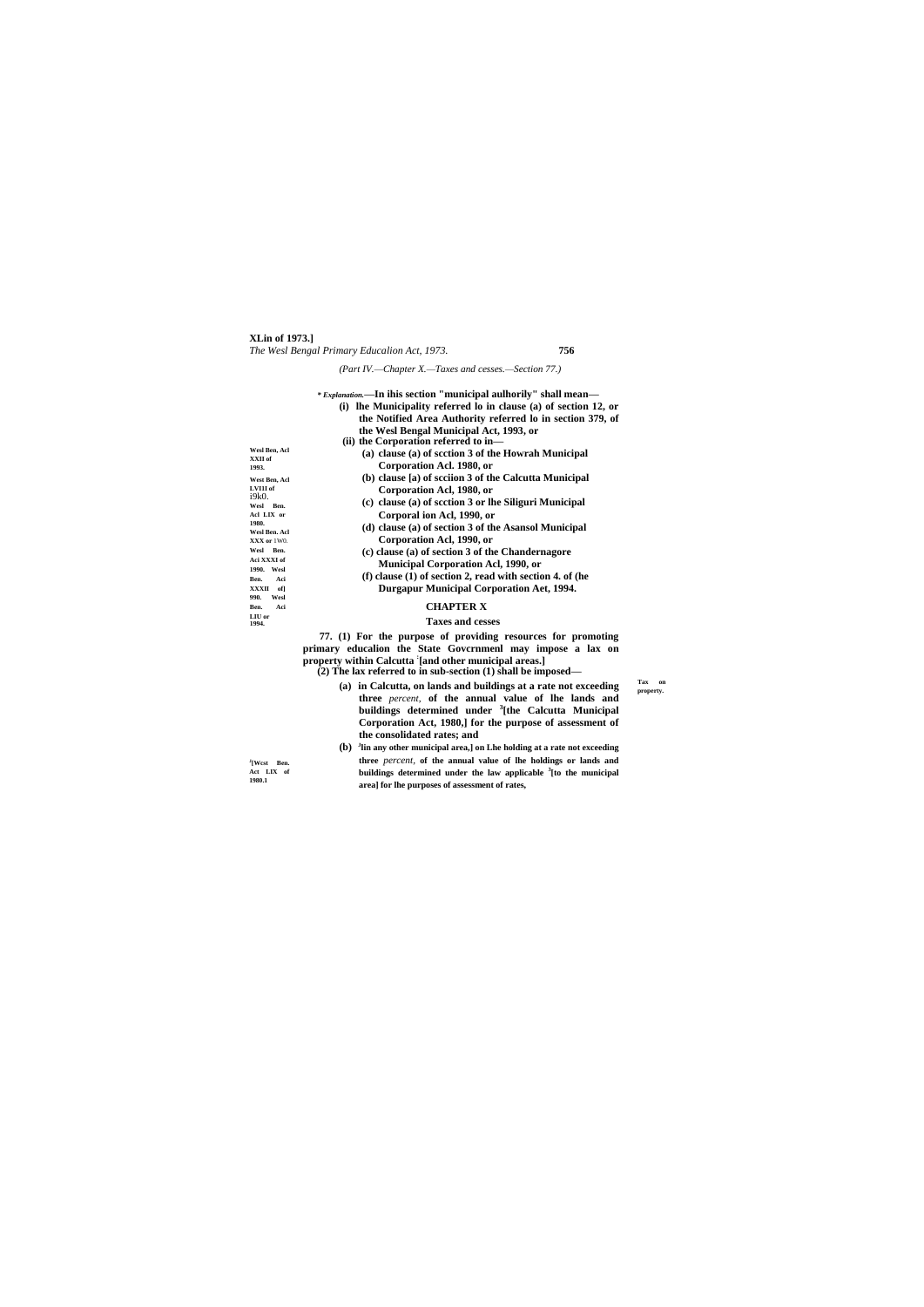#### **XLIII of 1973.]**

*The West Bengal Primary Educalion Act, 1973.* **757**

**Education 78. (I) All immovable properties on which road and public works - cesses are assessed '[, or all such properties which are liable lo such assessment,] according to the provisions of the Cess Act,** 1**880, shall be Ben.** ACL IX **liable Lo the payment of education cess.**  $\circ$ **r** 1880,

|              | (3) The lax referred to in sub-section (1) shall be levied and |
|--------------|----------------------------------------------------------------|
| collected "- | in such manner as may be prescribed.                           |

**ccss**

**: (2) The education cess shall be levied annually—-**

- **(a) in respect of land, except when a cess is leviable and payable under clause (b) or clause (c) or sub-section (2A), at the rate of ten paise on each rupee of annual value thereof as assessed under the Cess Act, 1880;**
- **(b) in respect of a coal-bearing land, at the rale of -'[five** *per centum]* **of the annual value of the coal-bearing land as defined in clause (i) of seclion 2 or the West Bengal Rural vvesi Ben. Employment and Production Act, 1976; Aci Xiv of ------------- —i ----------------------------- 197G.**

**'The words wilhin lhe square bmckcls were inserted by s. 5(l)(a) of Llie Wesl Bengal Taxation Laws (Sccond Amendment) Acl, 1984 (Woi Ben, Act IV or 1984).**

**^Sub-section (2) was first subslilulcd for llie previous sub-section hy s, 2(1)of lhe Wesl Bengal Taxation Laws (Amendment) Act. 1992 (Wesl Hen. Acl 11 or 1992). Prior lo this subslilulion. lhe original sub-section (2) faced following changes, namely:—**

- **(i) in clause (a), lhe words "in rcspcct of lands, other than a tea estate," were subslilulcd for lhe words " in rcspcct of lands," by s. 5( l)(b)(i) of the Wesl Bengal Taxation Laws (Sccond Amendment) Acl, 19H4 (Wesl Ben. Act IV of 19S4);**
- **(ii) clause (aa) was first inserted by s, 5(l)(b)(ii),** *ibid* **and. the rca Tier, the same was omitted by s. 2{2)(a) of the Wesl Bengal Taxation Laws (Second Amendment) Act, 19S9 (Wesl Ben. Acl XX of 1989). w.e.f. 14.4.1984;**

(iii) **in clausc** (b) $T$ —

- **(a) lhe words "rupee one" were first subslilulcd for the words "fifty paise" by s. G of the West Bengal Taxation Laws (Amendment) Act. 1981 (Wesl Ben. Acl IX of 1981). Then, llie words "rupees two" were subsliluted for the words "rupee one" by s, 5(1 )(a) of the Wesl Bengal Taxation Laws (Amendment) Acl. 1982 (West Ben, Act V or 1982).**
- **(b) lhe words "two** *per centum* **of lhe value of coal" were subslilulcd for lhe words "rupees two on each tonne of coal'" by s, 6(i) or the Wesl Bengal Taxation Laws (Sccond Amendment) Act, 1983 (Wesl Ben, Acl XV of 1983). Thereafter, the words "three** *percenlum"* **were substituted for (he words "two** *per cemam"* **by s. 5{l)(b)(iii) of the West Bengal Taxation Laws (Second Amendmenl) Acl. 1984 (West Ben. Act IV of 1984). Then,**

**the words "five** *per centum"* **were subslilulcd for the words "ihree** *per centum"* **by s. 0(l)(a) of the West Bengal Taxation Laws (Amendment) Aci, 1986 (West Ben. Act I or 1986). and**

**(c) the word "annual" was omilled by s. 5( I )(b} oT Ihe West Bengal Taxation Laws (Amendmenl) Acl, 1982 (Wesl Ben. Acl V of 1982);**

**(iv) in clause (c),—**

- **(a) the words "one rupee on each tonne of materials or minerals other than coal on lhe annual dcspalchcs therefrom," were subslilulcd for the words "twelve paise on each rupee of the annual net profit thereof," by s. 5 of the Wesl Bengal Taxation Laws (Amendment) Acl, 1987 (Wesl Ben. Acl V of 1987). and**
- **(b) an** *Explanation* **was inserted by s, 6(ii}oflhc Wesl Bengal Taxation Laws (Sccond Amendmenl) Act, 1983 (Wesl Ben. Acl XV or 1983).**

**The words "seven** *per celt/tun" v/ns* **firs! subslilulcd for the words "five** *per centum"* **by s. 5 or lhe West Bengal I-'inance Acl, 1996 (Wesl Ben. Acl X of 1996). Thereafter, lhe words wilhin lhe square brackets were subslilulcd for lhe words "seven** *per cenmm"* **hy s, 2 or Ihe West Bengal Taxation Laws (Sccond Amendmenl) Act, 1998 (West Ben. Acl Vlll of 1998).**

**w.c.f. 1.12.1998.**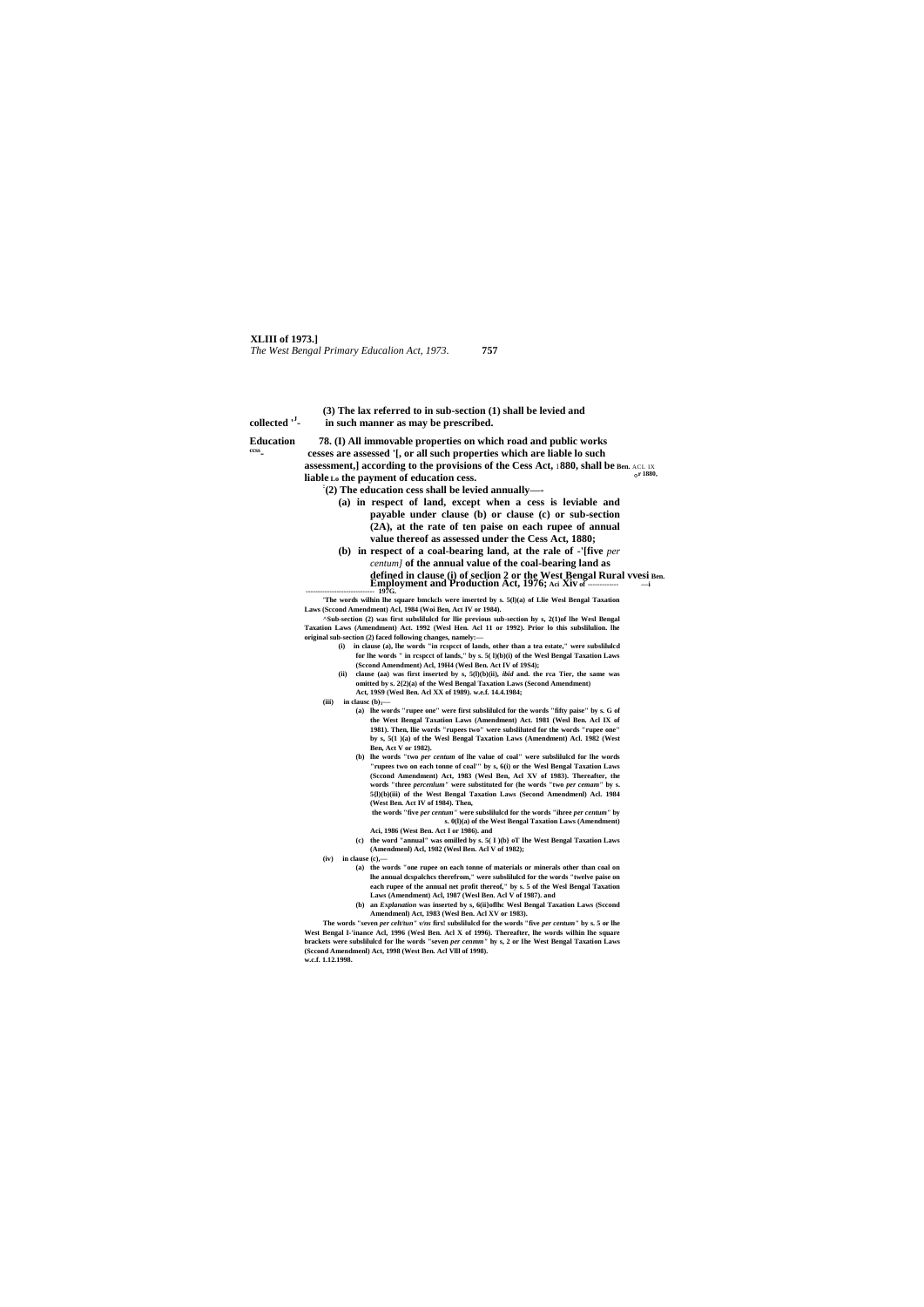# **758**

**[West Ben. Act** *The West Bengal Primary Education Act, 1973. (Part IV.—Chapter X.—Taxes and cesses.—Section 78.) (Par! !V.—Chapter X.—Taxes and cesses.—Section 78.)*

**Wesl Ben. Acl XIV of 1976.**

**(c) in respeclofa mineral-bearing land (oiher lhaii coal-bearing land) or quarry, al the rale of one rupee on each lonne of minerals (olherlhan coal) or materials despatched within the meaning of clause (1 b) of section 2 of the West Bengal Rural Employment and Production Acl, 1976, from such mineral- bearing land or quarry:**

**Provided lhat when in the coal-bearing land referred lo in clause (b), there is no production of coal for more than uvo consecutive years, such land shall be liable for levy of cess in rcspcct of any year immediately succccding the said two consecutive years in accordance wilh clause (a):**

**Provided further lhat where no despatch of minerals or materials is made during a period of more than two consecutive years from lhe mineral-bearing land or quarry as referred lo in clause (c), such land or quarry shall be liable for levy of cess in respect of any year immediately succeeding lhe said iwo consecutive years in accordancc wilh clause (a).**

*Explanation,***—For the purposes of this chapter, "coal-bearing land" shall have lhe .same meaning as in clause (la) of section 2 of the West Bengal Rural Employment and Production Act, 1976."**

**'(2A) The educalion cess shall be levied annually on a tea estaie at lhe rate of four paise for each kilogram of green Lea leaves produced in such tea (isiate.**

*Explanation.***—For the purposes of this sub-section, section 78B and section 78C,—**

- **(i) "green lea leaves" shall mean the plucked and unprocessed green leaves of Lhe plant** *Camelia Sinensis (L) O. Kuntze',*
- **(ii) "lea estate" shall mean any land used or intended lo be used for growing plant** *Cantelia Sinensis (L) O. Kunize* **and producing green Lea leaves from such planl. and shall include land comprised in a factory or workshop for producing any variety of the product known commercially as "lea" made from the leaves of such plant and for housing the persons employed in lhe tea eslale and other lands for purposes ancillary to thegrowing of such plant and producing green lea leaves from such plant.**

**(3) The proceeds of the education ccss in cach district shall be paid by lhe Collector into the Primary School Council Fund established for the district.**

**(4) The provisions or the Cess Act, 1880 shall apply as far as possible lo ihe assessment, levy and recovery of the education cess.**

**'5ub-scc:ion (2**A**) was iriicncd bys. 2(2)(b) of lhe Wcs** L **Bengal Tax all on Laws (Sccond Amcndmcnl) Acl, I98S) (Wesl Ben. Acl XX of 1985). w.e.f. I4.4.19H.**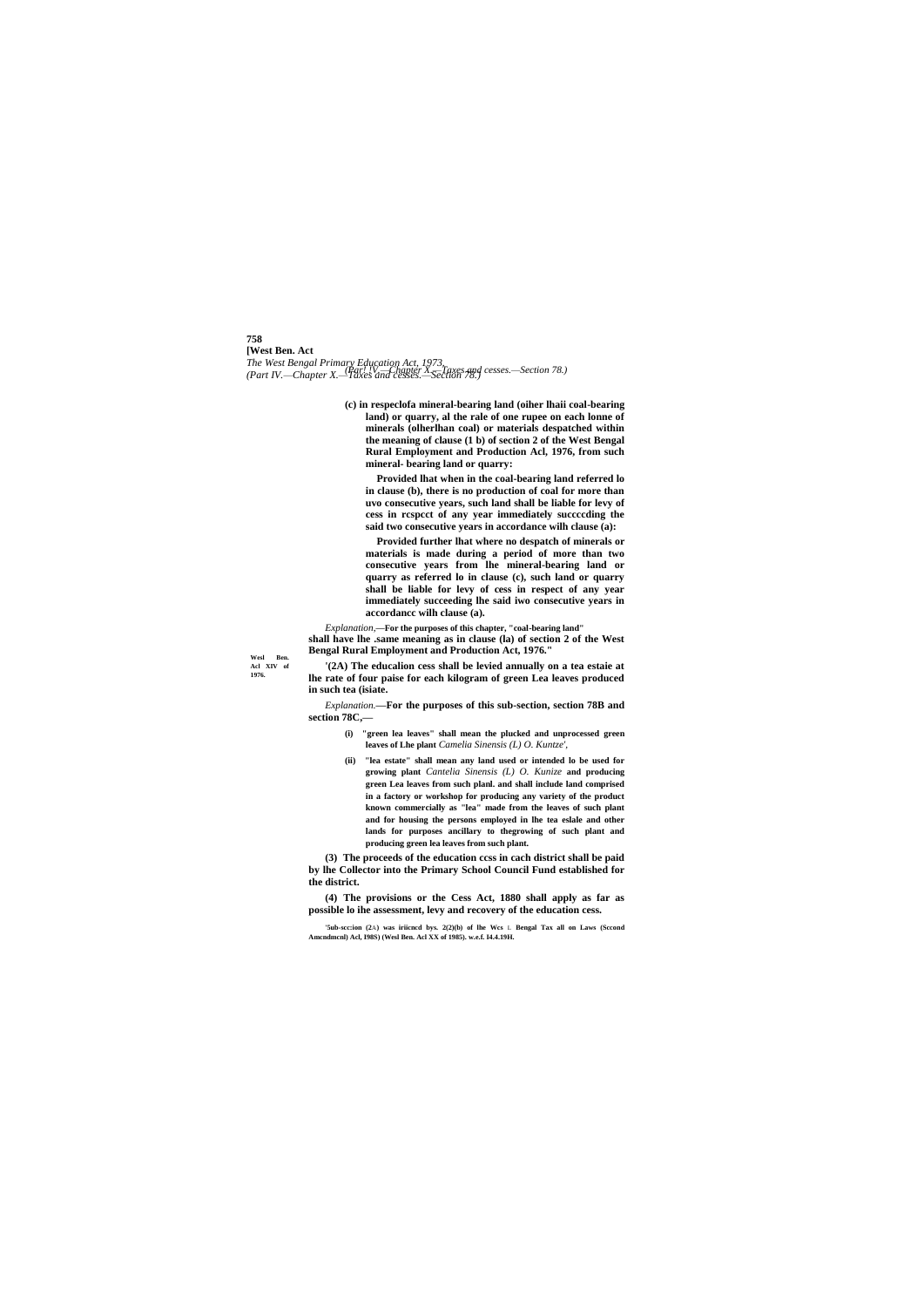**[West Ben. Act**

**759** *The West Bengal Primary Education Act, 1973.*

*(Pari IV,—Chapter X.—Taxes ami cesses.—Seclion 7SA.)*

| Levy, | '78A. Notwithstanding anything contained in sub-sec lion (4) of |
|-------|-----------------------------------------------------------------|
|       | $c^{\wedge}$ oTocsi section 78 or in the Cess Act, 1880,—       |

| coat mines'! <sup>f</sup> | $''$ ( <sup>a</sup> ) ^he education cess payable For a year under sub-section $(1)$                                                                                                                                                                                                                                                                                                                                                                                                                                                                                                                                                                                                                                                                                                                                    |
|---------------------------|------------------------------------------------------------------------------------------------------------------------------------------------------------------------------------------------------------------------------------------------------------------------------------------------------------------------------------------------------------------------------------------------------------------------------------------------------------------------------------------------------------------------------------------------------------------------------------------------------------------------------------------------------------------------------------------------------------------------------------------------------------------------------------------------------------------------|
|                           | of section 78 in respecL of coal-bearing land referred lo in clause (b)                                                                                                                                                                                                                                                                                                                                                                                                                                                                                                                                                                                                                                                                                                                                                |
|                           | or sub-section (2) of that seclion shall be paid by the owner of such                                                                                                                                                                                                                                                                                                                                                                                                                                                                                                                                                                                                                                                                                                                                                  |
|                           | coal-bearing land in such manner, at such intervals and by such<br>dales as may be prescribed;                                                                                                                                                                                                                                                                                                                                                                                                                                                                                                                                                                                                                                                                                                                         |
|                           | <sup>J</sup> (b) every owner of a coal-bcaring land shall furnish a declara-<br>tion relating Lo a year showing the amount of education<br>cess payable by him under clause (a) in such form and by<br>such dale as may be prescribed and to such authority as<br>may be notified by the State Government in this behalf in<br>Lhe Official Gazette (hereinafter referred lo as the notified<br>authority);                                                                                                                                                                                                                                                                                                                                                                                                            |
|                           | (c) every owner of $a''$ [coal-bearing land] shall be liable to pay,<br>by way of penalty in default of payment of the education<br>cess payable by him, under clause (a) or filing without any<br>reasonable cause the <sup>9</sup> [declaraiion] under clause (b) for<br>any '[year] by the prescribed date, an amount, not<br>exceeding lhe amount of such cess payable for such<br>$^{10}$ [year] as may be levied by lhe notified authority at the<br>lime of assessment of such ccss under clause (d), in such<br>manner as may be prescribed:                                                                                                                                                                                                                                                                   |
|                           | Provided that lhe notified authority shall give the<br>owner of a <sup>J</sup> [coal-bearing land] an opportunity of being<br>heard before imposition of such penally:                                                                                                                                                                                                                                                                                                                                                                                                                                                                                                                                                                                                                                                 |
|                           | 'Provided Further lhal if inleresi is payable by the<br>owner of a <sup>11</sup> [ coal-bcaring land] under clause (ga) or<br>clause (gb) for failure lo make Full payment of education<br>cess in respect of any '[year],—<br>(i) no penally under lliis clause for default of payment of the education cess<br>under clause (a) shall be imposed upon him, and<br>(ii) the penally under this clause fordefaull in filing without<br>reasonable cause lhe <sup>1</sup> [declaration] under clause (b) Tor<br>such <sup>2</sup> [year] by the prescribed date shall not exceed one lakh<br>rupees for each of such '[declaration] or ten per centum of the<br>amount of education cess assessed (not excluding any amount<br>paid) under clause (d) by the notified auihority for such -[year],<br>whichever is less; |
|                           | $3$ (d) lhe educalion cess under clause (b) of sub-section (2) of section 78 shall                                                                                                                                                                                                                                                                                                                                                                                                                                                                                                                                                                                                                                                                                                                                     |
|                           |                                                                                                                                                                                                                                                                                                                                                                                                                                                                                                                                                                                                                                                                                                                                                                                                                        |

**<sup>s</sup>Thc word wilhin llie square bracken was subslilulcd for lhe word "relum" by**

<sup>9</sup> **2(2)(c)(ii), ibid:**

**The word wilhin (lie square brackets was subslilulcd for the word "period" by s. 2(2)(c)(iii), ibid. The proviso was added by s, 0( I )(h)(ii) or lhe Wesl Bengal Taxation Laws (Amendment) Acl, 1986 (West Ben. Acl I of 1986),**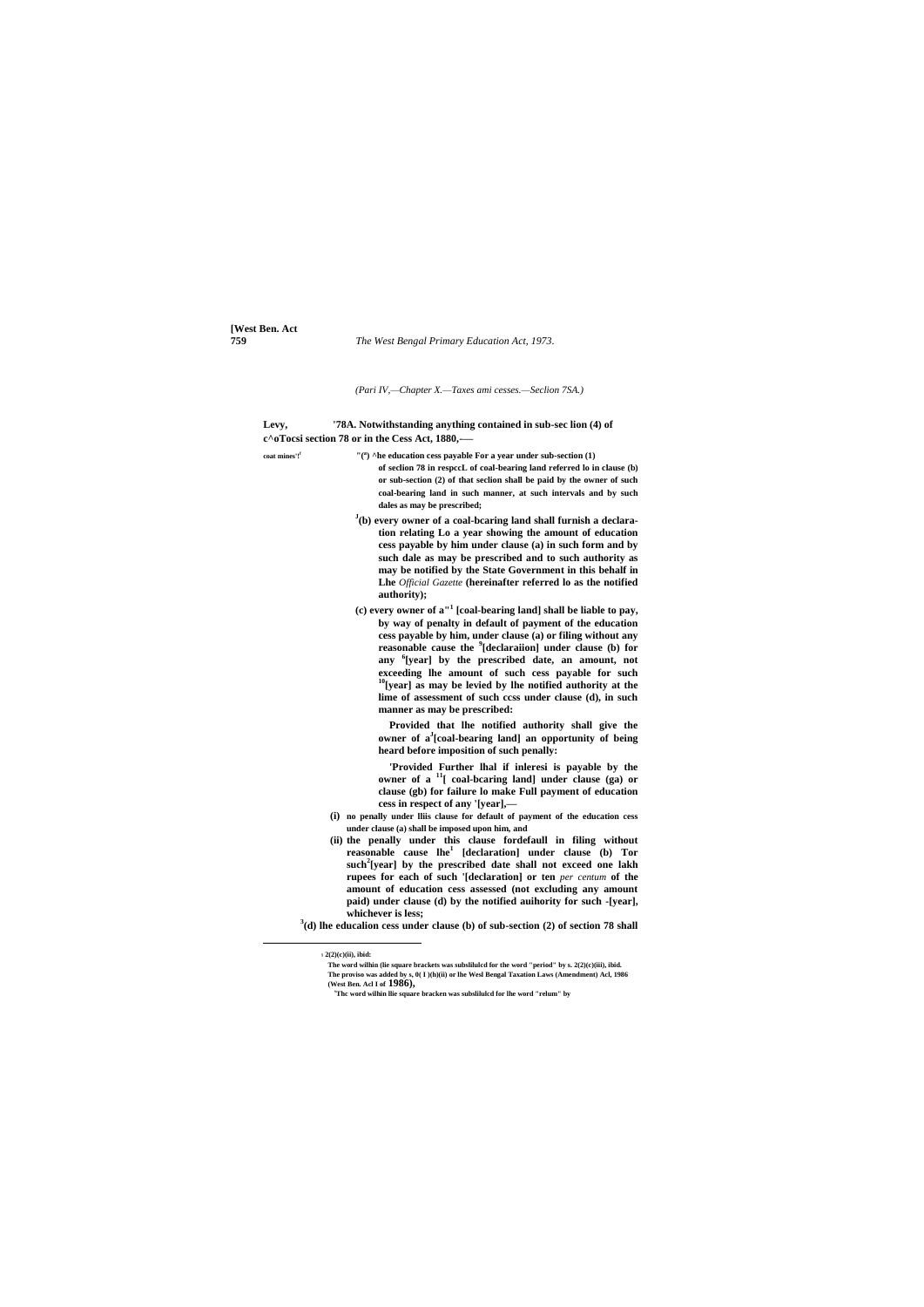**760 [West Ben. Act** *The West Bengal Primary Education Act, 1973. (Part IV.—Chapter X.—Taxes and cesses.—Section 78.)*

> **be assessed by the notified auihority in lhe manner prescribed, and if the declaration under clause (b) is not accepted, the owner of the coalbearing land shall be given a reasonable opportunity of being heard before making such assessment;**

- **(e) an appeal, revision or review, as the case may be, from an order of assessmeni or any other order passed under this section shall lie lo such authority, on such conditions and in such manner as may be prescribed;**
- **(0 recovery of the education cess assessed under clausc (d) or refund of any amount of such cess found to have been paid in excess after assessment shall be made in the manner prescribed;**

**■•Provided lhat Hie notified authority may proceed to recover any unpaid amount of education cess assessed as if it were an arrcar of land revenue and may, for that purpose, forward a certificate to such authority and in such manner as may be prescribed;**

**(g) every owner of a ^coal-bearing land] shall be liable to pay, by way of penalty in default, without reasonable cause, of payment of the education cess assessed under clause (d) by lhe date specified in the notice of demand issued in this behalf, an amount not exceeding the amount of such cess so remaining unpaid, and such penally may be imposed by Lhe notified aulftorily in lhe manner prescribed:**

**Provided thai the notified authority shall give the owner of the '[coalbearing land] an opportunity of being heard before imposition of such penally;**

*'See* **font-rote** *4* **on page 75G.** *ante,*

*'See* **fool-nole 5 on page 756, wire.**

**'Clause (d) was subslilulcd for lhe original clausc by s. 2(2)(d) of lhe Wesl Bengal Taxation Laws (Amendment) Acl, 1992 (West Ben. Acl II of 1992), w.e.f. 1.4.1992.**

**'The proviso was added by s.6(l )(b){iii) of lhe Wesl Bengal Taxation Laws (Am end men I) Acl, 1986 (Wesi Bun. Acl I of 19H6).**

**Tlic words wilhin lhe square brackets were subslilulcd for lhe words "coal mine" by s. 2(2)(c)oflhe Wesl Bengal Taxation Laws (Amendment) Acl. 1992 (West Ben. Act II of 1992).**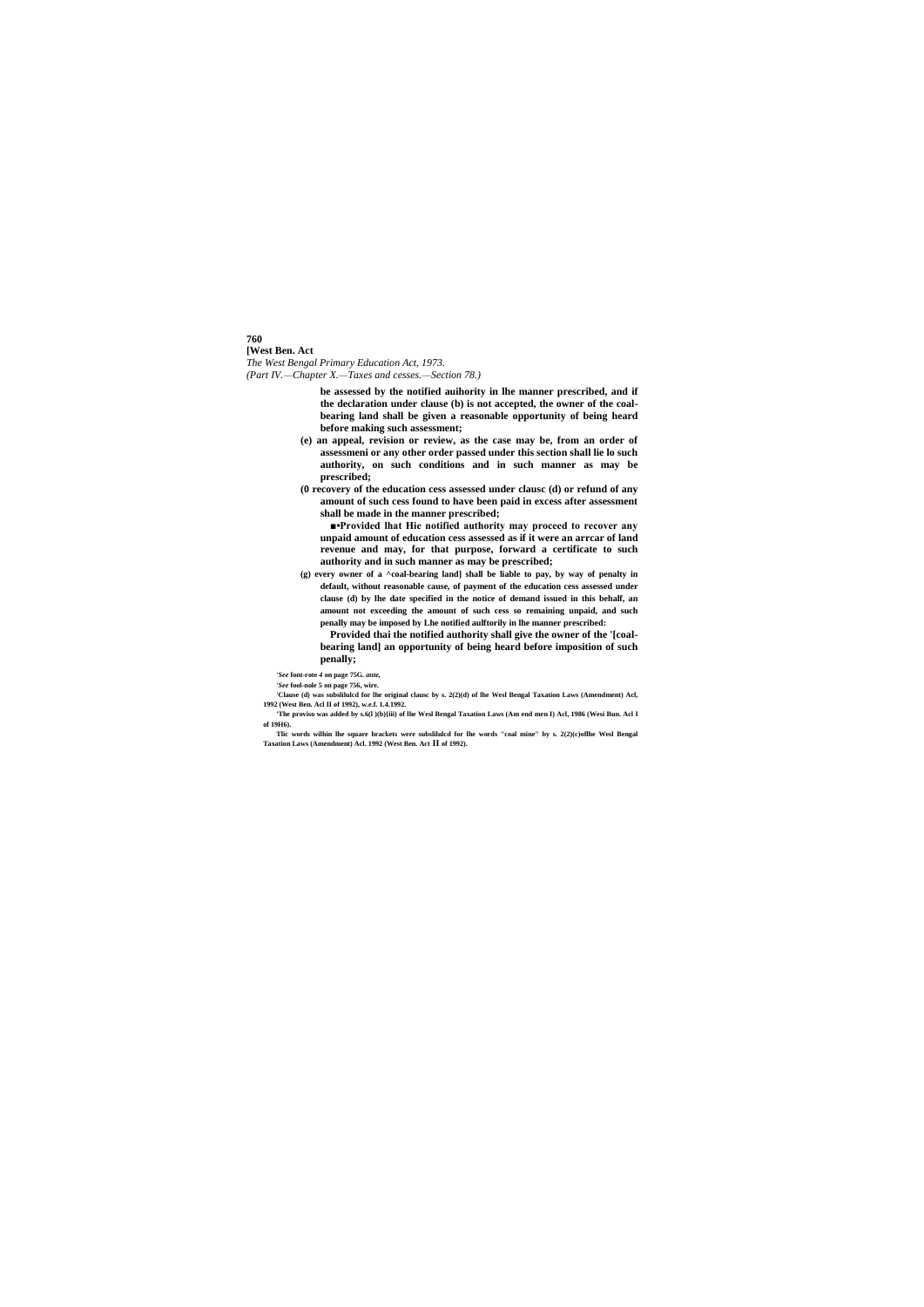*The West Bengal Primary Education Act, 1973. (Pan IV,—Chapter X.—Taxes and cesses.—Section 78A.)* **761 XLII1 of 1973.]**

> **'Provided further thai no penally under this clause shall be imposed in respect of an assessmeni of education cess for which interest is payable under clause (gc) and clause (gf);**

- **-(ga) where an ownerofa coal-bcaring land furnishes adeclaralion referred lo in clause (b) in respect of any year by the prescribed dale or thereafter, but fails 10 make full payment of education cess payable in respect of such period by such date, as may be prescribed under clause (a), he shall pay a simple interesi at the rate of two** *per centum* **for each English calendar month of default in payment under clause (a) from the First day of such month next following the prescribed date up lo the month preceding the month of full payment of such cess or up to Lhe month prior to the month of assessment under clause (d) in respect of such period, whichever is earlier, upon so much or ihc amount of education cess payable by him according lo clause (a) as remains unpaid at the end of each such month of default;**
- **2 (gb) where an owner of a coal-bearing land fails to fumish a declaration referred Lo in clausc (b) in respcel of any year by Lhe prescribed date or thereafter before the assessmeni under clause (d) i n respect of such year and, on such assessmeni, full amount of education cess payable for such year is found not lo have been paid in the manner and by the date prescribed under clausc (a), he shall pay a simple interest al lhe rate of**  *twoper centum* **for each English calendar month of default in payment under clause (a) from the first day of the month next following the prescribed date for such payment up to the month preceding the month or full payment of education cess under clause (a) or up lo the month prior to the month of such assessment under clause (d), whichever is earlier, upon so much of lhe amount of education cess payable by him according lo clause (a) as remains unpaid al the end of each such month or default;**

**Provided thai where the education cess payable under clause (a) is not paid in Ihe manner prescribed under thai clause by the owner of a coal-bearing land, the notified authority shall, while making the assessment under clause (d) in respect of a year, apportion on lhe basisof such assessment the education cess payable in accordance wilh clausc (a);**

**'The proviso was added by s. 6(l)[b)(iv) of Ihc Wesl Bengal Tux al ion Liws (Amcndmcnl) Acl, 1986 (West Ben. Act I of 1086).**

**<sup>&#</sup>x27;Clauses (ga) lo (gl) were inserted by s. 6( 1 )(b)[v),** *ibid.* **Thcriiafterclausiii (ga) anil (gb) were subslilulcd for lhe previous clauses by s, 2(2)(f) & s. 2(2)(g) of the West Bengal Taxation Laws (Amundmenl) Act. 1992 (West Ben. Acl It of 1992), w.e.f. 1.4.1992.**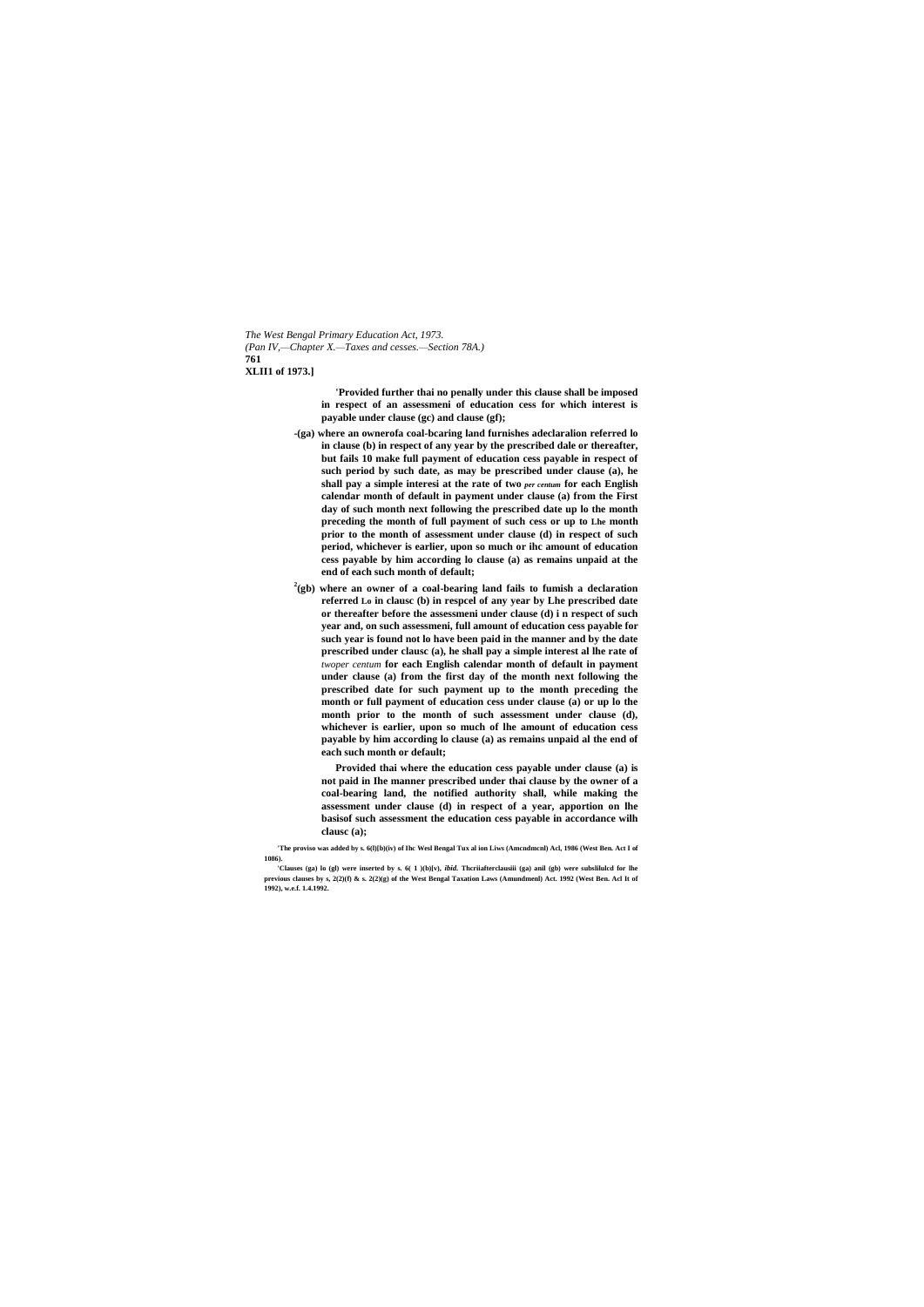#### **XLII1 or 1973.]** *The West Bengal Primary Education Act, 1973.* **762**

*(Pari IV.—Chapter X.—Taws and cesses.—Scction 78A.)*

- **'(gc) where an owner of a : [coal-bearing land] fails <0 make payment of any cducaiion cess payable after assessment under clause (d) by the date specified in the notice of demand issued in this behalf, he shall pay a simple interest ai the rate of two** *per centum* **for each English calendar month of defau It from the first day of die month next following the last date for payment specified in such notice up to the month preceding the month of full payment of such cess or or forwarding of lhe certificate to ihe prescribed authority for recovery of the education cess under the proviso to clausc (f), whichever is earlier, upon so much of the amount of education cess payable by him according to such notice as remains unpaid at the commencement of each such month;**
- **'(gd) where as a result of an order passed on an appeal, revision or review under clause (e), the amount of education cess payable is reduced, lhe interest payable under clause (gc) shall be determined or redetermined on the basis of such reduced amount and the excess inleresi paid, if any, shall be refunded; '(gc) the notified authority shall, in the prescribed manner, pay a simple interest at lhe rate or** *iwa per centum* **for each English calendar month of delay in making refund lo an owner of a ] [coal-bearing land] the amount of education cess paid in excess which arises out of an order passed, on an appeal, revision or review under clause (e), after tlie dale of coming WeM Ben. into force of section <sup>6</sup> of lhe West Bengal Taxation Laws**
	- **g6 (Amendment) Act, 1986, from the first day of the month**

**£j<sup>C</sup> next**

> **following lhe expiry of three months from the date of such order up lo Lhe monih preceding the month in which the refund is made under clause (f), upon lhe amount of education cess refundable to him according to such order; "(gO interest under clause (ga) or clause (gb) shall be payable in respect of payment of education cess which falls due on any day after die 30tliday of April, 1992, and inlerest underclause (gc) shall be payable in respect of assessment for which notices of demand of education cess under clause (d) are issued on or after the dale of commencement of the West Bengal Taxation Laws (Amendment) Act, 1992:**

**Provided lhat interest under clause (ga) or clause (gb) in respect of any period ended on or before the 31st day of March, 1992, or interest under clause (gc) in respect of assessment, for which notices of demand of education cess under clause (d) are issued before the**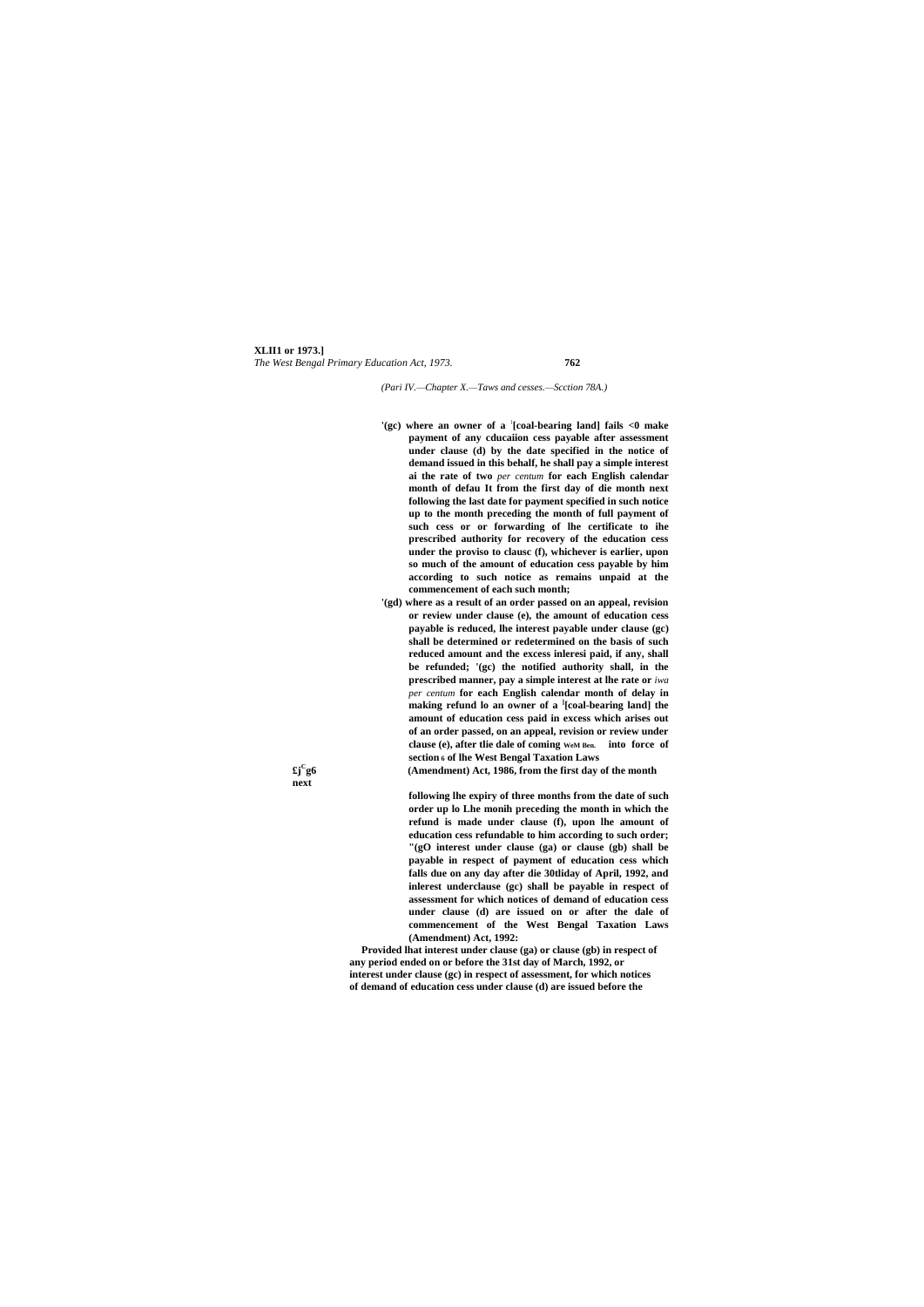#### **XLIII of 1973.] 763**

*The Wesl Bengal Primary Educalion Acl. 1973. (Pan IV.—Chapter X.—Taxes and cesses.—Section 78B.)*

> **date of commencement <sup>12</sup> of lhe West Bengal Taxation Laws (Amendment) Act, 1992, WCM Ben. shall continue lobe payable in accordance with the provisions fcjgj<sup>1</sup>of this Act as they stood immediately before the coming into force of the aforesaid Aci as if the aforesaid Act had not come into force;**

**'(gg) in calculating the interest payable under clause (ga), clause (gb) or clause (gc), the amount of educalion cess in respect of which such interest is to be calculated shall be rounded off to the nearest multiple of one hundred rupees and, for this purpose, where such amount contains a pari of one hundred rupees, then, if such pan is fifty rupees or more,**

**it shall be increased to one hundred rupees, and if such part is less than fifty rupees, it shall be ignored;**

- **'(gh) where an owner of a -[coal-bearing land] is liable to pay interest under clause (ga), clausc (gb) or clause (gc), he shall pay such interest in such manner and by such dale or dates as may be prescribed;**
- **l (gi) where Ihe notified authority is satisfied that an owner of a 3 [coal-bearing land] is liable to pay interest under clause (ga), clause (gb) or clause (gc), he shall, in such manner as may be prescribed, determine the amount of interest payable by such owner; and if, on such determination, any additional amount becomes payable by such owner or any excess amount becomes refundable lo such owner, the notified authority shall" issue a notice, in the prescribed manner, to such owner directing him to pay such additional amount or informing him of the amount of excess payment,**
	- **as the case may be;**
- **'(gj) where there is an apparent mistake in lhe determination of interest under clause (gi), the notified auihority may, on his own motion wilhin four years, or upon application made by an owner of a <sup>J</sup> [coal-bearing land] within six months, from the dale of such determination, rectify the amount of interest payable by such owner and issue a fresh notice in the prescribed manner;**

*'Srf* **foot-note 2 on page 758,** *uiile.*

<u>.</u>

- **^Tlie words wilhin lhe square brackets were substituted for Ihe words "coal mine" by s. 2(2)(k) of the West Bengal Taxation Laws {Amendment) Ael, 1992 (West Ben, Act I) of 1992).w.e,r. I.4.1W2,**
- **TJic words within ihc square brackets were substituted for the words "coal nine" by s. 2(2)(l),** *ibid.*
- **■The words wilhin lhe squire brackets were substituted for llie words "coal mint:" by s. 2(2)(m).** *ibid.*

JJcngul TaxaiiYm Laws (Amendmenl) Aci, 1992 (Wesl Ben. Acl It of 1992), w.c. $\Gamma$ . 1.4.1992.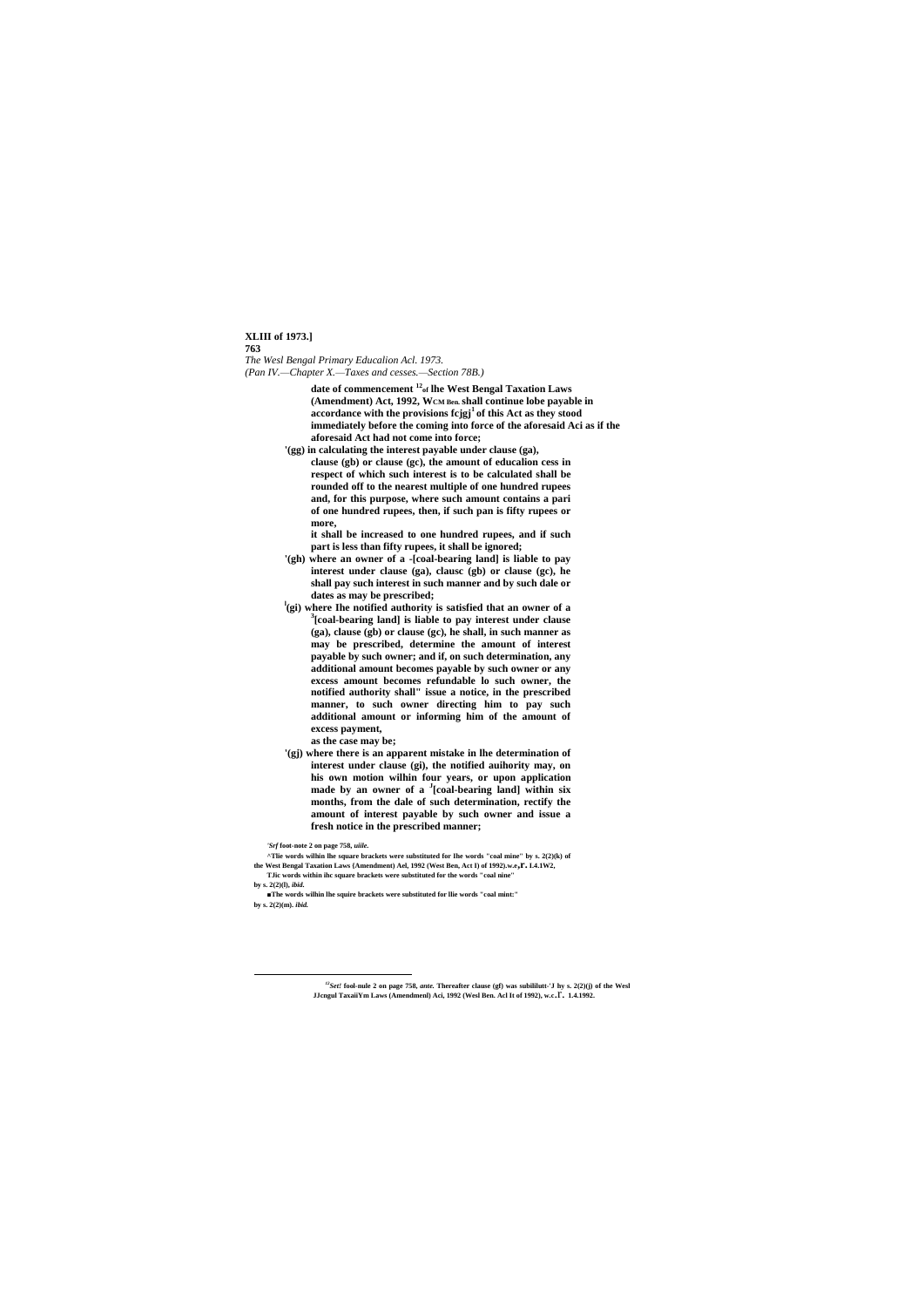## **764**

**[West Ben. Act** *The West Bengal Primary Education Act, 1973. (Part IV.—Chapter X.—Taxes and cesses.—Section 78.)*

> **78B.** ^Notwithstanding anything] contained in sub-section (4) of Levy, **Ben. Act IX of section 78 orin the Cess Acl, 1880,— 1880.**

**recovery, etc., of cess in rcspccl of lea «talc.**

**'(gk) recovery ofany amount of interest determined or redetermined under clause (gd), clause (gi) or clause (gj) or refund of any amount of interest found to have been paid in excess under any such clause shall be made in lhe manner prescribed:**

**Provided that the notified authority may proceed lo recover any unpaid amount of interest determined or redetermined as if it were an arcear of land revenue and may, for lhat purpose, forward a certificate lo such auihority and in such manner as may be prescribed;**

- **'(gl) lhe State Govemmenl may by rules prescribe lhat no interest shall be payable, or interest shall be payable at such rale, lower than that specified under clause (ga), clause (gb) or clausc (gc), in respect of such period or in such cases or under such circumstances and subject lo such conditions, if any, as may be provided therein;**
- **(h) the State Govemmenl or the notified authority may appoint persons to assist the notified auihority; .**
- **(i) any powers, duties or functions of lhe notified authority may be delegated lo any person appointed under clause (h) in such manner as may be prescribed.**

<sup>J</sup>Tlie words within lhe square brackets were subslilulcd for lhe words, brackets and figure "(1) Nolwithstanding **anything" by s. 2(3)(a) of Ihc Wesl Bengal Taxalinn Laws (Second Amcndmcnl) Acl, 1989 (Wesl Ben. Acl XX of 1989). w.e.f. 14.4.1984.**

**J (a) on and from lhe 14th day of April, 1984, the education cess payable under.sub-scction (2 A) of section 78 shall be paid by the owner of a tea estate in such manner, for such period and by such date as may be prescribed;**

**} (b) every owner of a tea estate shall get himself registered with such authority as the Stale Government may by notification appoint (hereinafter referred lo as the prescribed auihority) in the manner prescribed;**

*'See* **foot-note 2 on page 758.** *nine.*

**: Sccliun 78B was added by s. 5{2) of the Wesl Bengal Taxation Laws (Second Amendment) Acl. 1984 (Wesl Ben. Aci IV of 1984),**

**'Clause (a) was substituted for the original clausc by s. 2(3){b).** *ibid.*

**'Clause (b) was subslilulcd for the original clausc by s. 2(3)(c),** *ibid.*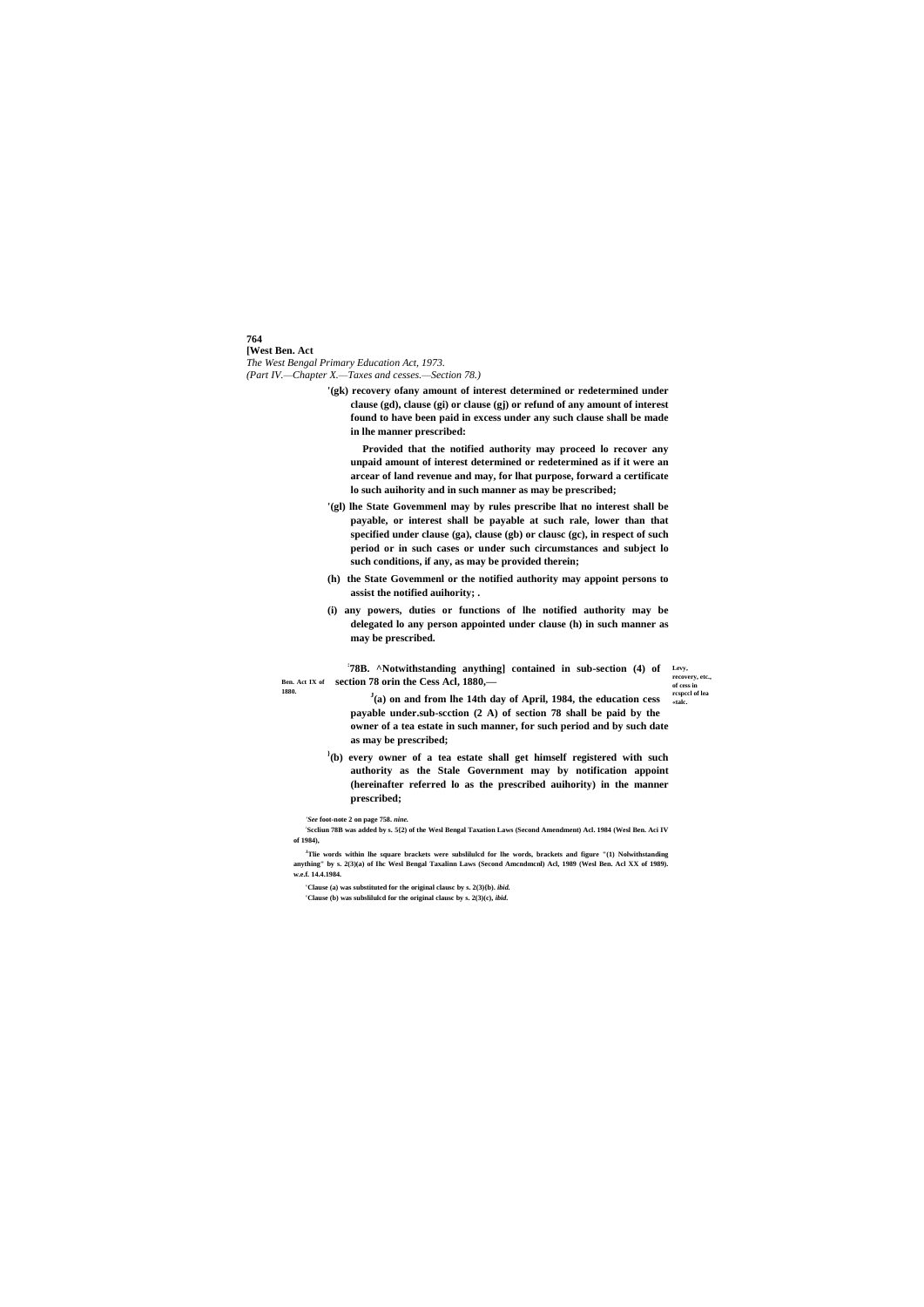#### • - aw-.-s" s :  $\blacksquare$ <sup>v</sup>"i.

# **[West Ben. Act**

#### **765** *The West Bengal Primary Education Act, 1973.*

*{Par! IV,—Chapter X.—Taxes and cesses.—Section 78B.)*

- **(c) every owner of a lea estate shall file a return showing the amount of education cess payable by him under clause (a) in such form, for such period and by such dale as may be prescribed;**
- **(d) every owner of a lea estate shall be liable to pay, by way of penally in default of payment of the education cess payable by him under clause (a) or fi 1 ing without any reasonable causc the return under clause (c) for any period by lhe prescribed date, an amount, not exceeding the amount of such cess payable for such period as may be levied by the prescribed authority at the time of assessment of such cess under clause (e), in such manner as may be prescribed:**

**Provided that the prescribed authority shall give lhe owner of lhe tea estate an opporai nity of being heard be fare imposition of such penally:**

**'Provided further thai if interest is payable by lhe owner of a tea estate under clause (ha) orclause(hb) for failure to make full payment of education cess in respect of any period,—**

- **(i) no penalty under this clause for default of payment of the education cess under clause (a) shall be imposed upon him, and**
- **(ii) the penally under this clause Tor default in filing without reasonable cause the return under clause (c) for such period by the prescribed dale shall not exceed one lakh rupees for each of such return or ten per** *centum* **of the amouni of education cess assessed (noi excluding any amount paid) underclause (e) by the prescribed authority for such period, whichever is less;**
- **(e) the education cess ! [payable under sub-section (2 A) of seclion 78] on and from the 14th day of April, 1984 shall be assessed by the prescribed authority in the manner prescribed, and if lhe return under clause (c) is not accepted, the owner of the tea estate shall be given a reasonable opportunity of being heard before making such assessment;**
- **(f) any appeal, revision or review, as the case may be, from an order of assessment or any other order passed under**

**this section shall lie lo such authority, on such conditions and in such manner as may be prescribed;**

**'The proviso added by s. 8( 1 )(i) of** Lhe **Wcs** L **Bengal Tn^alion Ijw.s (Sccond Amendmenl) Act, 1990 (Wesl Ben. Acl VUt or 1990).**

**The words, figures, Idler ;nid brackets wilhin lhe square brackets were subslilulcd for lhe words.**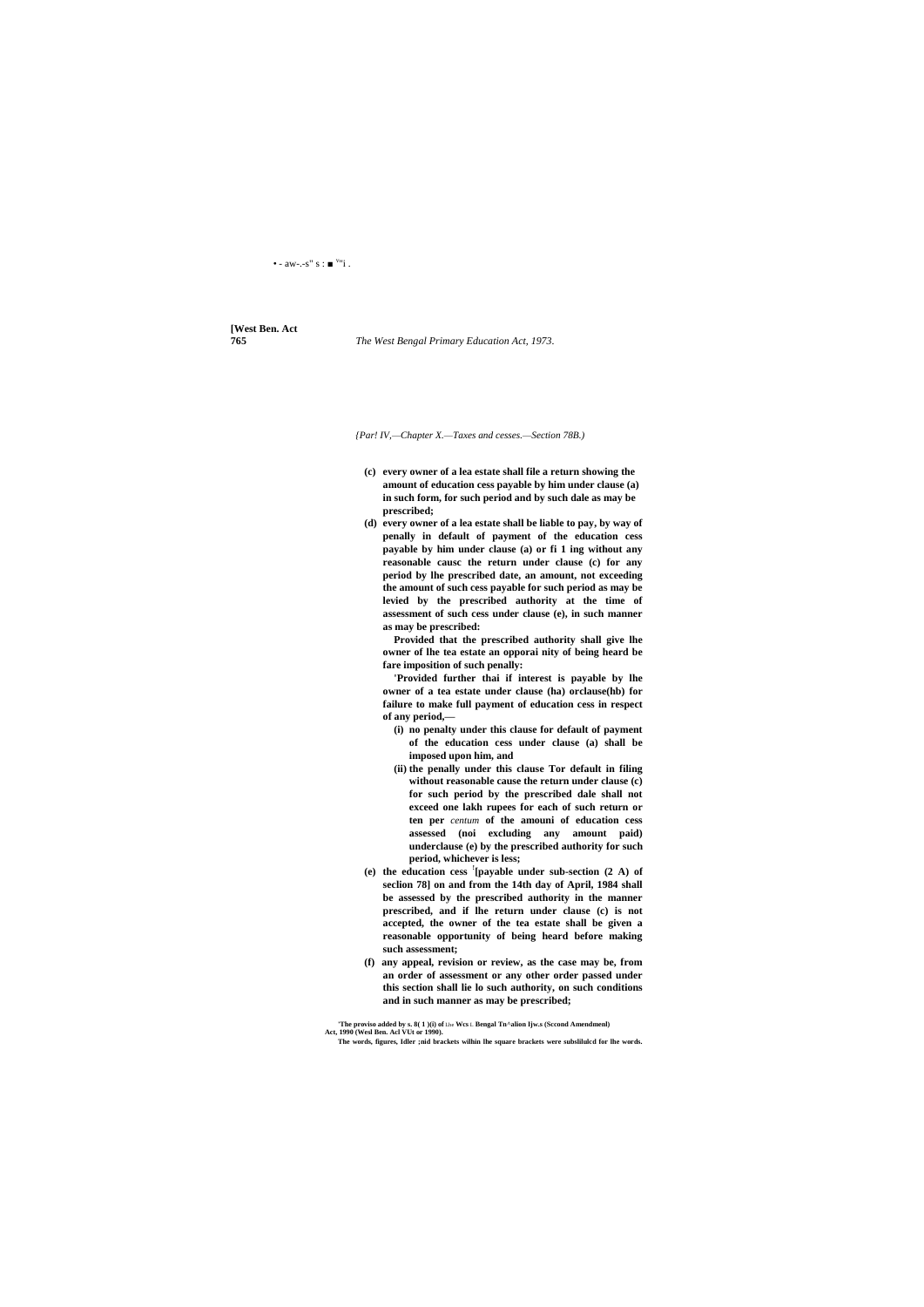**766**

**[West Ben. Act** *The West Bengal Primary Education Act, 1973. (Part IV.—Chapter X.—Taxes and cesses.—Section 78.)*

**Idlers, figures and brackets "underclause (aa) of sub-seclion (2) of seclion 78 on despatches of lea" by s, 2(3)(d) of the Wesl Bengal TaMlion Laws (Second Amendment) Act, 1989 (Wesl Ben. Acl XX of 1989) w.e.f. 14.4.1934.**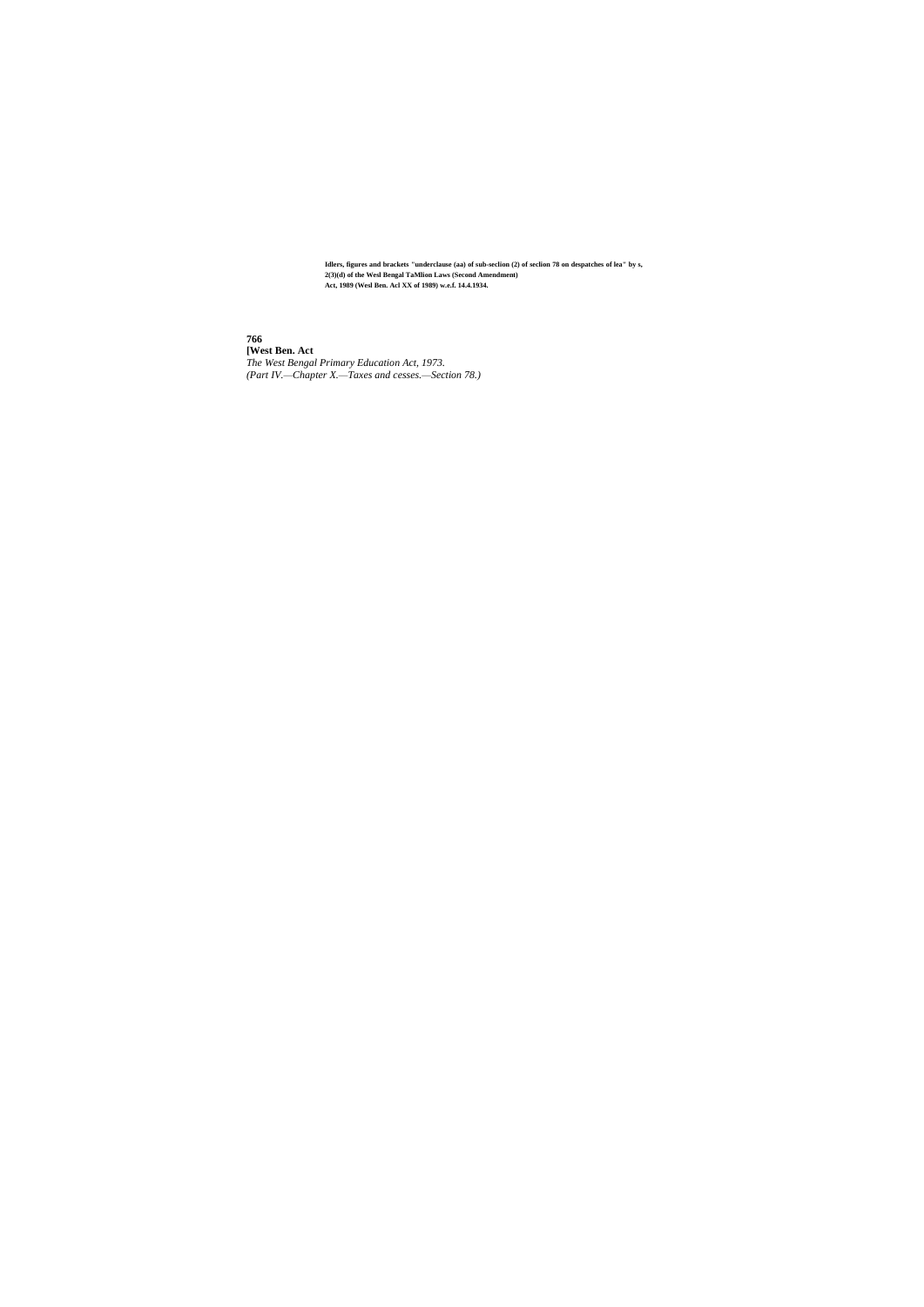*The West Bengal Primary Education Act, 1973.* **767 XLIII of 1973.]** *(Part IV.—Chapter X.—Taxes and cesses.—Section 7SB.)*

**(g) recovery of the educalion cess assessed under clause (e) or refund of any amount of such cess found to have been paid in excess after assessment shall be made in the manner prescribed:**

**'Provided that the prescribed authority may proceed to recover any unpaid amount of educalion cess assessed as if il were an arrear of land revenue and may, for lhat purpose, forward a certi ficate to such authority and in such manner as may be prescribed;**

**(h) every owner of a lea estate shall be liable to pay by way of penalty an amount, not exceeding lhe amount of cess assesed underclause (e) and remaining unpaid, for default in payment of such cess without reasonable cause. The penally shall be imposed by iheprescribed authority in the manner prescribed:**

**Provided further that no penally under ihis clause shall be imposed in respect of an assessmeni of educalion cess for which interest is payable under clausc (he) and clause (hf)'. ■■(ha) where an owner of a tea estate files a return referred to in clause (c) in respect of any period by the prescribed date or thereafter, but fails lo make full payment of education cess payable i n respec i of such period by such prescribed date, he shall pay a simple interest at the rate of iwo** *per centum* **for each English calendar month of default from Che first day or such month next following the prescribed date upto the month preceding lhe month offull payment of such cess or up lo the month prior lo lhe month orassessmen t under clause (e) in respect of such period, whichever is earlier, upon so much of the amount of education cess payable by him according lo such return as remains unpaid al the end of cach such monih of default:**

**Provided that where after an assessment is made under clause (e) in respeciofany period, it is found that lhe amount of education cess assessed (not excluding any amount paid) for such period exceeds lhe amount paid by such owner underclause (a) for such period by more than ten** *per centum* **of such amount of education cess paid, the owner of the tea estate shall pay a simple interest at the rate of Iwo** *per centum* **for each English calendar month of default from the first day or such month next following the dale prescribed Tor filing of the reium for such period up to the month prior to lhe month of such assessment, upon the amount of education cess assessed as due;**

**'The proviso added by s. 8(1 )(ii) oflhc Wesl Bengal Taxation Laws (Sccond Amcndmcnl) Ad<sup>h</sup> 1930 (Wc5i Ben, Acl VTTT of 1990).**

**-'CTiiusm (ha) to (hi) were inserted by s, 8(l)(iv),** *ibid.*

**<sup>^</sup>Thtr proviso added hy s<sup>P</sup> I )fiii),** *ibid.*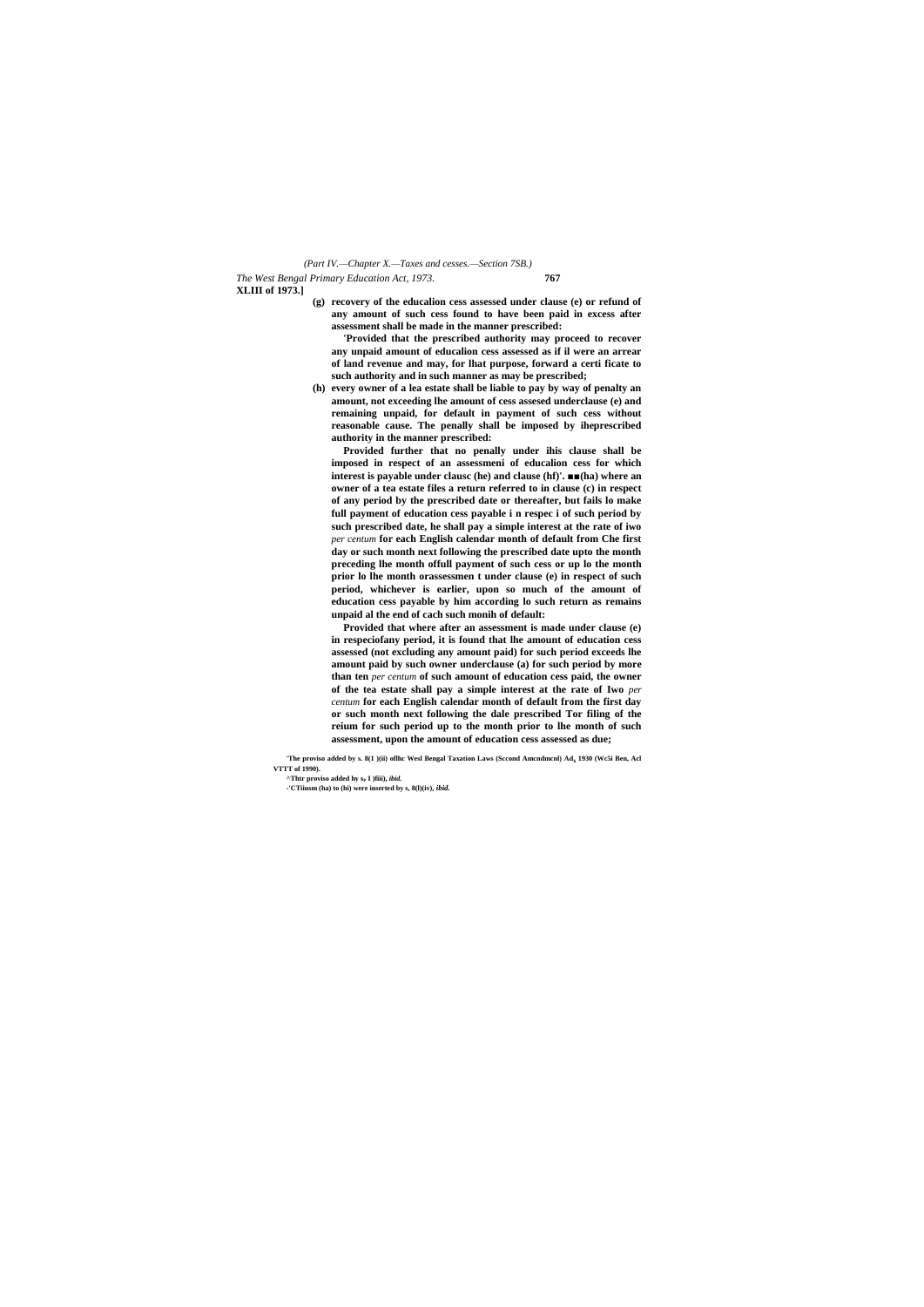**768 [West Ben. Act English calendar month of default from lhe first day of such month next**  *The West Bengal Primary Education Act, 1974.* up to the month preceding lhe monih of full  $The West Benga$  Primary Education Act, 1975. *(Part IV.—ChapPeryment of education cess for such operiod or up to the month prior to the* **1 (h b) where an o w n e r o f a tea-est ale Tai 1 s to fu rn i s h a re tu rn refe rred lo in clause (c) in respect of any period by lhe prescribed dale or thereafter before lhe assessment under clause (e) in respeel of such period, and on such assessment full amount oF education cess payable for such period is found nol lo have been paid by him by such prescribed dale, he shall pay a simple interest at lhe rate of two** *per cent tint* **for each month of assessment under clause (e) in respect of such period whichever is earlier, upon so much of ihe education cess payable by him according to such assessment as remains unpaid at the end of each such monlh of** 

**default;**

- **'(he) where an owner of a lea estate fails lo make payment of any education cess payable after assessment under clausc (c) by the dale specified in the notice of demand issued in this behalf, he shall pay a simple interest at lhe rate of two** *per centttm* **for each English calendar monlh of default from the first day of such month next following the last dale for payment specified in such notice up to lhe monLh preceding the month of full payment of such cess or of forwarding of lhe certificate lo lhe prescribed authority for recovery of the education cess under the proviso to clause (g), whichever is earlier, upon so much of lhe amount of education cess payable by him according to such notice as remains unpaid at Lhe end of each such monlh of default;**
- **l (hd) where as a result of an order passed on an appeal, revision or review under clause (f), lhe amount of education cess payable is modified, the interest payable under clause (he) shall be determined or redetermined on the basis of such modified amount and the excess interest paid, if any, shall be refunded;**
- **'(he) the prescribed authority shall, in the prescribed manner, pay a simple interest at the rateof** *two per centum* **for each English calendar month of delay in making refund to an owner of a tea estate the amount of education cess paid in excess which arises out of an order passed on an appeal, revision or review under clause (0 after lhe date of coming into force of section 8 of the West Bengal Taxation Laws (Second Amendment)**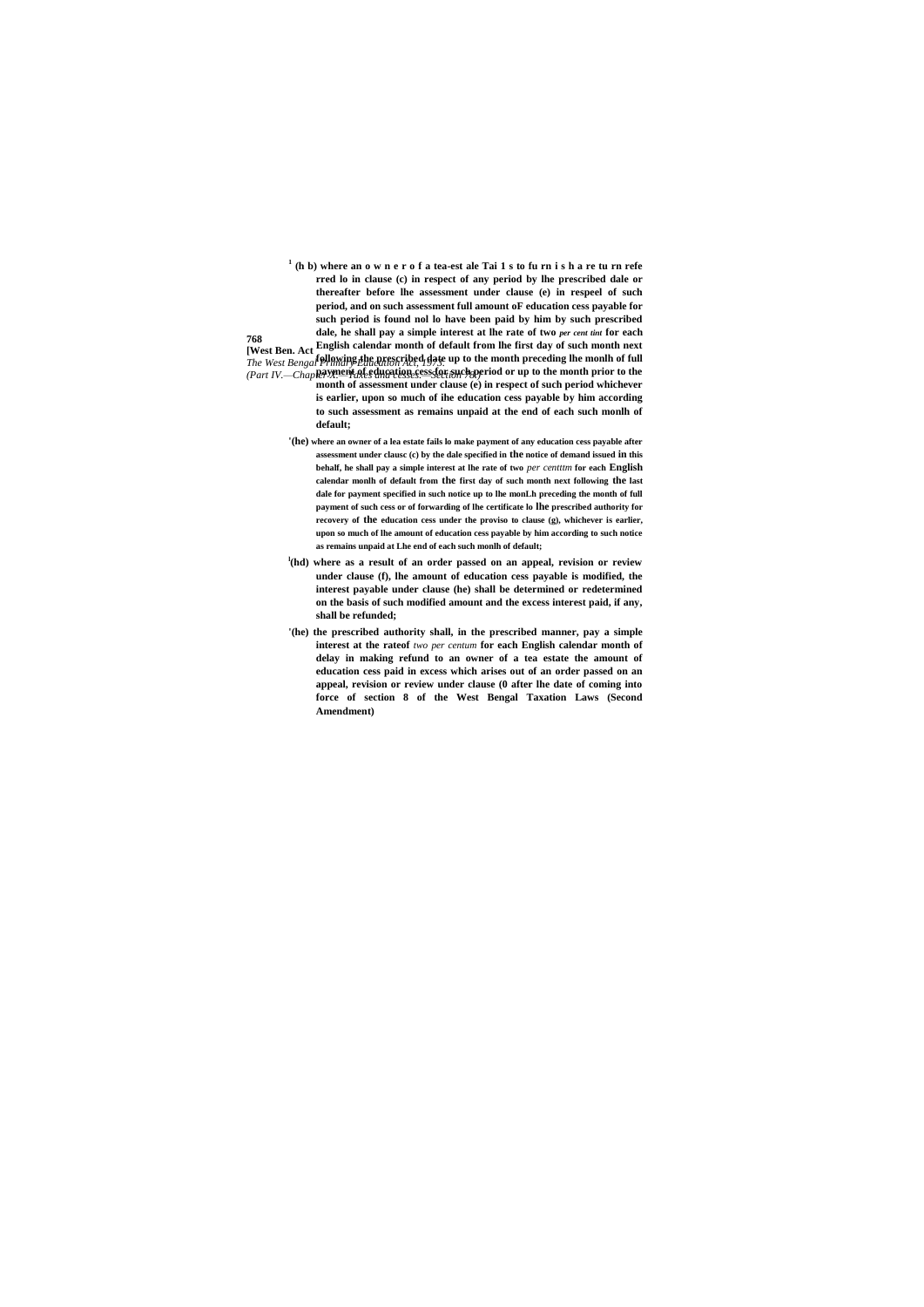**769**

**Act, 1990, from Ihe first day of such month next following ihc expiry of ihrcc monllis from the date of such order up to the month preceding the month in which lhe refund is made u nd e r c I au se (g), upon I he amo u n t o f cd u ca t ion ces s refu nd able to him according lo such order;**

**XLIII of** *1973.] The West Bengal Primary Education Act, 1973.* **the dates subsequent to, and interest under clause (he) shall be payable in**  *(Part IV.—Chapter X.—Taxes and cesses.—Section 7SB.}* **respect of . assessmenis for which lhe noticcs of demand of education ccss '(hf) interest under clausc (ha) or clause (lib) shall be payable in respect of returns, the prescribed dales for furnishing of which under clause (c) arc assessed under clause (e) are issued after, the dale of coming into forcc of section 8 of the Wesl Bengal Taxation Laws (Second Amendment) Act, 1990;**

- **'(hg) in calculating the interest payable under clause (ha), clause (hb), clause (he) orclause (he), Lhe amount of educalion cess in respect of which such interest is to be calculatcd shall be rounded off to the nearest multiple of one hundred rupees and, for ihis purpose, where such amount contains a part or one hundred rupees, if such part is fifty rupees or more, it shall be increased to one hundred rupees and, if such part is less than firty rupees, it shall be ignored;**
- **'(Ith) where an owner of a lea estate is liable to pay interest under clause (ha), clause (hb) or clause (he), he shall pay such interest in such manner and by such date or dates as may be prescribed;**
- **'(hi) where lhe prescribed authority is satisfied lhat an owner of a tea estate is liable to pay interest underclause (ha), clause (hb) or clau se (he), he shal I, i n such manner as may be prescri bed, determi ne lhe amount of interest payable by such owner; and if, on such determination, any amouni or additional amount becomes payable by such owner or any excess amouni becomes refundable lo such owner, the prescribed authority, shall issue a notice, in the prescribed manner, lo such owner directing him to pay such amount or additional amouni or informing him of the amouni of excess payment, as the case may be;**
- **'(hj) where there is an apparent mistake in the determination of interest underclause (hi), the prescribed authority may, on his own motion wilhin four years, or upon application made by an owner of a lea esiaie wilhin six months, from the dale of such determination, rectify Lhe amounL of interest payable by such owner and issue a fresh notice in the prescribed manner;**
	- **'(hk) recovery of any amount of interest determined or redetermined under clause (hd), clause (hi) or clausc (hj) or refund of any amount or interest found to have been paid in excess under any such clause shall be made in the manner prescribed:**

**Provided that lhe prescribed authority may proceed to recover any unpaid amount of interest determined or redetermined as if it were an arrearof land revenue and may, for that purpose, forward a certificate to such authority and in such manner as may be prescribed;**

- **'(hi) the State Government may by rules prescribe that no interest shall be payable, or interest shall be payable at such rate, lower than that specified under clause (ha), clause (hb) of cl ausc (he), in respec t of such period or i n such cases or under such circumstances and subject lo such conditions, if any, as may be provided therein;**
- **: (hm) where an owner of a tea estate, who is liable to pay interest under clause (he), makes—**
	- **(i) full payment of cess assessed under clause (e) in respect of the years commencing on the fourteenth day of April, 1984 and ending on the thirty-first day of March, 1995 or part thereof, as the case may be, and**
	- **(ii) full payment of interest payable in accordance with the direction of the Supreme Court of India contained in its judgement delivered on the twenty-fifth day of November, 1994**

**in the case of Goodricke Group Limited and Others** *versa***s Slate of West Bengal and Olhers and also in the matter of similar other cases,**

**within the 31 st day of March, 1999, the interest payable under clause**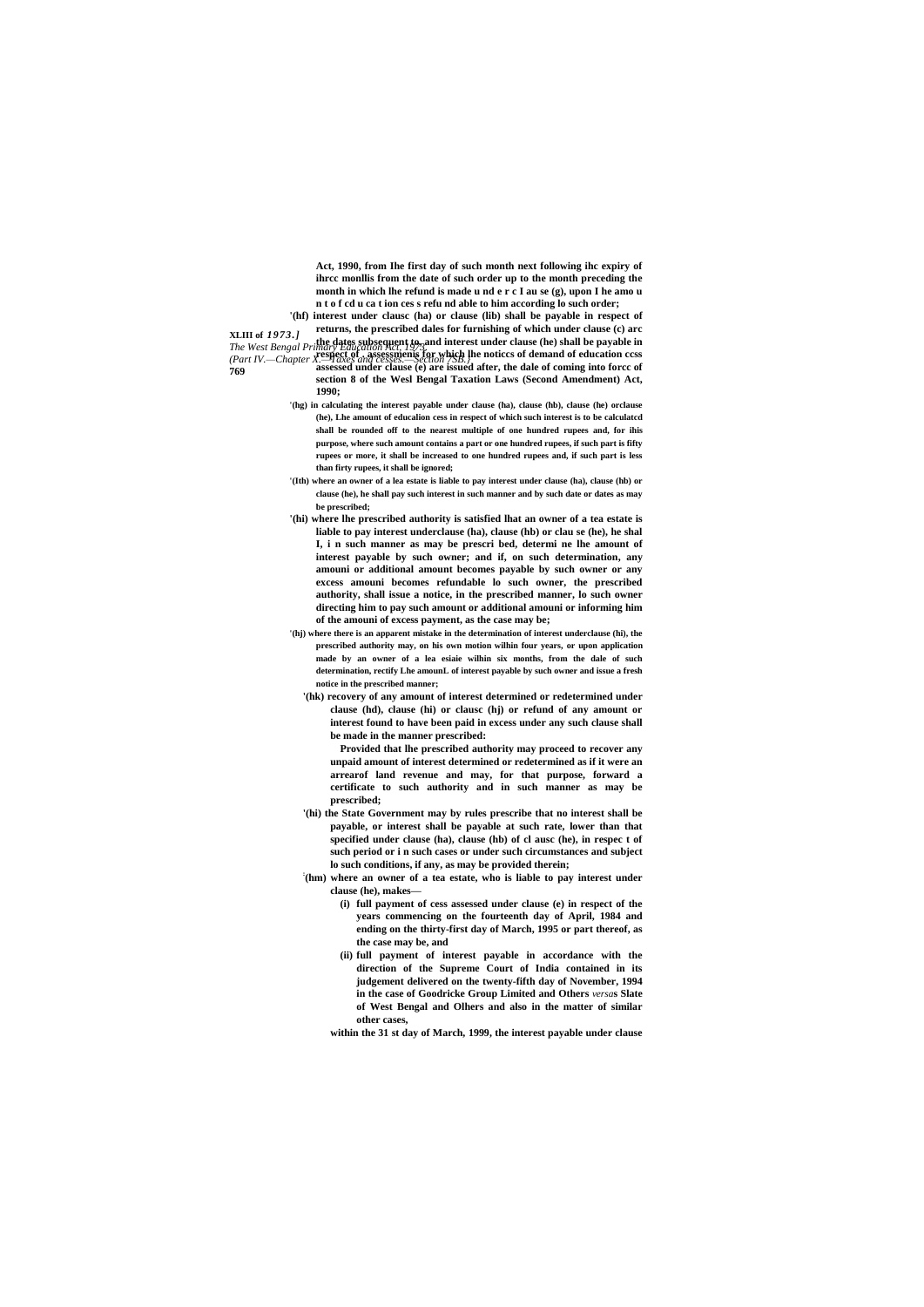**(he) for the period as aforesaid by such owner, accrued up to the thirty-first day of March, 1999 or the date of actual payment of such dues, whichever is earlier, shall, notwithstanding anything to the contrary contained in this seclion or elsewhere in this Act, be waived to the extent of fifty** *per centum* **of the total amount of such interest payable by such owner for such period:**

**770 [West Ben. Act** *The West Bengal Primary Education Act, 1973. (Part IV.—Chapter X.—Taxes and cesses.—Section 78.)* **Provided that there shall be no waiver of such interest payable for such period under clause (he), ifsuch owner of a lea estate fails lo make payment of any pan of cess referred to in sub-clause (i), and any part of interest referred to in subclause (ii), wilhin the date so specified;**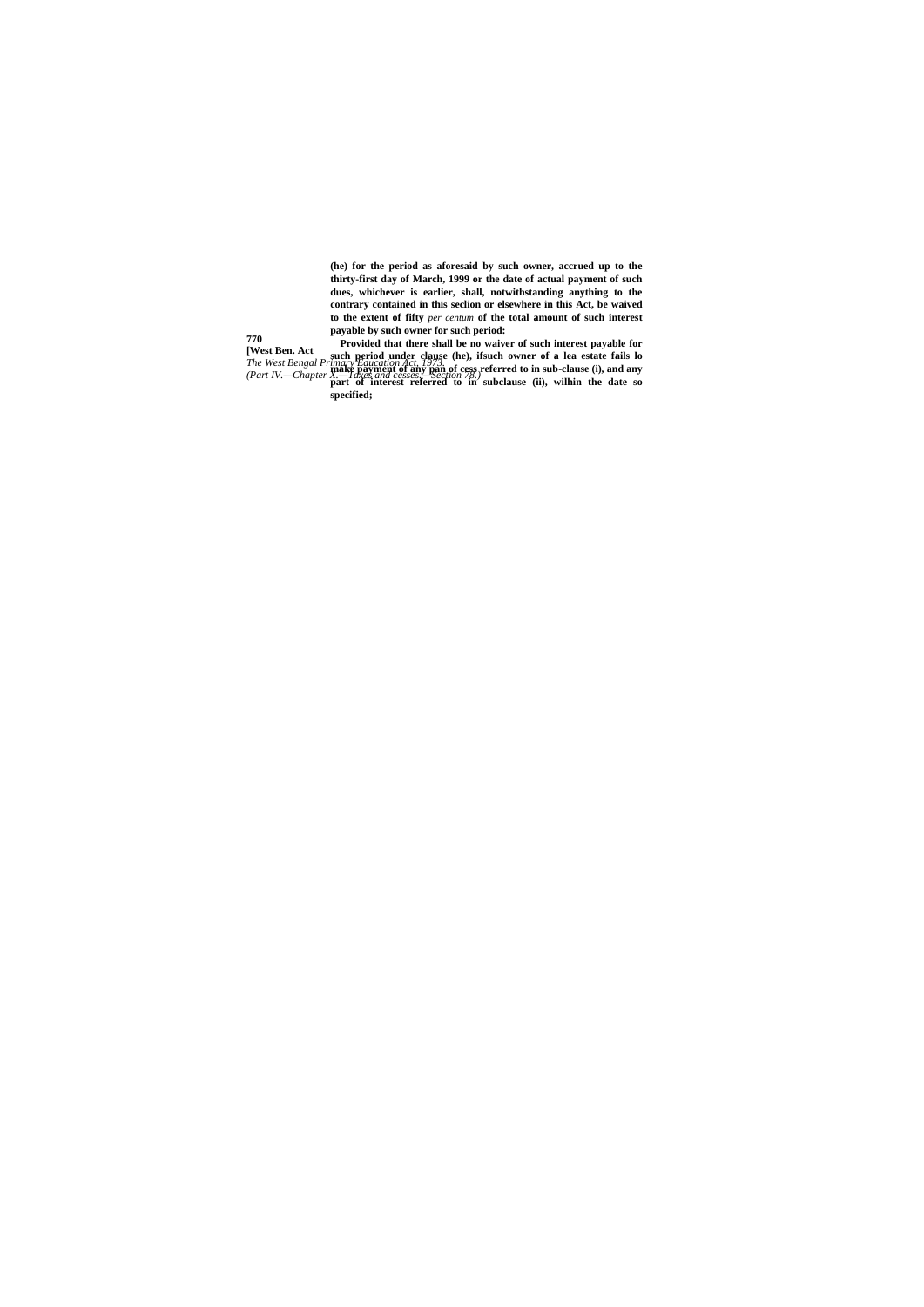#### **XLI11 or 1973.]** *The West Hen gal Primary Education Act, 1973.* **771**

*(Pan IV.—Chapter X.—Taxes and cesses.—Section 7SBB.)*

**(i) if lhe owner of a tea estate fails without reasonable cause to get himself registered undercause(b), he shall be punishable with simple imprisonment for a term which may extend to one year or wiLhfineof one thousand rupees, or wilh both, and in the case of acontinuing offence, with a further fine which may extend lo one hundred rupees for every day during which such offence continues after first conviciion:**

**Provided thai no Court shall lake cognizance of any offence punishable under ihis clause except with llie previous sanction of the prescribed authority, and no Court inferior lo lhat of a Metropolitan Magistrate or a Judicial Magistrate of the first class shall try such offence;** (j) the Slaie Government or the prescribed authority may appoint

- **persons to assist lhe prescribed authority; (k) any powers, duties or functions of the prescribed authority**
- **may be delegated to any person appointed under clause (j) in such manner as may be prescribed;**
- **'(kk) every owner of a tea estate shall keep a true and up to date accounts of green tea leaves produced "in a tea estate and maintain such other documents, records or registers as may be prescribed;**
	- **2 (l) the Stale Govemmenl may, if it considers ncccssary so** Lo **do, by notification exempt from payment of lhe education cess such categories of tea estates producing green tea leaves not exceeding 250000 kilograms and located in such area as may be specified in such notification.**

*Explanation.***—For the purposes of this section and scction 78C, "owner" shall, with reference lo a tea estate, the possession of which has been transferred by lease, mortgage or otherwise, mean the transferee so long as his righi lo possession subsists.**

**J 78BB. (I) Notwithstanding the issue of a requisition under the Special proviso lo clause (f) of section 78A or under the proviso to clausc (g) of [^"ovcry section 78B for realisation of cess, penalty or interest as arrears of land revenue, the notified auihority or the prescribed authority, as ihe ease may be, may, al any lime or from time lo lime by notice in the prescribed form, require any person from whom money is due or may become due to Lhe owner referred to in section 78 A or section 78B, as the case may be, or any person who holds or may subsequently hold money for or on account of such owner, to deposit into a Government Treasury or the Reserve Bank of India under the appropriate head of account, eilher fonhwiih upon the money becoming due or being held or al or wilhin the lime specified in the notice (noi being before lhe** 

**money becomes dueor is held), so much of the money as is sufficient lo pay the**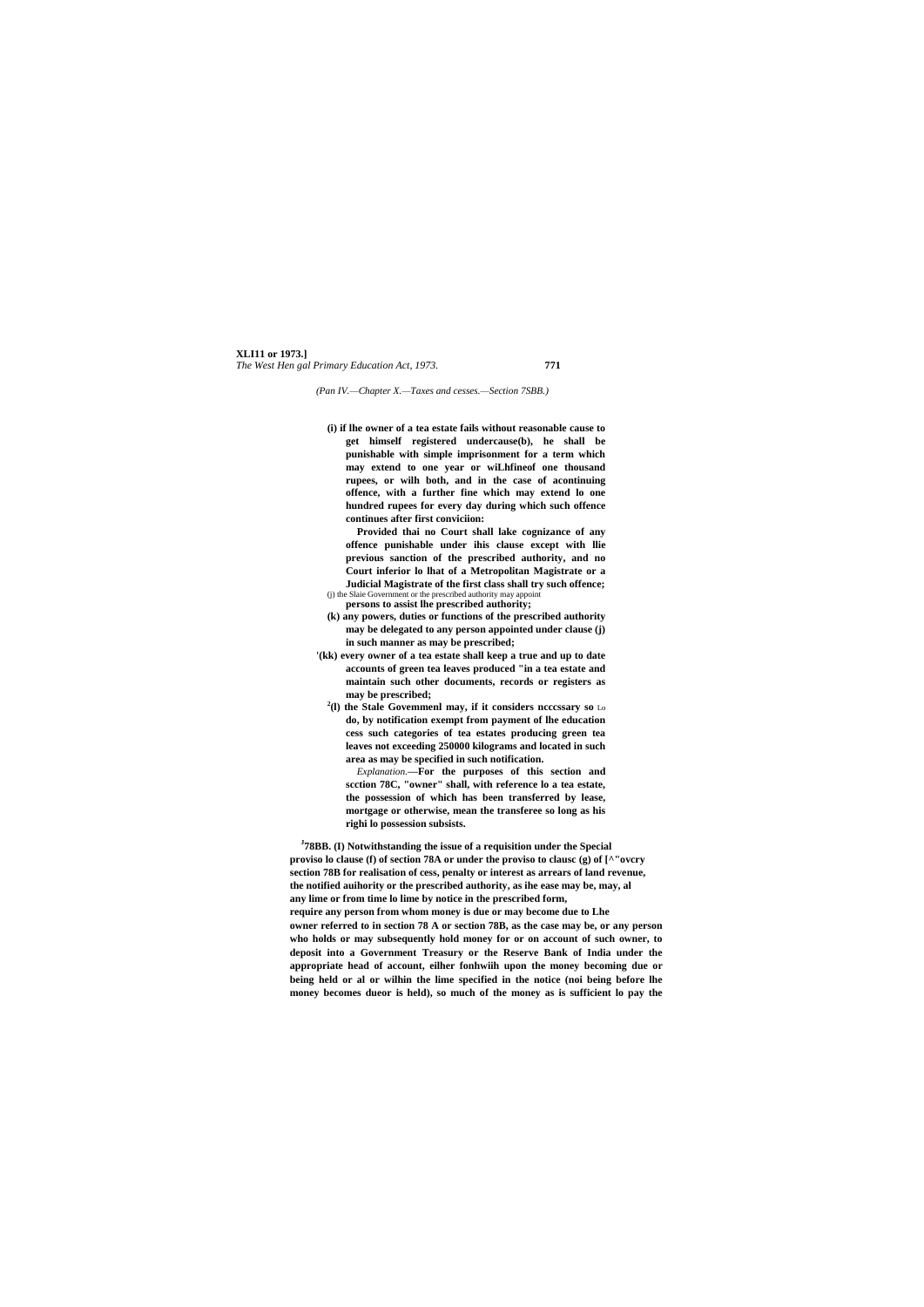**772 [West Ben. Act** *The West Bengal Primary Education Act, 1973. (Part IV.—Chapter X.—Taxes and cesses.—Section 78.)*

**amount due by such owner in respcct of the arrears or the whole of the money when it is equal lo or less than the amount due.**

**(2) A notice under this section may be issued to any person who holds or may subsequently hold any money for or on accou nl of the ownerjoi nily wilh any other person and, Tor lhe purposes of this seclion, lhe shares of the joinL-holders in such account shall be presumed, until the contrary is proved, lo be equal,**

**(3) A copy of lhe notice shall be forwarded to the owner at bis last address known to the notified authority or the prescribed authority, as the case may be, and. in the case of a joint account, lo all (he joint-holders at their last addresses known lo the said authority.**

**(4) Save as otherwise provided in ihis section, every person to whom a notice is issued under litis section shall be bound to comply with such notice, and, in particular, where any such notice is issued lo a post office, banking company or insurer, it shall not be necessary for any pass book, deposit receipt, policy or any other document to be produced for lhe purpose of any eniry, endorsement or the Like being made before payment is made, notwithstanding any rule, practice or requi remenl lo the contrary.**

**(5) Any claim with respcct to any property in relation to which a notice under ihis section has been issued, arising after the dale of che notice, shall be void as against any demand contained in lhe notice.**

**(6) Where aperson lo whom a notice under this seclion is sent proves to the satisfaction of the notified authority or lhe prescribed authority, as the case may be, that the sum demanded or part thereof is not due to lhe owner or That he does not hold any money for or on account of lhe owner or that the money demanded or any pari thereof is not likely lo be due lo the owner or be held for or on account o f t he owner, then, nothing eontai ned in this section shall be deemed to require such person to deposit any such sum or pari (hereof, as the case may be.**

**(7) The notified authority or the prescribed authority, as lhe case may be, may, al any time or from lime to lime, amend or revoke any notice issued under this section or extend the time for making any payment in pursuance of such notice.**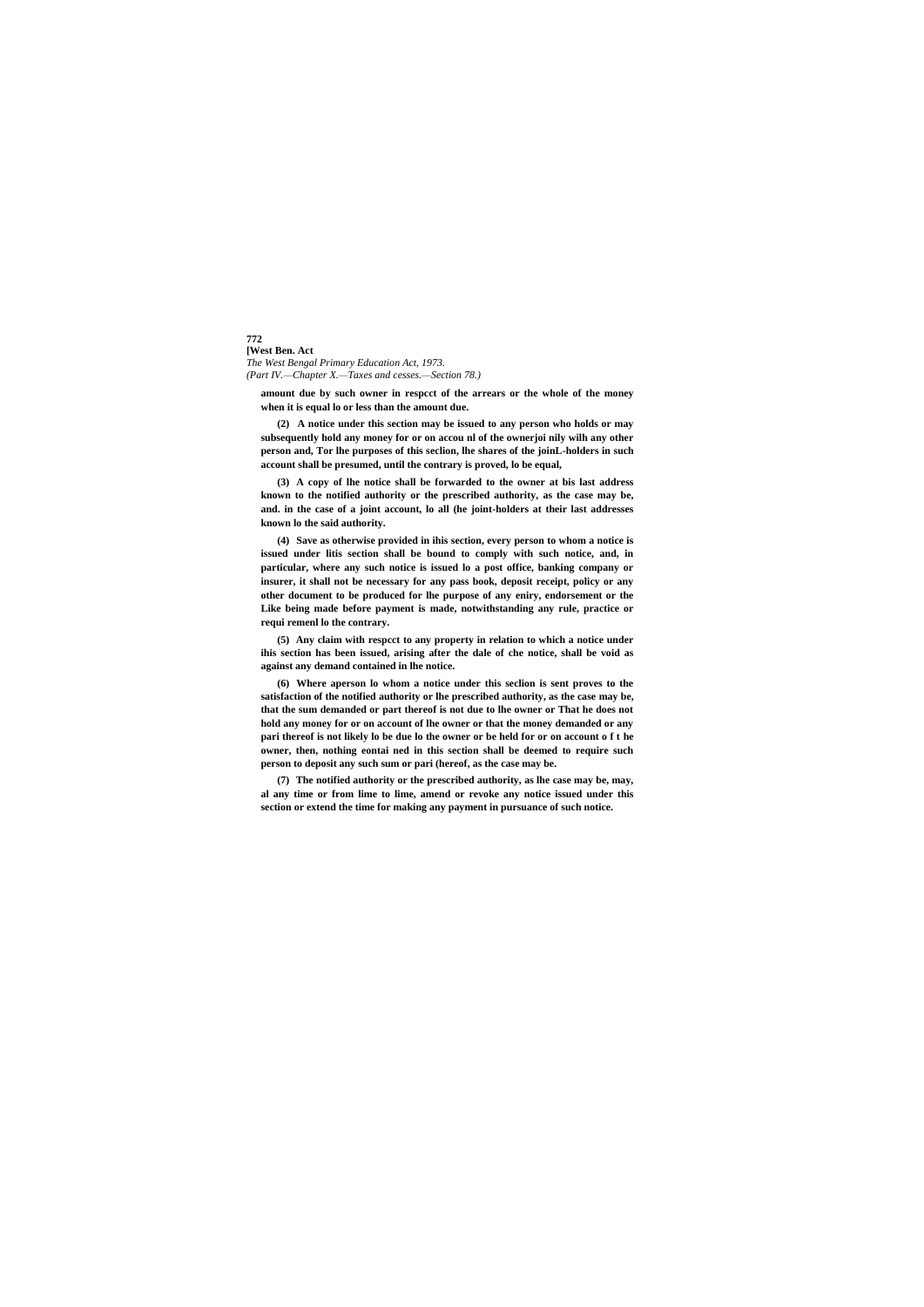**773** *The West Bengal Primary Education Act, 1973. (Pari IV.—Chapier X.*—*Taxes and cesses.—Section 7SC.)* **XLIII of 1973.)**

> **(S) The Treasury or llie Bank .shall grant a receipt for any amount paid in compliance wilh a notice issued under this section, and the person so paying shall be Fully discharged from his tiabi lily to the owner tot he ex Lent of the amouni so paid.**

> **(9) Any person discharging any liability to the owner after receipt of a notice under ihis section shall be personally liable lo the notified auihority or the prescribed auihority, as the case may be, to the extent of his own liability to the owner so discharged or lo Iheextcnl of lhe owner's liability for any sum due under this Act, whichever is less.**

> **(10) If the person to whom a notice under this section is sent fails lo make payment in pursuance thereof, he shall be deemed to be an owner in default in respect of the amount specified in the notice and further proceedings may be taken against him for the realisation of Lhe amount as if it were an arreardue from him and the notice shall have Lhe same effect us attachment of a debt.**

> **(i I) The notified authority or the prescribed auihority, as the case may be, may apply lo the Court in whose custody there is money belonging to the owner for payment to him of the entire amouni of such money or, if it is more than the Lax due, an amount sufficient to discharge Lhe lax:**

**Provided that any dues or property exempt from attachment in execu- 5 of 1908. tion of a decree of a Civil Court under section 60 of the Code of Civil Procedure, 1908, shall be exempt from any requisition made under this seciion.**

> **'78C. (1) Where any sum has been paid by, or collected from, any Validation owner of a tea estate during the period commencing on Lhe 14th day of ™^mpiion April, 1984 and ending on the day immediately preceding the date of coming into forceof the WestBengalTaxationLaws (Second Amendment) Act, 19S9 as education cess in respect of any period prior to the coming into force of Lhe said Act, such portion of ihe said sum as may become payable in accordance with lhe provisions of this Acl afler lhe coining into force of lhe said Aci shall be deemed to have been validly levied, paid or collected under this Aci, and where after assessment any portion of such sum is found lo have been levied, paid or collected inexcessoflhe amount payable as education cess for the said period shall be refunded lo such owner in accordance wilh ihe provisions of ihis Act and the rules made thereunder.**

**(2) Where any assessment is purported to have been made, or any order is purported to have been passed on appeal, revision or review, by**

**'Sucliun 7SC was inserted by s.** *2{A)* **of the WILSI Taxation Laws (Sccand**

**Amendment) Act, 1989 (West Ben. Acl XX of 19S9)<sup>h</sup> w.eX B.JU989,**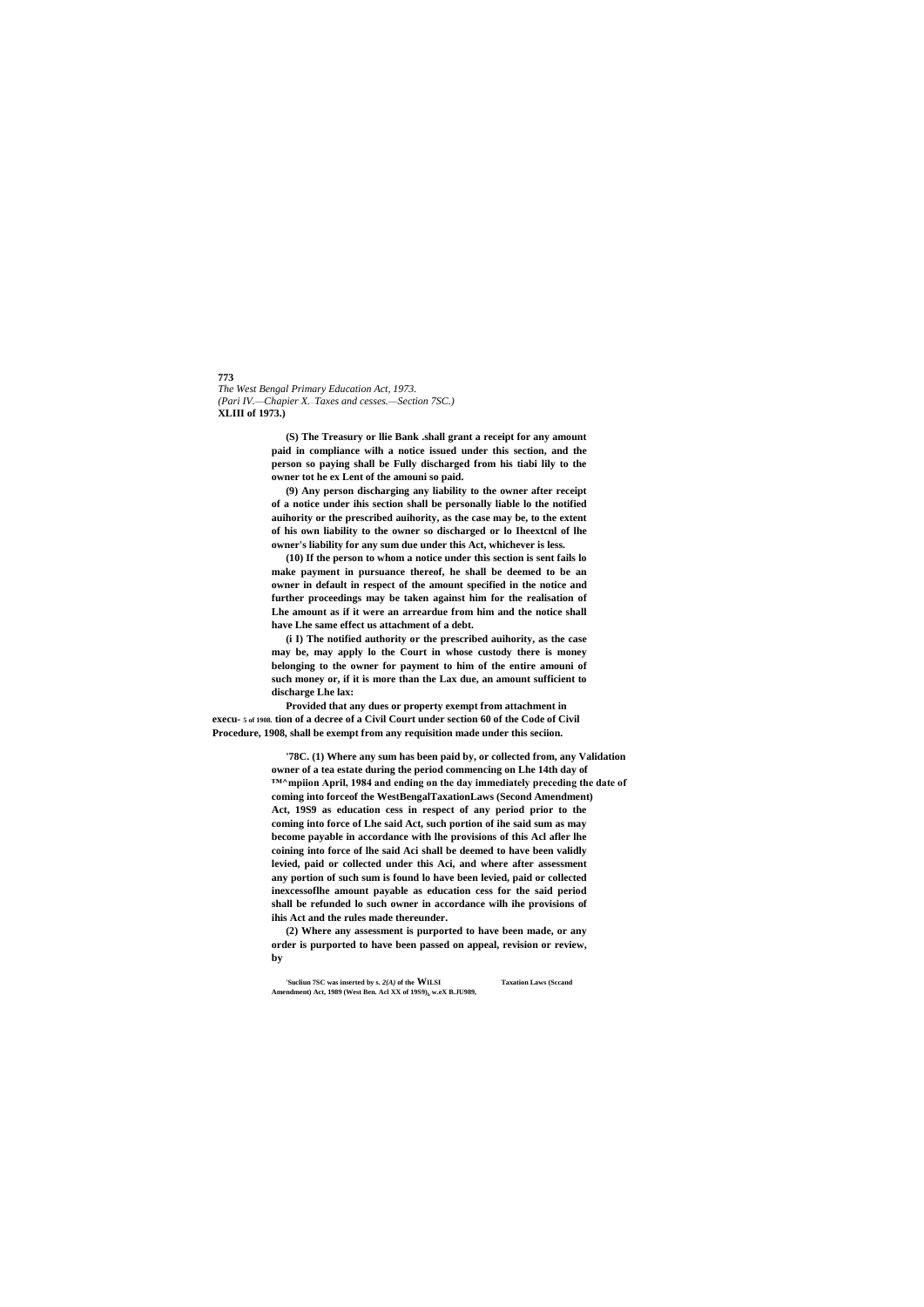**[West Ben. Act**

**774** *The West Bengal Primary Education Act, 1973.*

#### *(Part IV.—Chapter X.—Taxes at id cesses.—Section 78C.)*

**any authority, or any appeal or application for revision or review has been made be Tore such authority under this Act, or any order has been passed by n court, or where any sum has been paid or collected as education cess, before the coming into force of the Wesl Bengal Taxation Laws WcsiBcn. (Second Amendment) Act, 1989, in respecL oF any period prior lo the fgsy^^ coming inin force of the .said Act, assessment or fresh assessment shall, notwithstanding such order on appeal, revision or review or lhe pendency of such appeal or application for revision or review or any order passed by any court, be made in accordance wilh the provisions of this Act within four years from lhe date of coming inlo force of lhe said Act,**

**(3) Notwithstanding anything contained in this Acl, any default by an owner of a tea estate to make payment of the education cess or lo apply for registration or to file return in accordance with lhe provisions or this Act after the coming into force of the West Bengal Taxation Laws (Second Amendment) Act, I9S9 in respect of any period prior to the coming into force of the said Act shall not be deemed to be a contravention of such provisions if such owner makes payment of such education ccss within three months or applies for registration within one month or files return within six months, as the case may be, from the date of coming into force of the said Acl.**

**(4) The amount of the education cess payable by any owner of a tea estate under sub-section (2A) of section 78 of this Act in respect of any period prior to the coming into force of the West Bengal Taxation Laws (Sccond Amendment) Act, 1989, shall, notwithstanding anything contained in this Act, be reduced by such amount of education cess payable in respcct of such tea estate on such quantity of green tea leaves produced therein during the said period as may be equivalent to the quantity of any tea despatched for which such owner has purported to have enjoyed or would have enjoyed exemption from payment of the education cess during such period, and it is hereby declared that for determining the amount of the education cess to be reduced, each kilogram of tea despatched during such period shall be equivalent to four and a half kilograms of green lea leaves produced in such tea estate.**

**(5) The provisions of this section shall have effect, notwithstanding any judgement, decree or order of any court, tribunal or other authority to the contrary.**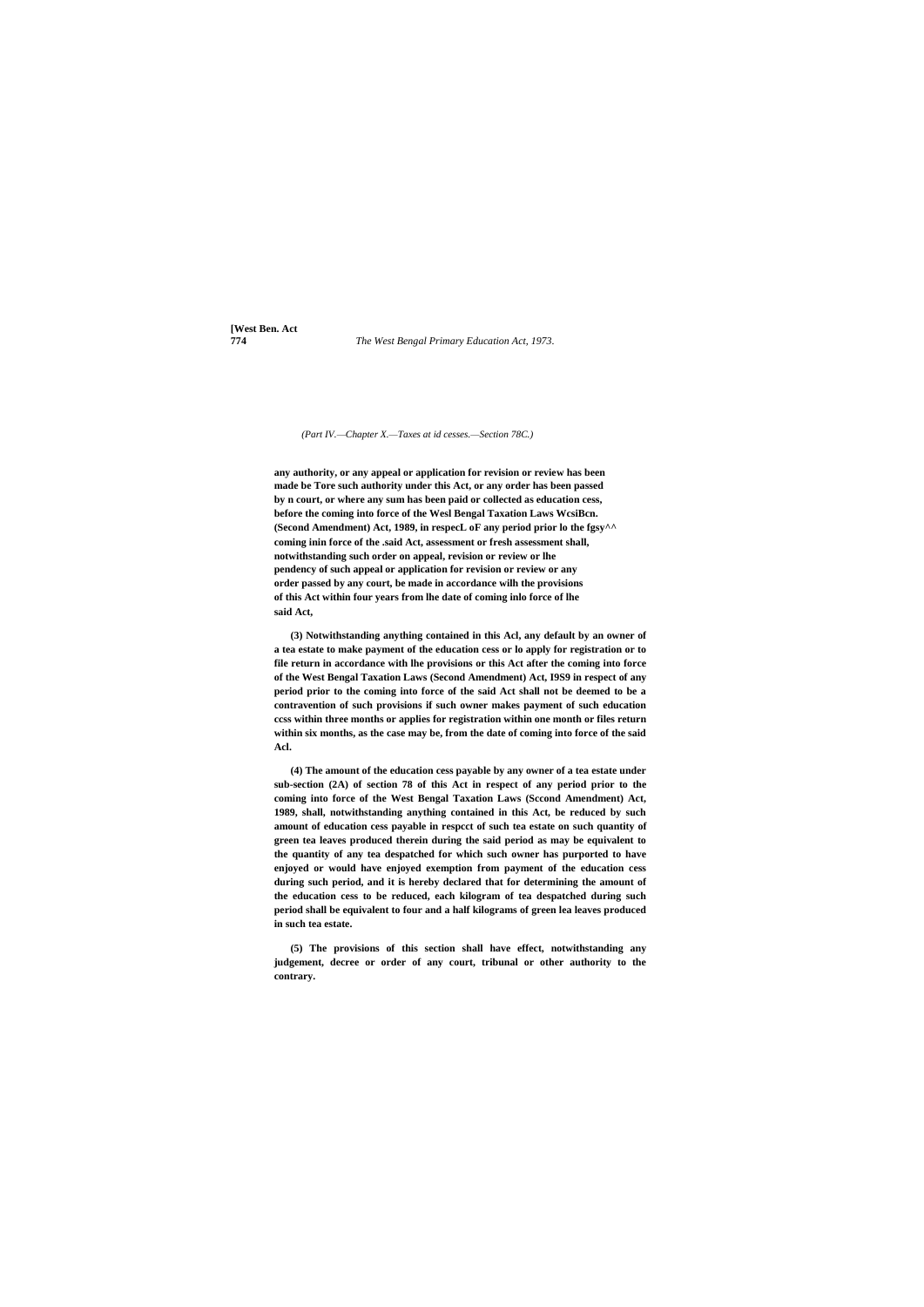### **XLIII or 1973.]**

*(Par! IV.—Chapter XA.—Offoices and Prosecutions.—Seclion 7SD.)*

#### 'chapter xa **Offences and Prosecutions**

#### **'7SD. (1) Whoever— Offcnccs and**

# **Ptoscculians,**

- **(a) fails Lo pay the full amount of education cess payable under sub-section (1) of section 78 in respcct of a coal bearing land referred to in clause (b) of sub-section (2) of thai section for any period in accordance with clause (a) of section 78A, or**
- **(b) submits a false declaration, or fails without reasonable cause lo furnish a declaration, under clause (b) of section 78A, or**
- **(c) fails** ID **make payment of interest payable under clause (ga), clausc (gb) or clause (gc) of section 78A, or**
- **(d) fails 10 pay the full amount of education cess payable under sub-section (1) of seclion 78 i n respecl of a tea estate referred lo in sub-section (2A) of that section for any period in accordance wilh clause (a) of seclion 78B, or**
- **(e) submits a false return, or fails without reasonable cause to furnish a return, under clause (c) of section 78B, or**
- **(f) fails to make payment of interest payable under clausc (ha), clause (lib) or clause (he) of seclion 78B,**

**shall be punishable with simple imprisonment which may extend to six months or with fine or with both and, when the orfcnce is a continuing one, with a daily fine not exceeding fifiy rupees during lhe period of continuance of lhe offence:**

**Provided thai no prosecution for an offcncc enumerated in ihis subseclion shall be instituted in respecl of the same facis in rcspeci of which a penalty has been imposed under clause (e) of seclion 78A or under clause (d) of seclion 78B, as the case may be.**

**(2) No Court shall take cognizance of any offence—**

- **(a) under clause (a), clause (b) or clause (c) of sub-seclion (1), except wilh Ihe previous sanction of lhe notified authority referred Lo in clause (b) of section 78A, or**
- **(b) under clause (d), clause (e) or clause (Q of sub-section (1), cxcepl wilh the previous sanction of the prescribed authority referred lo in clause (b) of section 78B,**

**and no Court inferior to lhe Court of a Metropolitan Magistrate or a Judicial Magistrate of the first class shall try such offence.**

**(3) The offences punishable under sub-section (I) shall be cognizable and bailable.**

**'Chapter XA containing sections 7SD and 78E was inserted by s, 6(2) of the Wcsi Bengal Taxation Laws (Amendmenl) Acl, 1993 (Wesl Ben. Acl IV of 1993). w.e.r, 1.2.1993.**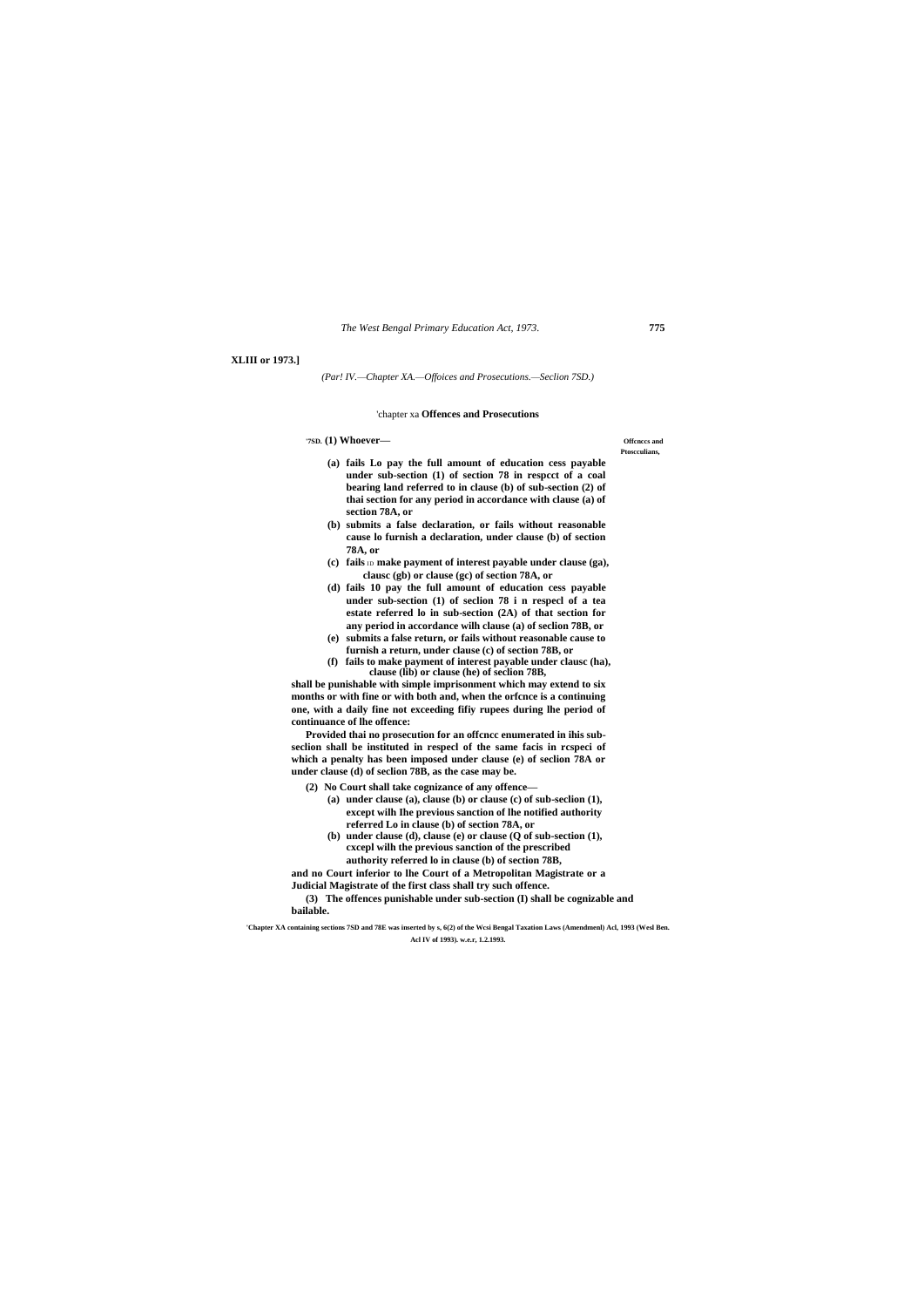**[West Ben. Act**

#### **776** *The West Bengal Primary Education Act, 1973.*

*(Pari IV.—Chapter XA.—Offences and Prosecutions.—Scction 78E.— Pan V.—Chapter XL—•Free and Compulsory Primary Education.—*

*Sec lion 79.)*

**Liability IO '78E. (!) Where an offence under clause (a), clause (b) or clause (c) .**

prasccuiion. suk\_seclion **(i) 0f section 78D has been committed by an owner of a coal-bearing land or an offence underclause (d), clause (e) or clause (f) of sub-section (1) of that section has been commiiled by an owner or a ten estate, as the case may be, every person who, al lhe lime lhe offence was commiiled, was in-charge of such coalbearing land or lea estate, as the case may be, and was responsible to such owner, for the conduct of lhe business of such coal-bearing land or lea estate, as the case may be, as well as the owner, shall be deemed lo be guilty of Lhe offence and shall be proceeded against and punished accordingly:**

> **Provided thai nothing contained in ihis sub-section shall render any such person liable to any punishment provided under section 7SD, if he proves lhat the offence was committed without his knowledge or lhat he had exercised all due diligence lo prevent the commission of such offence.**

> **(2) Notwithstanding anything contained in sub-section (1), where an offence under section 78D has been commiiled by an owner of a coal- bearing land or lea estate, as the case may be, and it is proved that the offence has been committed with the consent or connivance of, or is attributable to any neglect on Lhe part of, any director, manager, secretary or other officer of lhe coal-bearing land or lea estate, as the case may be,**

> **such director, manager, secretary or other officer shall be deemed to be guilly of that offence and shall be liable to be proceeded againsl and punished accordingly.**

#### part v

#### **CHAPTER XI**

## **Free and Compulsory Primary Education**

**Preparation 79. Every Primary School Council shall prepare, in accordance wilh or scheme. djreC[jons as may b<sup>e</sup> given by the Director in this behalf, a scheme**

> **for lhe entire area within the jurisdiction of the Primary School Councilor any part thereof lo provide compulsory primary eduction for children ordinarily resident wilhin such area and shall submit the scheme to the Board which shall send it with ils observations to the Director within such time as may be specified by him.**

*-Chapter XI.—Free and Compulsory Primary Education- Sections S0-S2.)*

**80. Tlie scheme referred to in section 79 shall be in such form as may be prescribed and shall contain the following particulars, namely:—**

- **(a) the area in which primary education shall be compulsory wilh populaiion ascertained at the last preceding census;**
	- **(b) the approximate number of children in such area classified according to age, sex and**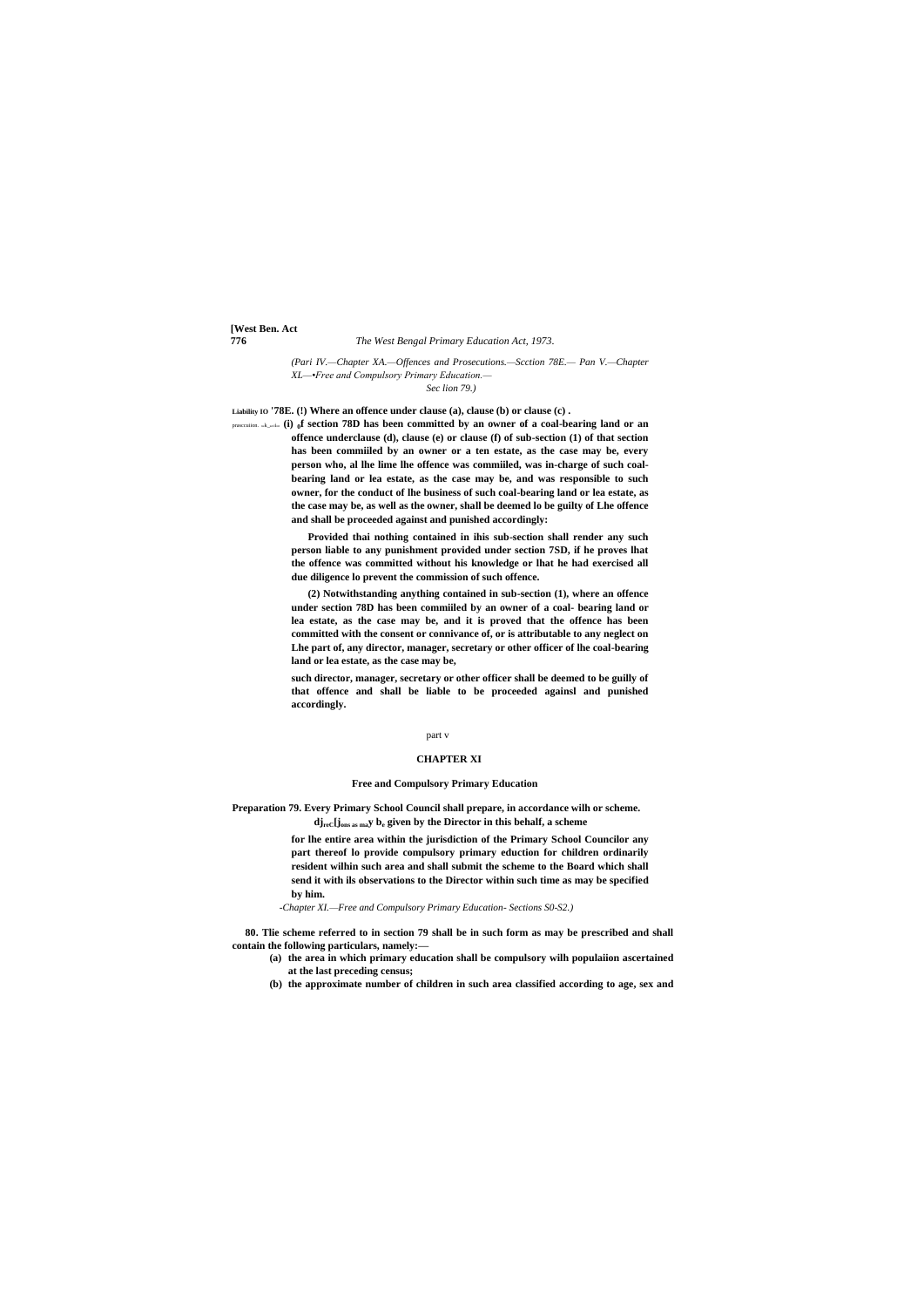*The West Bengal Primary Education Act, J777. Ill (Part* **V.-**

**XLIII of 1973.] mother tongue;**

- **Particulars of (c) a list showing therein the number of existing primary schools classified according to the language in which instruction is given in such schools, the location of such schools, the number of teachers and students in each such school and Ihe accommodation available for enrolment therein;**
- **schcmc. (d) a list showing therein Lhe number of new primary schools proposed to be opened classified according to the language in which instruction is proposed to be given in such schools, the location of lhe proposed schools, the number of teachers and other staff that would be required and the accommodation that would be available in such schools;**
- **(e) the recurring and non-recurring expenditure of the scheme;**
- **(f) a sketch map of the area to be covered by the scheme indicating therein the area of each thanaor ward, location of existing primary schools and of the proposed new primary schools;**
- **(g) such olher particulars as may be prescribed.**

**Sane lion or necessary, sanction with or without modification lhe scheme submitted under seclion** Slate **Government 79 and I he scheme so sanctioned shall be published by notification and shall come ta the scheme. 81. (1) The State Government may, after such enquiry as il may consider into force from such date as may be specified by the Stale Government in the notification.**

**Wesl Ben. Acl XXV1I1 of 1963. (2) Every scheme of free and compulsory education sanctioned under the West Bengal Urban Primary Education Act, 1963, and in force in any area immediately before the coming into force of ihis Act in such area shall, unless otherwise directed by the SiaLe Government, be deemed to be a scheme sanctioned under this Act.**

**Modi fie a l ion, etc.. of sanctioned schcmc. 82. (1) A scheme sanctioned under section 81 may, from time to lime, be modified by the State Government or, with the approval of the State Government, by the Primary School Council having jurisdiction over lhe area covcred by the scheme and when a scheme is so modified, the modified scheme with reasons for making the modifiation shall be published by notification. ■**

**(2) The Stale Government may by order in writing staling the reasons for so doing temporarily suspend a sanctioned scheme.**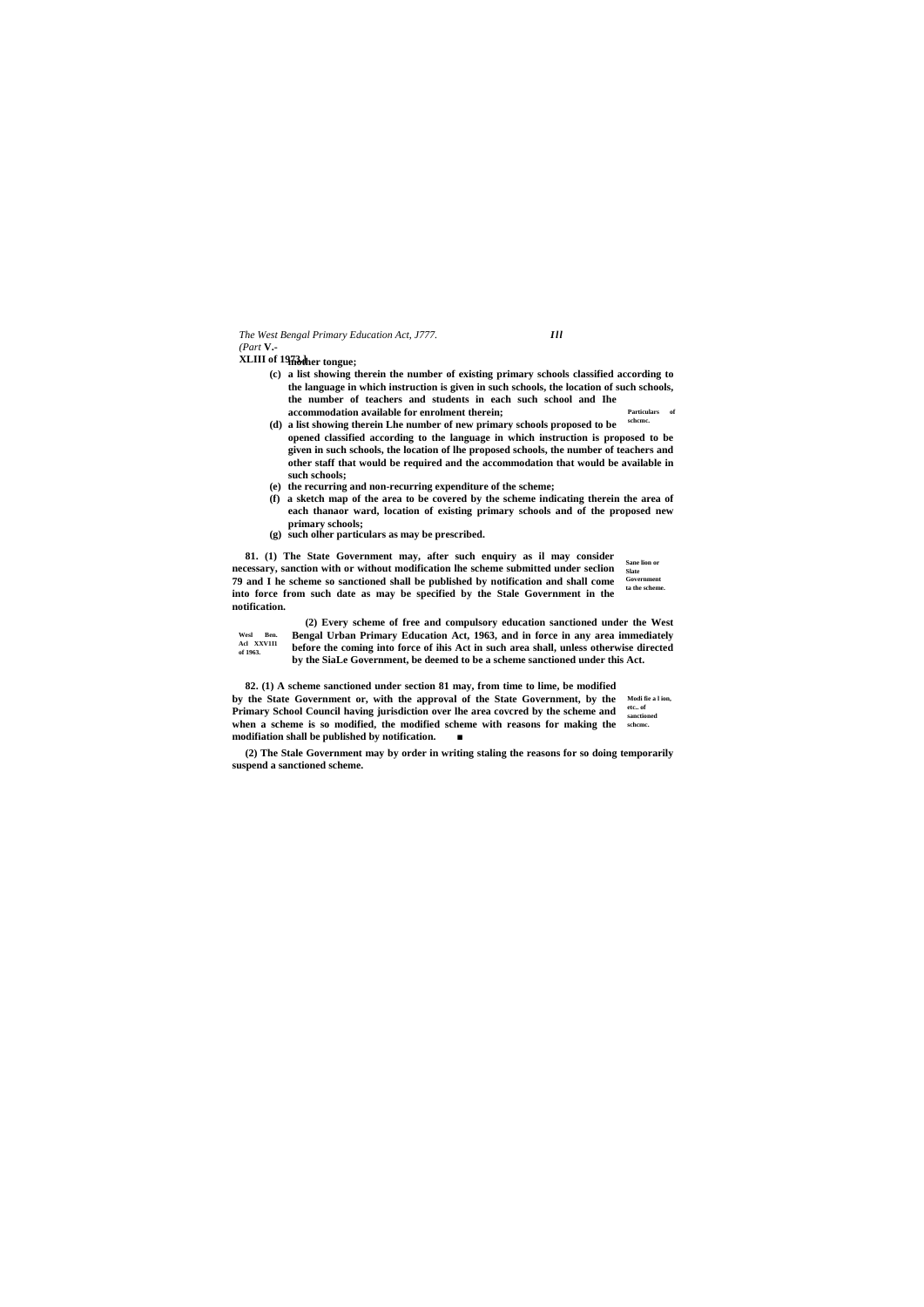**Primary education to be Tree,**

**Lisl or children.**

**Welfare Committee,**

#### **[West Ben. Act**

#### *(Pari V,—Chapter XL—Free and Compulsory Primary Education.— Sec I ions S3-S5.)*

**(3) When a sanctioned scheme is temporarily suspended by an order under sub-section (2), [he Slaie Govemmenl shall give lhe Primary School Council concerned an opportunity of sialing its views on lhe order and after considering Lhe views of the Primary School Council the Stale Govemmenl may revoke the order temporarily suspending the scheme,**

**of 1930. (2) Primary educalion shall continue lo be compulsory and no fee shall be charged by any primary school under public management in Lhe area in which primary education was declared compulsory under Lhe Ben. Act VII Bengal (Rural) Primary Education Act, 1930.**

**or withdraw the scheme and direct the Primary School Council to prepare a fresh scheme.**

**83. (1) When a scheme sanctioned by the State Government comes inlo force in any area no fee shall be charged in respect of any child attending a primary school in such area managed or aided by the Primary School Council.**

**84. (1) ItshaHberheduty oru Primary School Council to cause to be prepared, within a period of three months from the dale of coming into force of a scheme and in such manner as may be prescribed, a list of children in the area covered by the scheme and the Primary School Council shall cause the list to be revised at such interval as may be prescribed.**

**(2) The State Government may, by order, extend Lhe period for Lhe preparation of the list referred to in sub-section (1).**

**(3) It shall be Lhe duty of the teachers and other stair of all primary schools managed or aided by the Primary School Council lo assist in Lhe preparation or revision of lhe list referred lo in subsection (1) in the manner indicated by the Primary School Council. The Primary School Council may, with the approval of the Slate Govcrnmenl, also appoint other persons including Inspecting Officers and other employees of lhe Slate Government including icachers for the preparation orrevision of such lisl.**

**85. (1) There shall be a Wei fare Committee'[Tor each primary school in an area in respect of which a scheme, referred lo in section 79, has been prepared, and such scheme has been sanctioned by the Stace Government under sub-section (1) of section SI.] The Welfare Committee shall be constituted by the Primary School Council and shall consist of the following members, namely:—**

- **(a) the head teacher of the primary school;**
- **(b) one assistant teacher of Lhe primary school elected by the teachcrs other than the head teacher thereof from amongst themselves;**

**'The words, figures and brackets within the square brackets wore subslilulcd for the words 'Tar**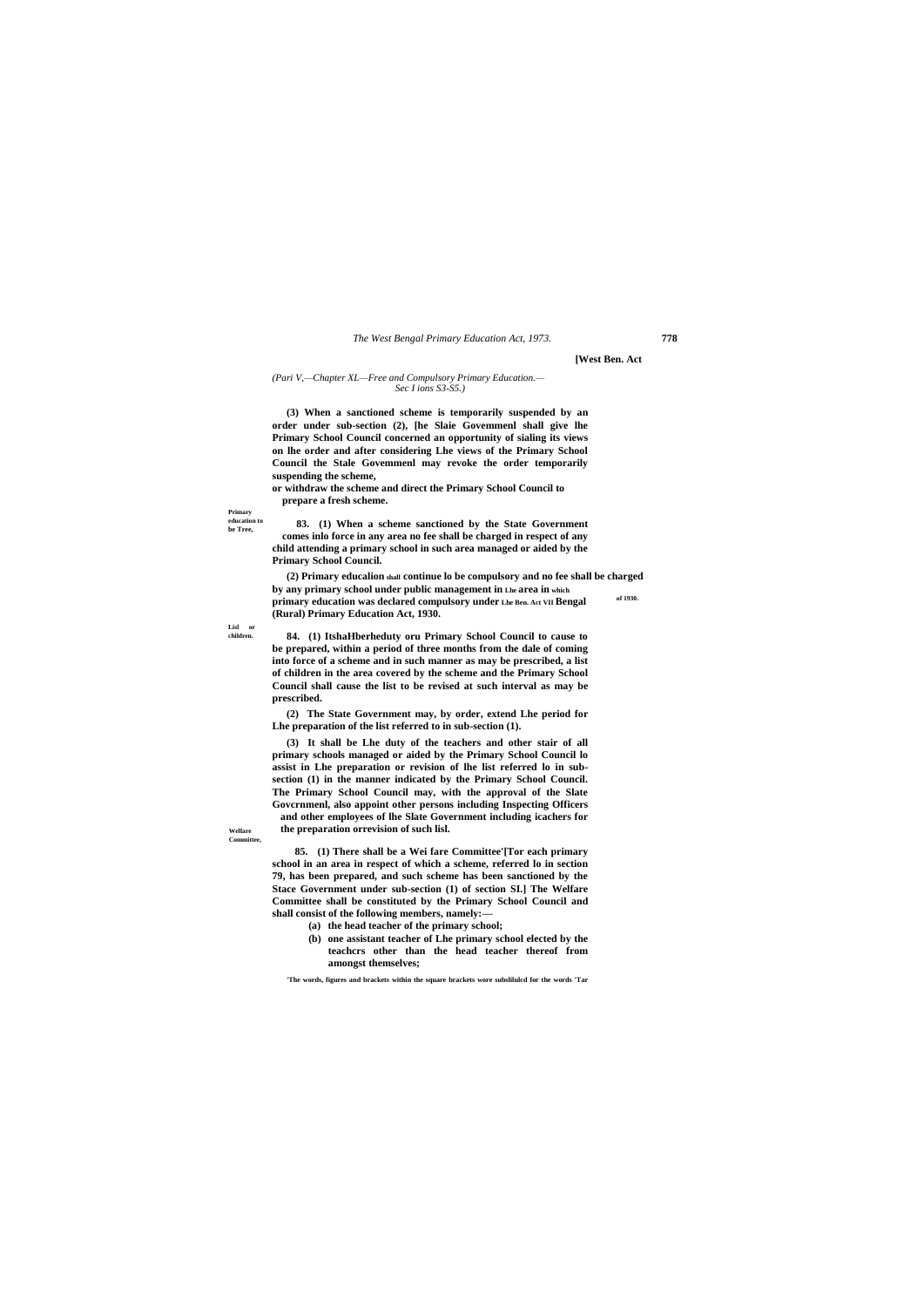*The West Bengal Primary Education Act, 1973.* **779 XLIII of 1973.]**

**each primary school."' by s. 16 or the West Bengal Primary Education (Amcndmcnl) Acl. 1999 {West Ben. Acl X or 1999).**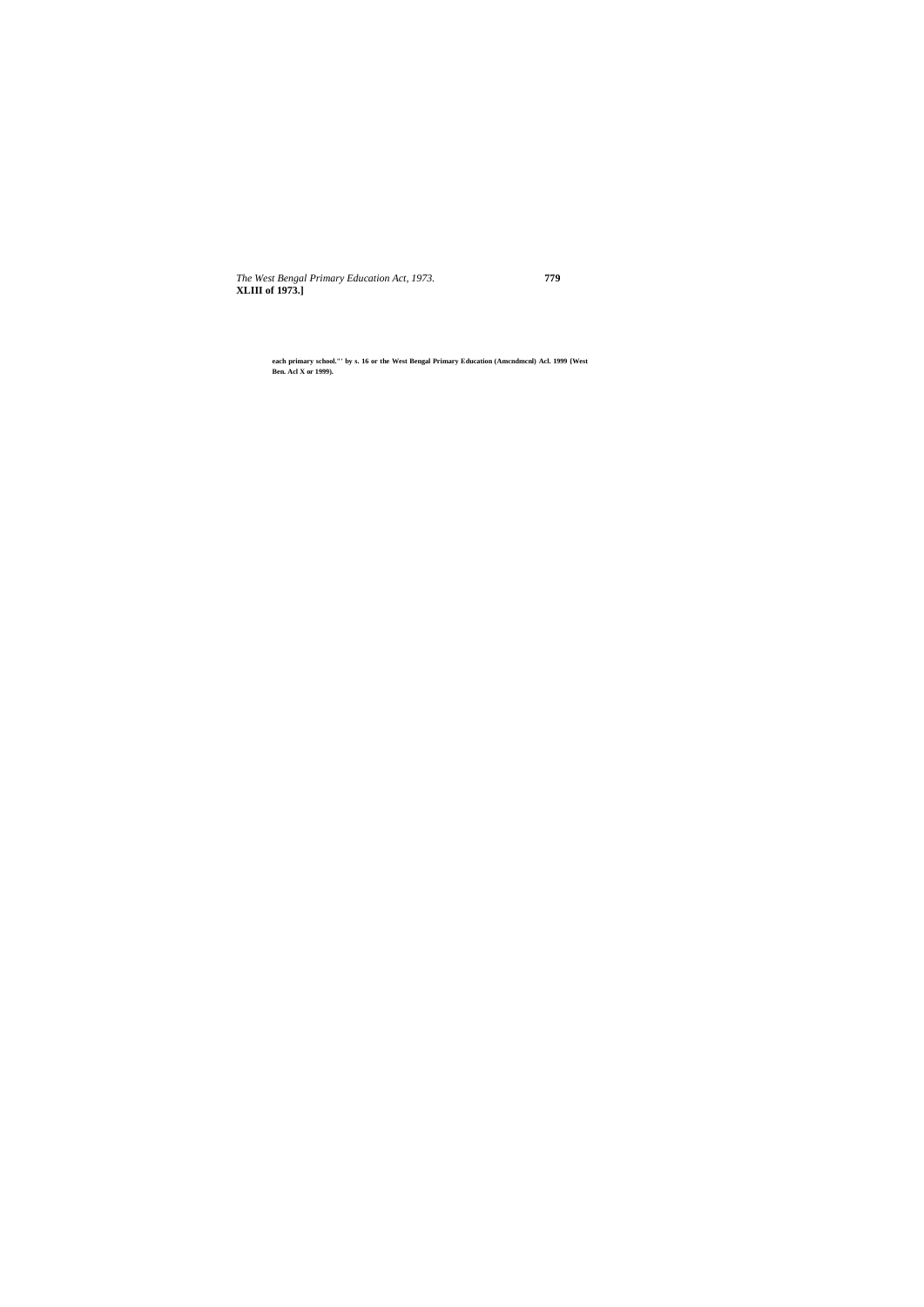**[West Ben. Act**

### **780** *The West Bengal Primary Education Act, 1973.*

*(Part V.—Chapter XL—Free and Compulsory Primary Edit cat ion.— Section 85.)*

**(c) four guardians clccted in Lhe prescribed manner by guardians ;■ of the students reading in lhe primary school from amongsl**

**[hem selves;**

- **(d) one person interested in education nominated by lhe Primary School Council concerned; and**
- **(e) where lhe primary school is situated within the jurisdiclion of—**
	- **(i) a** *Gram Panchayai***, one person elecled in (hcprescribed manner by the members of such** *Gram Panchayat* **from amongst themselves,**
	- **'(ii) a municipal authority, one person elecled in the prescribed manner by lhe municipal authority from amongsl lhe persons residing within a distance of sixteen hundred metres (ronilhe premises of lhe school.**

*-Explanation.***—In ihis clause, the expression "municipal authority" shall have the same meaning as in seclion 76.**

**(2) There shall be a Chairman and a Secretary of the Welfare Committee elecled from amongsl the members referred loin clauses (c), (tJ)and (e) of subsection (1).**

**(3) The head teacher of the school concerned shall be the Assistant Secretary of lhe Welfare Committee.**

**(4) If a Welfare Committee is nol formed within six months from the date on which the Act comes into force in any area in which Lhe primary school is situated, the Primary School Council shall appoint an ad hoc Welfare Commiilee with four nominated guardians and [he head leachcr as members. Such ad hoc Committee shall function until a Welfare Commiilee is formed in the manner laid down in sub-section (1).**

**(5) The Welfare Commiilee shall hold office for a term of four years.**

**(6) [i shall be lhe duly of ihe Welfare Committee to advise on matters relating to the administration, development and improvement of lhe school, promotion of cordial relationship among guardians, teachers and .students, the health of Ihc students, books and the meals, if any, lo be supplied in such school.**

**(7) The Welfare Committee .shall perform such other functions and discharge such other duties as arc mentioned in this Acl or as may be prescribed.**

**(8) The Welfare Commiilee shall perform its functions and discharge iis duties under lhe supervision and control of lhe Primary School Council. ■**

**<sup>&#</sup>x27;Sub-clause (ii) was substituted for the original sub-clause by s. 11(1) of (he West Bengal Primary Education (Amendment) Act, 1997 (Wtii Ben. Act XTII of 1997).** *-Explatialion* **was substituted for lhe original subclause by s. 11(2),** *ibid.*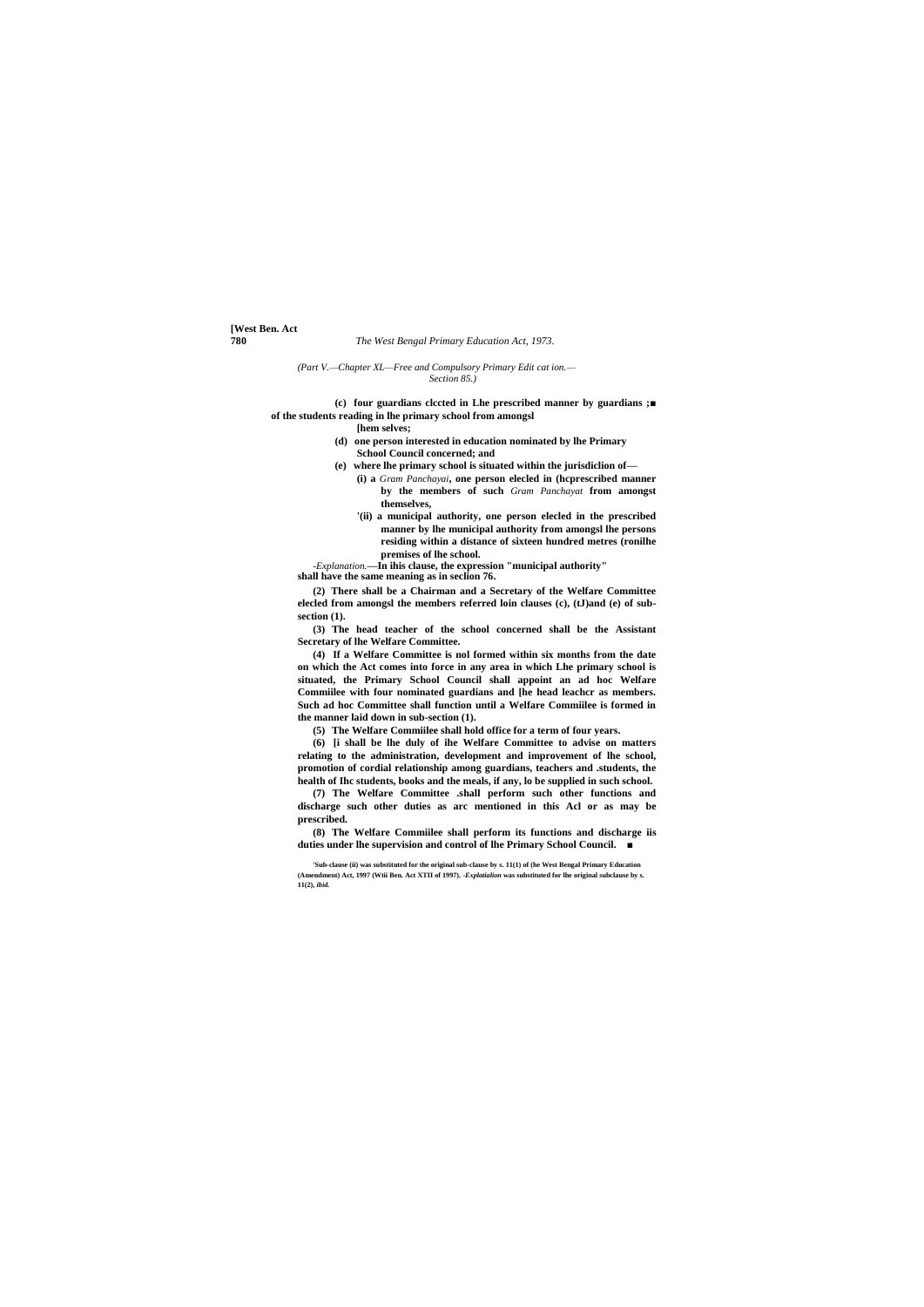*The West Bengal Primary Education Act, 1973.* **781 XLIII of 1973.]**

### *(Part V.*—*Chapter XL*—*Free and Compulsory Primary Education.— Sections 86. 87.)*

**(9) The Primary School Council shall have [he power lo dissolve any Welfare Committee if il so thinks fil and appoint an ad hoc Wei Fare Committee in its place in the same manner as laid down insub-seciion (4) which shall function until a new Committee is constituted under subsection (1).**

Guardians LO  $j$ <sup> $\wedge$ </sup>, ANY **person engaged in the preparation or revision of the list information. referred to in section 84 or any memberof the Welfare Committee may put such question to any guardian or require any guardian to furnish such information about his child as such person or such member may consider necessary and such guardian shall be bound lo answer such question or to furnish such information, as the case may be, to the best of bis knowledge and belief.**

**Duty of 87. (1) In any area where a scheme sanctioned by lhe State Government sendh?" child comes into force it shall be the duly of [he guardian of every child residing school"m 3 ^ within such area to cause the child to attend a primary school, unless, in the opinion of the Welfare Comittee. there is a reasonable excuse for non- auendance of [he child. -**

> **(2) Any of the following circumstances shall be deemed to be a reasonable excuse within lhe meaning of this section, namely:—**

- **(a) thaUhere is no primary school within a distance of sixteen hundred metres from the residence of the child measured by the shortest route, which the child can attend;**
- **(b) Ih a [ ihe ch i Id i s p reven [e d fro m alien d i ng ihe scho ol by reason of sickness or infirmity or mental defcct;**
- **(c) thai lhe child is receiving education in some other manner declared lo be satisfactory by lhe State Government or by an officer authorised by iL in this behalf;**
- **(d) that the child has already completed primary education up to (he class or standard available in any primary school situated wilhin ad istance of sixteen hundred metres from his residence;**
- **'(dd) lhat the child belonging to u minority community, whether based on religion or language, is receiving education in an educational institution established and administered by the minority community and the standard of education in the educational institution is considered to be satisfactory by the Slate Government;**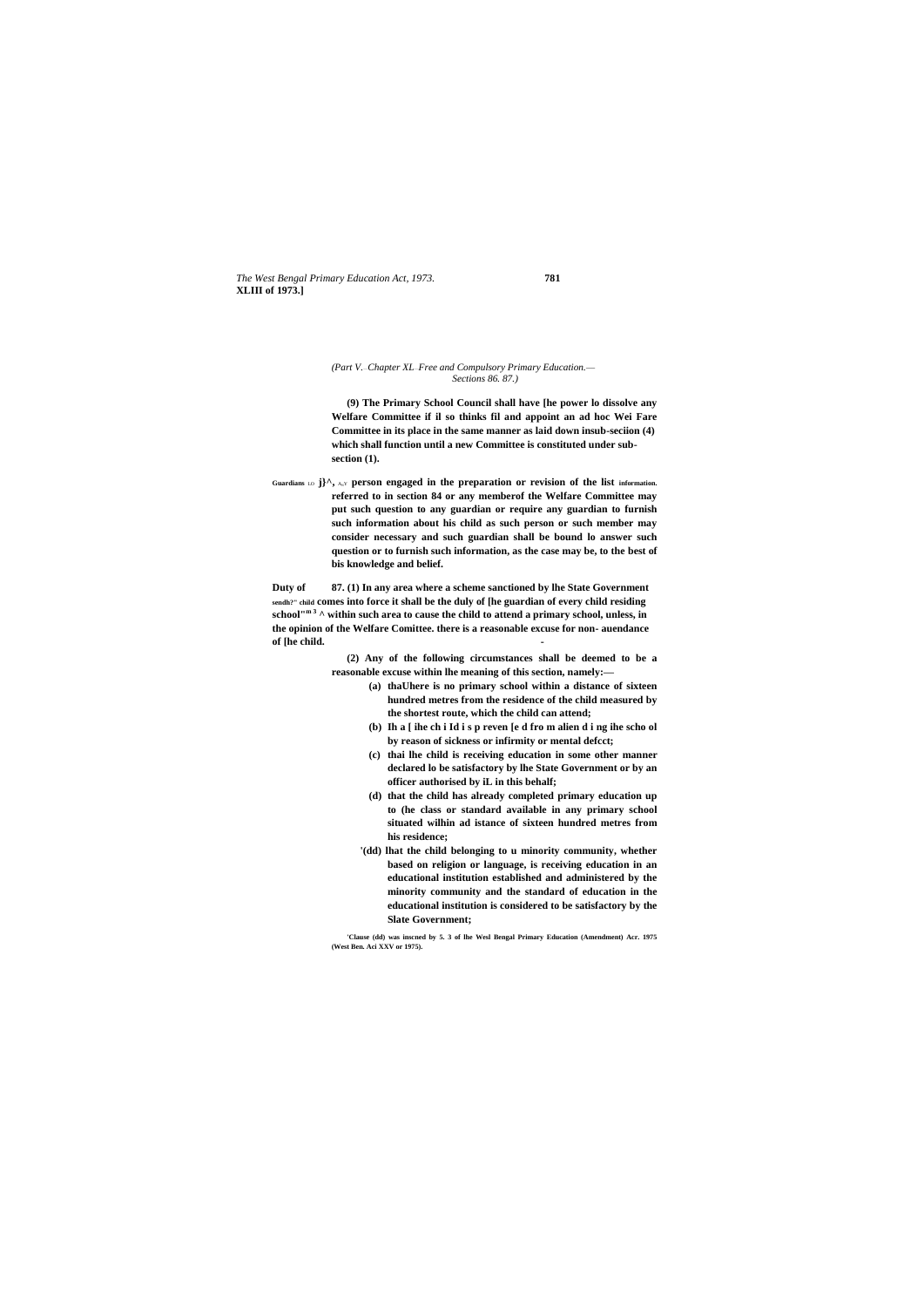**[West Ben. Act**

### **782** *The West Bengal Primary Education Act, 1973.*

*(Part V.—Chapter XL—Free and Compulsory Primary Educalion.- Seclions 88-90.—Part VI.—Chapter XII.—Appeal Commiilee.—*

#### *Section 91.)*

**88.** (I) Whenever the Welfare Commit Lee has reason to believe thai attendance **order. the guardian of a child has failed to cause lhe child to allend a primary school without any reasonable excuse wilhin lhe meaning of suta-section (2) of section 87, it shall, after causing such enquiry as iL considers necessary, make an order directing the guardian to cause such child to attend a primary school on and from the date specified in the order.**

**Penally far failure to obey order Tor causing ultcndance of a child in a primary school. 89. Any guardian who fails to comply whh an order passed under subsection (!)of seclion 88, unless such order is rescinded in an appeal made undersub-seciion(2)ofthalseciion, shall, on conviction before a Magistrate, be liable to a fine not exceeding twenty rupees, and if so ordered also a recurring fine not exceeding one rupee for each day after the firsL during which he continues so to offend.**

**(2) A guardian aggrieved by an order under sub-seclion (1) may, within thirty days from lhe date of the ordei, appeal in the prescribed manner lo the District Inspector of Schools' [(Primary Education)] who may confirm or rescind lhe order.**

**Cognisance of offence. 90. No Magistrate shall take cognisance of any offence under ihis Chapter except on the complaint of an officer of the State Government not below lhe rank of an Assistant Inspector of Schools authorised by the State Government in this behalf.**

**'The words and brackcLs wilhin the square braekcis were inserted by s. 19 of lhe West Bengal Primary Education**  (Amendment) Act. 198D(WcsiBen. Act XLVII <sup>0</sup><sup>f</sup> 1980),

 $^{\text{\tiny{\text{J}}}}$ S eel ion 91 was substituted for the original seclion by s 17 $(\bf b),$   $ibid.$  Prior lo this substi $(\bf u$ lion, the **words "oran employcc of a Primary School Council" wcre inserted, in clausc (i) of sub-scction (2) of original section 91, by s. 4 of ihe Wesl Bengal Primary Education (Amendmenl) Acl. 1975 (Wesl Ben, Aci XXV of ] 975>**

#### **PART VI**

## **CHAPTER XH ; [Appca) Committee]**

**\*91, (1) The Board shall constitute an Appeal Committee.** Appeal

**(2) The Appeal Committee shall consist of the following members:— Commute.**

- **(a) one person who is or has been a member of the West Bengal Higher Judicial Service, lo be nominated by the State Government;**
- **(b) two teachers to be nominated by Ihe Board from amongsl the teachers elected to the Board under clause (d) of section 4;**

**TT\c heading wilhin ihc square brackets was substituted for (he heading "Tribunal" by s. J 7(a) of ihc Wesl Bengal Primary Education (Amendment) Aci, 1999 (West Ben. Act X of 1999).**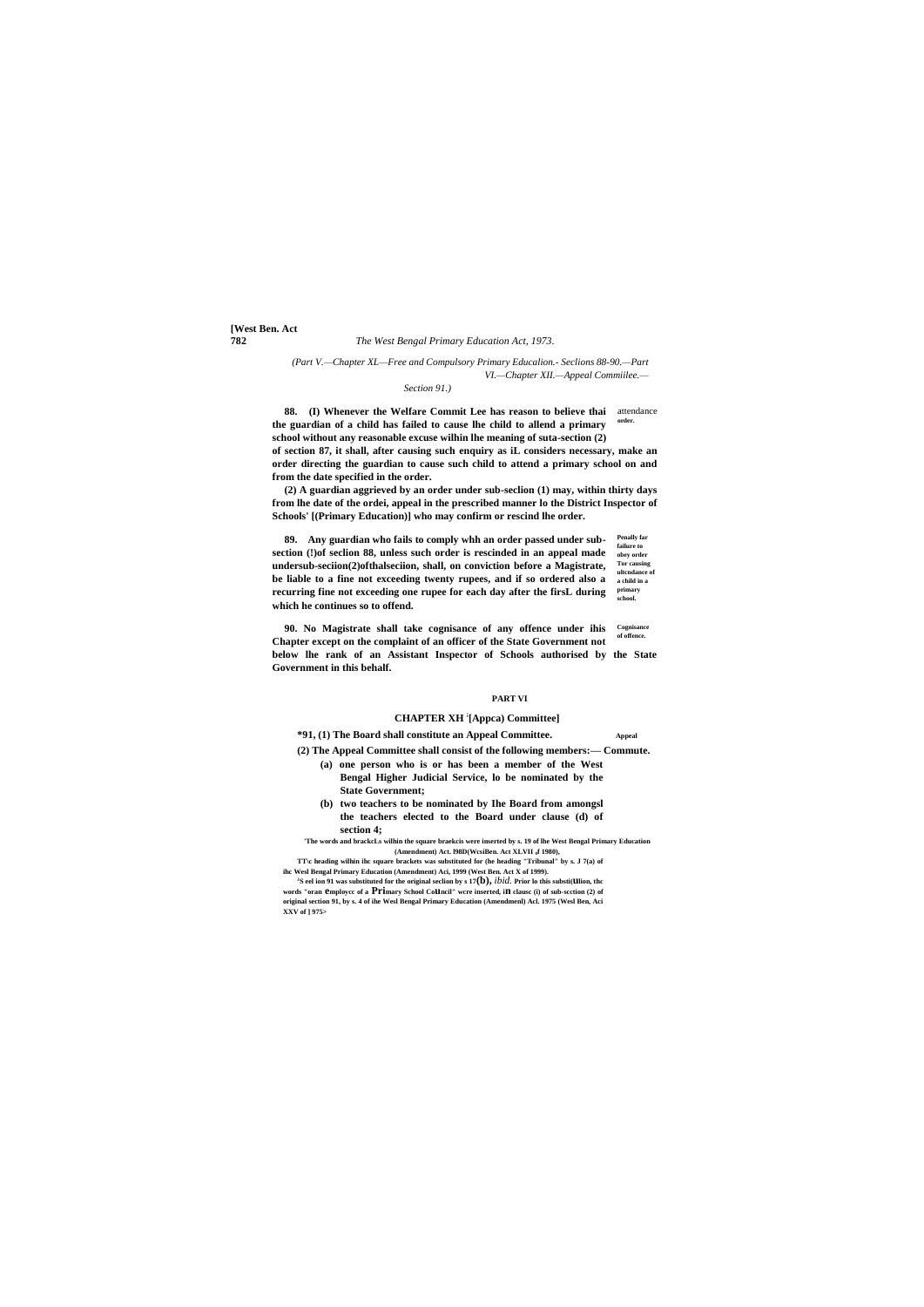**[West Ben. Act**

*(Part VI.—Chapter XII.—Appeal Commit lee.—Section 92.)*

- **(c) the Director of School Education, Govemmenl or West Bengal; and**
- **(d) a member of a Primary School Council, who is also an employee of that Primary School Council, to be nominated by lhe Board.**

**(3) The person nom inated under clause (a) of sub-seciion (2) shall be the Chairman of the Appeal Committee.**

**(4) The Secretary of lhe Board referred \o insub-secrion (l)of section 17 shall be the Secretary of the Appeal Committee.**

**(5) It shall be lhe duly of the Appeal Committee to hear and decide every appeal by—**

- **(a) a teacher, or a member of lhe non-teaching slaff, of a primary school under the control of a Primary School Council, or a memberof (he staff, other than lhe Secretary and the Finance Officer, of a Primary School Council, against any decision of such Primary School Council adversely affectingsuch teachcr or member oF the nonteaching staff of such primary school or such member of the slaff of such Primary School Council, and**
- **(b) a member of the slaff, other than the Secretary and the Finance Officer, of the Board, against any decision of the Board adversely affecting such member of the staff of the Board,**

**in accordance with such regulations as may be made by the Board in Ihis behalf.**

**(6) The decision of the Appeal Committee under sub-section (5) shall be final and no suit or proceeding shall lie in any court in respect of any matter which has been, or may be, referred lo, or has been decided by, the Appeal Committee.**

**(7) The honorarium or remuneration, if any, of the Chairman of the Appeal Committee shall be such as may be determined by the State Govemmenl.**

**92.** *[(Procedure to be followed by a Tribunal.}—Omitted by s. 18 of the West Bengal Primary Education (Amendment) Act, 1999 (Wesl Ben. Act X of 1999).}*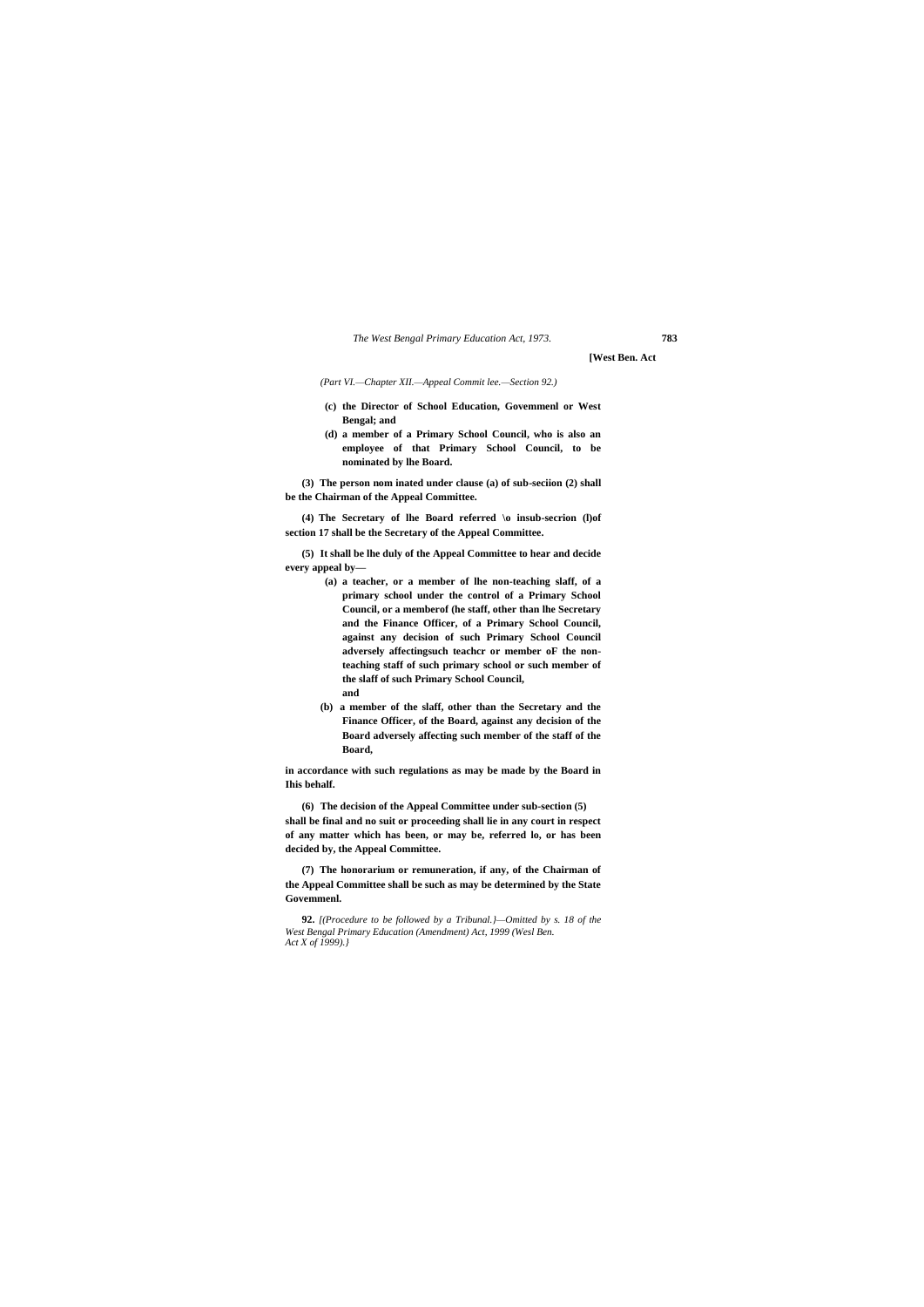**[West Ben. Act**

### **784** *The West Bengal Primary Education Act, 1973.*

**'[Ad-hoc commit l cc] 10 discharge ihc functions of Primary School Council unlll 11is established.**

**Mailer lo be provided by regulation may be provided by orders of State Government.**

**Provisions for removing difficulty.**

**Filling or vacancy when a member ceases to be a member of ihc calcgcry electing him.**

**XLIJJ or 1973.]**

*(Pari VI,—Chapter XM.—Transitional pro visions.—Sections 93-96.)*

# **CHAPTER XIII Transitional provisions**

**93. (I) Upon the repeal of the enactments referred to in sub-section (I) of section 105 and until a Primary School Council is established for any area, the Stale Government shall, by notification, appoint, for such period not exceeding one year: [ai a lime as may be specified in notification, an ad-hoc committee consisting of such number of members as the Stale Government may think fit to appoint which] shall exercise, perform and discharge in relation to such area, all (he powers, functions and duties of a Primary School Council under this Act:**

**Provided lhat lhe <sup>3</sup> [ad-lioc committee], appointed in relation to any area shall vacate his office on the establishment of the Primary School Council for such area.**

**(2) All things done and all actions laken by lhe <sup>J</sup> [ad-hoc committee], under sub-section (I) shall be deemed Lo have been done or taken by the Primary School Council as if lhe Primary School Council were established.**

**94. Every matter or thing required to be provided by '[rules and] regulations under this Act may, until such <sup>3</sup> [rules and] regulations are made, be provided by orders made by the StaLe Government in ihis behalf.**

**95. I f an y d i f Fi c u I ty ari s es in gi vi ng c ITec 11 o t he pro vi s ions of [hi s Act, the State Government may take such steps or issue such orders, not inconsistent with the provisions of this Aci, as may appear to it to be necessary or expedient for the purpose of removing such difficulty.**

**96. If any member of the Board, any Primary School Council or any Committee constituted under this Act, elected, nominated or appointed thereto from a particular category ceases to be a member of such category, he shall, wilh effect from the dale he ceases Lo be a member of such category, automatically ceasc to be a member of the Board, such Primary School Council or such Committee, as the case may be.**

*(Part VI.—Chapter XIII.—Transitional provisions.—Sections 97, 98.— Chapter XIV.—Miscellaneous.—Suctions 99, J00.)*

**97. If any elecled body from which a member is to be elecied, appointed or nominated to lhe Board, any Primary School Council or any Committee constituted under this Act, stands superseded and il is not possible to elect, nominate or appoint the member from such elected body, the Administrator or the executive officer of such elected body shall be lhe** *ex officio* **member of the Board, Primary School**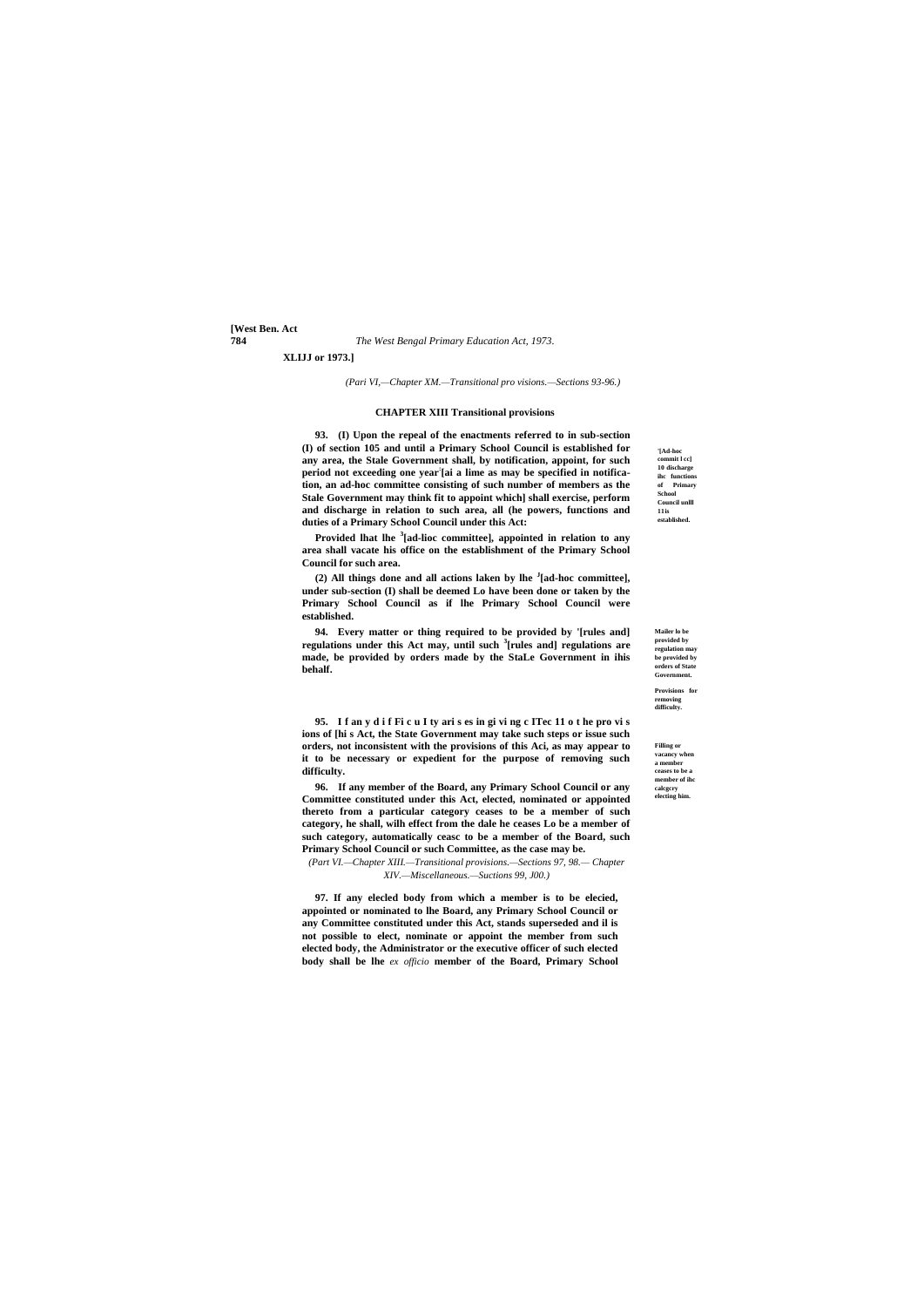**AppoinL - mcnlAihen circling body is superseded.**

**Power of** stale **Gov em mem lo suspend proceedings.**

> **Enquiry into lhe affairs of lhe Board □nd ihe Primary School Council,**

**5 of 1908.**

**Council or the Committee, as the case may be. He shall cease to be such member as soon as the elected body is reconstituted and the election is held or the appointment or nomination, as lhe case may be, is made.**

*98. [(Power to take over management of and accept properties of primary school and to bring it under the management of Primary School Council.)— Omitted by s. 12 of the VVej/ Bengal Primary Education (Amendment) Act, 1997 (West Ben. Act XIII of 1997).]*

### **CHAPTER XIV Miscellaneous**

**99. (1) The State Government may, by an order in writing specifying the reasons therefor, temporarily suspend the execution of any resolution or order of lhe Board or a Primary School Council or of any Commiilee of lhe Board or the Pri mary School Council or temporarily prohibit the doing of any act by it which is purported or intended lo be done under this Acl, if lhe Siale Government is of opinion LhaL such resolution, order or act is in excess of the powers conferred by or under this Act upon the Board, the Primary School Council or the Commiilee, as the case may be.**

**(2) Whenanyorderismadeundersub-section(l),iheStaicGovenimenl shall give the Board, the Primary School Council or the Committee of the Board or the Primary School Council an opportunity to express its views on such order and after considering the views of the Board, the Primary School Council or the Commiilee, as the case may be, revoke or confirm such order.**

**100. (1) The State Government may, from time lo time, cause enquiry to be made by any person in regard to the Board or a Primary School Council on matters connected with primary education or any matter wilh respecl to which lhe sanction, approval, consent or order of the Slate Government is required by or under this Act.**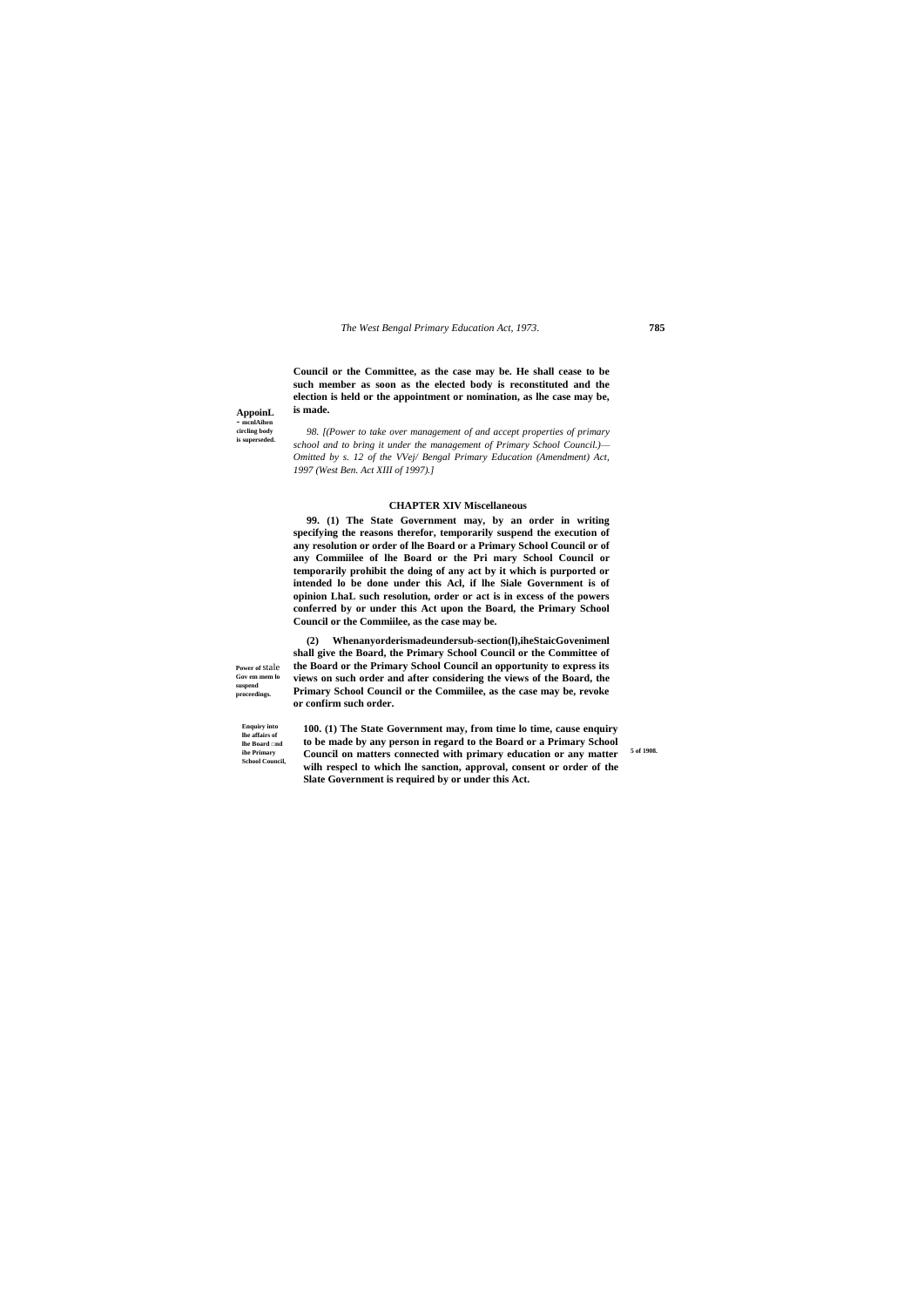**Bar** ID **simulla-**FLCDUS **membership.**

**[West Ben. Act XLIII of 1973.]**

> **Certain disputes lo be decided by I Vie Director,**

**Quorum for transaction of busincf-s.**

*(Part VI.—Chapter XIV.—Miscellaneous.—Sections 100A-100C.)*

**(3) The State Government may make orders as to lhe cost of enquiry made under sub-seclion (1) and as to the party by whom and the funds out of which such costs shall be paid and such orders may on lhe application of the State Government or the person named therein be executed as if it were a decree of a Civil Court.**

**'IOOA. (I) Notwithstanding anything contained in seclion 4, or subsection (2), or sub-seclion (2 A), of seclion 37, or sub-section (2) of section 38, where a person is elecled as a member of lhe Board or a Primary School Council, as the case may be, from more than one constituency, he shall retain his membership from one constituency and shall, wilhin ihirly days from the date of publication of his name in the** *Official Gazette* **under section 6 or section 41, as lhe case may be, resign his membership from the other constituency or constituencies, as the case may be.**

**(2) If the person referred to in sub-section (1) does not resign his membership from the other constituency or constituencies, as thecasemay be, his membership from all the constituencies shall stand cancelled on lhe expiry of ihirty days from the date of publication of his name in the** *Official Gazette* **under section 6 or seclion 41, as lhe case may be.**

**(3) The vacancy or vacancies caused under sub-seclion (2) shall be deemed lo be casual vacancy or casual vacancies, as the case may be, and shall be filled up i n accordance wilh the provisions of section 8 or section 43, as the case may be.**

**'lOOB. Any dispute relating to—**

- **(a) the eligibility of any person for election as a member of the Board or a Primary School Council, or any Committee thereof, or**
- **(b) lhe manner in which an election of any person as a member of the Board ora Primary School Council, orany Committee thereof, was held, or**
- **(c) the qualification of any person for continuing as a member oftheBoard ora Primary School Council, orany Committee thereof,**

**shall be decided by the Director.**

**l 100C. The quorum necessary for transaction of business al a meeting of lhe Board ora Primary School Council, or any Commiilee thereof, shall be one-fifth of the total number of members of the Board or the Primary School Council, or lhe Commiilee thereof, as the case may be.**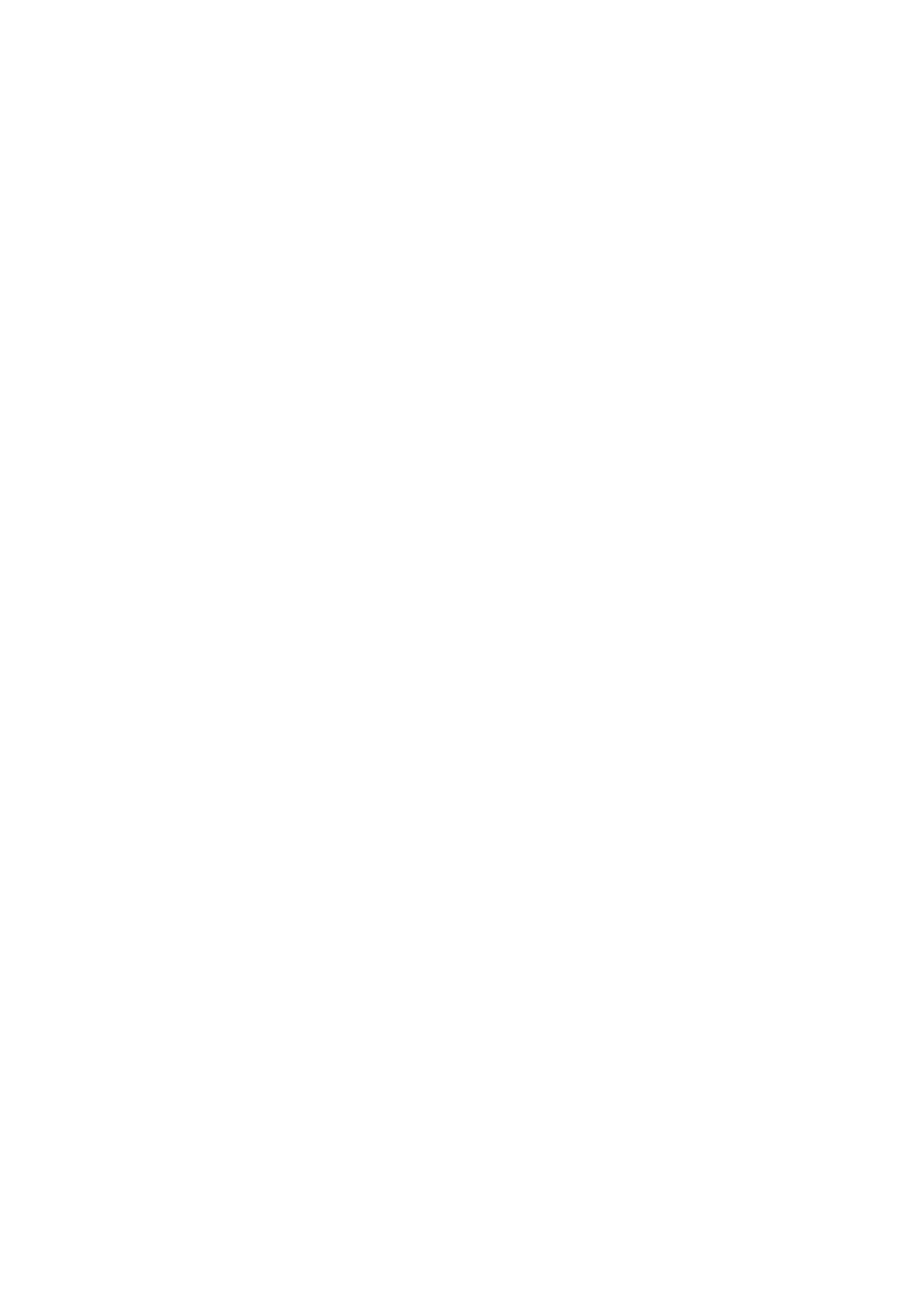,1.j-i-j........

### 7/if Wesl Bengal Primary Education Act, 1973. [West Ben. Act

(Part VI.-Chapter XIV.--Miscellaneous.--Sections 10] -105.)

101. The members of the Board, the Primary School Councils, certain  $\, {\rm persons}$ lo be or the Committees of [he Board or [he Primary School deemed (ol)c Councils, persons in [he service of tlic Board, Lhe Primary public scrvanis. School Councils or such Committees and any peison appointed under this Act u» audit (he accounts of the Board or of a Primary School Council or to perform any other duties under this Act or the rules and regulations made thereunder shall be deemed, when acting or purporting to act in Ihe discharge of their duties or the exercise of their powers under this Act or under the rules and regulations made thereunder, to be public servants within the meaning of section 21 of the Indian Penal Code.

indemnity. 102. No suit, prosecution or other legal proceeding whatsoever shall lie against any person for anything in good faith done or intended to be done under this Act.

103. No act or proceeding laken under this Acl by the Board or a Savings. Primary School Council or a Committee of the Board or lhe Primary School Council shall be invalidated merely by reason of the existence of a vacancy or vacancies among its members.

Deicgaiion. 104. (1) The Slate Governmenl may by notification delegate, subject to such conditions as it may specify, all or any of its powers under this Act to any officer or authority subordinate lo it,

> (2) Nothing in sub-section (I) shall derogate from the right of the State Governmenl to exercise any of the powers delegated by it under lhat sub-section.

105. (I) The Bengal (Rural) Primary Educalion Act, 1930, lhe West Bengal Urban Primary Education Act, 1963, and the West Bengal (Rural) Primary Education (Temporary Provisions) Act, 1969, are hereby repealed.

(2) Upon such repeal,—

Repeal und

continuanc

e.

(a) all properties and assets vested in the District School Board eSlublishud for a district shall vest in, and all rights, liabilities and obligations acquired or incurred by such District School Board before such repeal shall stand transferred to, [lie Primary School Council established for the district:

Provided that until such Primary School Council is established such properties and assets shall be deemed lo be wested in, and such lights, liabilities and obligations shall be deemed to be transferred to, the '[ad-hoc committee] appointed under section 93 in relation to the district,

Ben. Aci Vit of 1930 West Ren AclXXVIU of 1963. Wesl Bin. Aci XII of  $\blacksquare$ 1969.

45 of 1360.

782

'The words viiihin ihe it(uajr brackets were subsliluled lor Ihe ward "Administrator" by s. 23 or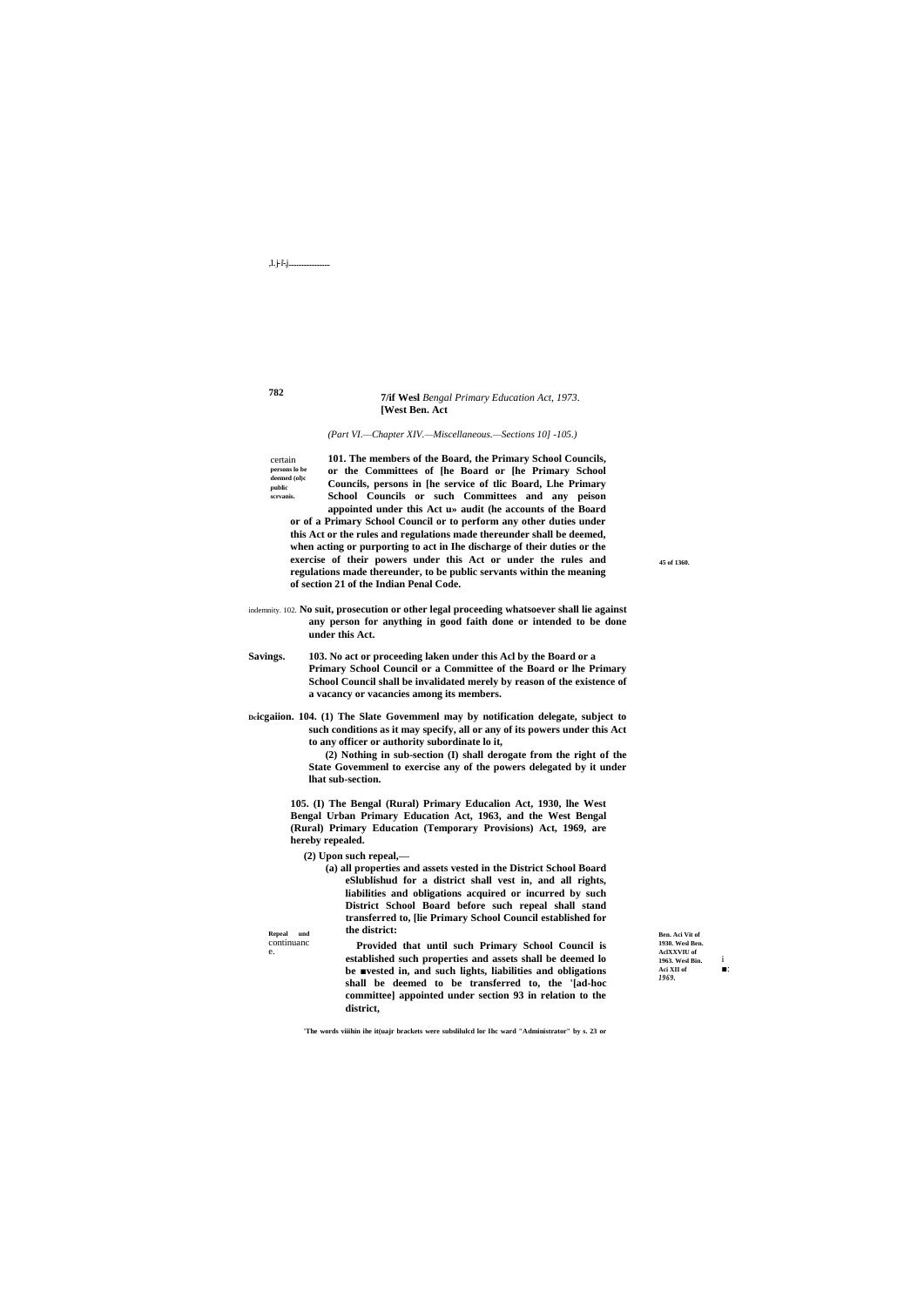**7/if Wesl** *Bengal Primary Education Act, 1973.* **[West Ben. Act**

**the West Bengal Primary Education (Amcndmcnl) Acl. I960 (Wesl Ben. Acl XLVII of 1980).**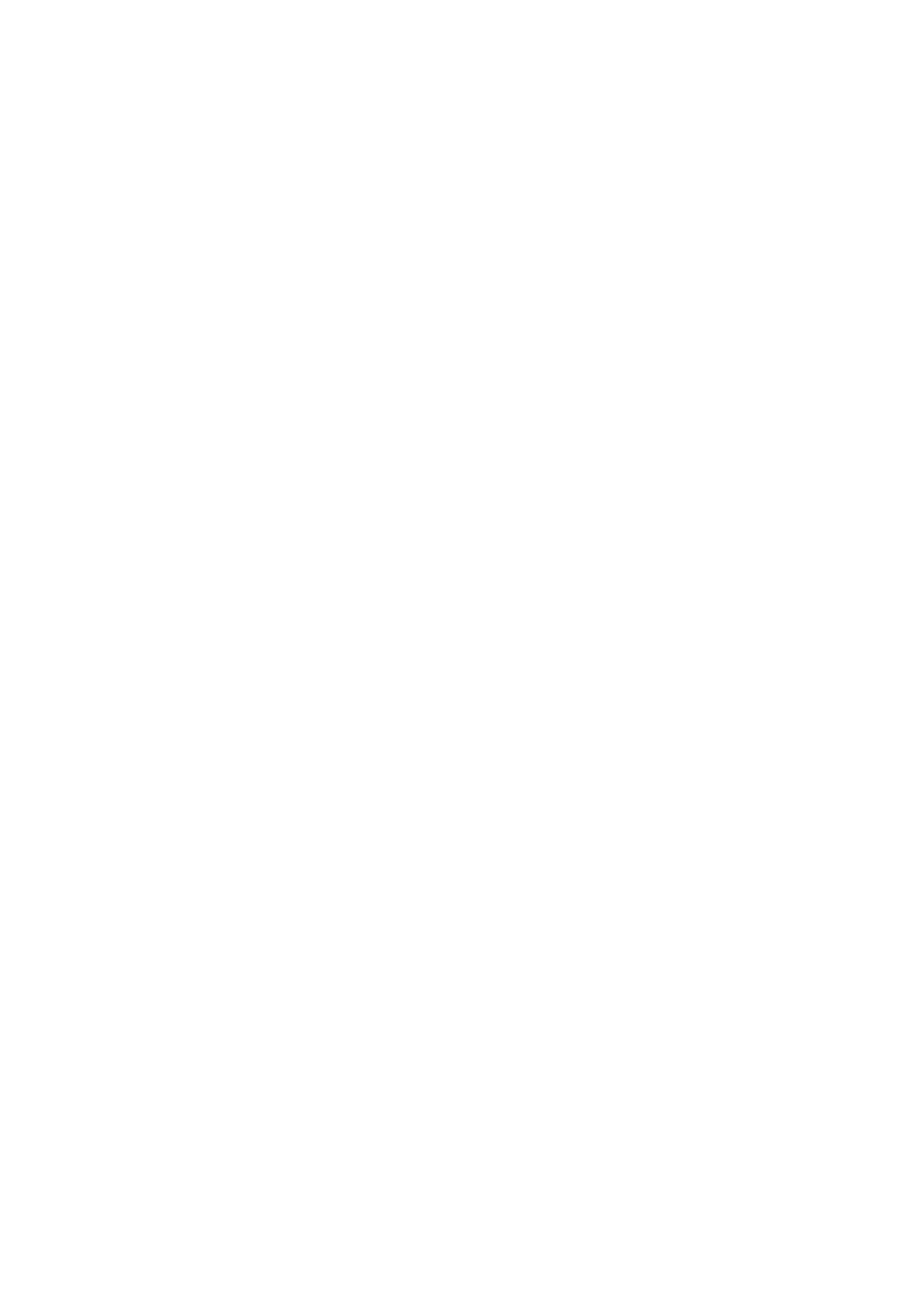## **XLUI of 1973.]** *The West Bengal Primary Education Act, 1973.* **783**

**Ben. Acl Vll of 1930. Wesl Ben. Act XXVIIt of 1963.**

*(Part VI.—Chapter XIV. —Miscellaneous.—Section 105.)*

- **(b) all legal proceedings instituted or remedies enforceable by or against the District School Board estublislied for a district before such repeal may be continued or en forced, as the case may be, by or against the Primary School Council established for the district and until such Primary School Council is established, by or against the '[ad-hoc committee] appointed under section 93 in relation to the district,**
- **(c) <sup>13</sup>fall officers, teachers and other staff of primary schools] employed by the District School Board established for a district and continuing in office <sup>3</sup> [or primary schools] immediately before such repeal shall be deemed to be employed by the Primary School Council established for the district on such terms and conditions as may bedeiermined by the Suite Government:**

**Provided that until such Primary School Council is established such officers and other persons shall be deemed lo be employed by the '[ad-hoc commiilee] appointed under section 93 in relation Lo the district,**

**(3) All primary schools recognised under the Bengal (Rural) Primary Education Act, 1930, or (he West Bengal Urban Primary Education Act, 1963 <sup>J</sup> [and all primary schools under private ownership which receive salary for lhe approved teachers from die State fund and which were recognised by lhe competent au thori ties in terms of Lhe orders issued by t he Education Department or the Director of Public Instruction from time to time otherwise than the provisions of the said repealed AclsJ, '[shall con tin ue to be recognised ] under ill is Acl unLil the expiration of lhe period of recognition subject, however, to the power of the Primary School Council having jurisdicLion to withdraw recognition in accordance with the provisions of this Act.**

**(4) Notwithstanding the repeal of the Bengal (Rural) Primary Education Act, 1930, all nilcs, orders and notifications made or issued** 

<u>.</u>

**<sup>&#</sup>x27;5ff fool note 1 on page 782,** *aitlc.*

**The words within lhe square brackets were subsliluted Tor lhe words "all officers and olher persons" by s. 13(a)(i) of lhe West Bengul Primary Education (Amendment) Act. 1997 (Wesl Ben. Acl Xlli of IM7).**

**<sup>&#</sup>x27;The words within lhe square brackcLv were added by s. 13(a)(ii),** *ibid.*

**<sup>4</sup>Tlie words** <sup>W</sup>**'iihin lhe square brackets were inserted by s. 13(b),** *ibid. .*

**The words wilhin the square bra eke is were subslilulcd for lhe words "shall be deemed lo have been recognised" by s. 4 of lhe Wesl Bengal Hrim.iry Education (Amendmenl) Ad. 1996 (Wesl Ben. Acl IV of 1996), w.e.f. 1.2.19%.**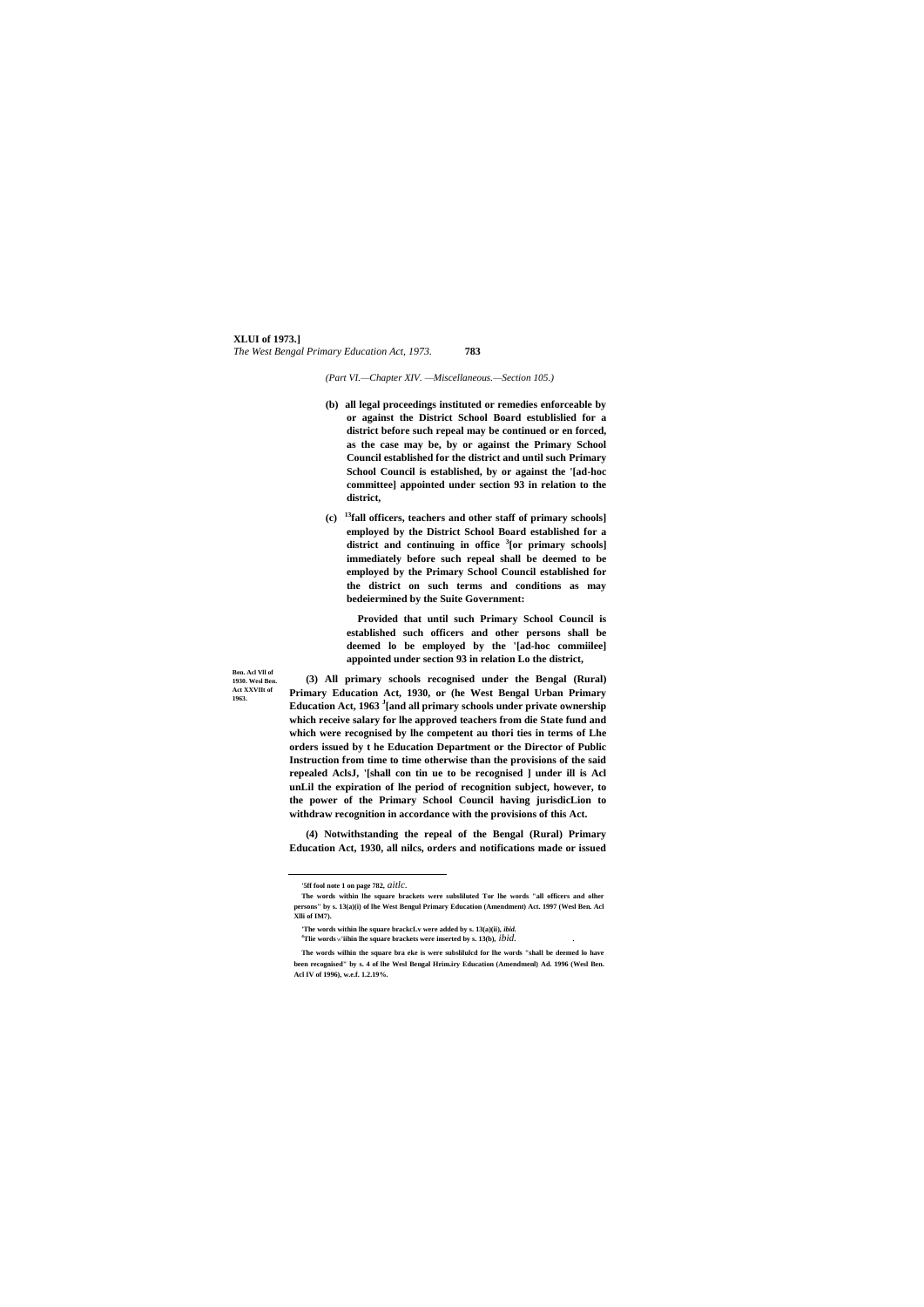**from time to time under the said Act, applicable lo a District School Board and**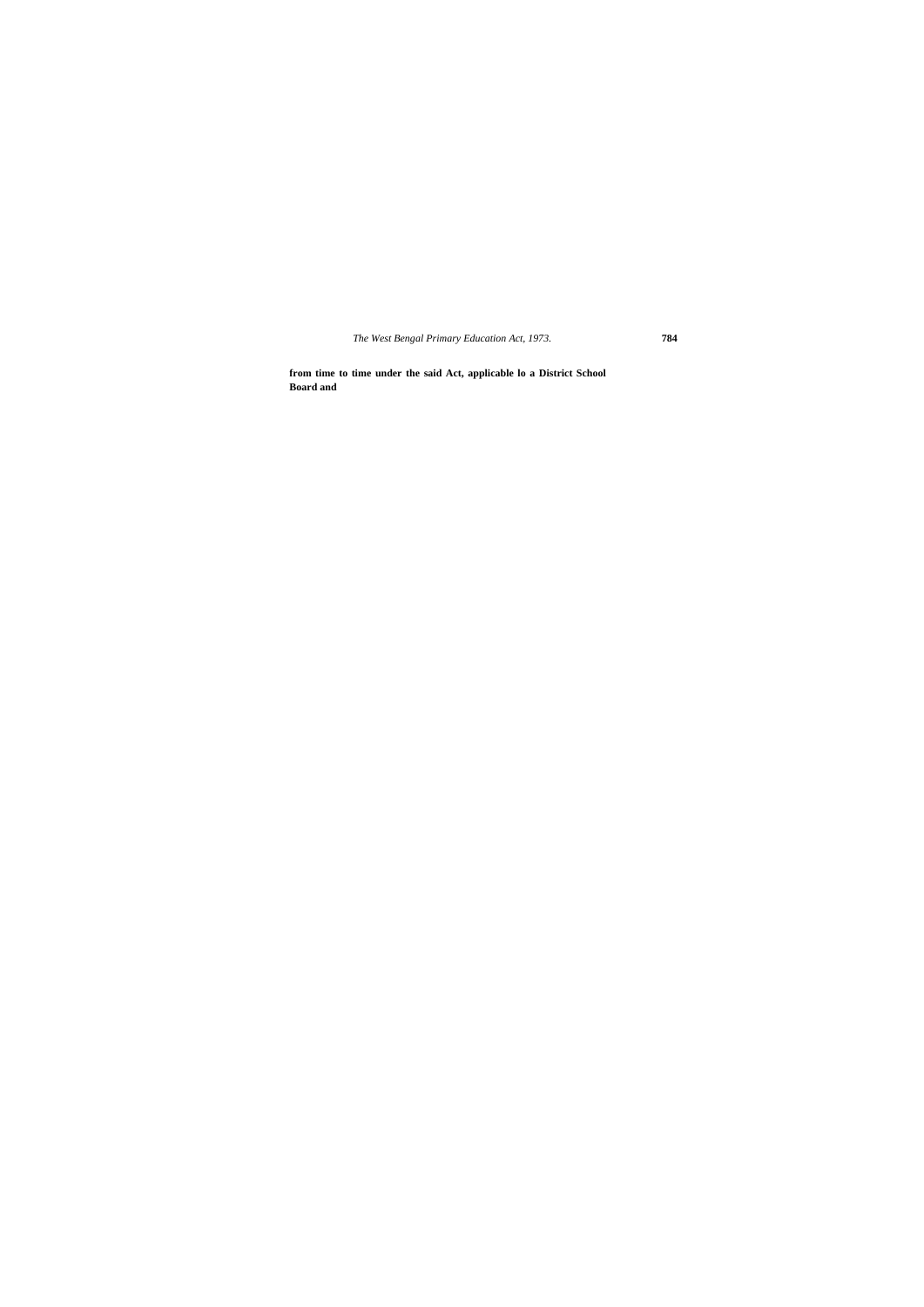**[West Ben, Act >**

### *(Pari VI.—Chapter XIV.—Miscellaneous.—Section 106.) .*

**continuing in force immediately before such repeal shall continue in force in so far as they arc not inconsistent with the provisions of this Act until they arc repealed or amended.**

**Powerof 106. (1) The State Government may, after previous publication, Govern muni 171 a ^ c ru' es f°<sup>r</sup> carrying out the purposes of this Acl.**

> **'(2) In particular, and without prejudice to the generality-of lhe foregoing power, such rules may provide for all or any of the following matters:—**

- **(a) Lhe manner of election of the members of the Board referred to in clauses (c), (d), (e), (f), (g), (h) and (i) of section 4;**
- **-(aa) the conditions subject to which punishment may be awarded-—■**
	- **(i) by the Board on lhe members or its staff, other than the Secretary and Lhe Financc Officer, under subsection (8) of section 17,**
	- **(ii) by a Primary School Council on the members of its staff, other lhan lhe Secretary and the Finance Officer, under sub-seclion (3) of section 56,**
	- **(iii) by a Primary School Council on a teacher, or a member of Lhe non-teac h i ng sta f f, o f a pri m a ry s c hoo I u nder I he control of that Primary School Council;**
- **(b) lhe allowances, and the rales of allowances, referred lo in section 18;**
- **3 (bb) the manner of election of the members of the Curriculum**

**Committee referred to in clauses (d), (e), (f) and (h) of sub- seclion (I) of section 23;**

**'Sub-see lion (2) was subslimrcd Tor the original section by s.** *5* **of lhe Wesl Bengal Primary Educalion (Amcndmcnl) Acl, 1996 (Wttl Ben. Acl IV or 1996), w.e.f. 1.2.1996. Prior lo Ihis substitution, ihcrc occurred following changes, namely:—**

- **(i) in clause (a), Ihc words, brackets and letters "clauses (c), (d), (e), (f), (g). (h) and (i) were**  subslilulcd for Ihe words, brackets and lellcrs "'clauscs (b), (c). (d), (c). (Q and (g) by s. **2>l(a) of the Wesl Bengal Primary Education (Amendment) Acl. I960 (Wesl Ben. Aci XLVII of 19H0),**
- **(ii) ctausc (b) was omillcd by s. 28(a) of ihc Wesl Bengal Primary Education (Amendment) Aci, 1994 (Wesl Ben. Aci XIX of 1994),**
- **(iii) in clause (i). Ihc words, brackets. Idlers and figures "clauses (c), (d), (g), (gg) and (ggg) of sub-seclion (2) of seciion 38" were subslilulcd for Ihc words, brackcls. Idlers and figures "clauses (e), (d), (e) and {() or sub-seclion (2) of see lion 39" by s, 24(b) oflhe Wesl Bengal Primary Educalion {Amcndmcnl) Acl, 1980 (Wesl Ben. Acl XLVII or 1980).**
- **(iv) clause (i) was omilled by s. 28(b) of lhe West Bengal Primary Education (Amendmeni) Aci, 1994 {Wesl Ben. Act XIX of 1994),**
- **(v) clausc (9a) was inserted bys. 6(2) oTihe Wesi Bengal Taxation Laws (Amendment) Acl. 1986 {West Ben. Acl I of !9H6), and**
- **(vi) clausc (9b) was inserted by s. 8(2) of lhe Wesl Bengal Taxation Laws (Second Amcndmcnl) Acl, 1990 (Wesl Ben. Act VIII or 1990).**
- **:Clausc (aa) was inserted by s. 20(1) of the Wesl Bengal Primary Educalion (Amendment) Act, 1999 (Wesl Ben. Acl X of 1999), 'Clauses (bb). fbbS) and (bbbb) wen; inserted by s. 20(2).** *ibid.*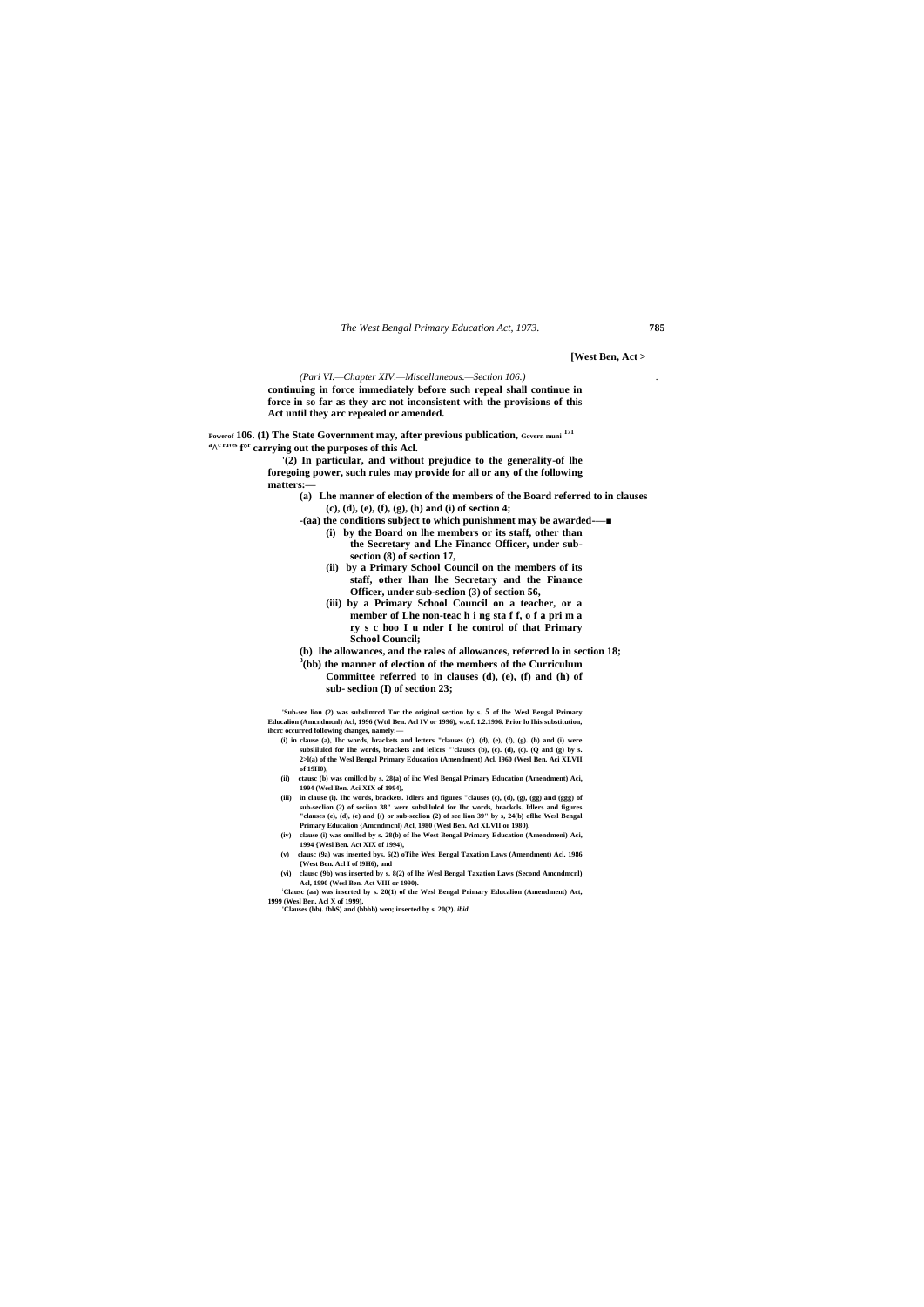**XLIII of 1973.]**

*{Pan VI,—Chapter XIV.—Miscellaneous.—Section 106.)*

**'(bbb) the manner of election of lhe members of the Evaluation Committee referred to in clauses (e), (g), (h) and (j) of sub- '■ seclion (1) of seclion 24;**

- **'(bbbb) lhe manner of election of the members of the Development Committee referred Lo in clauses (e), (g) and (h) of sub- seciion (1) of seclion 25;**
	- **(c) the form of the budget estimate of lhe Board referred to in sub-section (1) of seclion 30;**
	- **(d) the manner of keeping an account of the Board referred ta in seclion 34, and the manner of examination and audit of accounts of lhe Board referred to in sub-section (L) of seclion 35;**
	- **3 (e) lhe manner of election of ihc members of—**
		- **(i) a District Primary School Council referred to in clauses (d),**  $(e)$ **<sub>T</sub>**  $(0, (g)$ **, (h), (i) and (ii) of sub-section (2) of section 37,**
		- **(ii) the Siliguri Primary School referred to in clauses (d), (e). (0. (g). (h), (i) and (j) of sub-section (2A) of seclion 37, and**
		- **(iii) the Calcutta Primary School Council referred to in clauses (c), (d), (g), (gg) and (ggg) of sub-section (2) of section 38;**
	- **(f) lhe Form of the budget estimate of lhe Primary School Council referred to in sub-section (1) of section 69; \_**
	- **(g) lhe manner of reapproprialion lo be sanctioned under seclion 71, the manner of keeping an account of a Primary School Council referred to in section 73 and the manner of examination and audit of accounts of a Primary School Council referred to in section 74;**
	- **(h) lhe manner in which lhe tax referred to in seclion 77 shall be levied and collected;**
	- **(i) ihe form of the scheme referred to in, and the particulars referred lo in clause (g) of section 80;**
	- **(k) any other matter which may be, or is required lo be, prescribed.**

j\* \* \* \* \*

**(3) All rules mode under ihis Act shall be laid for not less lhan fourteen days before the Stale Legislature as soon as possible after they are made and shall be subjcci to such modification as the State Legislature may make during lhe session in which they are so laid. Any modification of the said rules made by lhe State Legislature shall be published in the** *Official Gazette,* **and shall, unless some later date is appointed by the Sluie Government, come into force on lhe date of such publication.**

*'See* **foot-note 3 on page 7IH,** *anie.*

**'Clause (c) was substituted Tor lhe original clausc by s. 20(3) of the West Bengal Primary Education (Amendmenl) Act, 1999 (West Ben. Act X of 1999).**

**'Clause (j) was omitted by a. 20{4),** *ibid.*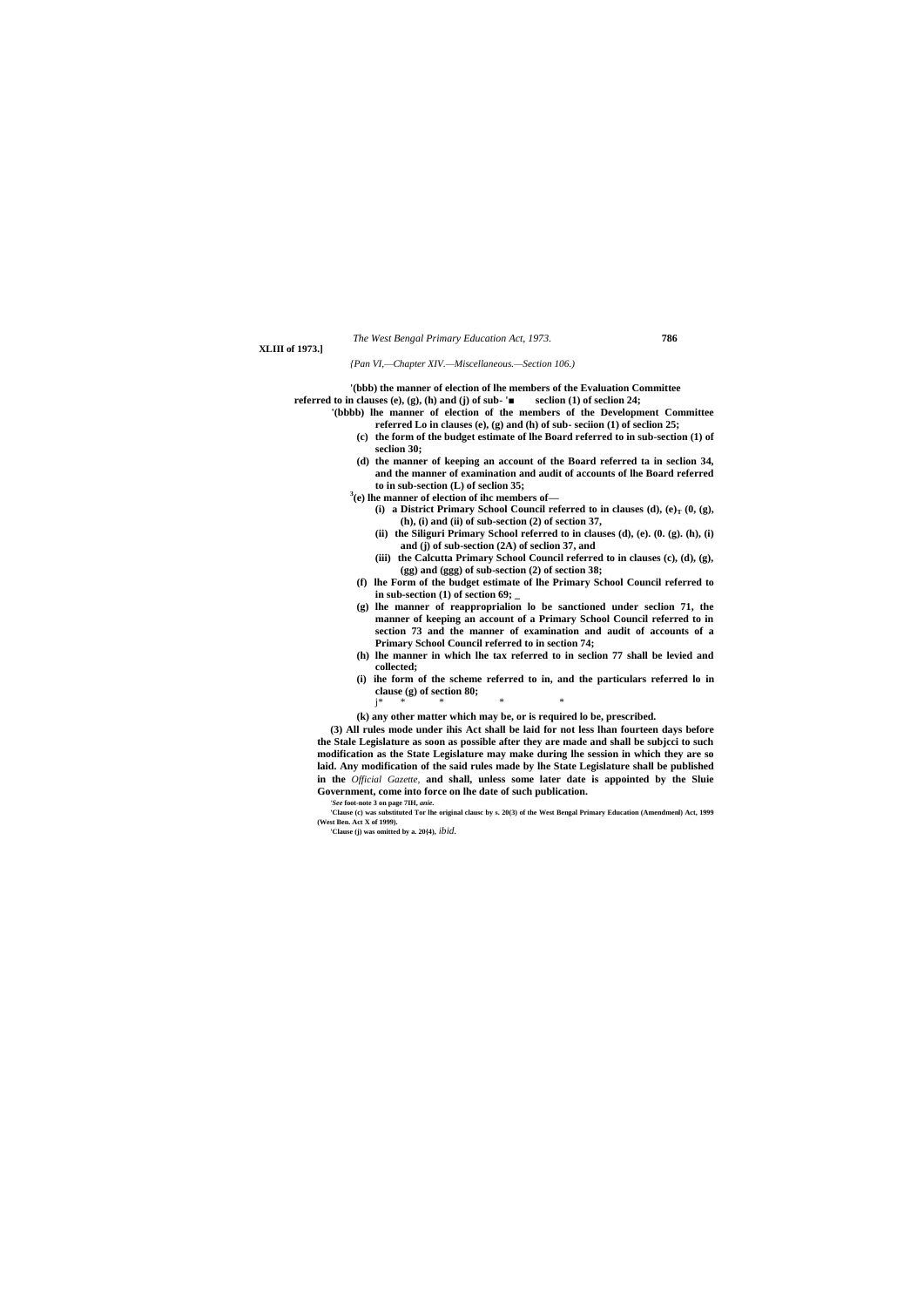## **[West Ben. Act XLIII of 1973.]**

# *(Pari VI.—Chapter XIV.—Miscellaneous.—Section 107.)*

**Power of the suite of the suite of the suite of the suite of the suite of the suite of the suite of the suite of the suite of the suite of the suite of the suite of the suite of the suite of the suite of the suite of t place or making rules. i7. Notwithstanding anything contained in secuon 106 or elsewhere s Act, the Slate Government may— (a) issue any notification or order for carrying out any of the purposes of this Act for which that Government does not consider it necessary to make rules, or (b) issue any notification or order, not inconsistent with the provisions of this Act, in place of making rules under this Act if that** 

**Government considers it necessary so to do.**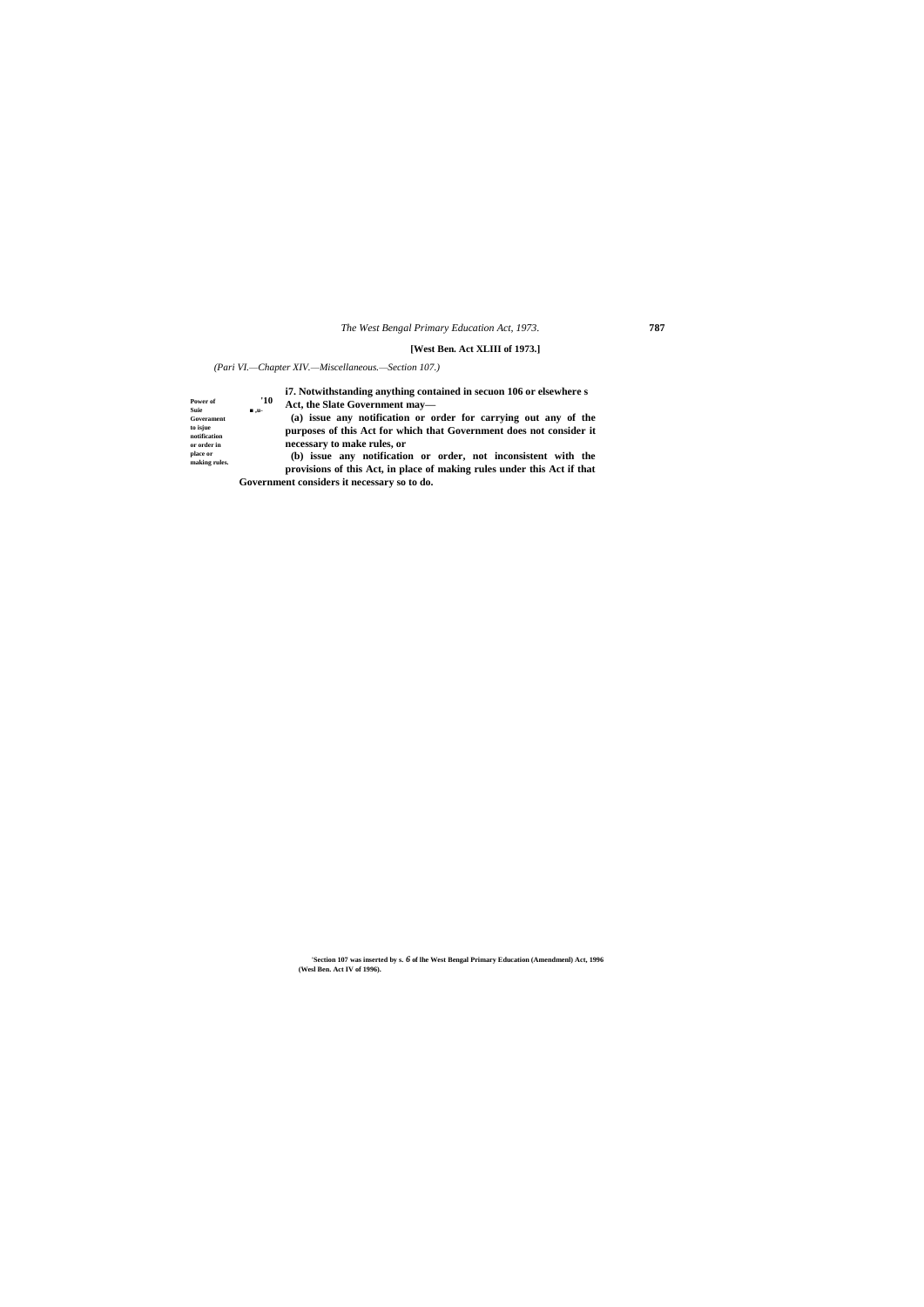#### *The West Bengal Primary Education Act, 1973.* **788** *l Sec* **fool-role 4 on page 710,** *ante.*

**The words 'and .shall also mean and in elude pan or a District declared by the Stale Government as an "educational District" by notification published in (he** *Official Gazelle'* **were omitted by s. 2(1) of the Wesl Bengal Primary Educalion (Amendment)** 

**Acl. 1599 (Wesl Hen. Acl X of 1999). -'Clause (viiia) was inserted by s. 2(2)oTlhe WeM Bengal Primary Education (Amendment) Acl, 1980 (West Ben. Acl XLVII of 1980).**

**'The words within the square brackets were substituted for ihe words "24- Parganas," by s. 2(b)[i) of Ihe West Bengal Primary Education (Amendment) Acl, 1994 (Wesl Ben. Acl XIX of 1994).**

**The words within Lhc square brackets were substituted Tor the words "West Dinajpur," by s. 2(b)(ii),** *ibid.*

**•The word within the square brackets was subsliluled Tor Ihe word "nurture" by s. 2(2) of the West Bengal Primary Education (Amcndmcnl) Acl. 1999 (Wesl Ben. Acl X or 1999).**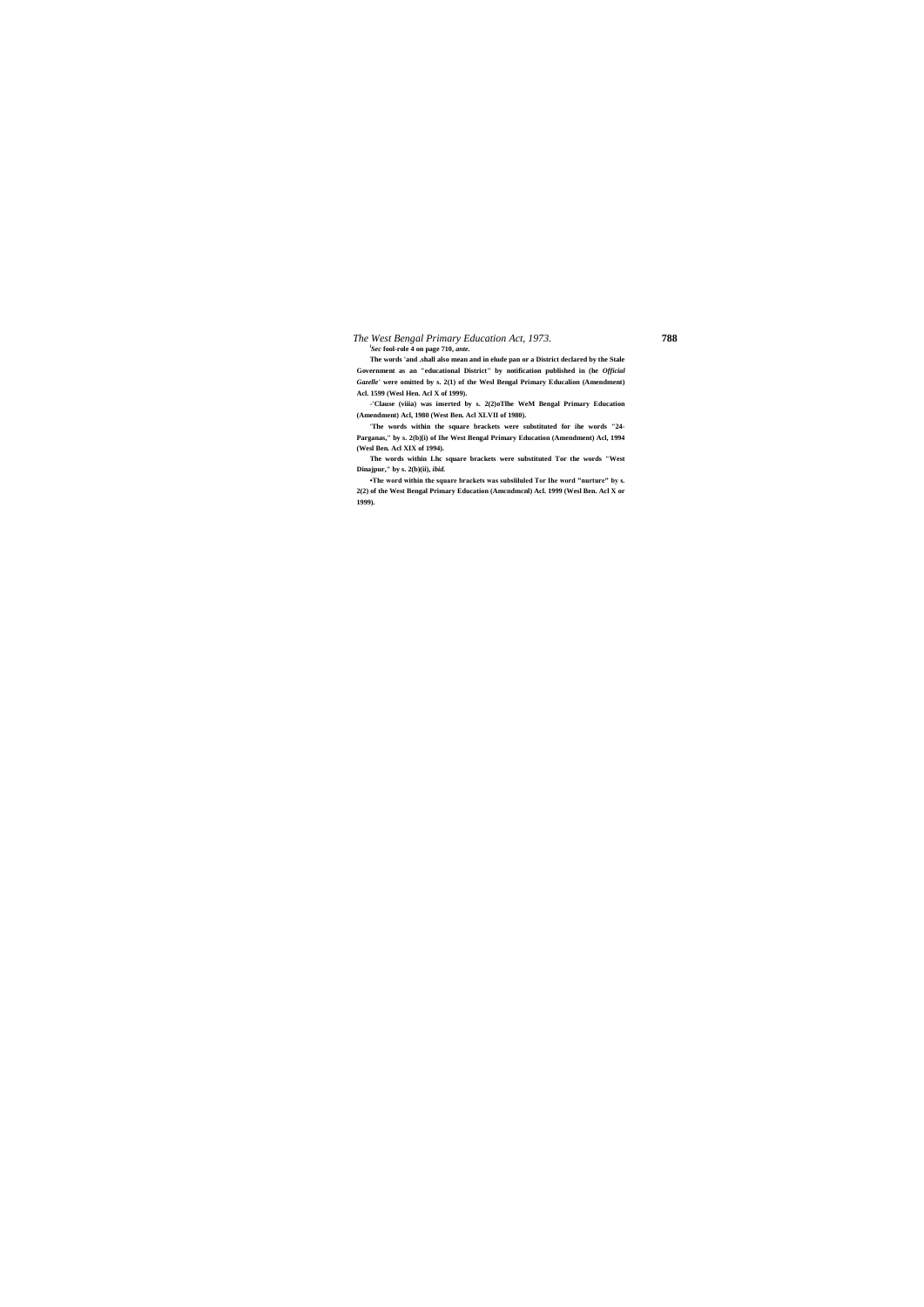**'Clause (\*) w;is subsliluled for lh« original clause by s. 2(a) or Ihe Wesl Bengal Primary Education (Amendment) Acl, 1988 (We.\t Ben, Acl XVtlt tiT 198S).**

**The words within Ihc square brackets were subsuiulcd for Ihe words "Junior Basic Training (nsliiulion" by s, 2(c) or ihc Wesl Bengal Primary Educalion (Amendmenl) Acl. 1994 (Wesl Ben, Acl XIX or 1994),**

**'Clause (xiii) was subslilolcd for ihe original clause by s. 2(1) of ihc Wesl Bengal Primary Educalion (Amendment) Acl, 1SJ97 (West Ben. Acl XI tt of 1997). Prior lo this substitution, the words, and figures "Howrah Municipal Corporation Acl. 1980", with llic marginal reference "Wesl Ben, Acl LVItl of 1980," were substituted Tor ihe words and figures "Howrjh Municipal Acl, 1965" wilh ihe marginal reference "Wesl Ben. Acl XVII of 1965." by s. 2(d) or Ihc Wesl Bengal Primary Educalion (Amendment) Acl. 1994 (West Ben. Acl XIX of 1994).**

**'Clause (xiv) was omilled by s. 2(3) of the Wesl Bengal Primaiy Education (Amendmcnl) Acl, 1980 (West Ben. Acl XLVU of 1980). -**

**'Clause (xva) wax inserted by s. 2(1) of [he Wesl Bengal Taxation Laws (Second Amendment) An. 1989 (West Ben. Acl XX of 1989).**

**:Clause (xvii) was first substituted by s. 2(c) of the Wesl Bengal Primary Education (Amendment) Acl, 1994 (West Ben. Act XIX of 1994). TJicreafter, the same was rcsubslilulcd hy s. 2(1) of the West Bengal** Primary **Education (Amendment) Act, 1996 (Wesl Ben. Act IV of 1996), w.e.r, 1.2.1996.**

**'Clause (xviii) was substituted for the original clause by s. 2(1) or the Wesl Bengal Primary Education (Amendment) Acl, 1996 (West Ben. Act IV of 1996). Prior to Ihis substitution, (he words "and includes a junior basic school" were added, in ihe original clause, afler ihe words "under ihis Act" by s. 2(1) of the Wesl Bengal Primary Education (Amendment) Acl, 1983 (Wesl Ben. Act XLVII of 1983).**

**""Clause (xix) was substituted for the original clause by s. 2(3) of the Wesl Bengal Primary Education (Amendment) Acl. [999 (Wesl Ben, Act X of 1999). Prior to this substitution. Ihe words "under this Acl, and includes Ihe Primary School Council Tor ihe sub-division of Siliguri;" were substituted for the words "under Ihis Acl;" by s. 2(b) of the Wesl Bengal Primary Education (Amendment) Acl, 1988 (Wesl Ben. Acl XVIII of 1938).**

**The words within the square bracked were inserted by s. 2(3)oTlhe Wesl Bengal Primary Educalion (Amendment) Acl. 1996 (Wesl Ben. Acl IV of 19%).**

**<sup>1</sup> CI a use (** kx **i n) was i nse rted by s. 2(2) or lh e Wes l B cngal Pri ma ry Ed uca lion (A me ndme n l) Acl, 1933 (Wesl Ben. Acl XLVI1 of 1983).**

**<sup>3</sup>Thc word within Ihc square brackets was substituted for ihc words "elifter wholly or in part" by s. 2(4) of Ihe Wesl Bengal Primary Education (A mend men I) Acl. [999 (Wesl Ben. Act X or J999).**

**'Clause (xxii) was omilled by s. 2(4) oft he West Bengal Prim,try Educalion (Amendment) Acl, 1980 (West Ben. AclXLVIf of 1980).**

**<sup>3</sup>Cluuse (xxiia) was inserted by s. 2 (2) of ihe West Bengal Primary Education (Amcndmenl) Act, 1997 (West Ben. Act XIII or 1997).**

**'Cla use (xx i i i) was o m i I led by s. 2(f) of I he West B e ngal Pri ma ry Ed u ca I i on (Amend m en 1) Aei, 1994 (Wesl Ben. Acl XIX or 1994).**

**'Clause (xxiv) was omitted by s. 2<g).** *ibid.*

**5 Sub-scclion (2) was subslilule J Tor (he original sub-scclion by s. 6(c),** *ibid.*

**<sup>J</sup>The words "and lite Vice-Presiiienl" were omiticd by s. 6(d).** *ibid.*

**7 Sub-5eclion (2) was omillcd by s. S(b).** *ibid.*

**■The word wilhin ihc square brackets was subslilulcd for the word "clcclcd" by s. 8(c),**

**1 S ec lion 18 A was lin,( i nscrted hy s, 3 o f ihc Wesl B c ii£al Pri ni ary Ed u cal i on (A me i id u ic n l) Act, 1987 (Wesl Ben, Acl XIV of 1987). Then ihc same was subslilulcd by 5. 5 of (lie Wesl Bengal Primary Educalion (Amendment) Acl, 1999 (WtM Ben. Act X or 1999). Prior lo this substitution the words "not exceeding tine year al a lime," were substituted for the words "not exceeding one year,", in previous icelion ISA, by s.** 1 **of llie** Wl-si **Bengal Primary Educalion (Amendment) Acl, 1991 (West Ben. Acl IX nf 1991).**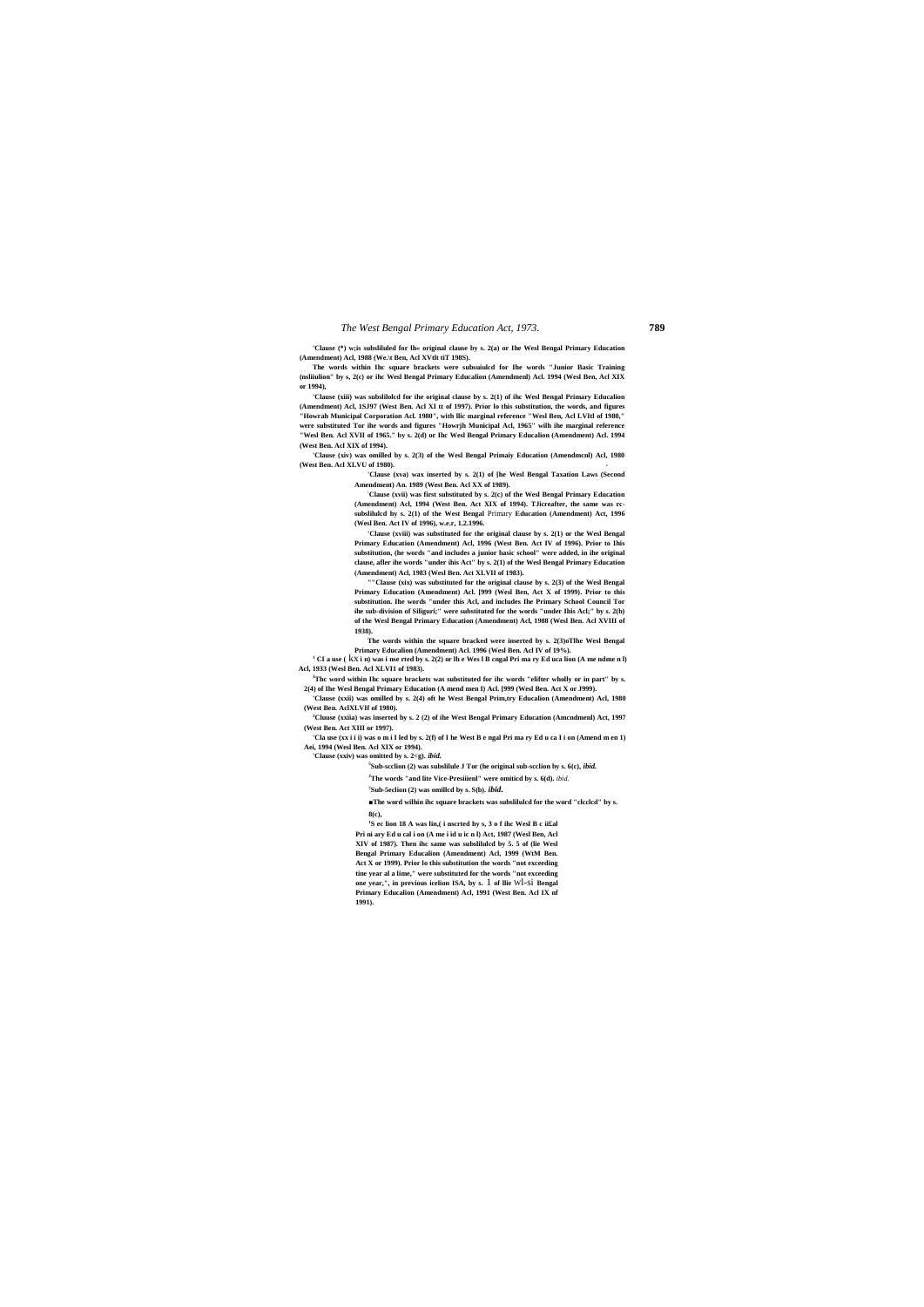*The West Bengal Primary Education Act, 1973.* **790 'Clause (b) was subs 11 lulu d (fir (he original chiusc by s. 6(1) of Lhe Wesl Bengal Primary Education {Amendment) Acl, 1999 (West Ben. Acl X of 1999). <sup>J</sup>Clauses (bb) and (bbb) were inserted by s 6(2),** *ibid.* **'Clause (c) was omilled by s, 6(3).** *ibid.*

**""Clause (e) was omilled by s. fi(-i),** *ibid.*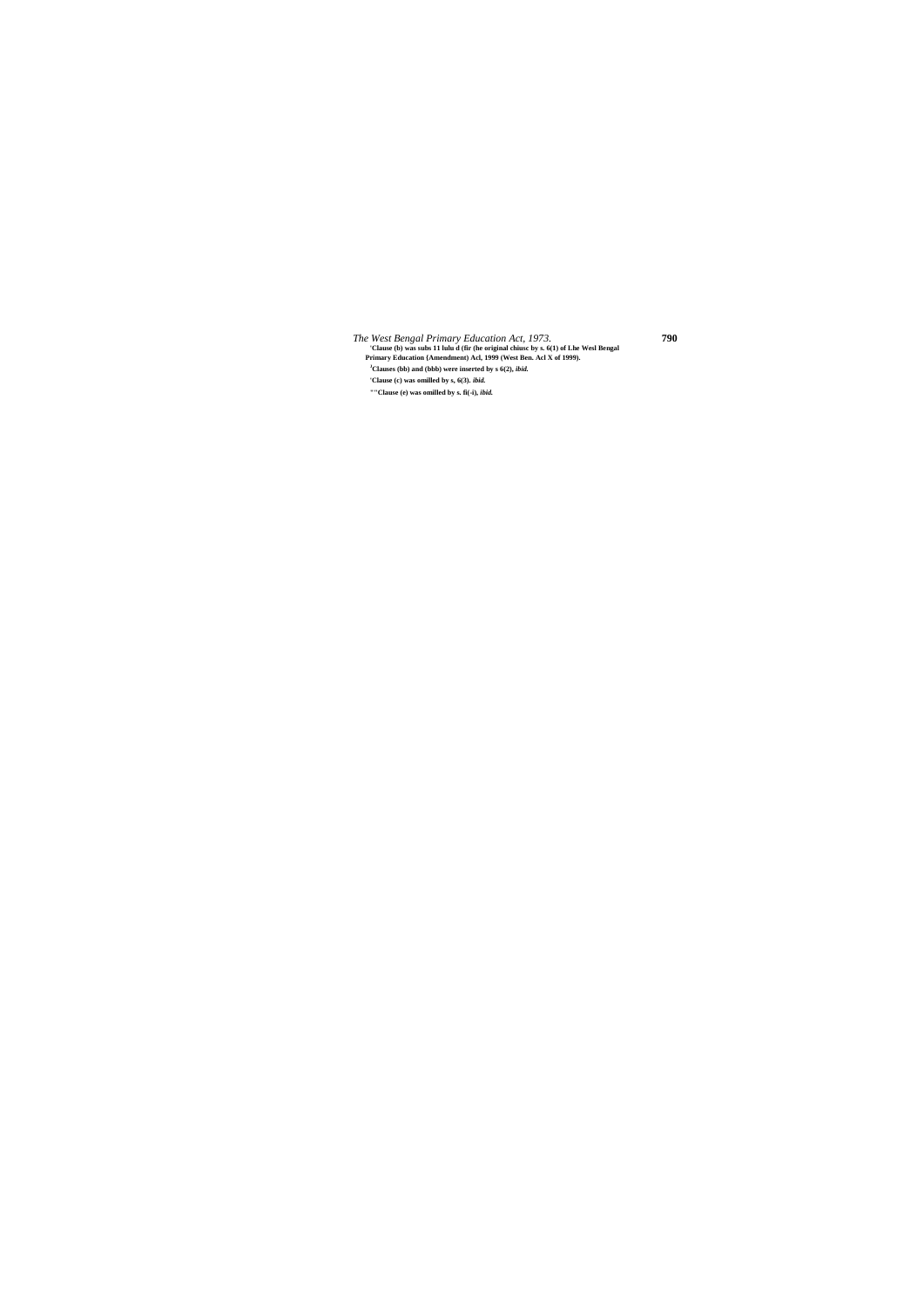**'The words wilhin the square hrnckcls were inserted by s. 5(1) of Ihc Wesl Bengal Primary Educalion (Amendment) Acl, 1980 (**Wl\*s<sup>I</sup> **Ben. Acl XLVH of I9SQ), 'Clause (kk) was inserted by s.** *A* **of Ihc Wesl Bengal Primary Education** 

**(Amcndmcnl) Atl. 1937 (Wesl Ben. Acl XIV or 19S7).**

**'Tlic words wilhin (he; .square brackels were suh.siiruled for ihc wards "lo make regulations determining"** *by* **s. 6(5) of (he Wesl Bengal Primary Educalion (Amendment) ACL 1999 (West Ben, Acl X of 1999).**

**<sup>J</sup>The words wilhin ihc square brackets were subsliluled for the word "Dircclor" by s. 6(6),** *ibid.*

**'Clause (o) was omilled by s,** *A* **or the Wesl Bengal Primary Educalion (Amendment) Acl. 1997 (West Ben, Acl Xltt of 1997).**

**'Clause (qq) was inserted by s. 5(2) ofllie West Bengal Primary Education (Amcndnirnt) Act. 19K0 (West Ben. Acl Xt.VIt of I9S0).**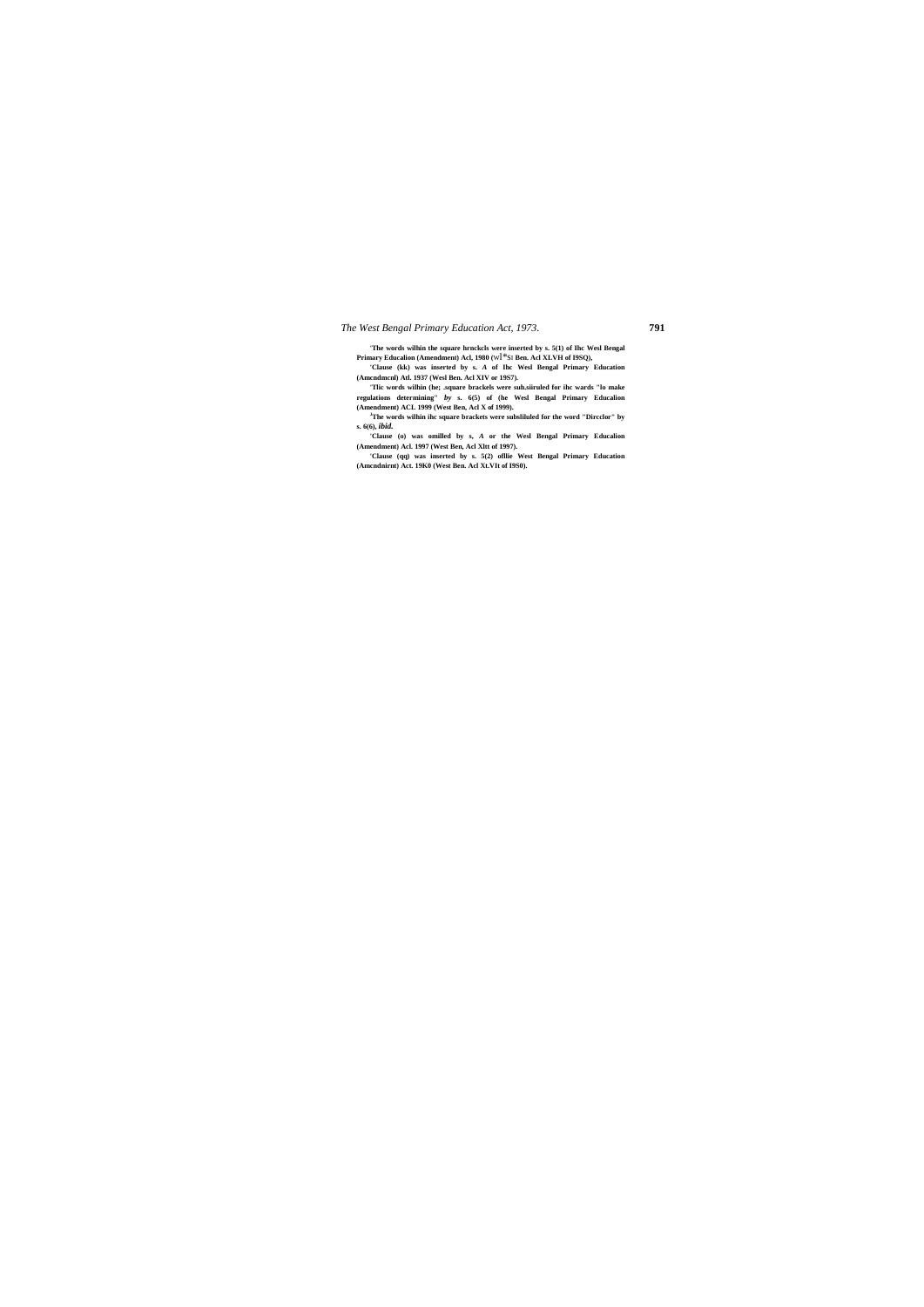*The West Bengal Primary Education Act, 1973.*<br>
'Clauses (i) and (ii) were first subslimicd Tor the original cluusu (i) by ,v 9(2)(c) of

**Llic West Bengal Primary Educalion (Amendment) Acl, (4^0 (Wesl Ben. Acl XLVII of 1980). Then, ilia proviso to clausc (i) was omillcd by s. 4(b) of (he Wesl Bengal Primary Educalion (Amendment) Acl, 19SK (Wesl Ben. Acl XVlllof 19SS). Finally, (he existing clausc (i) was subslitulcd for [he previous clausc by v 5(2)(h) of ihe Wesl Bengal Primary Educalion (Amendmenl) Acl. 1997 (West Ben. Act XLH of 1997). :Clausc (j) was subslilulcd for ihc original clausc hy s. 9(2)(0 llic Wesl Bengal** 

**Primary Educalion (Amendment Act 1980 (Wesl Ben. Acl XLVII of 1980).**

**'Clause (k)was inserted by 5. 15(c) oTlhe Wesl Bengal Primary Educalion (Amendment) Aci 1994 (Wesl Ben, Acl XIX of 1994).**

**i Si, e foot-note 9 on page 737, nn'.c**

**The words wilhin tlic square brackcls were substituted far (he words "Junior Basic Training Institute" by s. 16(d)(i) of Ihe Wesl Bengal Primary Education (An lend men 1) Acl,**

'The words within the square bnckclswcrc subslilulcd rorlhcwoiJsand figures "dccR'd or nominated under scclinn 37, seel ion 3S" by s, 17 of ihc Wesl Bengal Primary Educa **(Wesl Ben. Acl XIX of 1954).**

**1994 (West Ben. Acl XIX of 1994).**

**-The words within lhe square brackets were substituted for the words "Junior Basic Training Institutes" by s, 16(d}(ii),** *ihitt.*

**'The words wilhin lhe square brackets were substituted for** 

<sup>J</sup>Thc worik wilhin Ihe square brackets were substituted for ihc words "election or nomination" by s.18(a) of lite West Bengal Primary Education (Amendment) Acl, ISISM (Weil I <sup>^Thii</sup> words and figures wilhin ihe square brackets were substituted Tor ihc words and figures "section 37. section 38 or see lion 39" hy s, 14 of the Wesl Bengal Primary Educa **(Wesl Hen. Acl XLVII of 19S0).**

**the words "two shall be members" by s.l0(7)(i) or Ihe We,si Bengal Primary Education (Amendment) Acl, 1980 (Wesl Bcu. Acl XLVII of 1980). ,**

**'Sub-clauses (iv), (v) and (vi) were inserted by s. t0(7)(ii).** *Ibid.* **'CI.jju: (]) which was inserted by s. I (i(c) ol~ lhe West Bengal Primary Education (Amendment) Acl. 1994 (West Ben. Acl XIX of 1994), was omilled by s. 9(b) or the Wesl Bengal Primary Education (Amendment) Ael, 1999 (West Ben. Acl X of 1999).**

<sup>1</sup>**TIic words and figures within the square brackets with Ihc marginal rcfcrence were substituted Tor the words and figures "lhe Calcutta Municipal Act. 1951" with the marginal rcfcrcncc "Wesl Ben. Ac( XXXI11 of 1951" by 5. 10(2)(a).** *ibid.*

> **'Scction 7SA was added by s. 5(2) of**<sub>I</sub> he  $W_{CM}$  Bengal Toxnlion Laws {Amendmenl) **Act, I9R2 [Wol Btn. Aci V or 1952).**

**Tilt words and figures "orscction 39" were omillcd by s. 13 of the Wesl Bengal Primary Educalion (Amendment) Acl, 1980 (West Ben. Act XLVfl of t9S0),**

**'The words within the square brackets were substituted for Ihc words "Corporation of Calcutta," by s.** 

**26(a) or lhe West Bengal Primary Educalion (Amcndmcnl) Acl, 193-1 (Wesl Ben. Acl XIX or 1994). -The words within llie square brackets were .substituted for the words "Corporation of Calcutta," by s.** 

**26(b).** *ibid.*

**<sup>J</sup>The word "non-specified" was omillcd by s. 16(2).** *ibid.* **'The** *iLxfilaiiation* **wis substiluted for ihc original** *Explanation* **by s. 9(3) of the West Bengal Primary Education (Amendment) Acl, 1997 (West Ben. Acl Xtlt <>r 1997),**

**Tlic words within llie square brackets were substituted Tor the words "and th- iminiL-ipalilieK," by s, 10(1) of thtr West Bengal Primary Educalion (Amendment) Act. 1997 (Wesl Ben. Act XIII or 1997).**

**'The words within the square brackets were subslilulcd for Ihc words "in a municipality," bys. 10{2)(b)(i).** *ibid.*

**Tlic wo rds wi th i n ihc squ arc b rac kcts we rc subs l i t u ted Tor I he w 1 irUs " 11> the mun i c i pa I i ty " bys. I0(2)(b)(ii***).ibid.*

> **'Clause (a) was subslilulcd for lhe original clausc by s. 2(2)(a) or (lie West Bengal Taxalion I**jws **(Amendment) Acl. 1992 (Wesl Ben. Act II nl 1992),** w.c**.f. 1.4.1992.**

> **'Cliiutt (h) im Kubstilulird for llie originjl clause by s. 2(2)(b),** *ibid.* **Prior lo this substitution n proviso was added ID clause (b) bys. G(l)(b)(i}** *of* **(Ac Wesl Bengal**

**Tasalion L.1WS (Amendmenl) Acl, 19S& (Wesl Den. Acl I of 1986). ■"The words within lhe square brackets were subslilulcd Tor lhe words "coal** 

**mine" by s. 2(2)(o)(i) tif Ihe Wesl Bengal Taxation Law:, (Amendment) Acl, 1952 (West Ben. Ael II or 1902), w.L-.r. <sup>1</sup>.4.1592,**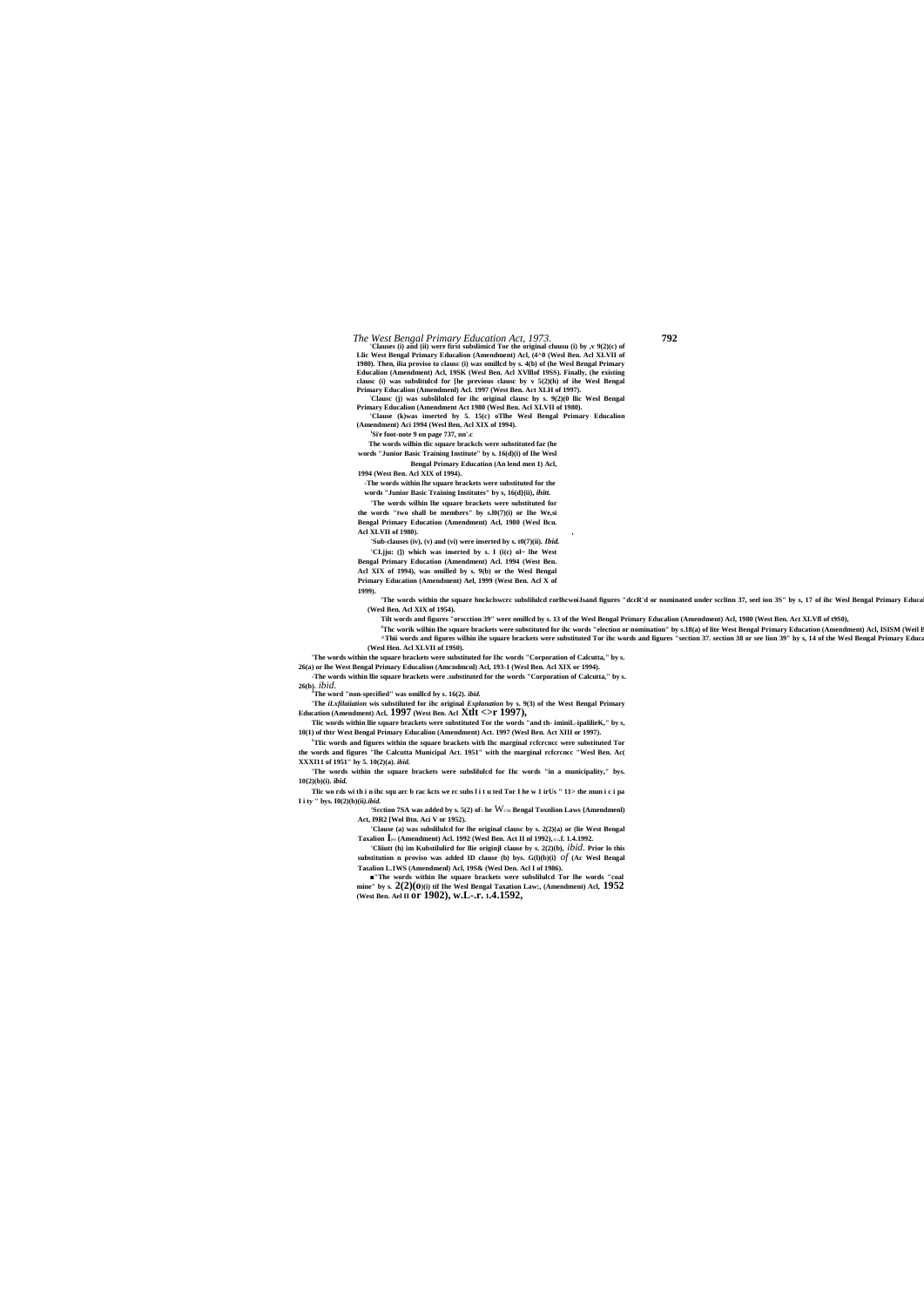**•The word5 wilhin lhe square brackets were subslilulcd for lhe woids "coil mine" by**  s. 2(2)(h)of ihe Wesl Bengal Taxalicui Laws (Amendmenl) Acl, 1992 (Wesl Ben. Acl it or 1992), w.c.  $\Gamma$ . 1.4.1992.<br><sup>3</sup>The words within ihe square brackets were subslituted Tor lhe wunk "ecu! mine" by s. 2(2) (i), *ibid.* 

**Cooi-noic 2 on page 758,** *ante.*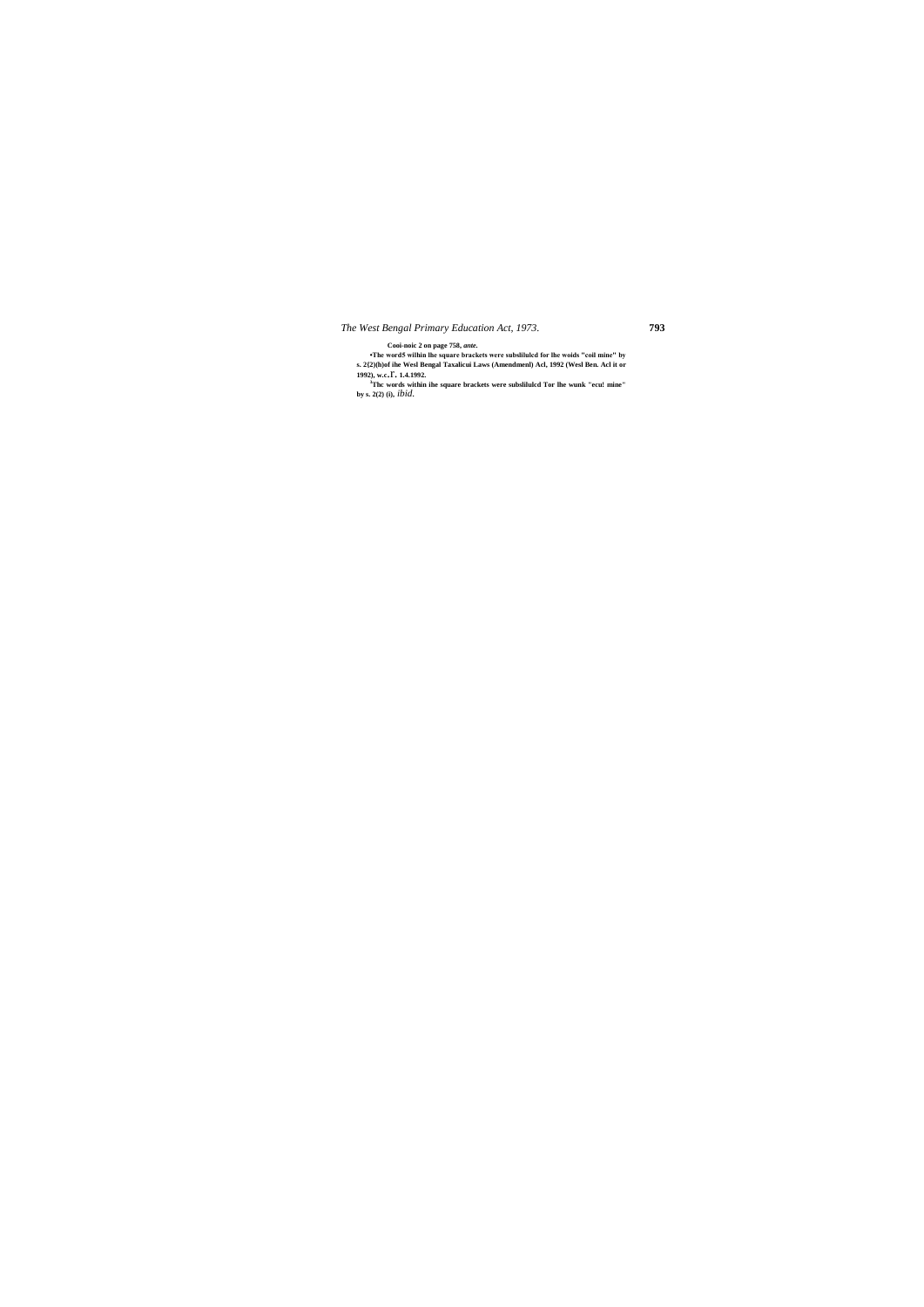$\label{thm:2} The \textit{West Bengal Primary Education Act, 1973.} The \textit{West Bengal Primary Education Act, 1973.}$ 'S#:e foot-nole 3 on page 763, ante.

794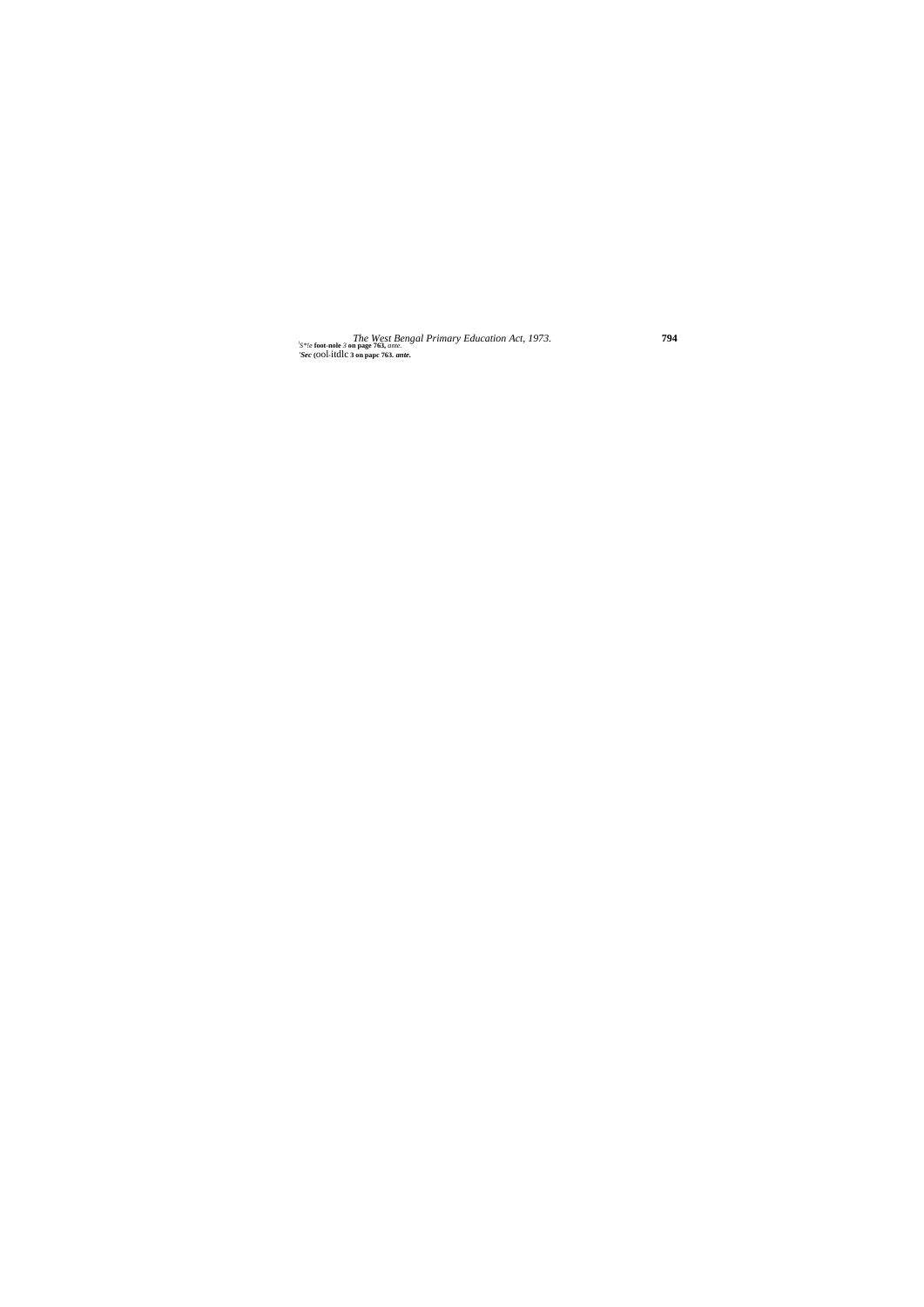$^{\prime}Sce$  fool-note 3 on page 763, unle.<br>
'Clause (!im) was inserted by s. 5 of the West Bengal Taxation Laws (Amendment) Acl, 199B (Wesl Ben. Acl IV of 199K).

en. Act IV of 199K).<br>
'Clause (kk) was inserted by s. 2(3)(e) of Ihe Wesl Bengal Taxation Laws<br>
(SccondAmendmem) Act. 1989 (Wesl Ben. A.« XX of 19R9), w.e.l". B.8.1989.<br>
'Clause (I) was inseliuded Tor ihe original clause

795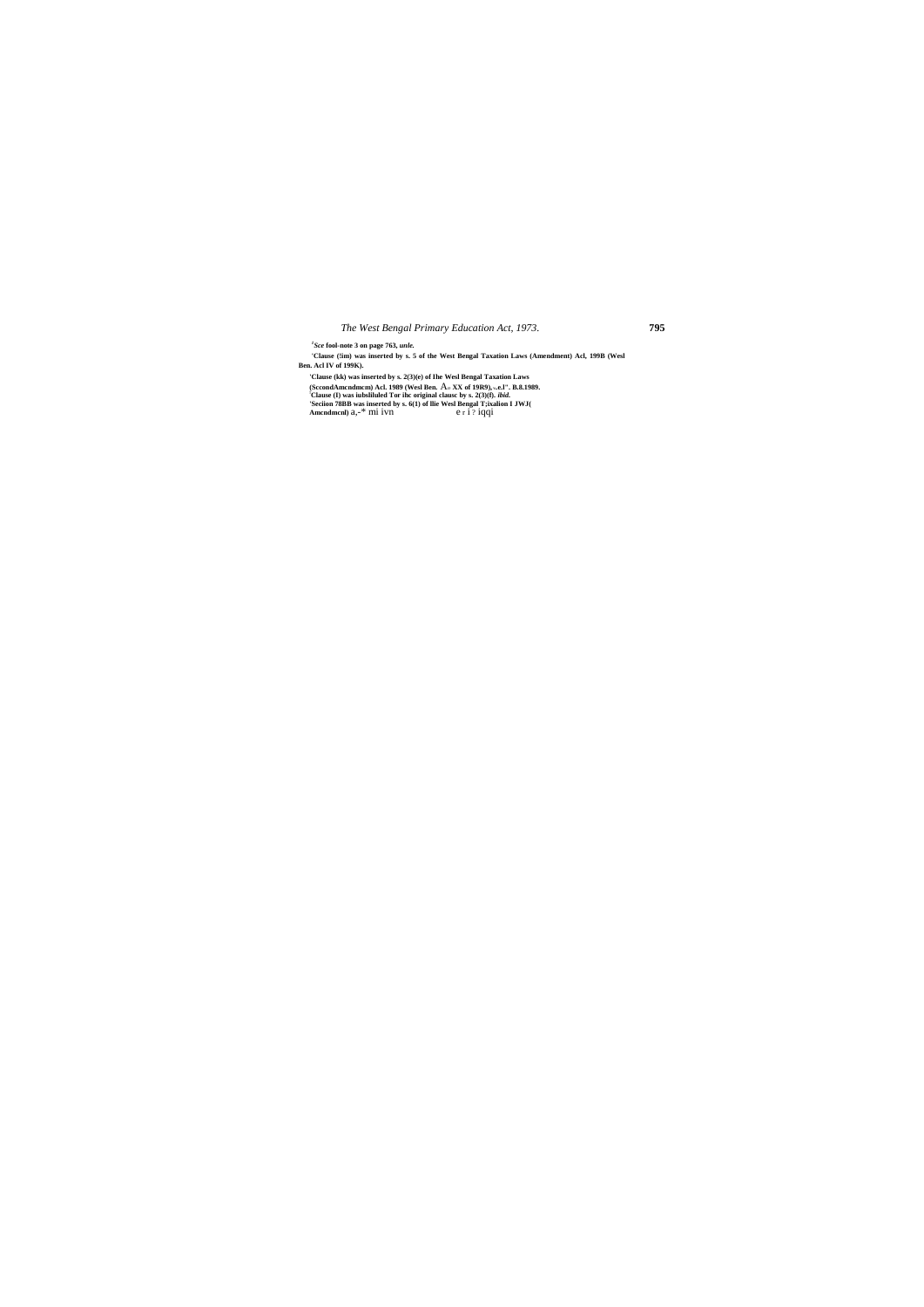The West Bengal Primary Education Act, 1973.<br>See fool-no le I on page 771, ante.

796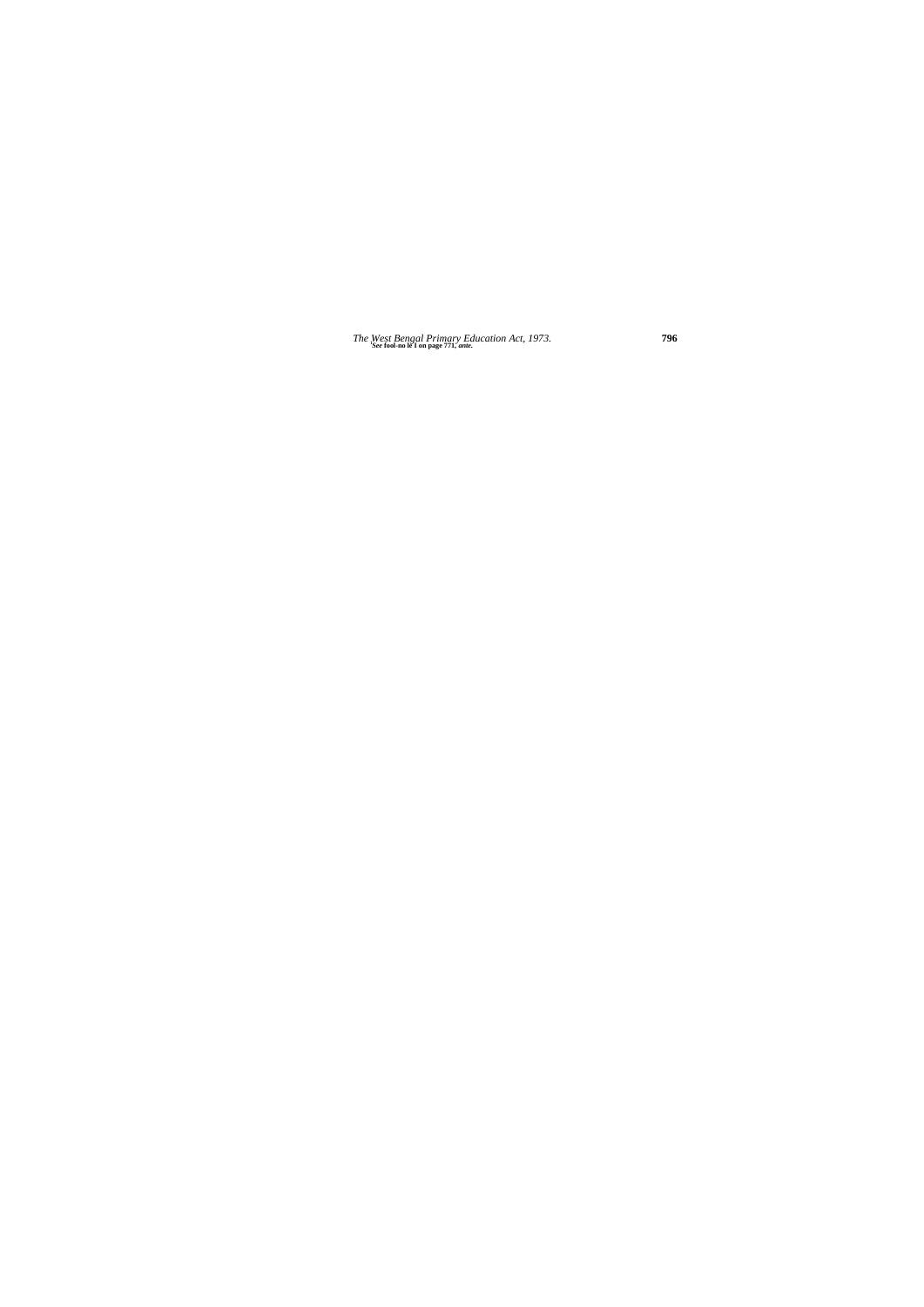**'The words wilhin lhe square brackeU were subslilulcd for the words "Administrator" by s. 20(1) or**  ihc Wesl Bengal Primary Education (Amendmenl) Acl, 1980 (Wesl Ben. Acl XLVII of 1950).<br><sup>1</sup>The words w i tb i n ihe square hrac kets were s u bs t i lu le d fo r th e words "as may be spec ified in (he notification, one uf **'The words wilhin the square brackets were subslilulcd Tor Ihc word "Administrator" by s. 20(3).** *ibid* **'The words wilhin ihe square brack els were subslilulcd for [he word "Administrator'<sup>1</sup> by s. 20(4). ibid The words within lhe square brackels were inserted by s. 21.** *ibid.*